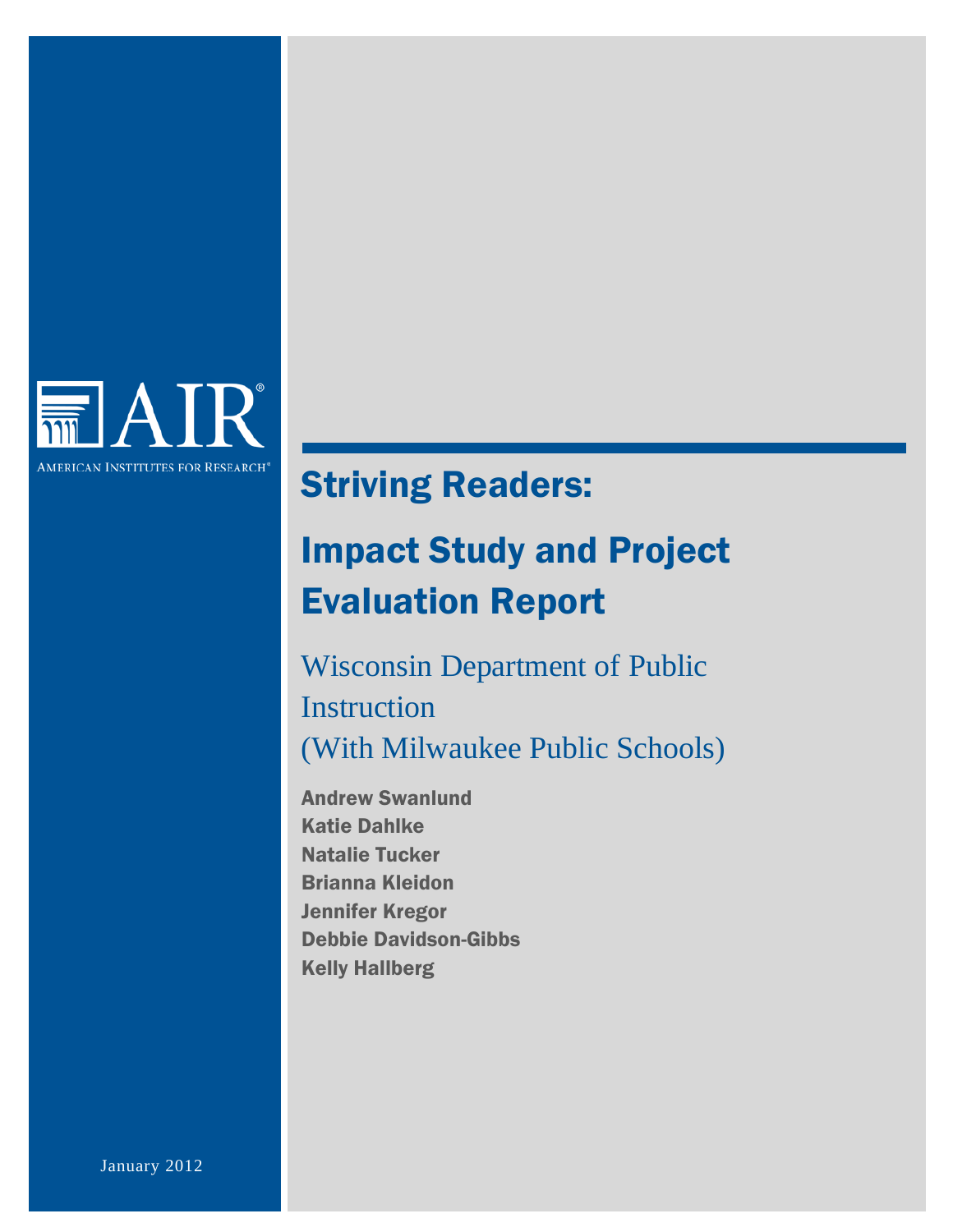# **Striving Readers: Impact Study and Project Evaluation Report**

**Wisconsin Department of Public Instruction (with Milwaukee Public Schools)**

**January 2012**

**Andrew Swanlund Katie Dahlke Natalie Tucker Brianna Kleidon Jennifer Kregor Debbie Davidson-Gibbs Kelly Hallberg**



**AMERICAN INSTITUTES FOR RESEARCH®** 1120 East Diehl Road, Suite 200 Naperville, IL 60563-1486 800-356-2735 630-649-6500 www.air.org

Copyright © 2012 American Institutes for Research. All rights reserved.

1647\_01/12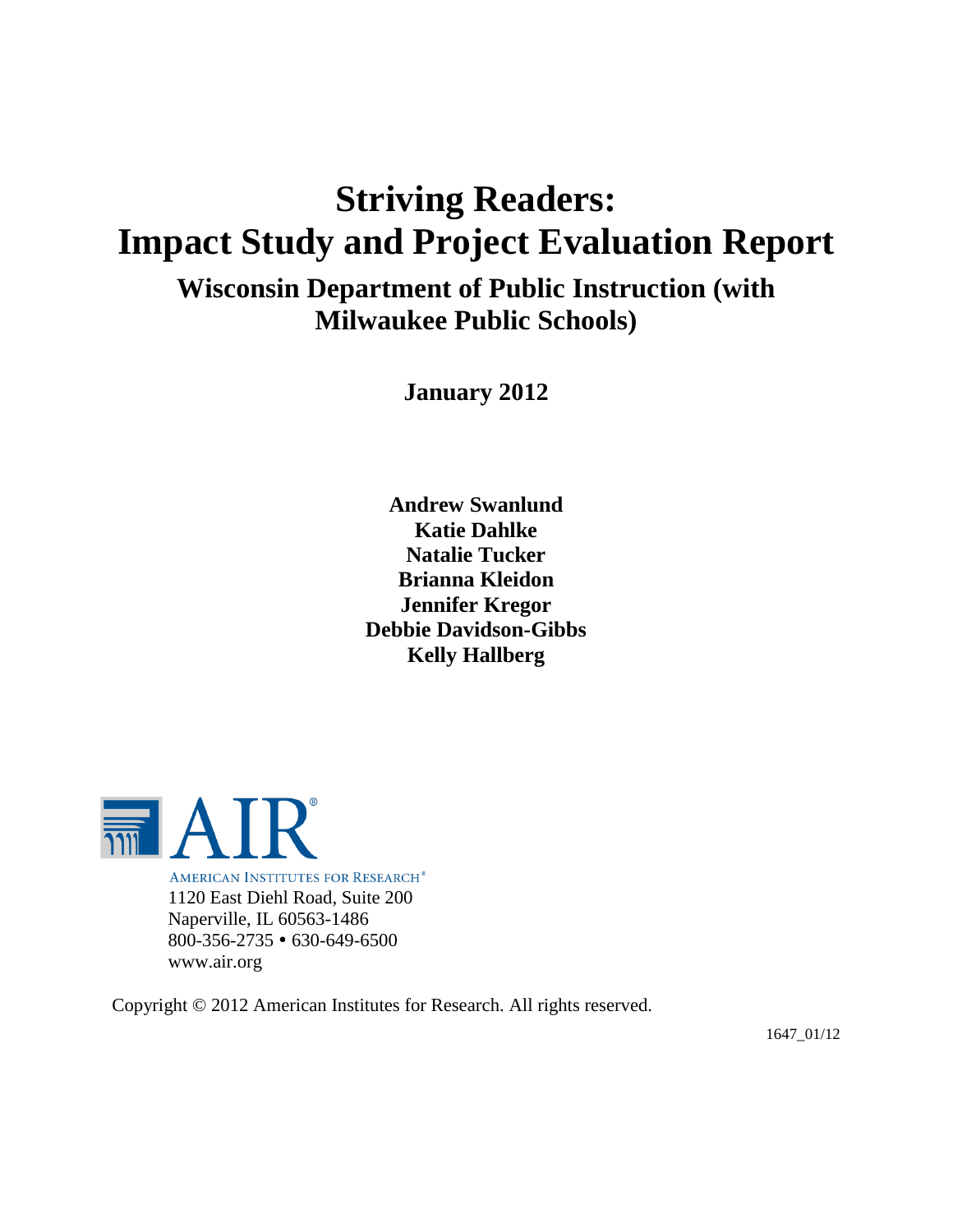|                                                                            | Page |
|----------------------------------------------------------------------------|------|
|                                                                            |      |
|                                                                            |      |
|                                                                            |      |
|                                                                            |      |
|                                                                            |      |
|                                                                            |      |
|                                                                            |      |
|                                                                            |      |
|                                                                            |      |
|                                                                            |      |
|                                                                            |      |
|                                                                            |      |
|                                                                            |      |
|                                                                            |      |
| Planned Experiences for Control Students During the Intervention Period 14 |      |
|                                                                            |      |
|                                                                            |      |
|                                                                            |      |
|                                                                            |      |
|                                                                            |      |
|                                                                            |      |
|                                                                            |      |
|                                                                            |      |
|                                                                            |      |
| Impacts on Teachers and Classroom Practices at the End of One Year 47      |      |
|                                                                            |      |
|                                                                            |      |
|                                                                            |      |
|                                                                            |      |

# **Contents**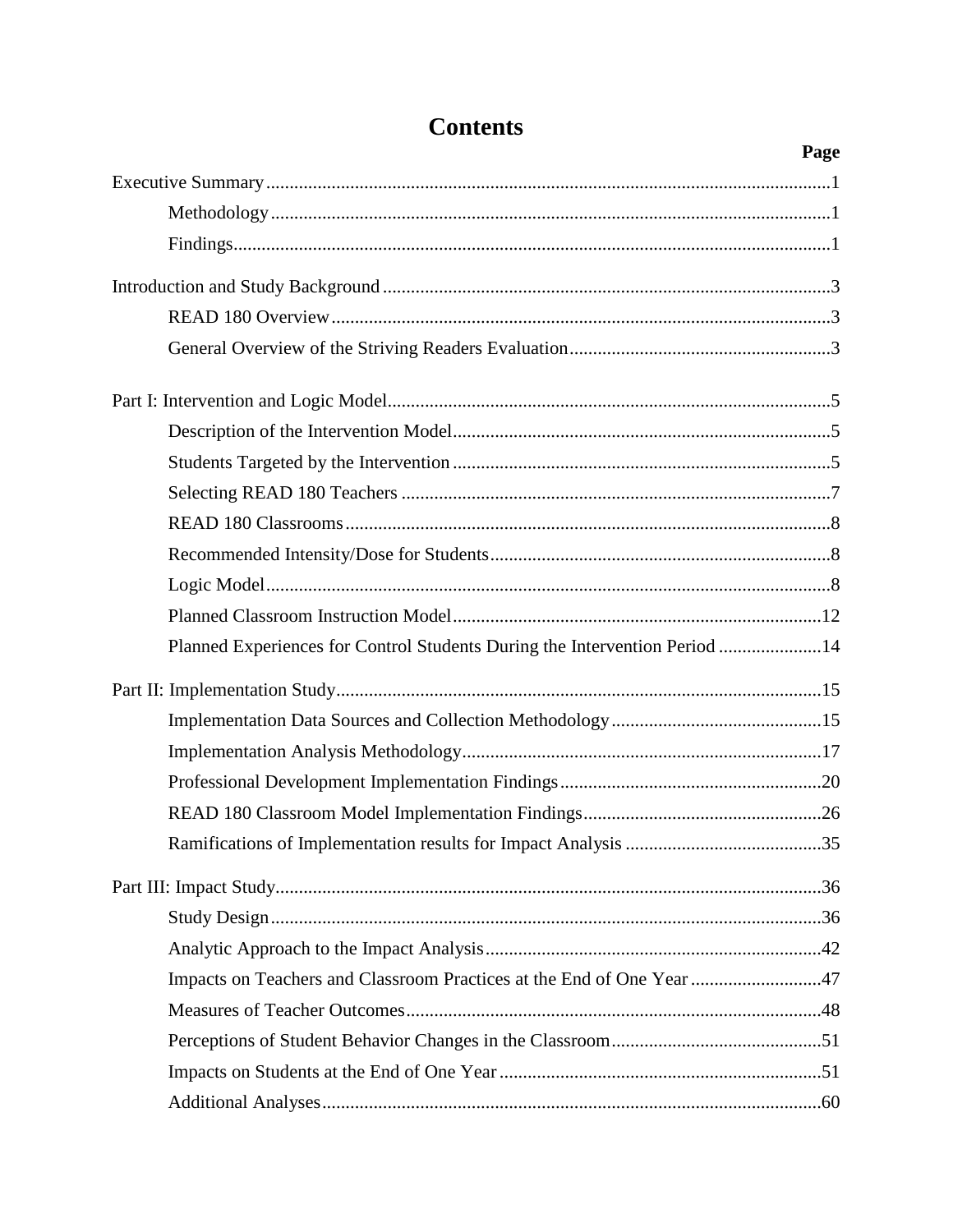| Appendixes |  |
|------------|--|
|            |  |
|            |  |
|            |  |
|            |  |
|            |  |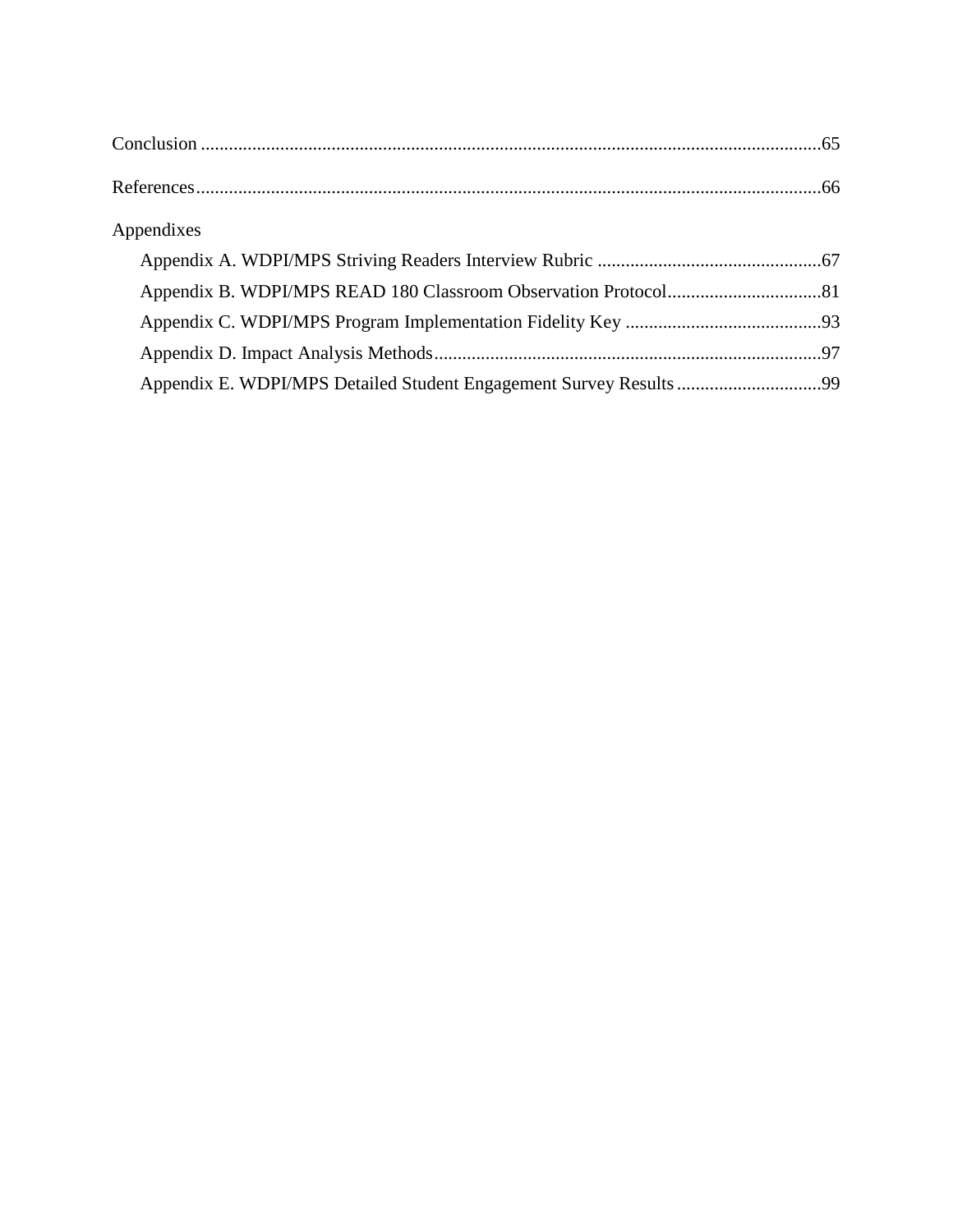# **Executive Summary**

American Institutes for Research (AIR) conducted an evaluation of the effect on struggling readers of implementing the READ 180 reading intervention in five participating schools in Milwaukee Public Schools (MPS) under a Striving Readers grant from the U.S. Department of Education. The evaluation used an experimental design in order to produce a rigorous estimate of the impact of the READ 180 intervention on measures of reading achievement for struggling students. The evaluation also explored implementation fidelity and the contexts and conditions of implementation that may extend or limit the intervention's effects.

## **Methodology**

To measure program impact on students' academic performance in reading, AIR analyzed student achievement data collected from the Northwest Evaluation Association (NWEA) Measures of Academic Progress (MAP) benchmark assessment. AIR also administered a student survey to assess the impact on student engagement and self-efficacy for reading.

To measure program fidelity, AIR developed rubrics for assigning implementation fidelity scores for both the professional development model and the READ 180 classroom model. Each rubric was based on data collected from multiple sources, including interviews with READ 180 teachers and building administrators, classroom observations, and extant data student and teacher-level data. Scores were categorized into low, medium, and high levels of implementation for each READ [1](#page-4-0)80 teacher/classroom.<sup>1</sup> Descriptive analyses of implementation data also were conducted to provide context for implementation successes and challenges.

## **Findings**

## **Research Question One: Does the READ 180 reading intervention improve students' academic performance in reading?**

The program had a significant impact on students' academic performance in reading. Students assigned to READ 180 scored approximately 1.8 points higher than control students when controlling for pretest scores and student-level covariates. This represents an effect size of *d* = 0.138.

Overall, results of the student survey were inconclusive, with students from the control and treatment groups responding similarly to the majority of survey items, though treatment students did indicate slightly higher self-efficacy in reading as well as higher levels of behavioral engagement. Due to the small sample size of study students participating in the survey, no differences were found to be statistically significant.

<span id="page-4-0"></span> $<sup>1</sup>$  The unit of analysis for the implementation fidelity analysis was to be the teacher. Because of teacher turnover</sup> during the year, however, this report will refer to teachers as classrooms.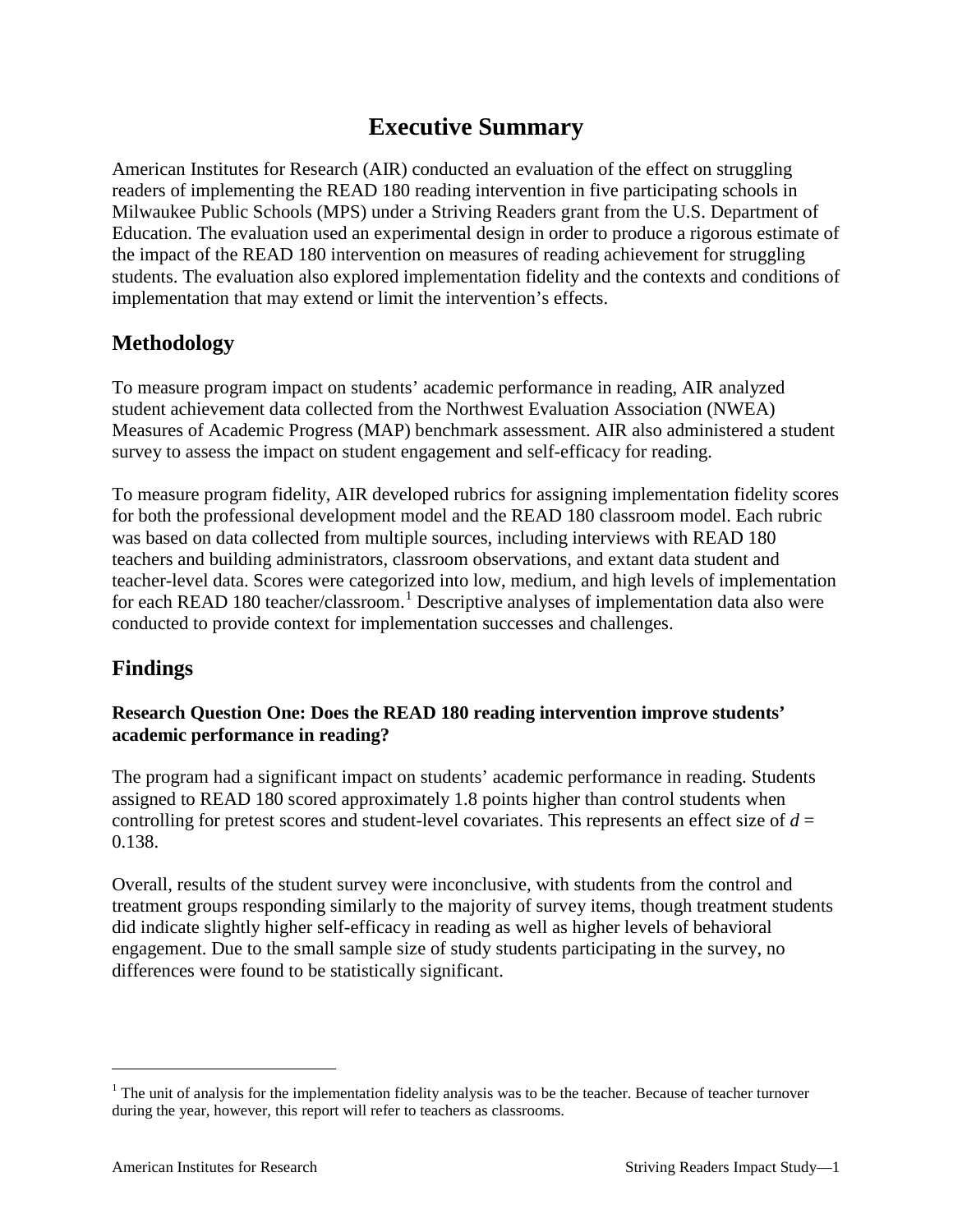## **Research Question Two: With what fidelity did the program implement the professional development model and what factors mediated the level of implementation?**

Overall, the professional development model was implemented with medium fidelity. Some components of the model were implemented and attended as planned, including the READ 180 orientation trainings. However, other components were not. For example, some teachers did not complete the online RED Course trainings and three of the nine READ 180 roundtable sessions were cancelled. In addition, teachers did not receive individual mentoring sessions as planned.

## **Research Question Three: With what fidelity did classroom intervention teachers implement READ 180 and what factors mediated the level of implementation?**

Overall, the READ 180 classroom model was implemented with high fidelity. However, student attendance in READ 180 classrooms was low and students' use of the READ 180 instructional software ranged from medium to low levels of implementation. Therefore, nearly all classrooms received a medium rating for fidelity to the classroom model. Teachers reported that prior experience teaching READ 180 and the support of the district READ 180 coordinator were important facilitators for successfully implementing the model.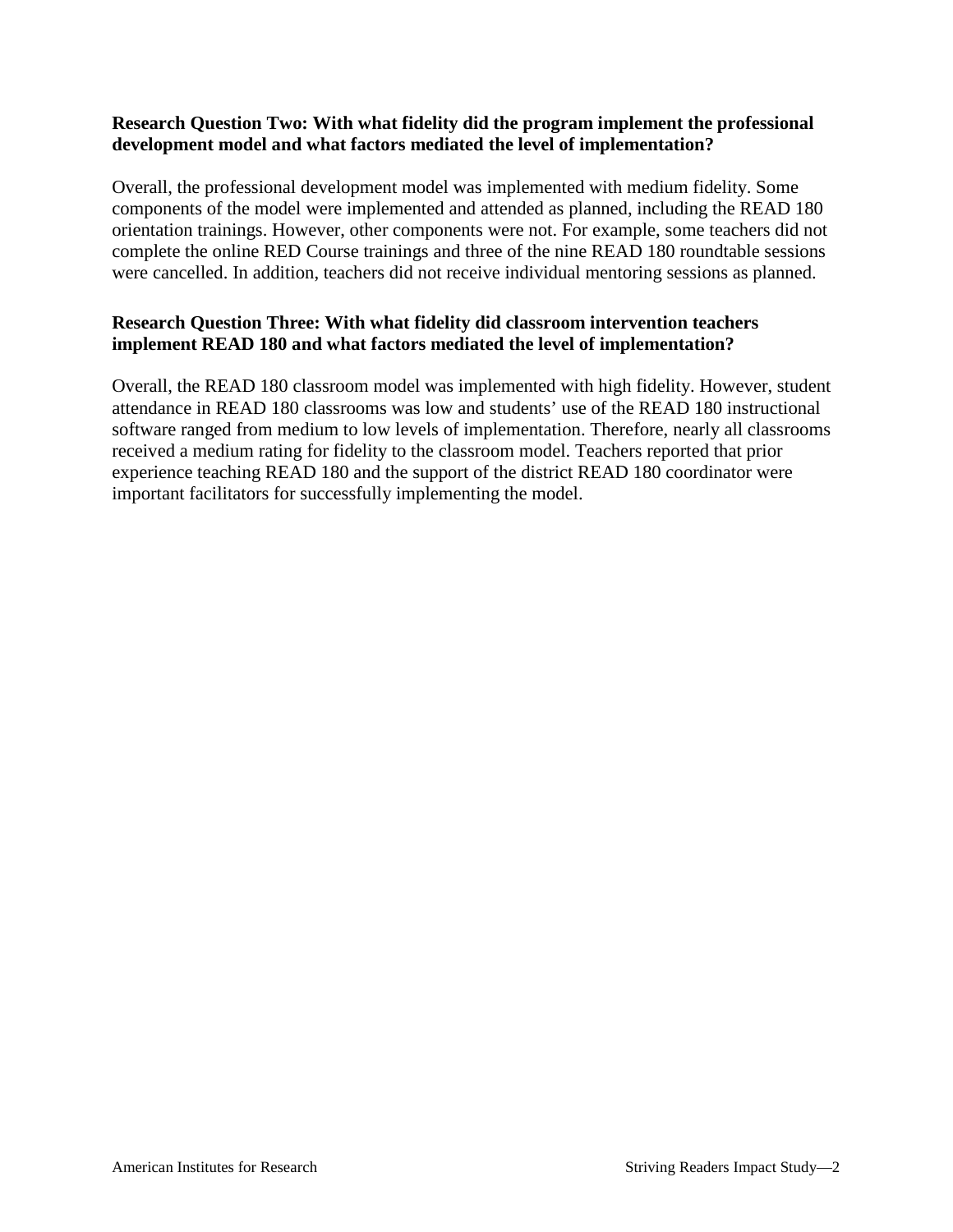## **Introduction and Study Background**

American Institutes for Research (AIR) conducted an evaluation of the effect on struggling readers of implementing the READ 180 reading intervention in five participating schools in Milwaukee Public Schools (MPS) under a Striving Readers grant from the U.S. Department of Education. The purpose of this evaluation was to use an experimental design in order to produce a rigorous estimate of the impact of the READ 180 intervention on measures of reading achievement for struggling students. The evaluation also explored implementation fidelity and the contexts and conditions of implementation that may extend or limit the intervention's effects. The evaluation assessed the implementation and impact of the READ 180 program on struggling readers in the five participating schools over the one year of grant implementation, using a mixed-method approach and multiple data sources<sup>[2](#page-6-0)</sup>. The primary purpose was to produce a rigorous causal impact estimate. The secondary purpose was to assess the fidelity of program implementation in the study schools.

## **READ 180 Overview**

READ 180 is a comprehensive reading intervention program developed by Scholastic. The program is designed to address individual student needs through adaptive instructional software, high-interest literature, and direct instruction in reading and writing skills. The READ 180 program follows a structured instructional model. Each class period begins with 20 minutes of whole-group instruction. Next, students break into three small groups and spend 20 minutes in each of the following rotations: small-group instruction, instructional software, and modeled and independent reading. The READ 180 class ends with time to reflect on what was learned that day during a 10-minute whole-group wrap-up. READ 180 was implemented in the five participating schools as part of Striving Readers in Fall 2010 through Spring 2011.

## **General Overview of the Striving Readers Evaluation**

The evaluation focused on three primary research questions and used data collected from a variety of sources to measure implementation and impact. The data sources included student assessments, student surveys, extant professional development attendance records, classroom observations, READ 180 software logs from the Scholastic Achievement Manager (SAM), and interviews with intervention teachers and building principals. Table 1 presents the alignment between the evaluation measures and the research questions. A detailed description of the plans for evaluating the implementation and impact of the intervention, are provided in subsequent sections of this report.

<span id="page-6-0"></span> $2$  The original evaluation was designed to assess the impact of READ 180 over two years of intervention; however, funding for subsequent years of the program and the evaluation was eliminated.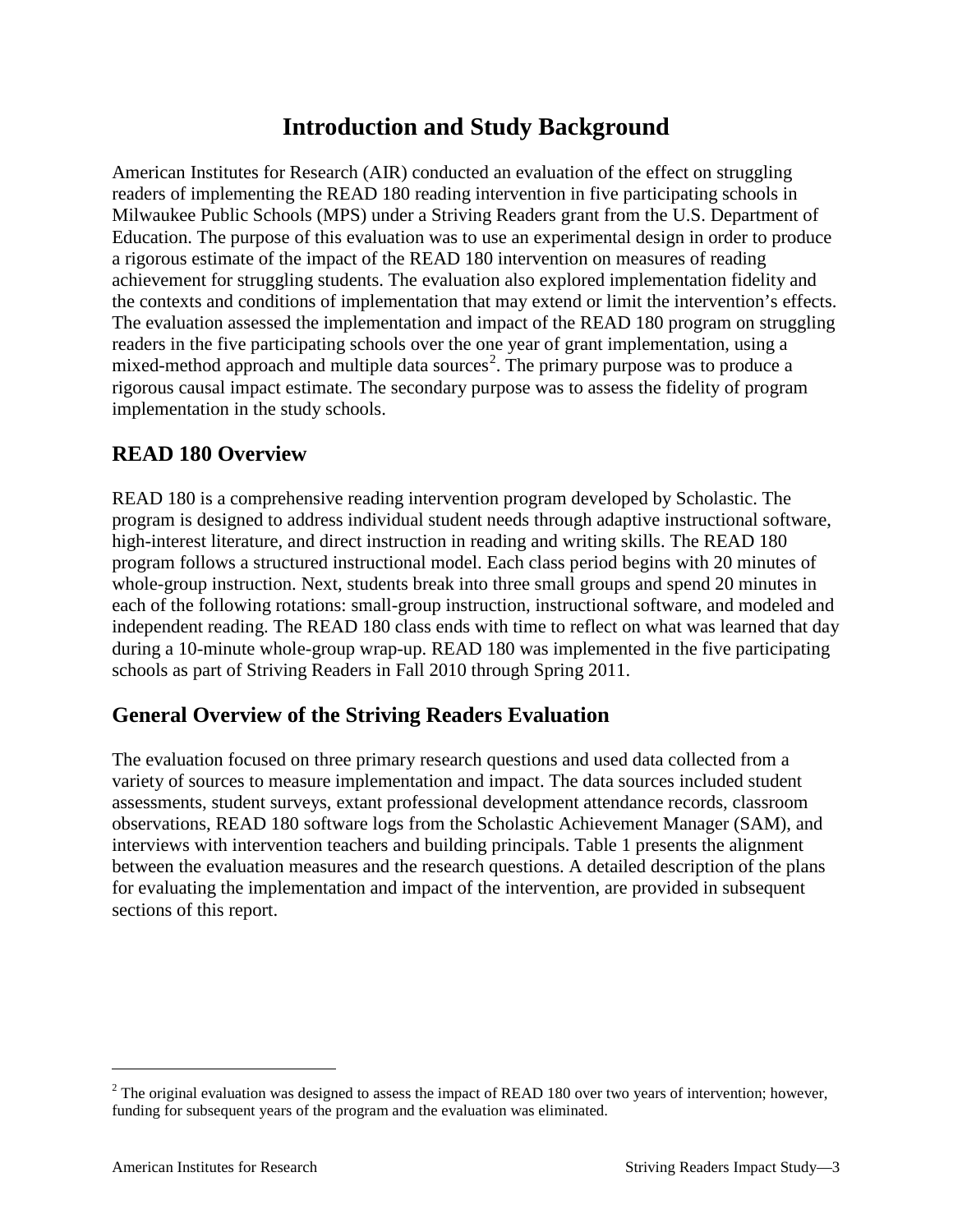| <b>Research Questions</b>                                                                                                                                                                                                                                                                                                                                                                                                                                                                                                                                                                                                                                                                                                                                                                                                                         | <b>Measures</b>                                                                                                                                                     |
|---------------------------------------------------------------------------------------------------------------------------------------------------------------------------------------------------------------------------------------------------------------------------------------------------------------------------------------------------------------------------------------------------------------------------------------------------------------------------------------------------------------------------------------------------------------------------------------------------------------------------------------------------------------------------------------------------------------------------------------------------------------------------------------------------------------------------------------------------|---------------------------------------------------------------------------------------------------------------------------------------------------------------------|
| 1. Does the READ 180 reading intervention improve students'<br>academic performance in reading?<br>a. What is the impact of the READ 180 intervention on struggling<br>Grade 6-10 students' academic performance in reading?<br>b. Are there differences between the amount of impact of the<br>READ 180 intervention on the academic performance in<br>reading of middle school students (Grades 6–8) and the amount<br>of impact on that of high school students (Grades 9-10)?<br>c. Are there differences between the amount of impact of the<br>READ 180 intervention on the academic performance in<br>reading of students with identified special needs and the<br>amount of impact on that of other struggling readers?<br>d. Does the READ 180 reading intervention increase student<br>engagement and self-efficacy related to reading? | • NWEA MAP assessment<br><b>WKCE</b><br>• Student survey                                                                                                            |
| 2. With what fidelity did the program implement the professional<br>development model and what factors mediated the level of<br>implementation?<br>a. To what extent were professional development opportunities<br>provided and attended as planned?<br>b. How effective were professional development opportunities in<br>preparing teachers to implement READ 180 and appropriate<br>literacy instructional content and strategies? (In other words,<br>what was the perceived quality of the professional<br>development? What was the perceived impact on teachers'<br>behaviors? Do teachers feel prepared and comfortable<br>implementing the READ 180 classroom model?)<br>c. To what extent were the identified curricular materials and<br>resources made available to intervention teachers as planned?                                | • Professional development<br>logs<br>Teacher interviews<br>Principal interviews                                                                                    |
| 3. With what fidelity did classroom intervention teachers implement<br>READ 180 and what factors mediated the level of<br>implementation?<br>a. To what extent did intervention teachers implement the READ<br>180 classroom model with fidelity?<br>b. Did the students assigned to the treatment group attend the<br>READ 180 class as planned?                                                                                                                                                                                                                                                                                                                                                                                                                                                                                                 | • Classroom observations<br>• Teacher interviews<br>• Principal interviews<br>• Scholastic Achievement<br>Manager (SAM) Time-on-<br>Task log<br>• Period attendance |

## **Table 1. Alignment of Research Questions to Evaluation Measures**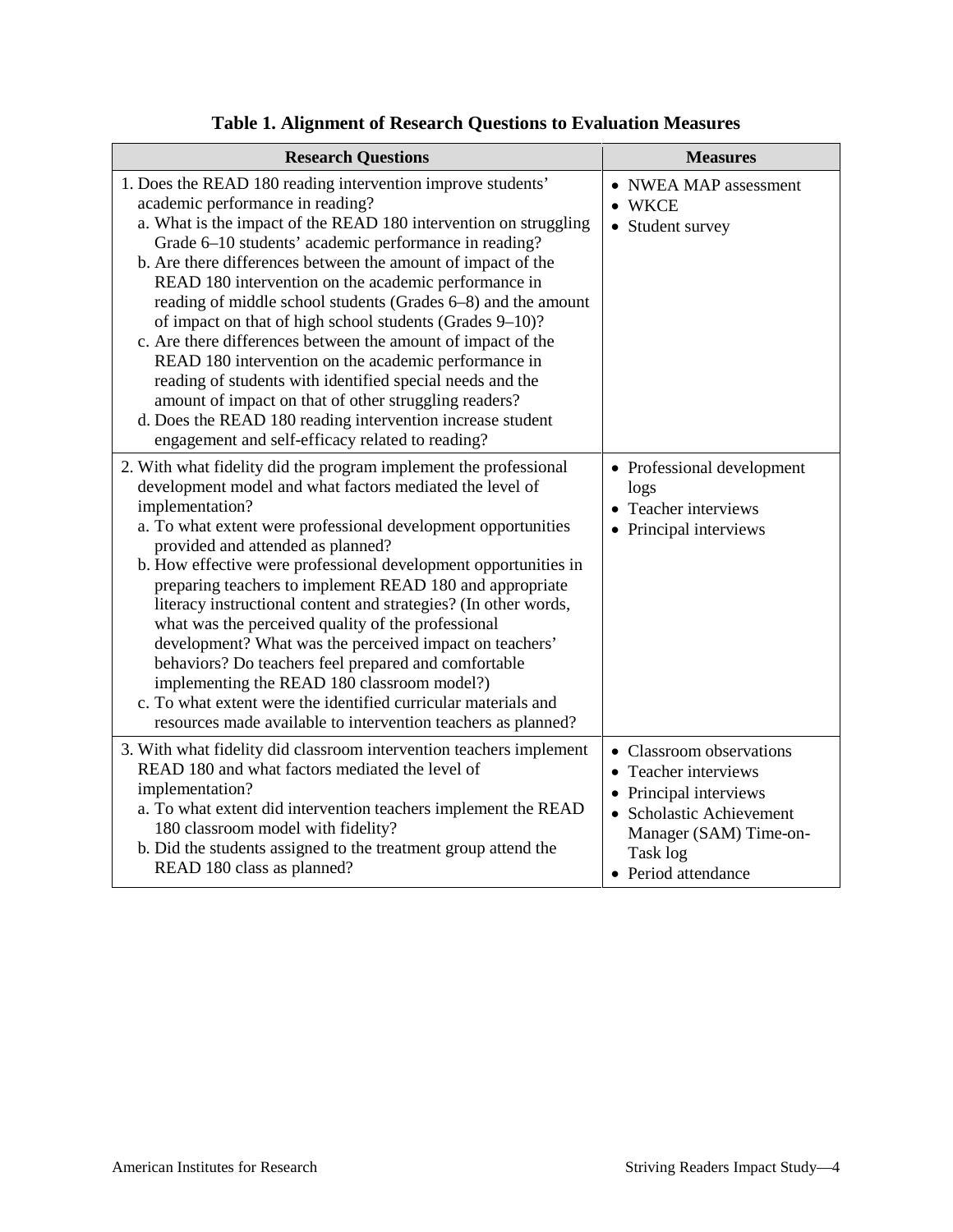## **Part I: Intervention and Logic Model**

This section provides graphic and narrative description of the intervention and its expected connections with student outcomes. The program was designed to provide the participating schools with a series of resources, including instructional materials, newly hired literacy intervention teachers, and professional development opportunities. If these resources were provided as planned, the logic model predicts that the intervention teachers would become knowledgeable about the READ 180 classroom model as a supplemental literacy class for struggling readers and become comfortable implementing it. In addition, READ 180 resources and supports were expected to enhance intervention teachers' knowledge and use of effective instructional practices. Ultimately, the use of effective classroom practices should lead to changes in students' behavior and academic performance. The following subsections provide detail about the specific components of the intervention model, including descriptions of the students targeted by the intervention and the characteristics of READ 180 teachers and classrooms.

## **Description of the Intervention Model**

READ 180 is a comprehensive reading intervention program developed by Scholastic. The program is designed to address individual student needs through adaptive instructional software, high-interest literature, and direct instruction in reading and writing skills. The READ 180 program follows a structured instructional model. Each class period begins with 20 minutes of whole-group instruction. Next, students break into three small groups and spend 20 minutes in each of the following rotations: small-group instruction, instructional software, and modeled and independent reading. The READ 180 class ends with time to reflect on what was learned that day during a 10-minute whole-group wrap-up.

The primary text used during whole-group and small-group instruction is the student rBook, which is an interactive work text. The rBook is organized into nine topical instructional workshops. Each workshop contains six sections: Preview/Teach Vocabulary, Reading, Vocabulary/Word Study, Writing and Grammar, Functional Literacy, and a Workshop Wrap-Up. Throughout the workshop, there are checkpoints that allow teachers to assess student knowledge and provide opportunities for more in-depth skill instruction and practice using the Resources for Differentiated Instruction text. READ 180 also provides teachers with a variety of assessment resources to inform instruction: Scholastic Achievement Manager (SAM) Time-on-Task Report, rSkills Test Reports, Scholastic Reading Inventory (SRI) Reports, and Reading Counts! Reports.

## **Students Targeted by the Intervention**

During the 2010–11 school year, READ 180 was implemented schoolwide in Grades 6–9 in five Title I schools: Audubon School, James Madison Academic Campus (J-MAC), Mitchell School, Morse School for Gifted and Talented, and Northwest Secondary School.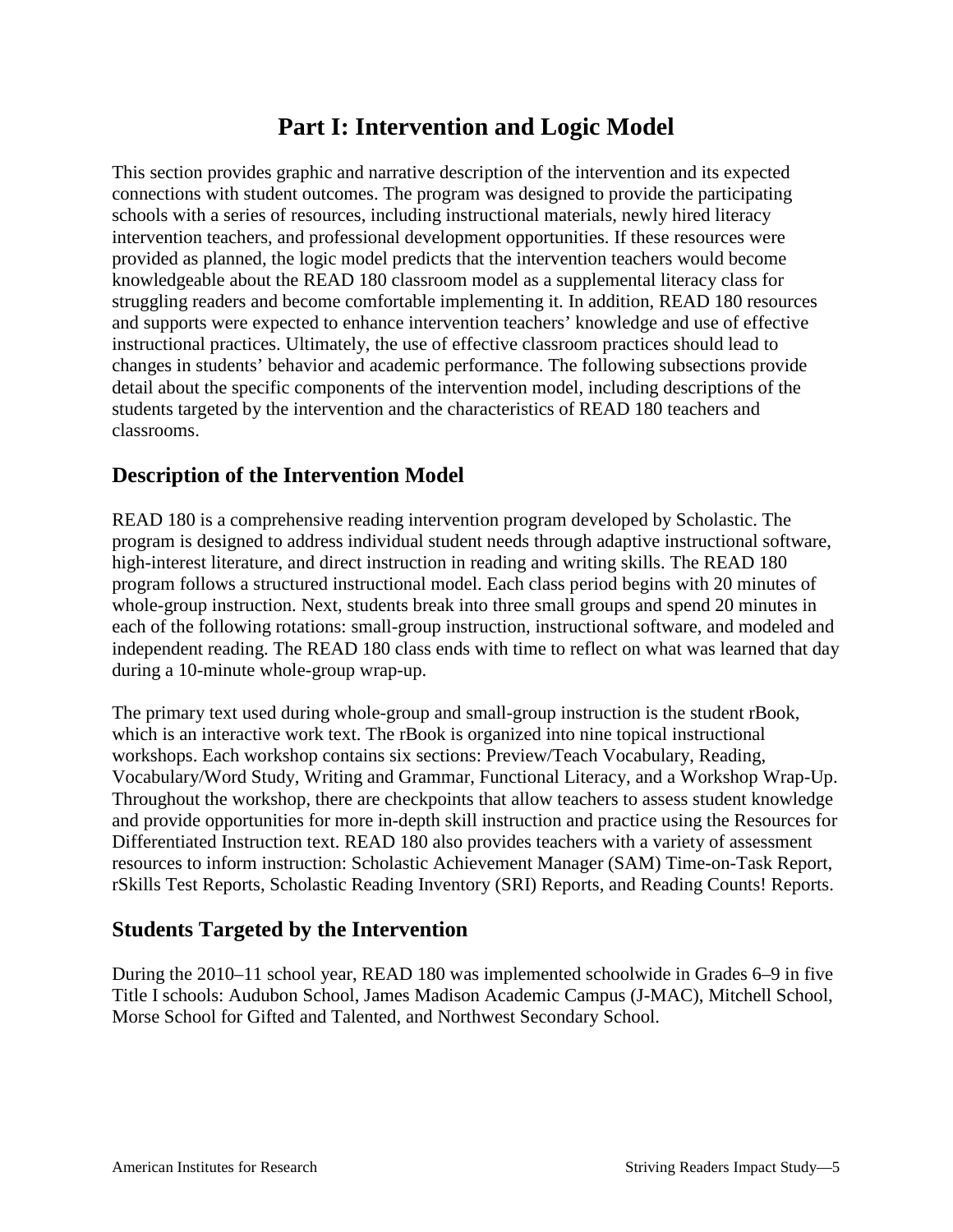## **Eligibility Criteria**

The guidelines set forth by Milwaukee Public Schools for entrance to the READ 180 program determined a student's eligibility for random assignment according to whether he or she met one or more of the following criteria:

- The student scores Minimal or Basic on the Wisconsin Knowledge and Concepts Examination (WKCE) during fall 2009.
- WKCE data are not available for a student, and that student scores Minimal or Basic on the Discovery Education Assessment Predictive Benchmark Assessment (i.e., ThinkLink) on the most recently administered assessment (February–March 2010 or May 2010).
- No assessment data are available for the student, and teacher assessments and observations indicate that the student is performing at least two grade levels below expectations—that is, a Student Promotion System (SPS) rating of 1 on the 1–4 rating scale.

Students with disabilities also were eligible for the intervention if they have completed one year of the Language! course (meaning they will be at level C or above during the upcoming school year). In addition, English language learner (ELL) students who have a Language Acquisition Unit (LAU) level of [3](#page-9-0).0 or higher were eligible for the intervention.<sup>3</sup>

## **Exclusionary Criteria**

Students were excluded from the intervention if they meet any of the following criteria:

- Students with disabilities who are classified as Language level A during fall 2009 and students who have not completed the Language! course for an entire year will not be included in the study. In addition, students with disabilities participating in Unique (who take the state's alternative assessment) will be excluded from the sample.
- ELL students at an LAU level below 3.0 will be excluded.<sup>3</sup>
- Students who are receiving English as a second language (ESL) services may be excluded from the sample because they cannot be pulled from their ESL services to participate in the supplemental reading intervention. Those students who are able to enroll without conflict in both ESL services and the supplemental reading intervention can be included in the study.
- Students who are eligible for the sample on one or more student assessments but are deemed proficient/advanced by a principal or teacher will be excluded.

<span id="page-9-0"></span><sup>&</sup>lt;sup>3</sup> In September 2010, MPS informed Learning Point Associates (merged with AIR in January 2011) that the criterion level for English language proficiency was raised to limit the eligible students to only those students with a LAU level of 4.0 and above.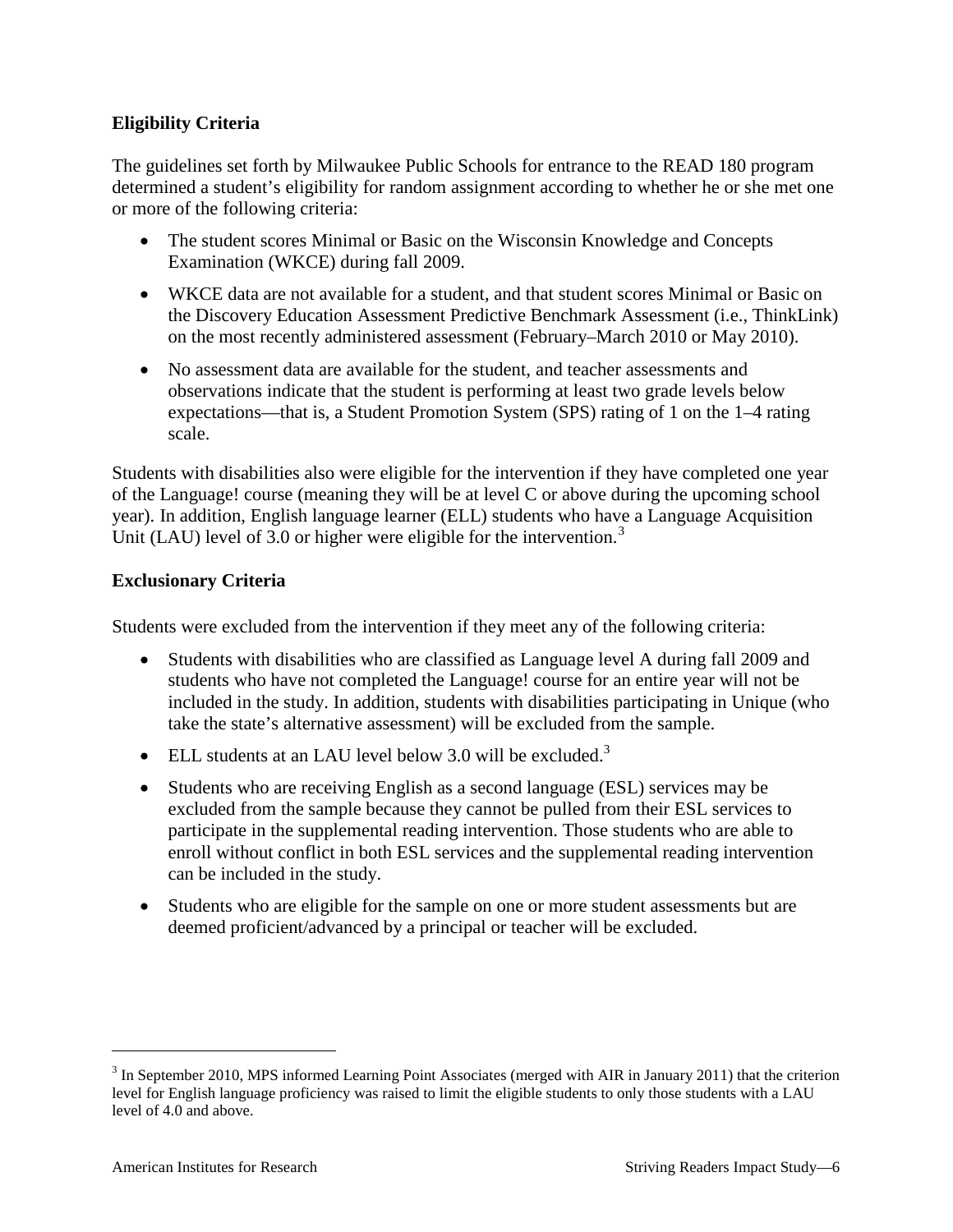## **Selecting READ 180 Teachers**

As Table 2 shows, eight reading intervention teachers were hired to teach three to six 90-minute reading blocks daily serving approximately 450–500 students in the treatment group. Seven of the eight teachers were assigned to a single school and one teacher split time between James Madison Academic and Northwest Secondary School. These teachers were distinct from the regular ELA teachers providing instruction in the five study schools. No interaction was anticipated between the eight reading intervention teachers and the control students. Table 2 shows the planned distribution of sections across the schools as cohorts of students progressed through the three years. The Striving Readers grant was implemented only during the 2010–11 school year.

|                     |                  |                | <b>Number of Sections</b> |                |                           |
|---------------------|------------------|----------------|---------------------------|----------------|---------------------------|
| <b>School</b>       | Grade            | $2010 - 11$    | $2011 - 12$               | $2012 - 13$    | <b>Number of Teachers</b> |
|                     | $6\,$            | $\overline{2}$ |                           | $\overline{2}$ |                           |
|                     | $\overline{7}$   | $\overline{2}$ | $\overline{2}$            | $\mathbf{1}$   |                           |
| Audubon             | $8\,$            | $\overline{2}$ | $\overline{2}$            | $\mathbf{1}$   | $\sqrt{2}$                |
|                     | 9                |                | $\overline{2}$            | $\mathbf{1}$   |                           |
|                     | 10               |                |                           | $\mathbf{1}$   |                           |
|                     | 6                | $\mathbf{1}$   |                           | $\overline{2}$ |                           |
|                     | $\boldsymbol{7}$ | $\overline{2}$ | $\mathbf{1}$              | $\mathbf{1}$   |                           |
| Morse               | $8\,$            | $\mathbf{1}$   | $\overline{2}$            | $\mathbf 1$    | $\sqrt{2}$                |
|                     | 9                | $\overline{2}$ | $\mathbf{1}$              | $\mathbf{1}$   |                           |
|                     | $10\,$           |                | $\overline{2}$            | $\mathbf{1}$   |                           |
| <b>JMAC</b>         | 9                | $\overline{2}$ |                           | $\overline{2}$ | 2/3                       |
|                     | $10\,$           |                | $\overline{2}$            |                |                           |
|                     | 6                | $\mathbf{1}$   |                           | $\mathbf{2}$   |                           |
|                     | $\tau$           | $\overline{2}$ | $\mathbf{1}$              | $\overline{2}$ |                           |
| Northwest Secondary | $8\,$            | $\overline{2}$ | $\overline{2}$            | $\mathbf{1}$   | 21/3                      |
|                     | 9                | $\overline{2}$ | $\overline{2}$            | $\mathbf{1}$   |                           |
|                     | $10\,$           |                | $\overline{2}$            | $\mathbf{1}$   |                           |
|                     | 6                | $\mathbf{1}$   | $\mathbf{1}$              | $\mathbf{1}$   |                           |
| Mitchell            | $\overline{7}$   | $\mathbf{1}$   | $\mathbf{1}$              | $\mathbf{1}$   | $\mathbf 1$               |
|                     | $8\,$            | $\mathbf{1}$   | $\mathbf{1}$              | $\mathbf{1}$   |                           |
| <b>Total</b>        |                  | 24             | 24                        | 24             | 8                         |

**Table 2. Distribution of READ 180 Teachers and Students By School**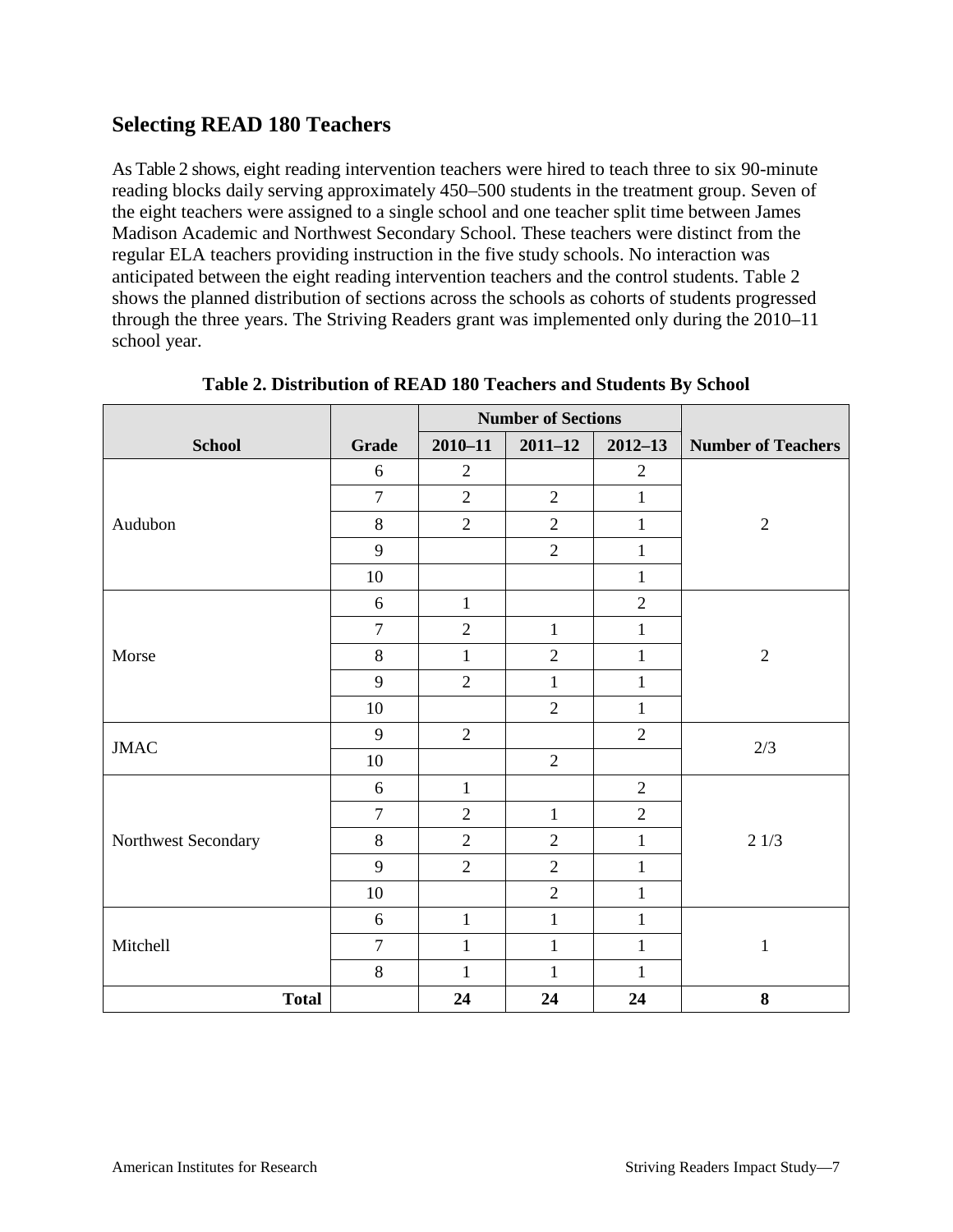MPS advertised for and hired the READ 180 intervention teachers through the school district before the beginning of the 2010–11 school year. The project coordinator trained and helped them transition into their assigned school. MPS developed a job posting that outlined the following qualifications and educational requirements that successful candidates must possess:

- A minimum of three (3) years successful teaching experience within MPS or successful teaching experience in READ 180 while fully certified with a valid Wisconsin teaching license
- Licensed Reading Specialist/Teacher (316 or 317) or able to complete its licensing requirements within two (2) years of being hired as a READ 180 teacher
- Knowledge of current instructional practices related to a standards-based instructional design, including alignment to the Wisconsin Model Academic Standards
- Strong reading background, with experience in READ 180 preferred
- Experience working with at-risk middle or high school students
- Experience in diverse, multicultural teaching and learning environments
- Demonstrated ability to work as a collaborative and flexible team member in addressing school issues and challenges

## **READ 180 Classrooms**

According to the Milwaukee's grant proposal, READ 180 class sizes were to be limited to 25 students per section. Suggestions from building administrators revealed a preference toward assigning students to classes within grade levels, although unmixed grade level sections were not a requirement for the project design.

## **Recommended Intensity/Dose for Students**

The READ 180 supplemental reading intervention class lasted for 90 minutes each day. According to the project design, students would remain in the intervention for a minimum of one year and a maximum of two years, although students could exit from the intervention if they reached district-approved proficiency requirements in reading.

## **Logic Model**

The logic model, depicted in Figure 1, suggests that, in order for change to occur, a number of resources are required—highly qualified teachers, READ 180 instructional materials, and professional development. One of the largest resources included in this plan was the hiring of highly qualified literacy intervention teachers. Eight reading intervention teachers were to be hired to teach 90-minute supplemental reading intervention classes in the five participating schools per day with 15–21 students in each block. The program also was designed to involve several other stakeholders (as additional resources) who have experience in adolescent literacy education and language and literacy development. These other stakeholders were the District Identified for Improvement (DIFI) supervisors, literacy coaches, and other experienced READ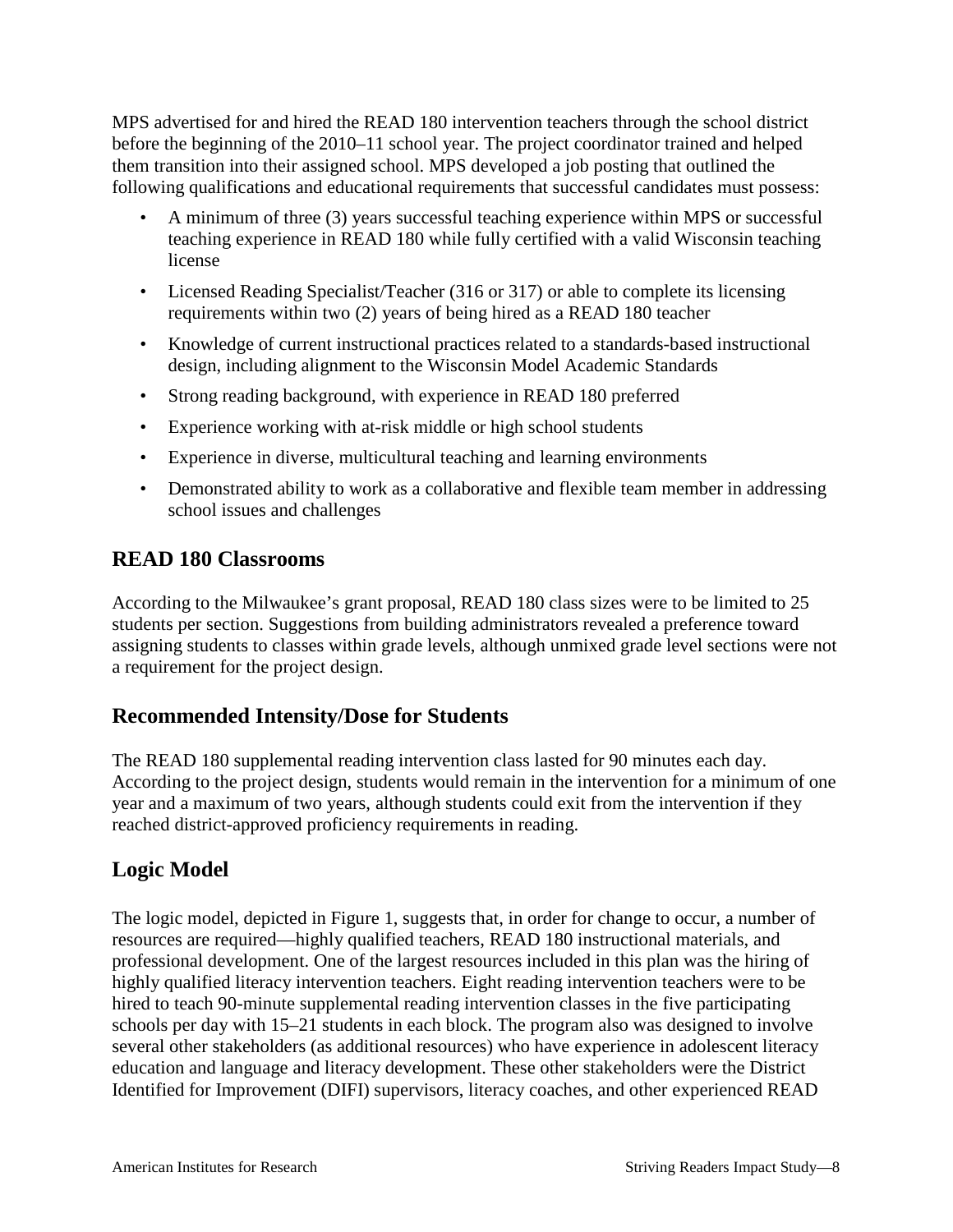180 intervention teachers. As the following sections describe, these individuals would provide coaching support to the newly hired intervention teachers as they begin implementing the program. District and building administrators would oversee the ordering and delivery of the required instructional materials and would support and supervise the instructional practices of the intervention teachers. For example, READ 180 requires a 90-minute time block for effective implementation and computer accessibility. Therefore, building administrators must ensure that the school scheduling allows for 90-minute blocks and that the classrooms have the needed technological resources.

## **Professional Development Model**

Four types of professional development opportunities were intended to serve as another set of resources for implementing the program. In conjunction with Scholastic (READ 180) and Carroll University, the Wisconsin Department of Public Instruction and MPS prepared to provide training and professional development to develop highly qualified teachers and administrators who would have the skills needed to support the implementation of the READ 180 intervention program for struggling readers in Grades 6–10 in participating schools. Scholastic, Carroll University, the Wisconsin Department of Public Instruction, and MPS sought to deliver 21st century professional development about how to effectively implement the READ 180 program that is consistent with the principles of adult learning; utilizes technology; and provides opportunities for interaction, collaboration, professional reading, practice, reflection, feedback, data analysis, and problem solving. This subsection describes the professional development model designed for groups of READ 180 teachers, for building administrators, and for ongoing instructional support to individual teachers.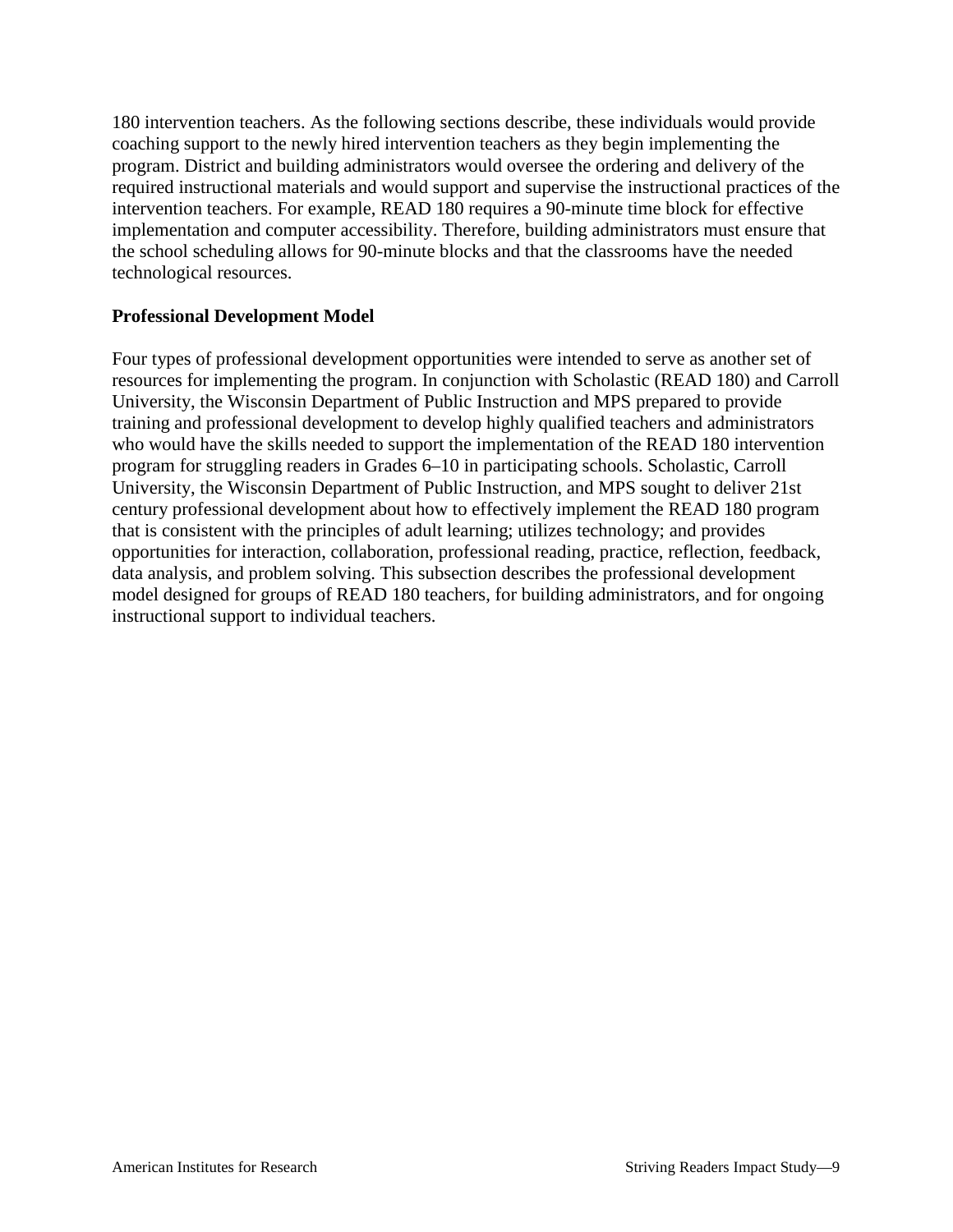#### **Figure 1. Logic Model, Year 1 Plans**

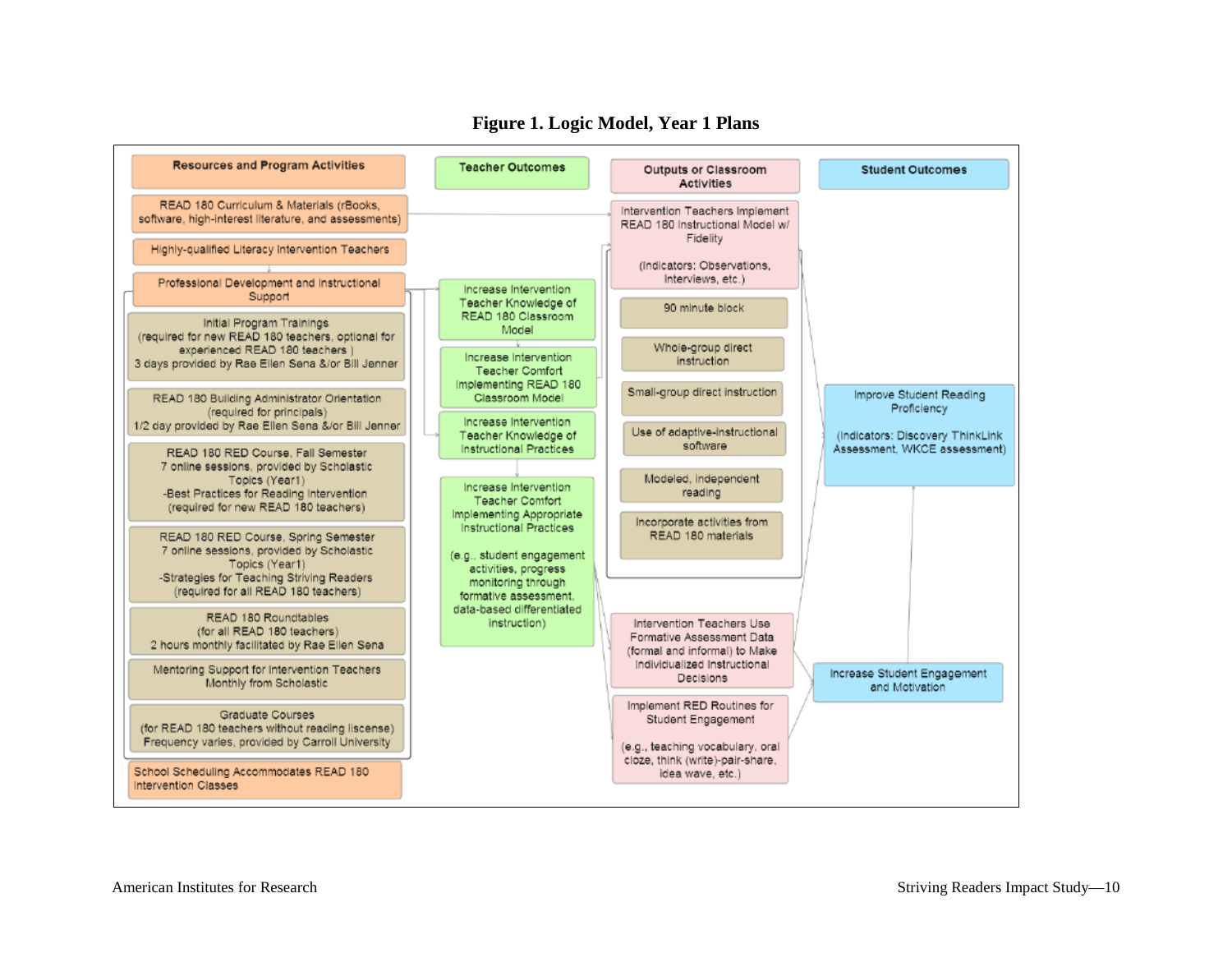## **Group Professional Development Model for READ 180 Teachers**

Scholastic provides start-up and READ 180 implementation training, including training on strategies to differentiate instruction for students with disabilities and English language learners; use of data to assess student achievement and inform instruction; traits-based writing strategies; classroom management and design; and software management instruction. In Year 1, new READ 180 intervention teachers were required to participate in three days of READ 180 start-up trainings. Days 1 and 2 would introduce teachers to program components and demonstrate how it addresses individual needs through small-group instruction, computer software, and high interest literature. Day 3 would expand teachers' knowledge; review classroom management and goal setting; provide time to learn advanced features of the management system; and focus on using reports to differentiate instruction. Attendance of experienced READ 180 intervention teachers at these trainings was optional.

In addition, the model called for intensive ongoing professional development sessions that would provide specific curriculum implementation training as well as best practices in literacy and data analysis. The ongoing training would involve teacher participation in Scholastic online RED courses. These courses were designed to increase teacher knowledge about adolescent literacy. RED course lessons guide the teacher through practice and real-world application. In Year 1, the online course topics included "Best Practices for Reading Intervention" (for novice READ 180 teachers) and "Strategies for Teaching Striving Readers" (for all READ 180 teachers). Participating in the RED courses was required.

Teachers also were required to participate in monthly roundtable sessions over the course of the program. During these sessions, teachers could discuss what they learned in the RED courses, such as strategies for delivering whole-group instruction in phonemic awareness, phonics, vocabulary, fluency, and comprehension. These two-hour sessions also were to provide teachers an opportunity to ask questions and share ideas with one another.

The program aimed to ensure that reading intervention teachers were highly qualified. Carroll University offered graduate-level coursework, which was required for teachers without a reading license. Teachers could earn credits toward their reading license and teachers who already had a reading license were to be granted credits toward their reading specialist license. Tuition reimbursement of up to 12 credits was offered to teachers who earned a B or better.

#### **Professional Development Model for Building Administrators**

Building administrators were required to attend a half-day orientation to the READ 180 classroom model in Year 1. During the orientation, administrators would receive a general overview of READ 180 and would personally experience the READ 180 classroom rotations small-group instruction, instructional software, and modeled and independent reading—to better understand the student and teacher experience in the program.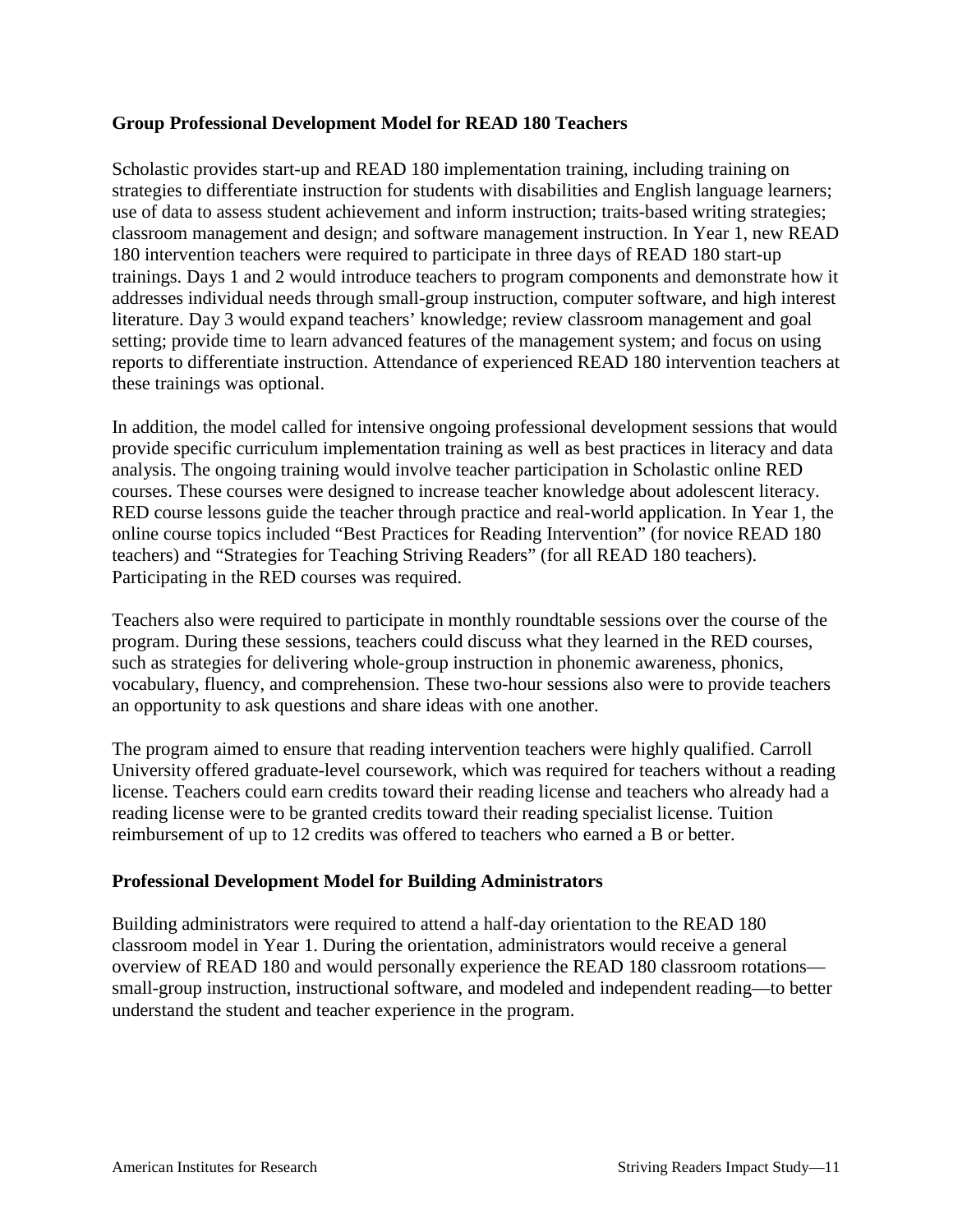## **Ongoing Instructional Support for Individual READ 180 Teachers**

Another form of ongoing professional development provided to the intervention teachers was to provide mentoring from more experienced teachers and coaches. The professional development model indicated that a coach from Scholastic would conduct observations of each READ 180 intervention teacher once per month and provide feedback. The project coordinator from MPS also would conduct observations and provide feedback as needed. In addition, DIFI supervisors, literacy coaches, or experienced READ 180 teachers would spend time in the classroom with the teacher observing, providing feedback, and modeling appropriate instructional strategies as needed.

## **Planned Classroom Instruction Model**

The previously described professional development opportunities, combined with the instructional materials and logistical building support, were designed to enable teachers to implement the READ 180 model with fidelity.

## **Recommended Use of Instructional Time in Each Class**

Under the READ 180 classroom model, each day the teacher is to present systematic and explicit instruction in essential reading, writing, and vocabulary skills and strategies designed to move students from teacher-led instruction and modeling to guided and scaffolded practice and then independent practice in each class. Concretely, the 90-minute class involves students in a variety of instructional routines that the students participate in daily, beginning with whole-group instruction and skill lessons in phonemic awareness, phonics, fluency, vocabulary, text comprehension, writing, and grammar during the first 20 minutes of each period. For the next 60 minutes, students rotate among three activities: small-group instruction, modeled and independent reading, and instructional software on computer workstations. During this time, students receive intensive intervention that builds on the whole-group instruction.

During small-group instruction the teacher provides direct instruction to build students' reading, vocabulary, and writing skills using the READ 180 rBook and other instructional materials. This time is designed to customize instruction for the individual needs of the students. The teacher also may use this time to confer with individual students or check in on the other rotations when the students in the small-group rotation are working independently.

The modeled and independent reading rotation is designed to provide students with an in-class opportunity to listen to modeled reading of grade-level literature from the READ 180 Audiobooks or to read independently from the READ 180 Paperbacks. During this time, students also are expected to respond to the reading in writing using a writing log or journal.

The computer workstations are equipped with individualized instructional topic software that provides each student with ability-based instruction, all the while assessing the student's progress. The software is designed to engage students in instructional activities in four "Learning Zones": Reading Zone, Word Zone, Spelling Zone, and Success Zone. Progress reports are created for each student, which the teacher can review and use to differentiate instruction. The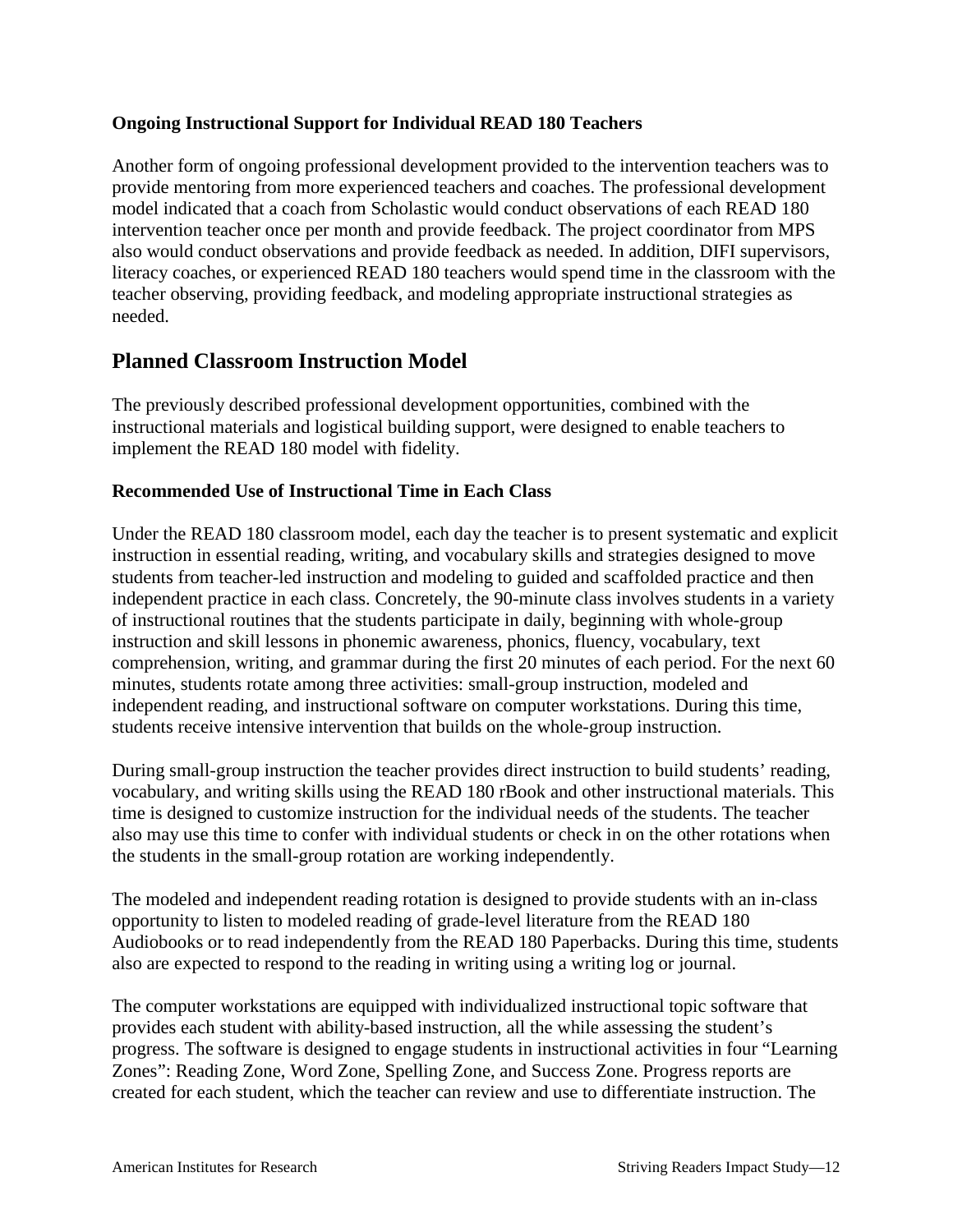last 10 minutes of each period is a wrap-up session at which the teacher facilitates discussion about the day's lesson.

Two additional components of the READ 180 model are essential instructional strategies that the teacher must use throughout the day. The first, referred to as RED routines, are designed to engage students in the instructional activities. The second component is the use of assessment data to guide instructional decisions. As mentioned previously, the teacher must use the progress reports created by the READ 180 software system along with other data sources to identify the individual strengths and weaknesses of students and then tailor the difficulty of the text, pacing, or skill development to meet their individual needs.

## **Recommended Grouping of Students for Instruction**

The program allows for flexible grouping of students. READ 180 teachers may create heterogeneous-ability groups or groups based on other factors such as student behavior.

## **Targeted Areas of Reading/Targeted Learning Strategies**

READ 180 provides individualized, adjusted instruction in the five essential elements of reading instruction that were identified by the National Reading Panel (2000): The teacher is equipped with a curriculum for teaching essential reading skills—phonemic awareness, phonics, fluency, vocabulary, text comprehension, and writing and grammar.

The READ 180 instructional model promotes a balance of teacher-led direct instruction and computerized differentiated instruction every day, and it encourages differentiated and flexible instruction. The 90-minute lesson cycle begins and ends with teacher-led whole-group instruction. The whole-group instruction begins with the teacher providing systematic instruction of specific skills in reading, writing, and vocabulary to the whole class. During the whole-group instruction, students are provided the opportunity to use structured Red Routines such as Oral Cloze or Think (Write)-Pair-Share to practice speaking, listening, reading, and writing.

Students then divide into three smaller groups and rotate among three stations. Daily small-group direct instruction activities allow the teacher to monitor and address each student's individual needs. The instruction is used for students who are having difficulty with a particular skill and provides intensive instruction or conferencing with individual students. READ 180 Topic Software provides one-on-one dynamic instruction as it continuously assesses and adjusts to students' individual needs and learning rates. The Structured Independent/Modeled Reading provides students with access to a variety of literature and holds them accountable for their own reading.

## **Reading/Text Materials Provided to Students/Used as Part of the Intervention**

The program design provided students, teachers, and classrooms with the following instructional materials:

• Interactive student work texts called rBooks (one for each student)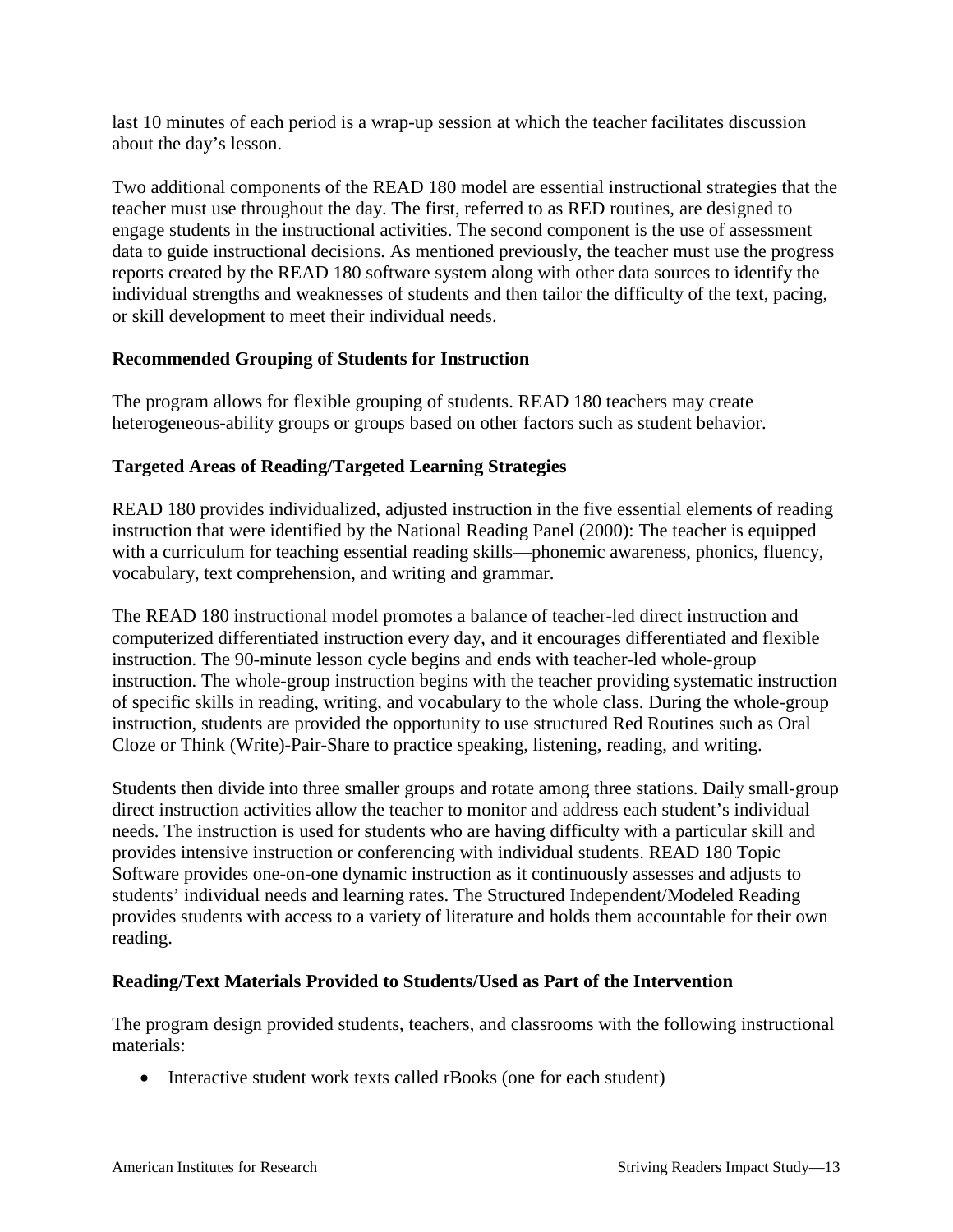- READ 180 Paperback and Audiobooks (classroom set)
- READ 180 instructional software access (for each student)
- Instructional technology (e.g., computers, headphones, tape recorders—for each classroom)
- Resources for Differentiated Instruction (RDI books), which include lesson plan passages and graphic organizers designed to provide targeted skills instruction (for each teacher)
- READ 180 anchor videos (for each teacher)

## **Intended Uses of Technology as Part of the Intervention**

During each class period, students would spend approximately 20 minutes at the computer workstation rotation. The topic software at the computer station has three "Zones": the Reading Zone, Word Zone, and Spelling Zone. The software provides continuous, scaffolded practice and opportunities for repeated reading of leveled text.

Technology also was intended to be incorporated into instructional activities during the structured, independent reading rotation. During this time, students could listen to audiobooks with age-appropriate text designed to motivate students to read.

## **Intended Student Assessment Procedures**

READ 180 utilizes the Scholastic Reading Inventory (SRI), a computer-adaptive assessment to measure student performance and report scores in lexiles. Lexile measures are based on word difficulty and sentence length or semantic difficulty and syntactic complexity. The SRI was to be administered initially as a screening measure to determine baseline reading level and then three additional times throughout the year to monitor student growth.

According to the program design, student performance also was to be tracked by READ 180 Topic Software, rSkills Tests, Scholastic Reading Counts! Quizzes, and READ 180 rBook multiyear assessments of skills in phonemic awareness, phonics, fluency, comprehension, vocabulary, spelling, and writing and grammar to inform instructional decisions for differentiation of instruction to the needs of the individual student. In addition to the formative and summative assessments used in the READ 180 program, MPS used the Northwest Evaluation Association (NWEA) Measures of Academic Progress (MAP) benchmark assessment. The NWEA MAP is administered three times a year districtwide in Grades 3 through 10.

## **Planned Experiences for Control Students During the Intervention Period**

According to the study design, both treatment and control students would receive regular English language arts instruction in the same classrooms from the same teachers. Treatment students would in addition receive a supplemental literacy intervention using the READ 180 program. Control group students would not participate in any supplemental instruction. Instead, these students would be enrolled either in study hall or in an elective.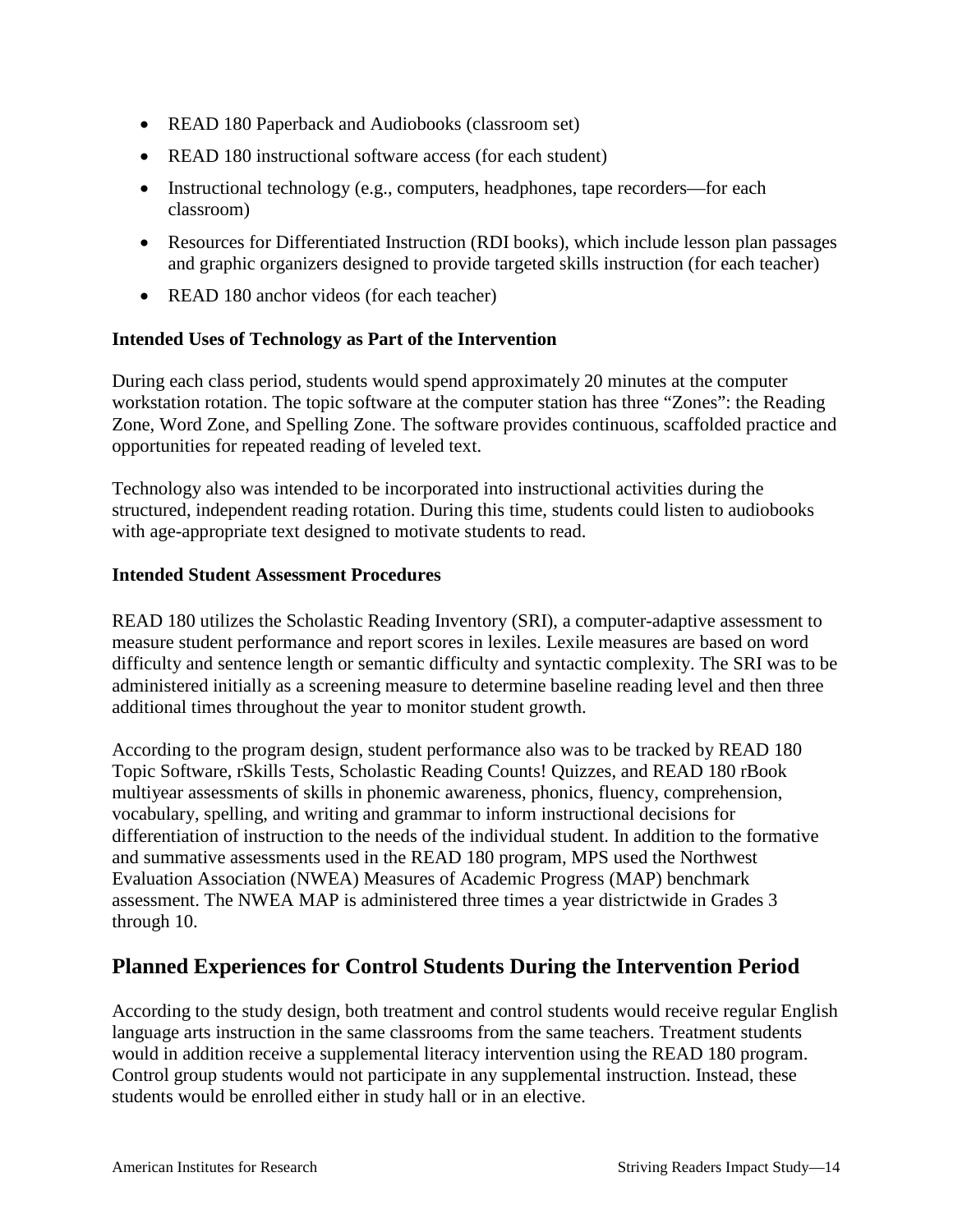# **Part II: Implementation Study**

The evaluation will address the following research questions related to program implementation:

Research Question 2: With what fidelity did the program implement the professional development model and what factors mediated the level of implementation?

- a. To what extent were professional development opportunities provided and attended as planned?
- b. How effective were professional development opportunities in preparing teachers to implement READ 180 and appropriate literacy instructional content and strategies? (In other words, what was the perceived quality of the professional development and the perceived impact on teachers' behaviors? Do teachers feel prepared and comfortable implementing the READ 180 classroom model?)
- c. To what extent were the identified curricular materials and resources made available to intervention teachers as planned?

Research Question 3: With what fidelity to the model did classroom intervention teachers implement READ 180 and what factors mediated the level of implementation?

- a. To what extent did intervention teachers implement the READ 180 classroom model with fidelity?
- b. Did the students assigned to the treatment group attend the READ 180 class as planned?

The evaluation used a systematic approach to determining the extent of fidelity to both the professional development model and the classroom model. The following sections provide an overview of the data sources and rubrics that were used to calculate a fidelity score for each teacher (which will be summarized at the school level for the purposes of reporting).<sup>[4](#page-18-0)</sup> Although systematic in nature, these scoring systems are primarily being used to aggregate across a large number of data sources and do not necessarily represent a true quantitative measure of program fidelity. A weighting procedure is used to ensure that certain aspects of fidelity or certain data sources do not contribute too much or too little to the determination of overall fidelity. The fidelity scores will be reported simply as high, medium, or low implementation in accordance with the requirements of the grant and the stakeholders.

In addition to reporting implementation fidelity scores, this section also provides detailed summaries about particular aspects of program implementation.

## **Implementation Data Sources and Collection Methodology**

Several data sources were used to measure implementation of the professional development model and classroom model.

<span id="page-18-0"></span> <sup>4</sup> Implementation measures will not be reported as attributed to a specific school so as not to identify individual teachers. We will report only the number of schools achieving a particular level of implementation (i.e., high, medium, or low).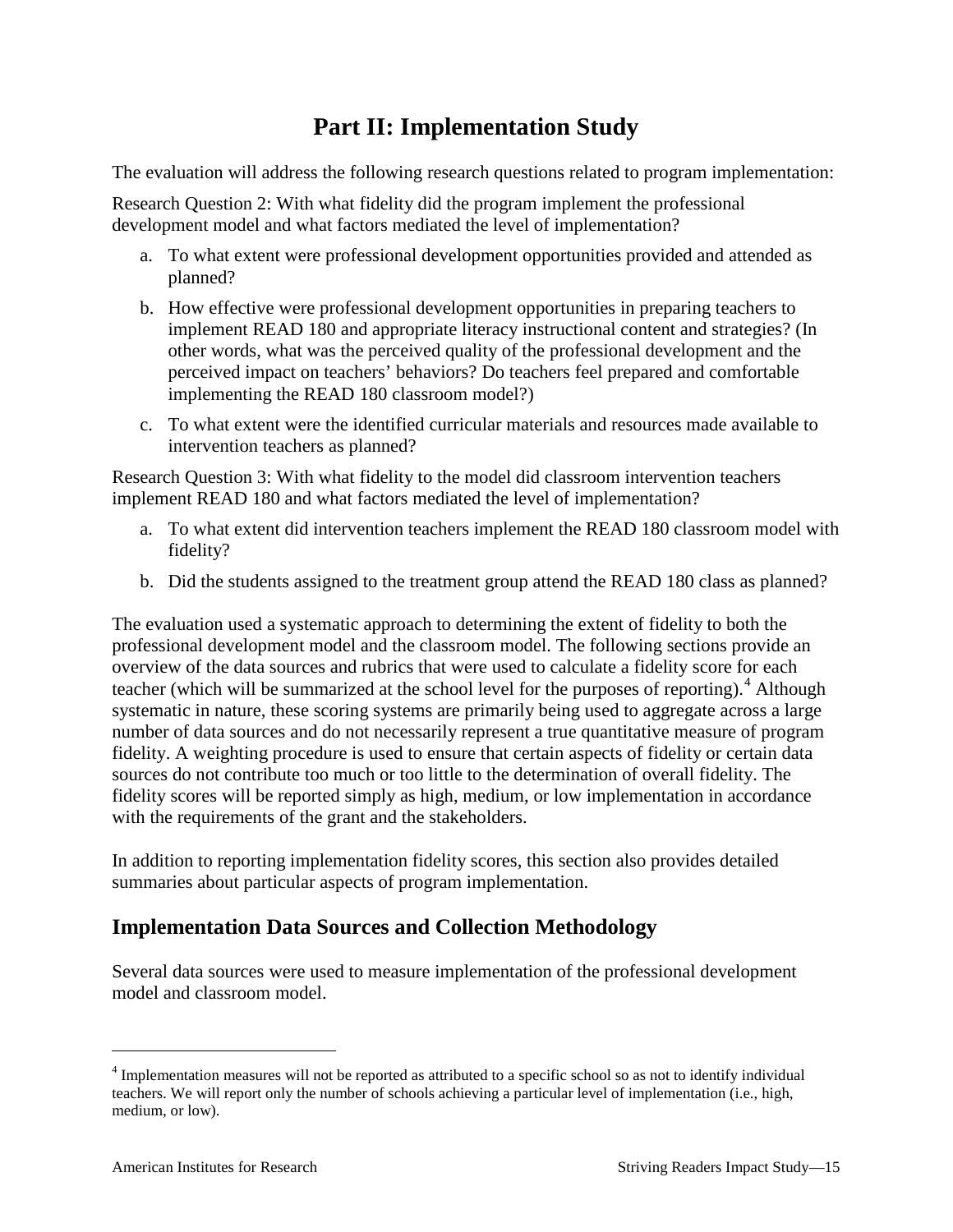## **Professional Development Logs**

The project coordinator from MPS was asked to maintain professional development logs to indicate the nature of professional development opportunities provided, when they occurred, and who participated. The logs will include records of the following professional development opportunities:

- READ 180 orientation trainings
- Building administrator professional development trainings
- Scholastic RED courses
- Monthly roundtable sessions
- Graduate-level coursework, including the following courses: Emergent Literacy, Issues in Children's and Adolescent Literature, Reading Assessment in the K–12 Classroom, and Practicum in Assessing and Teaching Reading (as needed)

The project coordinator also was asked to coordinate with Scholastic to maintain coaching logs to document the frequency of coaching sessions between Scholastic and each READ 180 intervention teacher.<sup>[5](#page-19-0)</sup> At the end of the school year, AIR reviewed and compared these records to original professional development plans to respond to Research Question 2.

## **Interviews With READ 180 Teachers and Building Administrators**

AIR conducted structured interviews with READ 180 teachers and building administrators to assess implementation of the professional development model and classroom model. The research team developed interview protocols designed to capture perceptions about professional development quality, implementation of the READ 180 model, and facilitators and barriers to implementing the program. Teachers were interviewed in the fall and spring, and administrators were interviewed in the spring and summer. Respondents were asked whether they found the professional development sessions helpful and whether they modified their practices because of what they learned during the professional development sessions. Interviews also were used to gather data from teachers and administrators on the extent to which they had access to READ 180 and other instructional materials, such as technology equipment, and any barriers to using the provided resources.

To facilitate determining the extent of implementation of the classroom model from teacher and principal interview responses, the evaluation team developed an interview scoring rubric. The rubric maps teacher and principal responses to a rating of high, medium, or low implementation and is provided in full detail in Appendix A. The interview rating rubric also demonstrates how interview data were incorporated into the professional development model fidelity score.

<span id="page-19-0"></span><sup>&</sup>lt;sup>5</sup> The contract between MPS and Scholastic. was not finalized during the school year and therefore coaching sessions did not occur as planned. As a result, no coaching logs were available.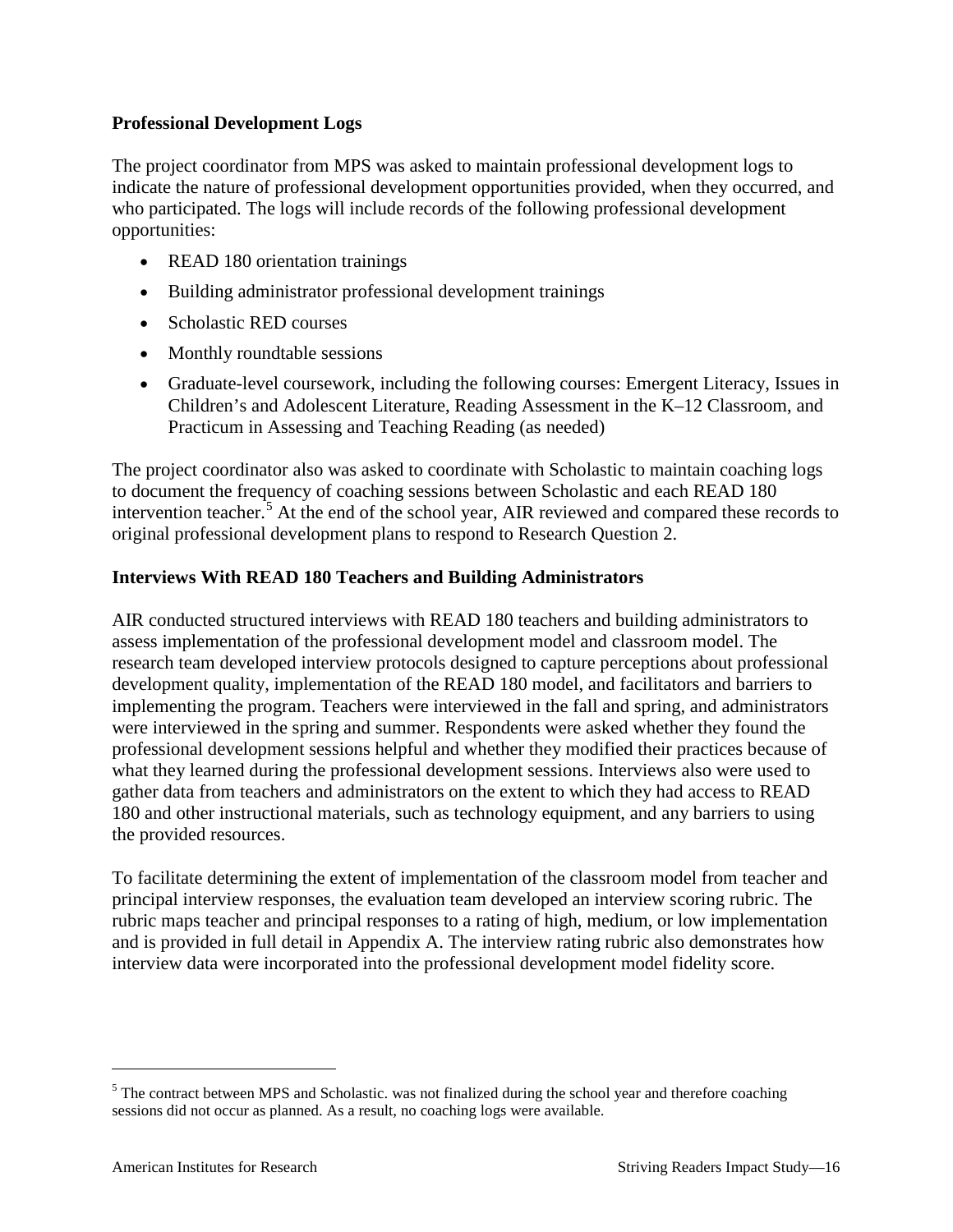## **Classroom Observations**

Each of the eight intervention teachers were observed four times during the year for a total of 32 classroom observations.<sup>[6](#page-20-0)</sup> Observations were staggered across the school year in order to assess change in implementation over time. The observation protocol (provided in Appendix B) focuses on key characteristics of the READ 180 classroom model and teacher instructional practices. Classroom instruction was rated as high, medium, or low in implementation on the following aspects of the intervention model: whole-group instruction, small-group instruction, modeled and independent reading, computer rotation, and whole-group wrap-up. These ratings were then combined into an overall score for each observation (as shown in Appendix B) and contributed to the overall classroom fidelity score as described later in this section.

## **Extant Data**

The Scholastic Achievement Manager (SAM) provides information about the amount of time students spend using the READ 180 computer software. The SAM system is a database that logs how students interact with the READ 180 software, how often they use the software (i.e., number of days per week), and for what duration they use the software (i.e., number of minutes per session). MPS had a system in place for measuring the extent of classroom-level implementation that is based on SAM data (summarized as high, medium, or low implementation). These MPS-calculated SAM scores were used in our fidelity rating system as shown later in this design summary. In addition to SAM data, period attendance records for the READ 180 90-minute block were used to describe the dosage of the intervention for students in the treatment group. Furthermore, classroom enrollment data and attendance data for treatment and control students were collected and examined to ensure that control students were not enrolled in a supplemental reading class.

## **Implementation Analysis Methodology**

Implementation data were analyzed for two purposes. First, implementation data were reviewed and scored according to a priori rubric rating levels to tabulate implementation fidelity scores. Scores were assigned at the teacher/classroom level, and there are separate fidelity scores for the professional development model and the classroom model. Second, implementation data were analyzed to provide contextual and descriptive information about implementation of the program. The following section presents the analytic methodology used for each purpose.

## **Plan for Measuring Adequacy and Fidelity of Implementation**

## *Professional Development Model Fidelity Scores*

AIR developed a rubric for assigning an implementation fidelity score related to professional development and instructional supports. The rubric specifies indicators related to the quantity (i.e., number of sessions attended) and quality (i.e., perceived value added) across a

<span id="page-20-0"></span> <sup>6</sup> <sup>6</sup>Classroom, rather than teacher, was our unit of analysis, because one teacher was replaced during the year and another teacher had a long-term substitute during the time of one observation.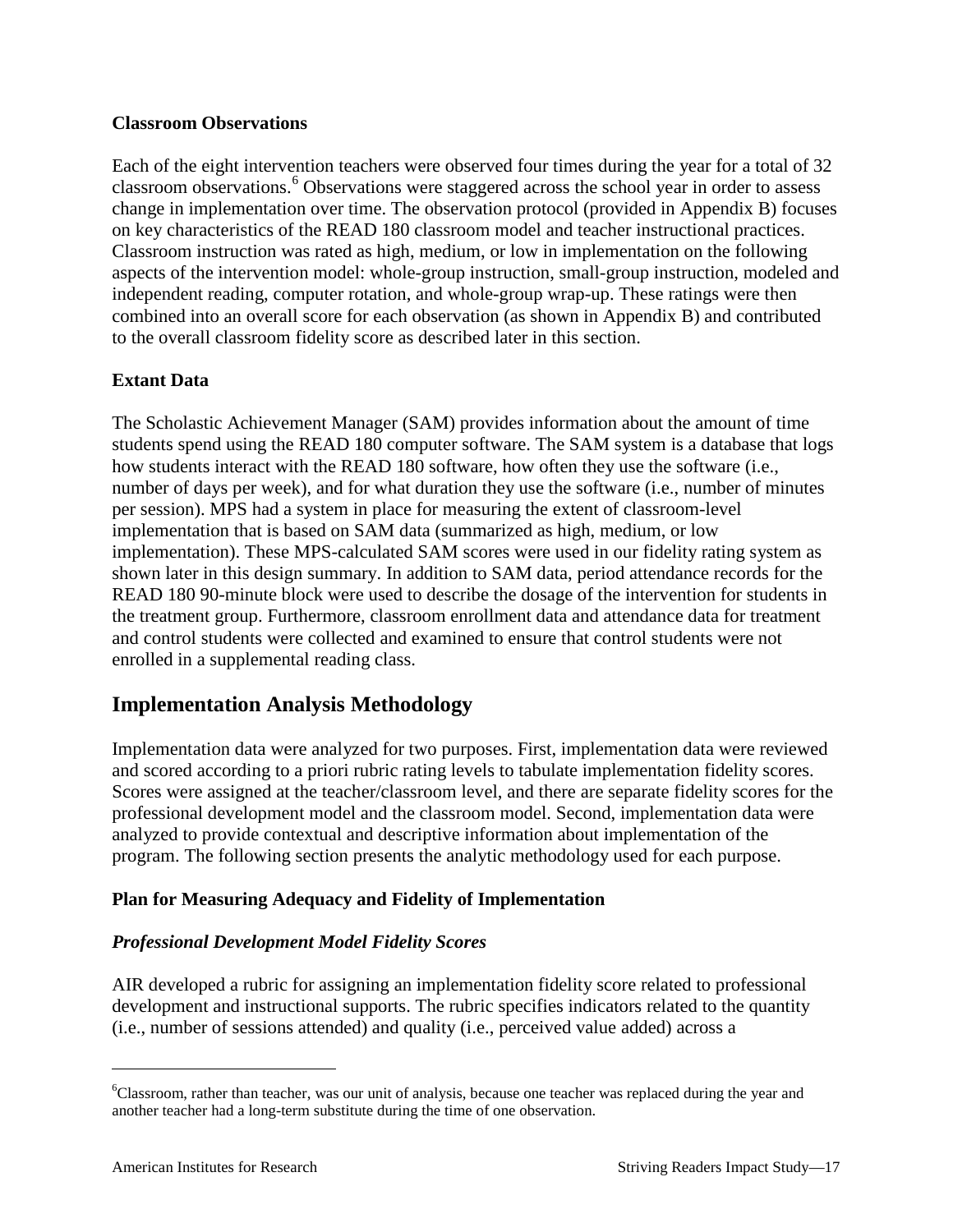measurement scale for the instructional supports and professional development opportunities. Scores were assigned for each item in Table 3 using the scoring rubric shown in Appendix C. The rubric specifies the primary data source to measure each item, and some items have multiple data sources that address the topic. In general, professional development quantity determinations were based on the professional development logs, and quality determinations were based on the teacher and principal interviews. Furthermore, a combination of interviews and classroom observations were used for estimates of fidelity related to the quantity of instructional supports (e.g., classroom materials). This score was calculated at the teacher/classroom level.

| <b>Items</b>                                                 | <b>Quantity Score</b>                        | <b>Quality Score</b> | <b>Total Item Score</b> |
|--------------------------------------------------------------|----------------------------------------------|----------------------|-------------------------|
| READ 180 orientation training                                | $Range = 1-3$                                | $Range = 1-3$        | $Range = 2-6$           |
| <b>READ 180</b> roundtables                                  | $Range = 1-3$                                | $Range = 1-3$        | $Range = 2-6$           |
| READ 180 RED course online                                   | $Range = 1-3$                                | $Range = 1-3$        | $Range = 2-6$           |
| Mentoring support from<br>Scholastic/READ 180 representative | $Range = 1-3$                                | $Range = 1-3$        | $Range = 2-6$           |
| SAM data training                                            | $Range = 1-3$                                | $Range = 1-3$        | $Range = 2-6$           |
| Graduate courses                                             | $Range = 1-3$                                | $Range = 1-3$        | $Range = 2-6$           |
| READ 180 conference (Year 2 only)                            | $Range = 1-3$                                | $Range = 1-3$        | $Range = 2-6$           |
| Materials available/need additional<br>materials             | $Range = 1-3$                                |                      | $Range = 1-3$           |
| Quantity of rBooks                                           | $Range = 1-3$                                |                      | $Range = 1-3$           |
| Quantity of READ 180 Paperbacks                              | $Range = 1-3$                                |                      | $Range = 1-3$           |
| Quantity of READ 180 Audiobooks                              | $Range = 1-3$                                |                      | $Range = 1-3$           |
| Functional computers and equipment                           | $Range = 1-3$                                |                      | $Range = 1-3$           |
| Program fidelity score for teacher/classroom $X$             | Y1 range = $17 - 51$<br>Y2 range = $19 - 57$ |                      |                         |

**Table 3. Professional Development and Instructional Supports Fidelity Scoring Rubric**

## *Classroom Model Fidelity Scores*

As with the examination of professional development fidelity, the study of classroom fidelity used multiple data sources (classroom observations, interviews, and extant program data) to examine the extent to which the program provided instruction to students in accordance with the intervention logic model. In particular, Research Question 3 aims to measure the extent to which the intervention teachers are implementing the READ 180 program as intended, and the extent to which students attend class and participate in the designed activities.

AIR developed a rubric to calculate a classroom fidelity score that combined ratings across data sources. The rubric specifies indicators related to how closely to the READ 180 model instruction was implemented as collected in the data sources outlined earlier. This score was be calculated at a teacher/classroom level.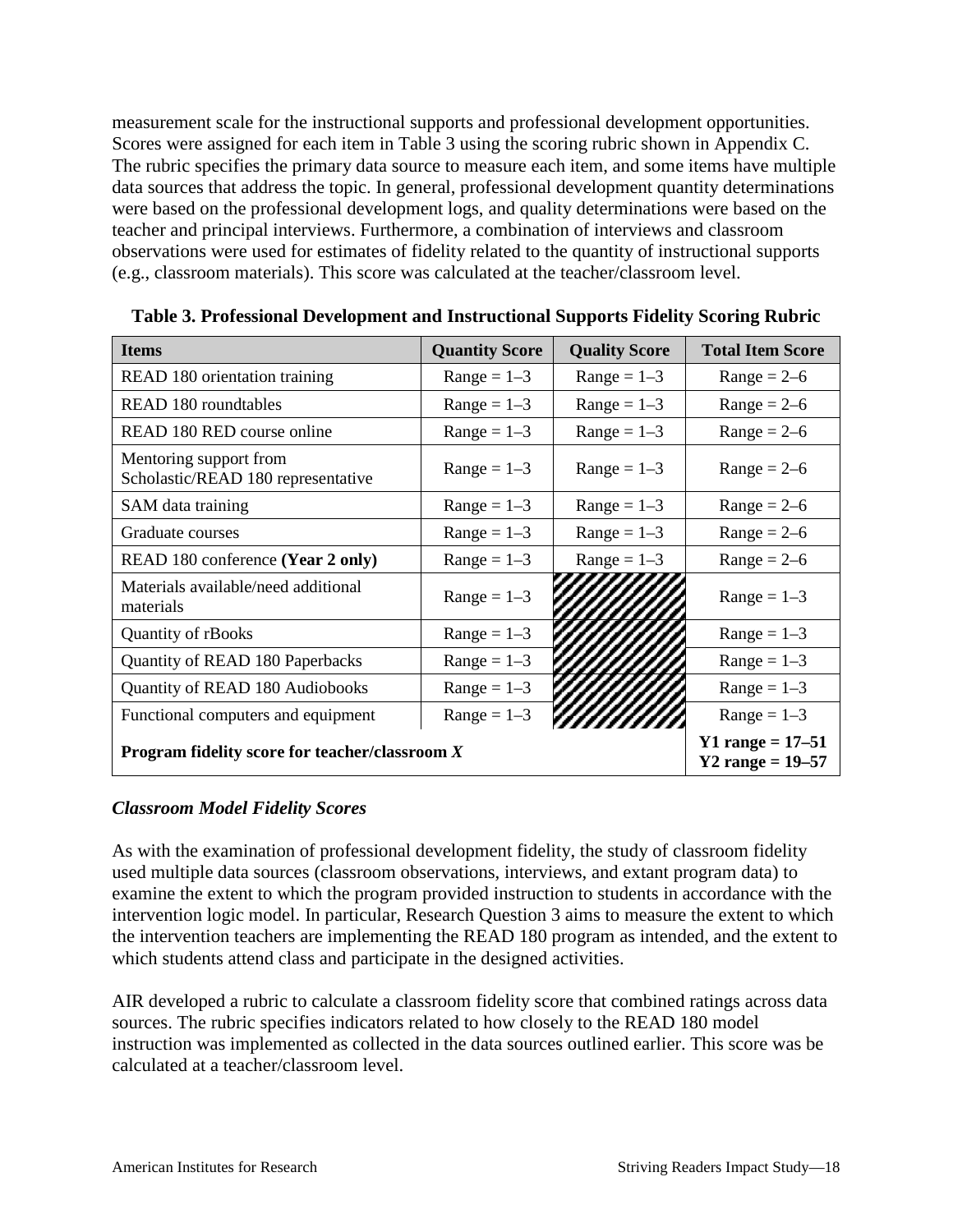The classroom observation protocol provides a rubric for rating components of the READ 180 model using a 1–3 rating scale. Descriptors for each rating level are shown in the protocol in Appendix B. A similar 1–3 rubric was created to rate responses to interview questions related to READ 180 classroom instruction (see Appendix A).

Ratings for student period attendance were assigned using a 1–3 rating scale on the following criteria:

- A rating of 3 indicates that at least 75 percent of treatment students attended for at least 75 percent of the year.
- A rating of 2 indicates that 50 to 74 percent of treatment students attended for at least 75 percent of the year.
- A rating of 1 indicates that fewer than 50 percent of treatment students attended for at least 75 percent of the year.

Ratings for the SAM data were based on the system that MPS currently has in place for measuring the extent of classroom-level implementation (summarized as high, medium, or low implementation). A low rating will receive a score of 1, a medium rating a score of 2, and a high rating a score of 3.

Table 4 depicts how the scores across data sources will be combined to establish the overall average classroom implementation score for each teacher/classroom. Each data source has a scoring system that results in a different number of possible points. A score and item weighting system combines the data sources, shown in Table 4. In particular, the score from each observation was weighted by a factor of 1.43 to result in an observation score that can range from approximately 50 to 150 total points. In contrast, the single score from the SAM and period attendance data sources will be weighted by 40 (with a low score corresponding to 40, a medium score corresponding to 80, and a high score corresponding to 120). Furthermore, to give equal weight to the observations, interview data, SAM data, and period attendance data, each of the four observations contributes to the overall score only once (whereas the other scores contribute by a weighting factor of five). The overall categorization of classroom implementation was based on dividing the scoring range into thirds, with the lowest third corresponding to low implementation, the middle third corresponding to medium implementation, and the highest third corresponding to high implementation.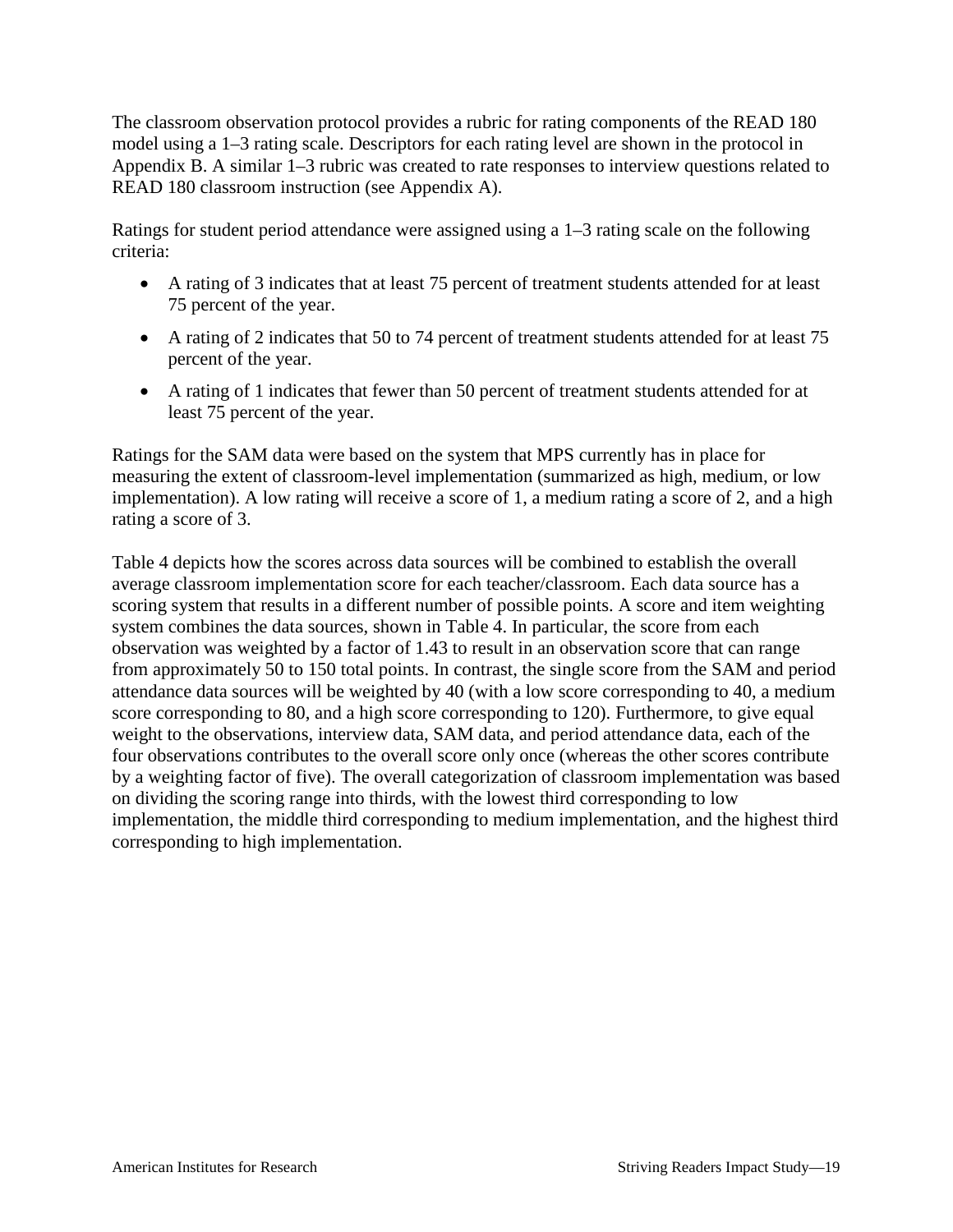| <b>Item</b>                                        | <b>Score</b><br>Range | <b>Score</b><br>Weighting | <b>Item</b><br>Weighting | <b>Weighted Range</b> |
|----------------------------------------------------|-----------------------|---------------------------|--------------------------|-----------------------|
| Classroom Observation 1                            | $35 - 105$            | $\times$ 1.43             | $\times1.00$             | $50.1 - 150.2$        |
| <b>Classroom Observation 2</b>                     | $35 - 105$            | $\times$ 1.43             | $\times1.00$             | $50.1 - 150.2$        |
| Classroom Observation 3                            | $35 - 105$            | $\times$ 1.43             | $\times1.00$             | $50.1 - 150.2$        |
| <b>Classroom Observation 4</b>                     | $35 - 105$            | $\times$ 1.43             | $\times1.00$             | $50.1 - 150.2$        |
| <b>Interview Rating</b>                            | $40 - 120$            | $\times1.00$              | $\times$ 5.00            | $200.0 - 600.0$       |
| <b>SAM Data Usage Score</b>                        | $1 - 3$               | $\times$ 40.00            | $\times$ 5.00            | $200.0 - 600.0$       |
| Period Attendance                                  | $1 - 3$               | $\times$ 40.00            | $\times$ 5.00            | $200.0 - 600.0$       |
| Classroom fidelity score for teacher/classroom $X$ | 800.0-2400.0          |                           |                          |                       |

**Table 4. READ 180 Classroom Implementation Fidelity Scoring Rubric**

## **Additional Implementation Analyses**

## *Qualitative Interview Coding*

NVivo software for qualitative research was used to support coding and data analysis of teacher and administrator interviews. We employed systematic procedures for coding and categorizing the data supports exploration and discovery of categorical relationships that derive directly from the data and inform the overall schematic structure of qualitative research—both within and across sites. An inductive approach to qualitative analysis incorporates systematic methods of managing data through reduction, organization, and connection (Dey, 1993; LeCompte, 2000). In our data interpretation and reporting process, AIR researchers identified the common themes and divergent cases that exemplify characteristics and challenges incurred by participating staff. This process encouraged sensitivity to emergent patterns and regularities, along with contrasts and irregularities within and across sites (Delamont, 1992).

## *Descriptive Summaries of Quantitative Implementation Data*

In addition to using quantitative implementation data (e.g., observations, period attendance) to ascertain the fidelity scores according to the a priori rubrics, AIR researchers also tabulated descriptive summaries of these data. When appropriate, our findings sections present descriptive statistics of central tendency and variation to provide a more robust depict of the extent of program implementation and the extent to which students received the planned intervention.

## **Professional Development Implementation Findings**

Overall, the professional development model was implemented at a medium level of fidelity. As described previously, the professional development fidelity score included a range of 17–51 possible points, using data from multiple sources. As shown in Table 5, five of eight classrooms received a score in the medium range and three classrooms received a score in the high range. The average score across all classrooms was 39 (at the top end of the medium range).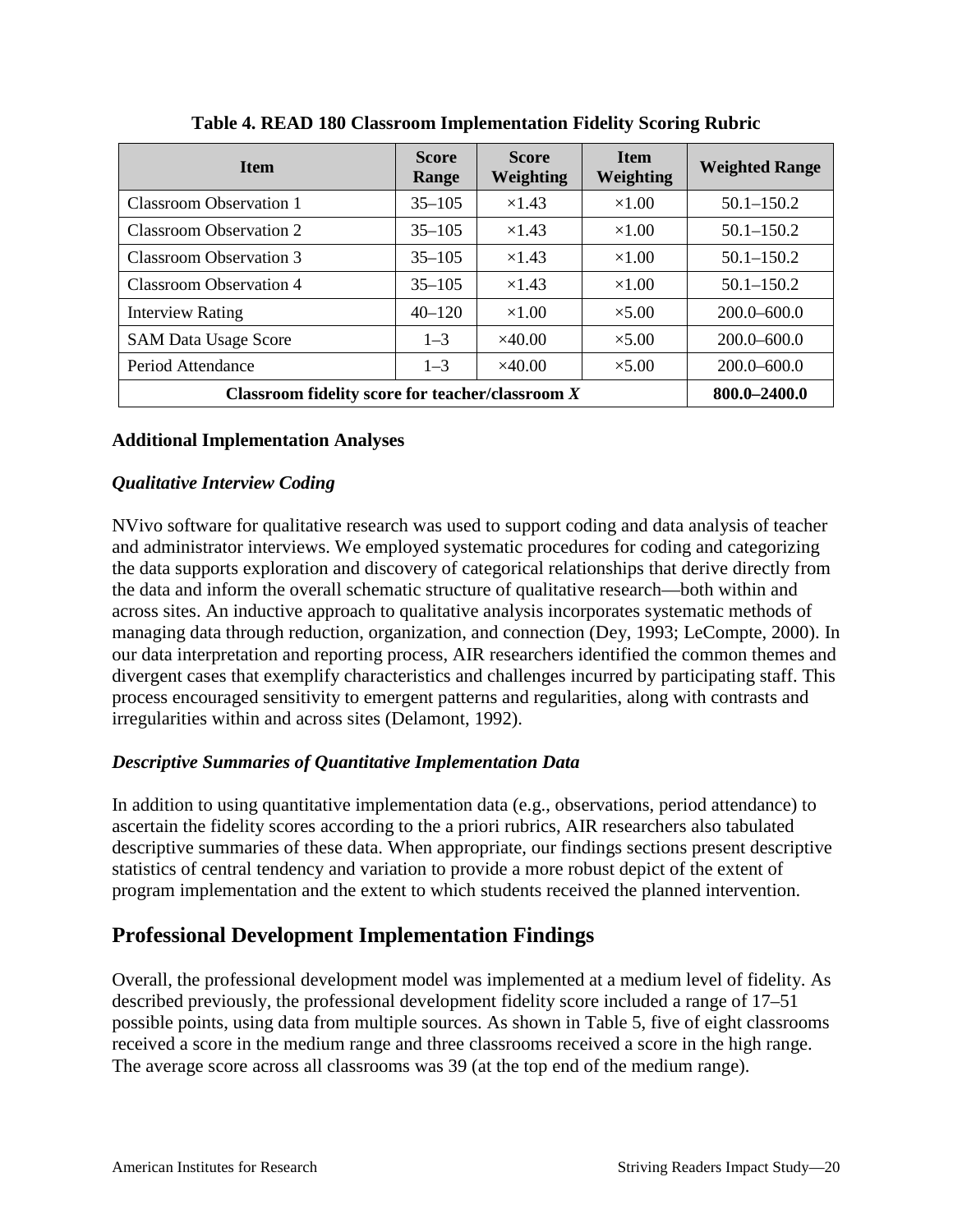| <b>Classroom</b>                            | Low<br>$(17-28)$ | <b>Medium</b><br>$(29-40)$ | High<br>$(41-51)$ | <b>Total Score</b> |
|---------------------------------------------|------------------|----------------------------|-------------------|--------------------|
| Classroom 1                                 |                  |                            | X                 | 43                 |
| Classroom 2                                 |                  | X                          |                   | 40                 |
| Classroom 3                                 |                  | X                          |                   | 37                 |
| Classroom 4                                 |                  |                            | X                 | 41                 |
| Classroom 5                                 |                  |                            | X                 | 41                 |
| Classroom 6                                 |                  | X                          |                   | 37                 |
| Classroom 7                                 |                  | X                          |                   | 40                 |
| Classroom 8                                 |                  | X                          |                   | 34                 |
| <b>Total Number of</b><br><b>Classrooms</b> | $\boldsymbol{0}$ | 5                          | 3                 | $Average = 39$     |

**Table 5. Fidelity of Implementation of the Professional Development Model Across Classrooms**

A closer look at fidelity scores on particular professional development opportunities and instructional supports provides insight into why the level of implementation of the professional development model fell within the mid range. Some elements of the professional development model received more ratings in the low range than did other items. For example, as shown in Table 6, all classrooms received high ratings for the orientation training and all classrooms received low ratings on the mentoring support.

| <b>Professional Development and Related Supports</b>      | <b>Number of Classrooms</b><br>$(N = 8)$ |               |                |  |  |
|-----------------------------------------------------------|------------------------------------------|---------------|----------------|--|--|
|                                                           | Low                                      | <b>Medium</b> | High           |  |  |
| READ 180 orientation training                             | $\Omega$                                 | $\Omega$      | 8              |  |  |
| READ 180 roundtables                                      |                                          | 4             | 3              |  |  |
| READ 180 RED course online                                | 2                                        | 2             | 4              |  |  |
| Mentoring support from Scholastic/READ 180 representative | 8                                        | 0             | $\Omega$       |  |  |
| SAM data training                                         | 0                                        |               | 7              |  |  |
| Graduate courses                                          | 0                                        | 2             | 6              |  |  |
| Materials available/need additional materials             | 3                                        | 2             | 3              |  |  |
| <b>Quantity of rBooks</b>                                 | $\Omega$                                 | 0             | 8              |  |  |
| Quantity of READ 180 Paperbacks                           | 0                                        | 4             | 4              |  |  |
| Quantity of READ 180 Audiobooks                           | 2                                        | 4             | $\overline{c}$ |  |  |
| Functional computers and equipment                        | 0                                        | 6             | 2              |  |  |

**Table 6. Classroom Score Range for Professional Development and Related Supports**

Key for items on 2–6 scale: L/Low range = 2, 3; M/Mid range = 4, H/High range = 5, 6

Key for items on  $1-3$  scale: L/Low range = 1; M/Mid range = 2; H/High range = 3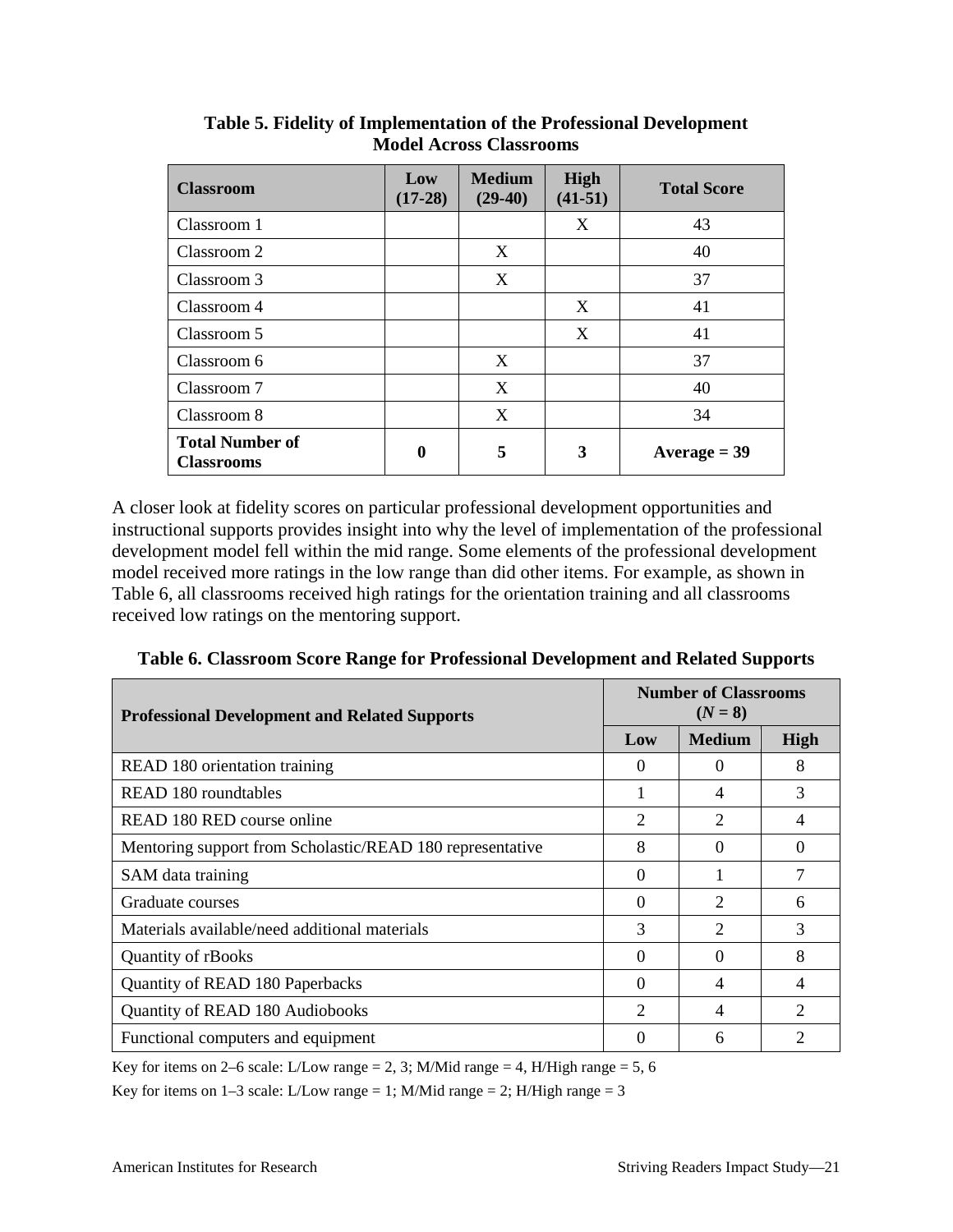The sections that follow provide additional descriptive information on implementation of the professional development model, which includes access to instructional materials.

#### **Implementation of Group Professional Development Model for READ 180 Teachers**

As previously mentioned, the original study design called for four types of group professional development opportunities for reading intervention teachers:

- READ 180 orientation trainings and conferences
- Scholastic RED courses
- Monthly roundtable sessions
- Graduate-level coursework

## *READ 180 Orientation Trainings*

By study design, new READ 180 teachers were required to participate in three days of READ 180 orientation trainings. Days 1 and 2 were to introduce teachers to program components and demonstrate how READ 180 addresses individual needs through small-group instruction, computer software, and high-interest literature. Day 3 was designed to expand teachers' knowledge, review classroom management and goal setting, provide time to learn advanced features of the management system, and focus on using reports to differentiate instruction. Experienced READ 180 intervention teachers had the option to attend these trainings or not. Interviews with teachers indicated that READ 180 start-up trainings were implemented as intended though some additional topics were also covered during these sessions. For instance, the first day of the trainings focused not only on an introduction to the READ 180 program components but also on 21st century assessment theory. On the third day of training, some time was spent on grade-book training (which is not READ 180 content, but training by the district that focused on entering grades in a systemwide database aligned with standards). Scholastic Achievement Monitor (SAM) data training was covered on day 3.

Attendance at the READ 180 start-up trainings was high. All teachers attended at least one of the three days, and all three new teachers attended day 2, set aside solely for new teachers. Although experienced teachers had the option of attending or not, most still attended day 1 (3 of 5) and all attended day 3. In interviews, teachers reported that these trainings were effective in reviewing the READ 180 program and introducing reports in SAM and the grading of students. As one teacher summarized,

[The READ 180 Start up Trainings] were all day for three days.... we focused on how to go about [implementing] the first three weeks [of the READ 180 program]. We covered some of the reports in SAM, like how to log the kids into SAM and get our classes registered.… we worked on grading, so the ESIS Grade Book…[and] we talked about twenty-first century reading and grading.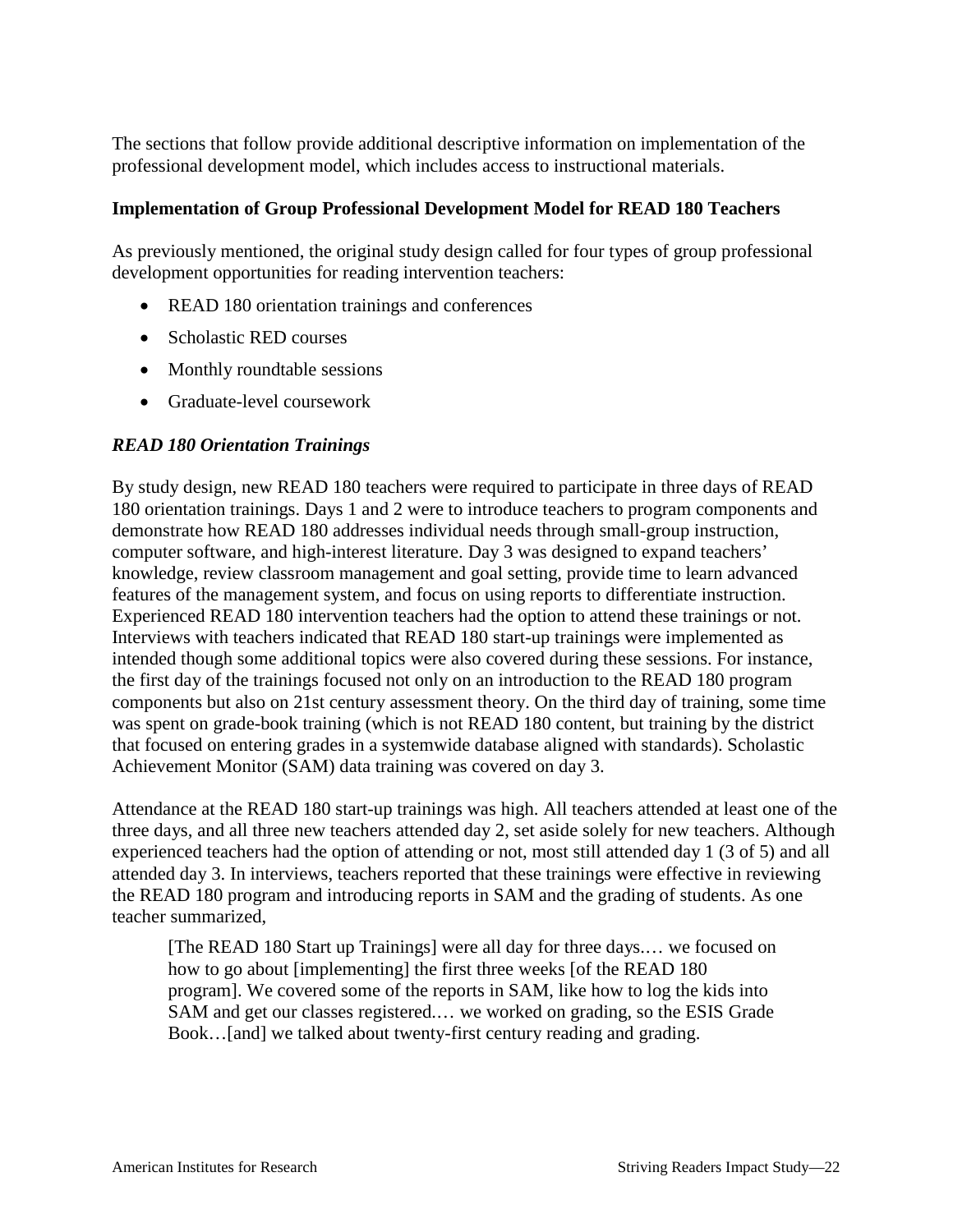## *Online RED Courses*

Fall and spring RED Courses contained separate content and separate requirements for participation—in the fall, experienced teachers were not required to take the RED online courses, but in the spring all reading intervention teachers were required to take RED online courses. As shown in Table 7, only three teachers completed 75 percent or more of required lessons (combining the fall and spring). Although completion of courses was inconsistent (three teachers took less than 50 percent of courses), overall reading intervention teachers reported enjoying their courses and felt they were helpful in reminding them of instructional strategies as well as previous knowledge learned from teacher preparation courses. In fall interviews, two reading intervention teachers had not yet heard of RED online courses. By the spring interviews, however, all teachers had heard of online RED courses and all but two reported participating.

| <b>Percentage Completed</b>                         | Number of<br>teachers |
|-----------------------------------------------------|-----------------------|
| Completed 75 percent or more of required sessions   |                       |
| Completed 50–74 percent of required sessions        |                       |
| Completed less than 50 percent of required sessions |                       |

**Table 7. Percentage of RED Online Courses Completed (Fall and Spring), PD Logs**

## *Teacher Roundtables*

The eight READ 180 teachers hired for the Striving Readers grant attended teacher roundtable sessions with other READ 180 teachers in the district. Professional development logs indicated that only six of the nine originally planned monthly roundtables were offered, which lowered the fidelity score. As shown in Table 8, typically, most teachers attended the offered roundtables.

|                     | <b>READ 180 Classroom</b> |             |   |                  |   |   |   | <b>Total Number of</b> |                               |
|---------------------|---------------------------|-------------|---|------------------|---|---|---|------------------------|-------------------------------|
| <b>Dates</b>        | 1                         | $\mathbf 2$ | 3 | $\boldsymbol{4}$ | 5 | 6 | 7 | $\mathbf{8}$           | <b>Classrooms Represented</b> |
| September 22 and 23 | X                         | X           | X | X                | X | X | X | X                      | 8                             |
| October 12 and 20   | X                         | X           | X | X                | X |   | X | X                      | 7                             |
| November 13         | <b>CANCELED</b>           |             |   |                  |   |   |   |                        |                               |
| December 14 and 16  | X                         | X           | X | X                | X | X | X | X                      | 8                             |
| January 26 and 27   | <b>CANCELED</b>           |             |   |                  |   |   |   |                        |                               |
| February 15 and 16  | <b>CANCELED</b>           |             |   |                  |   |   |   |                        |                               |
| March 16 and 17     |                           | X           | X | X                | X | X | X | X                      | 7                             |
| April 12 and 13     | X                         | X           | X | X                | X | X | X | X                      | 8                             |
| May 17 and 19       | X                         |             | X |                  | X |   | X | X                      | 5                             |

**Table 8. Teacher Roundtable Attendance, PD Logs,** *N* **= 8**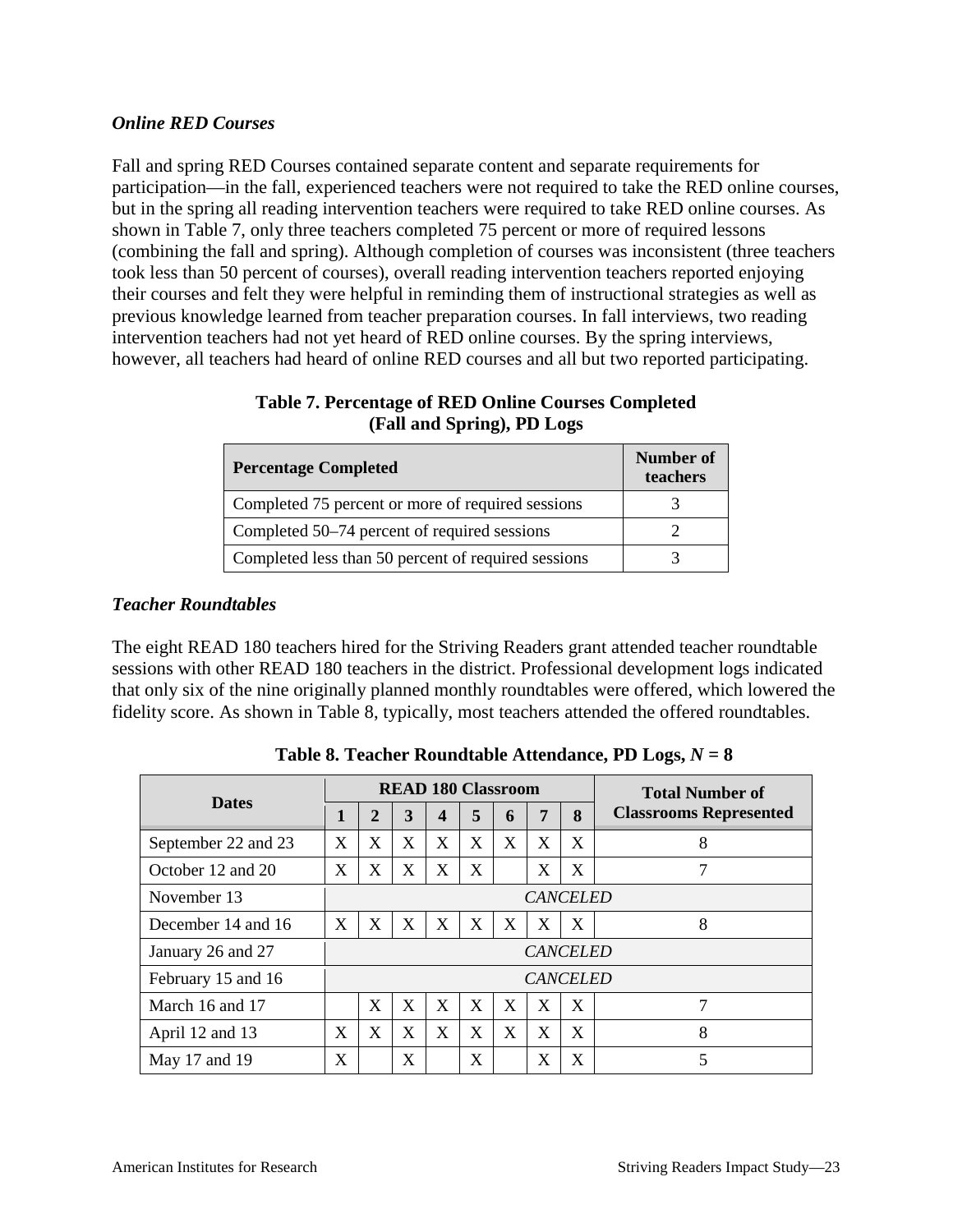In interviews, all READ 180 teachers reported actively participating in the roundtables they attended, and generally they did not miss any except for medical reasons. Teachers also reported taking a lot of information away from the roundtables, and they especially appreciated the opportunity to share ideas with and ask questions of their colleagues. It should be noted that the May 17 and 19 sessions were held after the announcement that the Striving Readers program would no longer continue, which may have contributed to the lower attendance (5 of 8 teachers).

#### *Graduate Courses*

The original study design called for teachers without a reading license to take graduate courses to obtain their license through Carroll University. Six READ 180 teachers already held their reading license and therefore were not required to take the courses. The other teachers did not, and Milwaukee Public Schools had no evidence that these teachers completed graduate courses offered through Carroll University. In interviews, three teachers reported being enrolled in courses at Alverno, Concordia, and Marquette University, but courses at those universities were not paid for by the grant and there was no record of course completion.

## **Teacher Feedback on Group Professional Development**

Although teachers were generally satisfied with the professional development they received, when asked during interviews, READ 180 teachers requested additional professional development through additional online RED courses, roundtables, SAM training, and SMART Board Training. Reading intervention teachers also suggested some changes to professional development, including providing opportunities to observe other READ 180 teachers, better differentiating professional development for experienced and inexperienced teachers, and having a greater range of topics from which teachers could pick. For example, one teacher explained how previous experience observing READ 180 teachers was especially helpful:

At the end of last year when I was first approached about teaching READ 180 I was sent to a school to observe a teacher and that was kind of helpful. It gave me an idea of how [READ 180 is] taught.… [The program] should have READ 180 teachers go to other schools and see other teachers and how they work in their classrooms. That might have been helpful. [As a READ 180 teacher, I] kind of feel like an island. I'm the only one here that teaches [READ 180]. So I don't really have anybody to go to about this program.

## **Implementation of Instructional Support for READ 180 Teachers**

The original study design included instructional support in the form of mentoring of READ 180 teachers from more experienced teachers and coaches: a coach from Scholastic would observe once per month, the project coordinator from the district would give feedback to teachers as needed, and District Identified for Improvement (DIFI) supervisors, literacy coaches, or experienced READ 180 teachers also could provide feedback as needed. Teachers also were to receive instructional materials in a timely manner from the district or their building administrator, and classrooms and students were to be appropriately scheduled.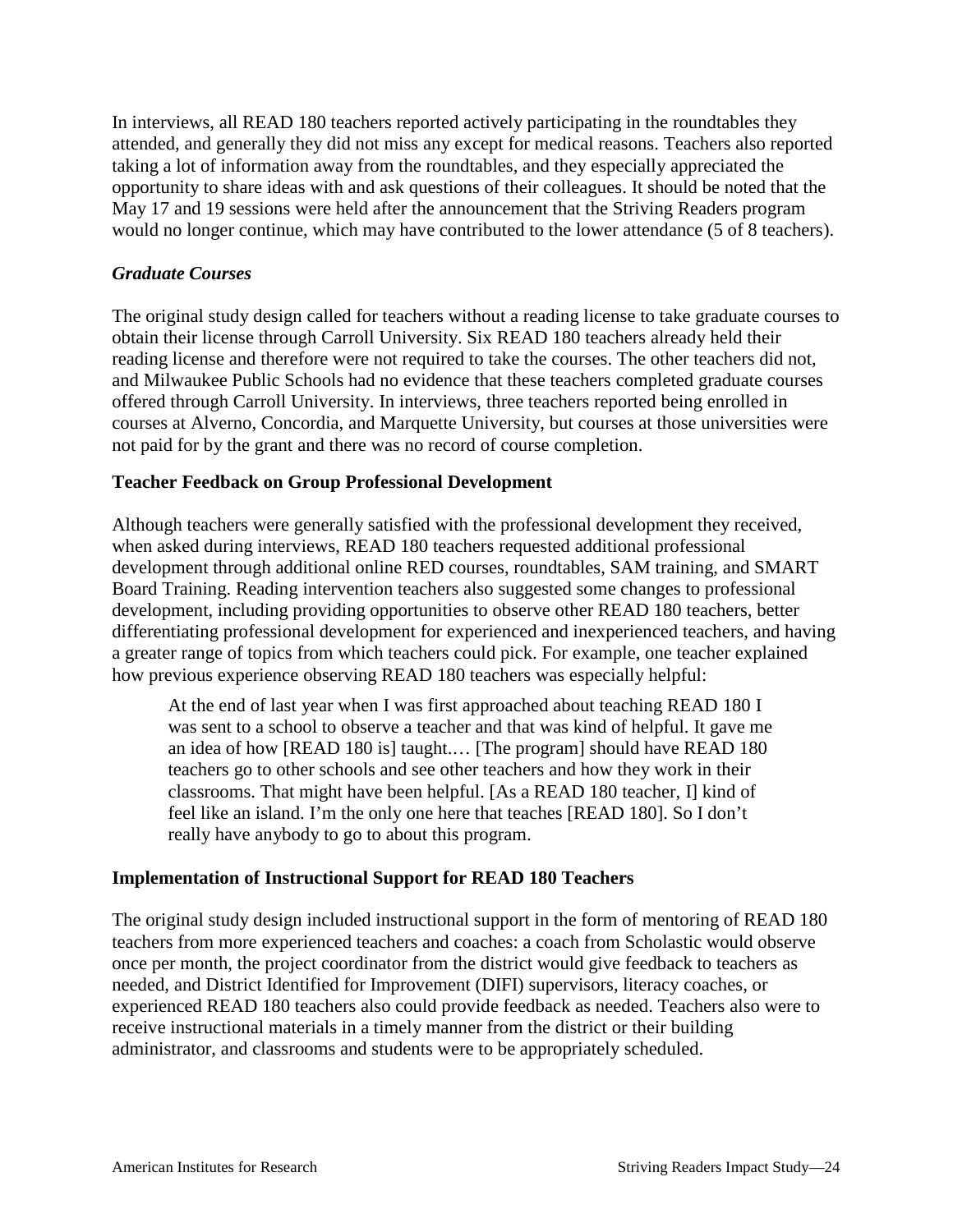## *Mentoring*

With the exception of one teacher who reported having an experienced READ 180 teacher observe her classroom, teachers did not receive mentoring in Year 1. In interviews, the vast majority of teachers reported that they did not have any in-school support from a literacy coach or other specialist for Scholastic. Nearly all respondents spoke highly of experiences when Scholastic mentors came to their school in previous years, though it was unclear from interviews whether visits had occurred this year. As one teacher explained, " Every year I'll have a visit from [Scholastic mentors]. And I think the world of [them]. [They are] very helpful. Very constructive in criticisms.… It's usually spot on." No logs of mentoring sessions were available. It is understood that mentoring sessions did not occur as planned because the contract between Scholastic and the district was not finalized.

## *District and State Support*

During interviews, READ 180 teachers indicated that district support consisted primarily of addressing classroom needs through e-mail; often this entailed requests for materials. The majority of teachers (5 of 8) reported that they were receiving frequent district-level support, and the majority of reading intervention teachers (4 of 7) felt the district had affected their instruction to a large extent. As one teacher explained, "Well, our supervisor has been wonderful at providing support, and making sure that she responds to our e-mails and gives us the materials we need." Those who reported lower levels of district support explained that the district often has other obligations. Some teachers elaborated that they do not need much support and very rarely send e-mail questions. Those in more frequent contact reported e-mailing and receiving prompt responses from the district.

#### *Instructional Materials*

In interviews, several teachers reported issues with receiving adequate amounts of READ 180 materials. For the majority of teachers (5 of 8), there were delays in receiving materials. The most commonly missing items were headphones (3 teachers) and CD players (2 teachers). Other items missing were furniture, action books, DVD players, speakers, and computers. In the fall, nearly all teachers (6 of 8) felt that the number of READ 180 paperback books were insufficient at one or more levels. By the spring, however, nearly all teachers felt that they had a sufficient number of READ 180 paperbacks at various levels. Those teachers who commented on an inadequate number of paperbacks explained that students in the upper levels needed more books, and some of the topics do not capture the student's interests. Four teachers requested additional materials such as articles and periodicals, a projector or document camera, a larger variety of books, a SMART Board, and headsets.

#### **Implementation of Group Professional Development Model for Building Administrators**

Overall, the implementation of the group professional development model for building administrators was relatively low, with less than half the principals participating. According to the study design, the building administrator was required to attend a half-day orientation to the READ 180 model in Year 1.Two of the five principals participated with the READ 180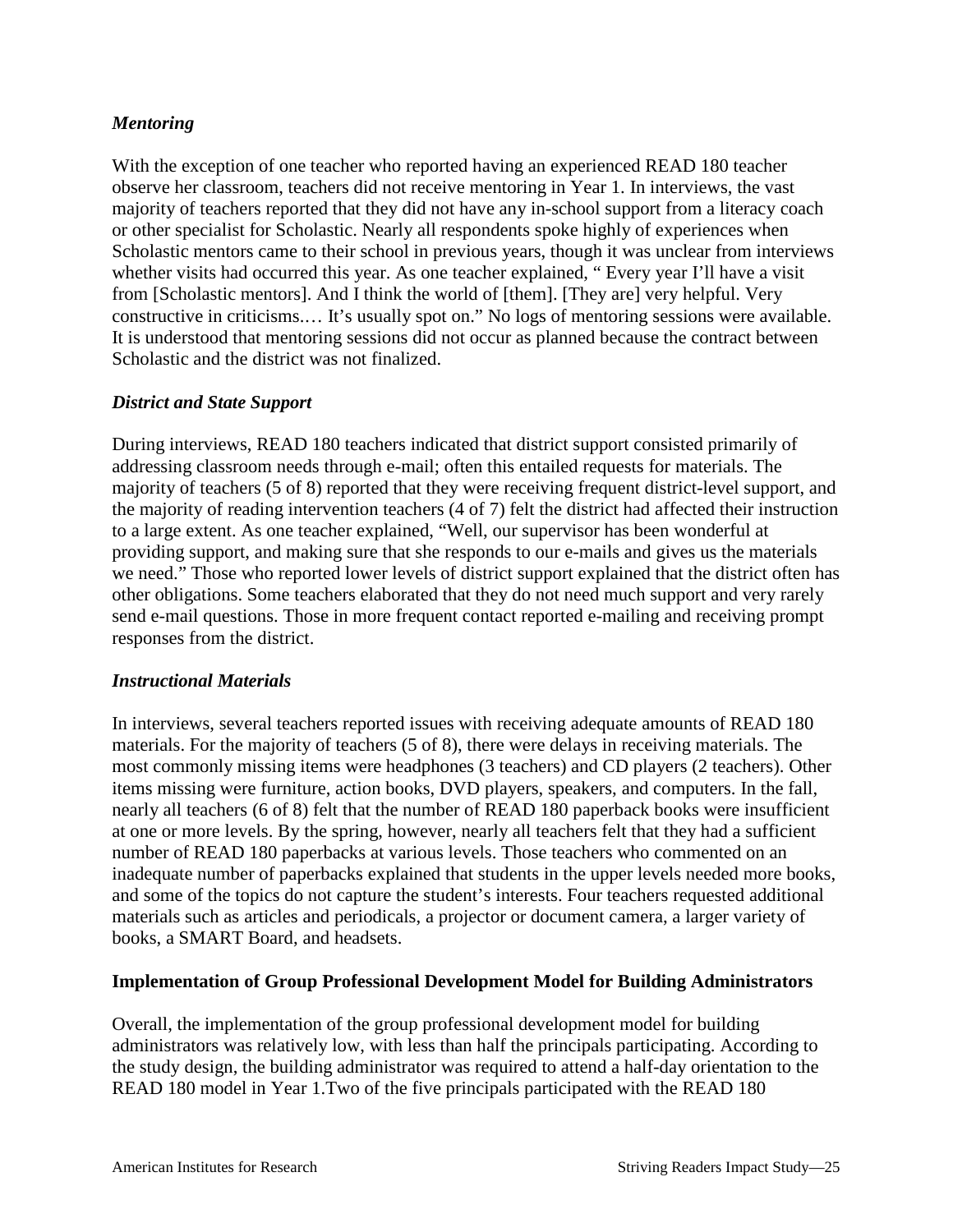orientation workshop. According to principal interviews, two principals who did not participate this year had attended in previous years. None of the principals participated in any additional professional development offered by READ 180 this year, though all reported an awareness of READ 180 trainings and described their teacher's participation in professional development as medium to high.

## *Other Implementation Concerns*

The vast majority of teachers and principals reported issues with scheduling. Nearly all (4 of 5) principals reported challenges with student schedules. The challenge came from difficulty scheduling 90 minutes for students while still meeting other course requirements. As one principal stated,

That was probably the biggest challenge I saw with the program and if there were any drawbacks, we have within the school for special-education students a language program and that lasts for 90 minutes, then we have the READ 180, which also lasts for 90 minutes. So, that was probably the biggest programming, scheduling struggle, to make sure the kids got all of their educational needs met.

## **READ 180 Classroom Model Implementation Findings**

The previously discussed, professional development opportunities, combined with the instructional materials and instructional support, are designed to enable teachers to implement the READ 180 program with fidelity. The present section will address the implementation of the READ 180 classroom model, as well as other critical issues to the classroom model, including the actual class size, intensity of the intervention students received (i.e., did students receive the amount of intervention the classroom model is designed to give?), and other critical issues, such as the teachers' use of RED routines and assessment data to guide instructional decisions.

The average classroom implementation fidelity score across the eight classrooms was 1,490, a score in the medium range. As shown in Table 9, seven of eight classrooms received a rating in the medium range and one classroom received a score in the low range.

| <b>Classroom</b>                  | Low<br>$(800-1,333)$ | <b>Medium</b><br>$(1,334-1,867)$ | High<br>$(1,868 - 2,400)$ | <b>Classroom</b><br><b>Fidelity Score</b> |
|-----------------------------------|----------------------|----------------------------------|---------------------------|-------------------------------------------|
| Classroom 1                       | X                    |                                  |                           | 1,247                                     |
| Classroom 2                       |                      | X                                |                           | 1,545                                     |
| Classroom 3                       |                      | X                                |                           | 1,451                                     |
| Classroom 4                       |                      | X                                |                           | 1,498                                     |
| Classroom 5                       |                      | X                                |                           | 1,510                                     |
| Classroom 6                       |                      | X                                |                           | 1,585                                     |
| Classroom 7                       |                      | X                                |                           | 1,561                                     |
| Classroom 8                       |                      | X                                |                           | 1,525                                     |
| <b>Total Number of Classrooms</b> |                      | 7                                | 0                         | Average $= 1,490$                         |

**Table 9. Overall Classroom Fidelity Scores Across Classrooms**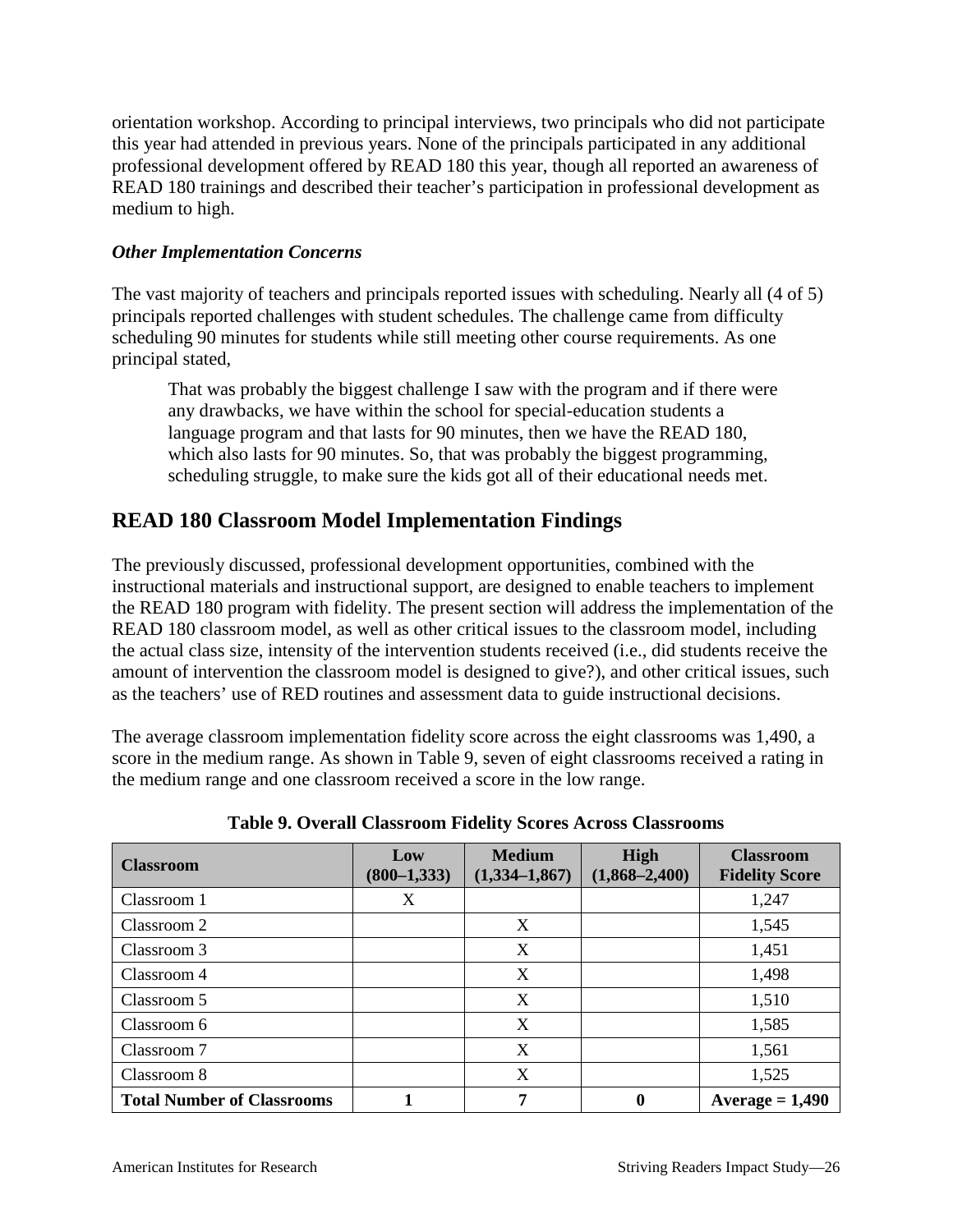An examination of ratings on components that make up the classroom fidelity score provides additional information about why the level of fidelity in the implementation of the READ 180 classroom program fell within the medium range. With some exceptions, teachers implemented the READ 180 with high fidelity, but low student attendance reduced the overall classroom fidelity scores.

#### **Class Size**

The READ 180 model calls for 15 students per classroom. As seen in Table 10, attendance data revealed that on average, reading intervention teachers in the study had 12 students per classroom. In interviews, teachers reported having between 4 and 20 students enrolled in their READ 180 classrooms. Several teachers indicated that their class size was often low because of attendance issues. For instance, the reading intervention teacher who reported having four students explained that several students in special education were placed in her class and had to be taken out early in the school year.

The majority of teachers (5 of 8) reported that their class size was appropriate for all students, and teachers generally agreed that class sizes are best around 15. Reading intervention teachers with fewer than 10 students wanted more students in their sections to better handle the rotations, and teachers with closer to 20 students expressed that behavior management was a challenge with that many students. One teacher indicated that an accommodation to the READ 180 classroom model that was due to a small class size—this teacher had individual sessions with students and two, instead of three, groups during rotation time.

| <b>Classrooms</b> | <b>Average Class Size</b><br><b>Across Three</b><br><b>Sections</b> |
|-------------------|---------------------------------------------------------------------|
| Classroom 1       | 11                                                                  |
| Classroom 2       | 12                                                                  |
| Classroom 3       | 12                                                                  |
| Classroom 4       | 13                                                                  |
| Classroom 5       | 7                                                                   |
| Classroom 6       | 10                                                                  |
| Classroom 7       | 16                                                                  |
| Classroom 8       | 16                                                                  |
| <b>Overall</b>    | 12                                                                  |

## **Table 10. Class Sizes of READ 180 Classes, Attendance Data**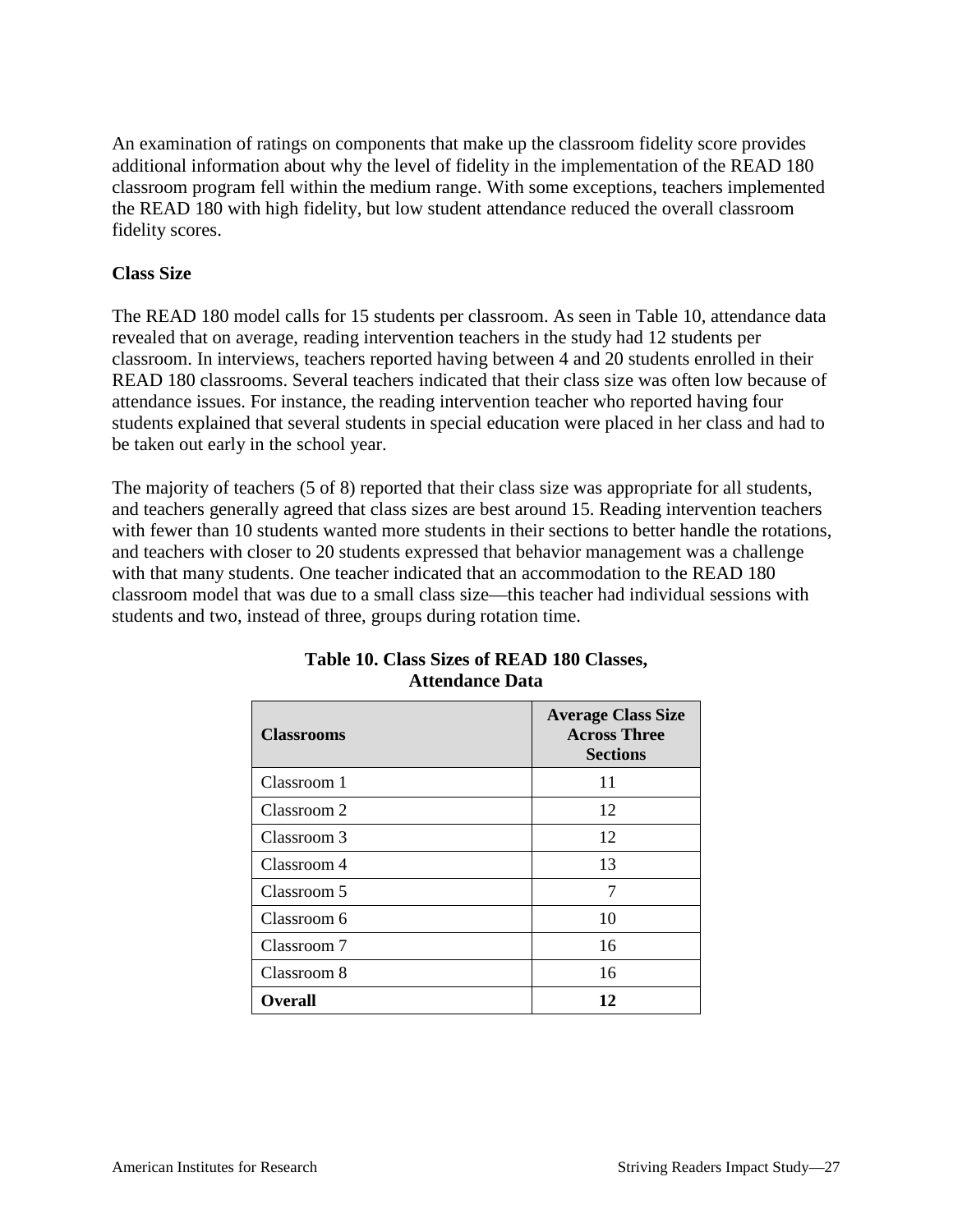#### **Student Attendance in READ 180**

The READ 180 model calls for students to receive 90-minute reading blocks five days a week. As Table 11 displays, on average across the year and across classrooms, 58 percent of their students were present. As shown in Table 11, no READ 180 classrooms received a high level of implementation for attendance, and the majority of classrooms (5 of 8) received a low rating, indicating that fewer than 50 percent of treatment students in these classrooms attended at least 75 percent of the year.

| <b>Classrooms</b> | <b>Rating for</b><br>Attendance <sup>1</sup> | <b>Mean</b><br><b>Attendance</b><br>Percentage |  |
|-------------------|----------------------------------------------|------------------------------------------------|--|
| Classroom 1       | LOW                                          | 46.5%                                          |  |
| Classroom 2       | LOW                                          | 46.6%                                          |  |
| Classroom 3       | <b>MEDIUM</b>                                | 73.9%                                          |  |
| Classroom 4       | LOW                                          | 64.9%                                          |  |
| Classroom 5       | LOW                                          | 45.2%                                          |  |
| Classroom 6       | LOW                                          | 57.1%                                          |  |
| Classroom 7       | <b>MEDIUM</b>                                | 71.0%                                          |  |
| Classroom 8       | <b>MEDIUM</b>                                | 61.9%                                          |  |
| Total             |                                              | 58.4%                                          |  |

## **Table 11. Percentage of Students in Attendance by Teacher/Classroom, Attendance Data**

<sup>1</sup>A high rating indicated that at least 75 percent of treatment students attended for at least 75 percent of the year. A medium rating indicated that 50 to 74 percent of treatment students attended for at least 75 percent of the year, and a low rating indicated that fewer than 50 percent of treatment students attended for at least 75 percent of the year.

<sup>2</sup>Mean classroom attendance was obtained from each student's "total attendance days" divided by "total school days in the school year" averaged out by classroom

#### **READ 180 Classroom Model Components**

Under the READ 180 classroom model, each day the 90-minute class involves a whole-group instruction and skills lesson (20 minutes), rotations between small-group instruction (computer, small group, and modeled and independent reading rotations each lasting 20 minutes), and the last 10 minutes of each period serves as a wrap-up session during which the teacher facilitates discussion about the day's lesson. Overall, the components were implemented with high fidelity. As shown in Table 12, in observations across the year, classrooms implemented the small-group and computer rotations with the most fidelity: 27 of 32 observations received a high rating; the whole-group wrap-up received the lowest ratings across the year, with 16 of 32 observations receiving a low rating.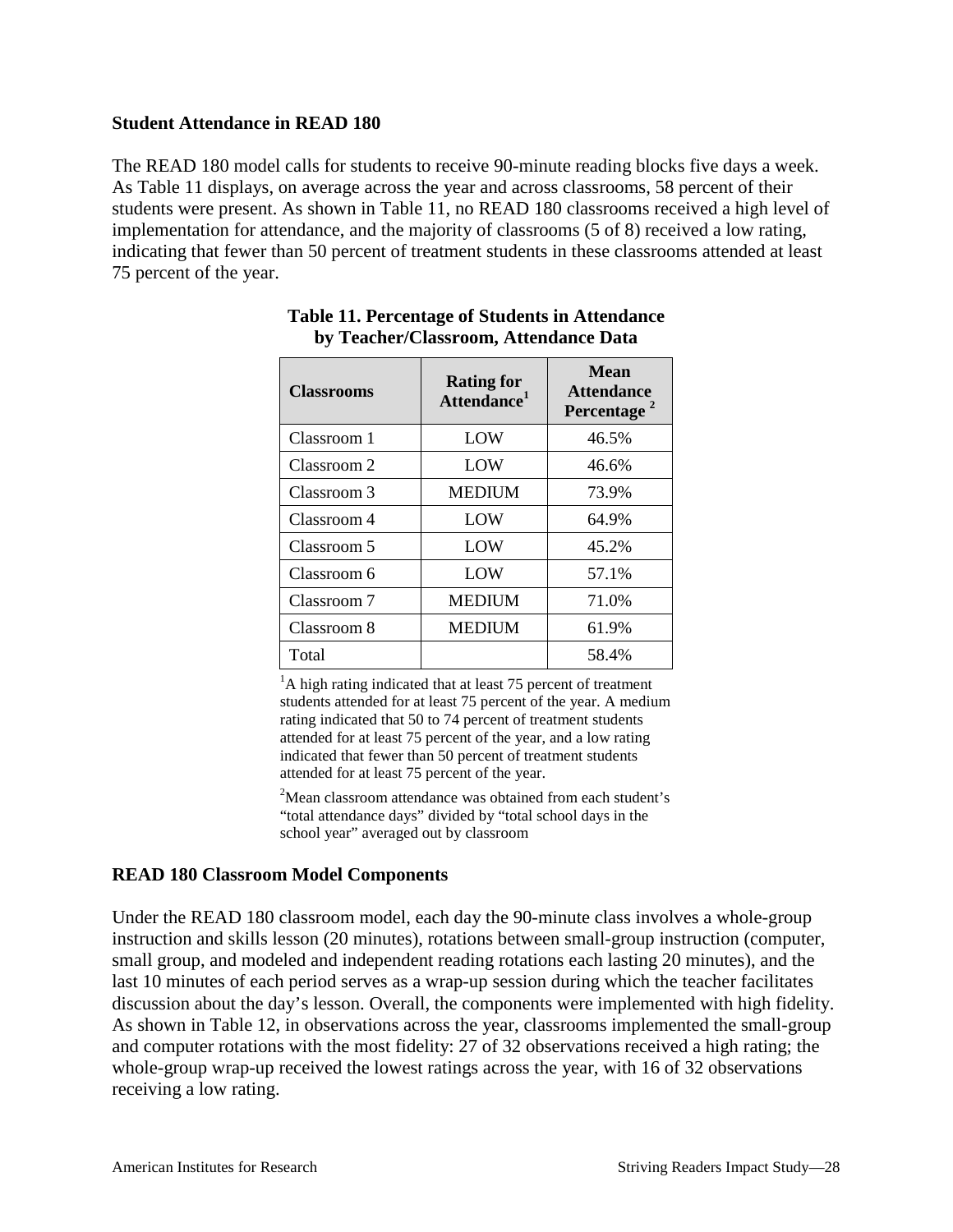|                                  | <b>Number of Observations That</b><br><b>Received the Rating</b> |                            |                          |
|----------------------------------|------------------------------------------------------------------|----------------------------|--------------------------|
|                                  | Low<br>$(7-11)$                                                  | <b>Medium</b><br>$(12-16)$ | <b>High</b><br>$(17-21)$ |
| Whole-group instruction          |                                                                  | 9                          | 22                       |
| Small-group instruction          |                                                                  |                            | 27                       |
| Modeled and independent reading  |                                                                  | 6                          | 25                       |
| Computer rotation                | $\mathcal{D}_{\mathcal{L}}$                                      | 3                          | 27                       |
| Whole-group wrap-up              | 16                                                               | 12                         | 4                        |
| <b>Overall observation score</b> |                                                                  | 10                         | 22                       |

**Table 12. Classroom Observation Ratings Across Classrooms and Observations Rounds**

*Note:* Weighted observation component totals ranged from 7 to 21.

Overall, the vast majority of observations (22 of 32) received a high fidelity rating. As seen in Table 13, two classrooms (Classrooms 1 and 7) showed improvement from a medium to high rating.

|             | <b>Observation Time</b> |        |                     |                |  |
|-------------|-------------------------|--------|---------------------|----------------|--|
|             |                         | 2      | 3                   | $\overline{4}$ |  |
| Classroom 1 | Medium                  | Medium | High                | High           |  |
| Classroom 2 | High                    | High   | High                | High           |  |
| Classroom 3 | Medium <sup>a</sup>     | Medium | Medium              | Medium         |  |
| Classroom 4 | High                    | High   | High                | High           |  |
| Classroom 5 | High                    | Medium | Medium <sup>a</sup> | High           |  |
| Classroom 6 | High                    | High   | High                | High           |  |
| Classroom 7 | Medium                  | Medium | High                | High           |  |
| Classroom 8 | High                    | High   | High                | High           |  |

**Table 13. Overall Classroom Fidelity Score by Classroom and Observation Time**

(Low, medium, high ratings were obtained from the classroom fidelity score. Low= 35- 58, Medium = 59-82, and High =83-105**)**

a Different teacher

Detailed interview and observation data on the components of the classroom model follow.

#### *Whole Group*

In interviews, all but one teacher reported using a defined approach for their whole-group instruction. Observation ratings were relatively high for this component, with more than two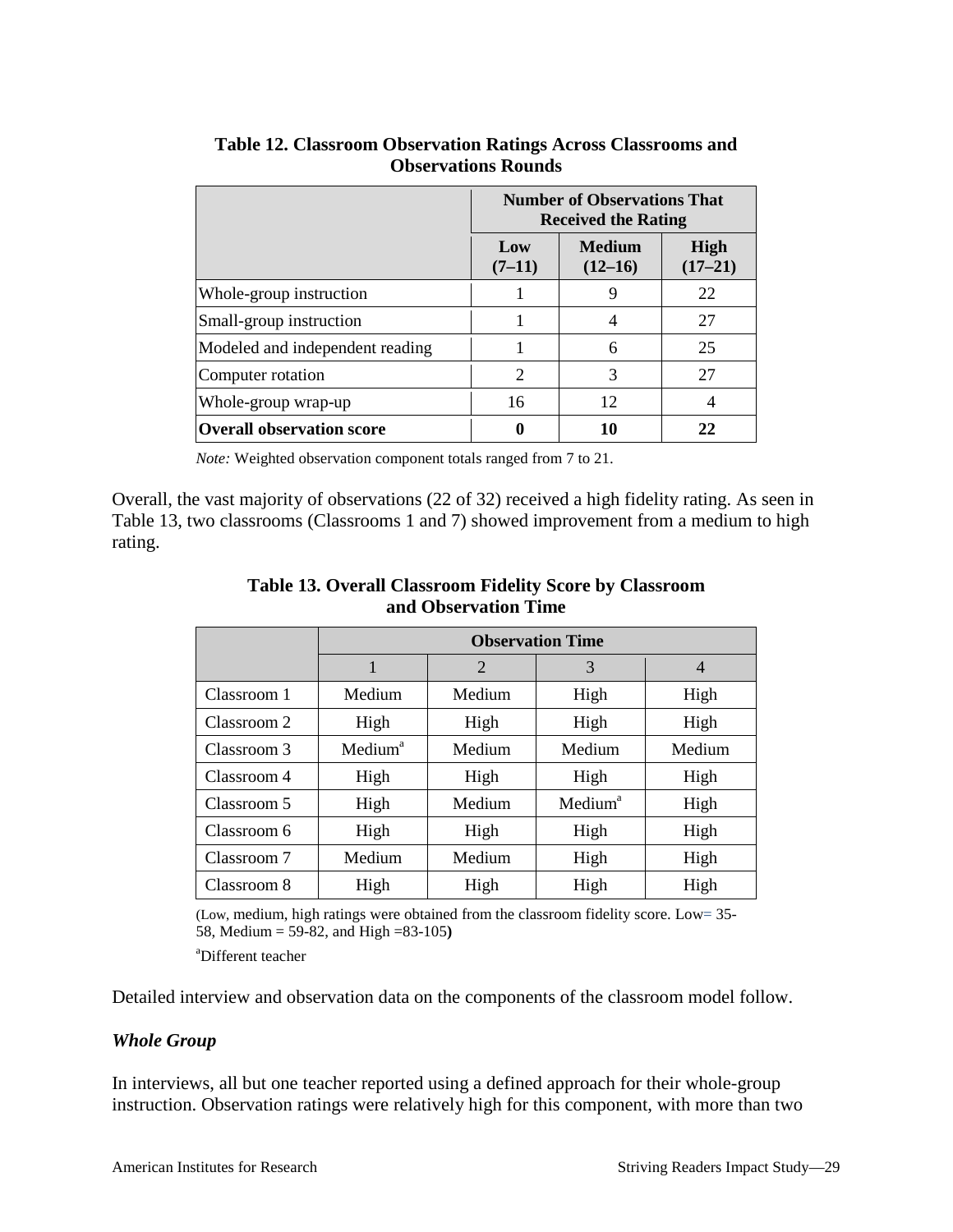thirds (22 of 32) receiving a high rating on whole-group instruction. In interviews, reading intervention teachers typically reported spending 20 minutes in whole group and using the Red Routines and rBook to guide their whole-group instruction. Some teachers also used their own activities.

## *Small-Group Instruction*

Observation data also showed relatively high ratings for teachers on this component (27 of 32 observations received a high rating). In interviews, the majority of teachers described a somewhat defined approach to small group. During interviews, reading intervention teachers most commonly reported using the rBook to guide their small-group instruction.

## *Computer Rotation*

The computer rotation was implemented with high fidelity during most (25 of 32) observations. Teachers generally described an intentional approach to computer rotation that was consistent and planned according to the READ 180 model. During the fall interviews, however, three teachers reported not being able to implement the computer rotation because of technical difficulties, but no teacher reported eliminating this rotation in the spring. Technical difficulties included general issues with computers and headphones (e.g., the microphones not picking up students' voices) and issues with accessing the internet.

Although observations demonstrated a high fidelity of implementing the computer rotation component, SAM usage data did not. SAM usage data reported the number of weekly minutes students spent on the READ 180 instructional software. The minutes are converted into implementation ratings that are based on district specifications. Half the classrooms received a medium rating for SAM usage, and the other half had a low rating.

## *Modeled and Independent Reading Time*

As shown in Table 12, the majority of observations (26 of 32) received a high rating for modeled and independent reading time during most observations. In interviews, teachers generally described an intentional approach that was somewhat consistent and planned according to the READ 180 model for modeled and independent reading time. According to reading intervention teachers, the most common strategy teachers used to engage students was the use of reading logs. Other strategies were reading quizzes, conferences after finishing a book, reports, and worksheets. Two teachers felt strongly that their use of reading quizzes increased the motivation of students to read during independent reading time. As one teacher explained, "Since I started incorporating those printout tests, it's gotten them really interested. In fact, it's gotten to the point where I've got to slow them down."

## *Whole-Group Wrap-Up*

As seen in Table 14, observation data revealed that the whole-group wrap-up was the lowest rated component of the READ 180 model. Half the observations (16 of 32) received a low fidelity rating for this component, and only four observations received a high fidelity rating. In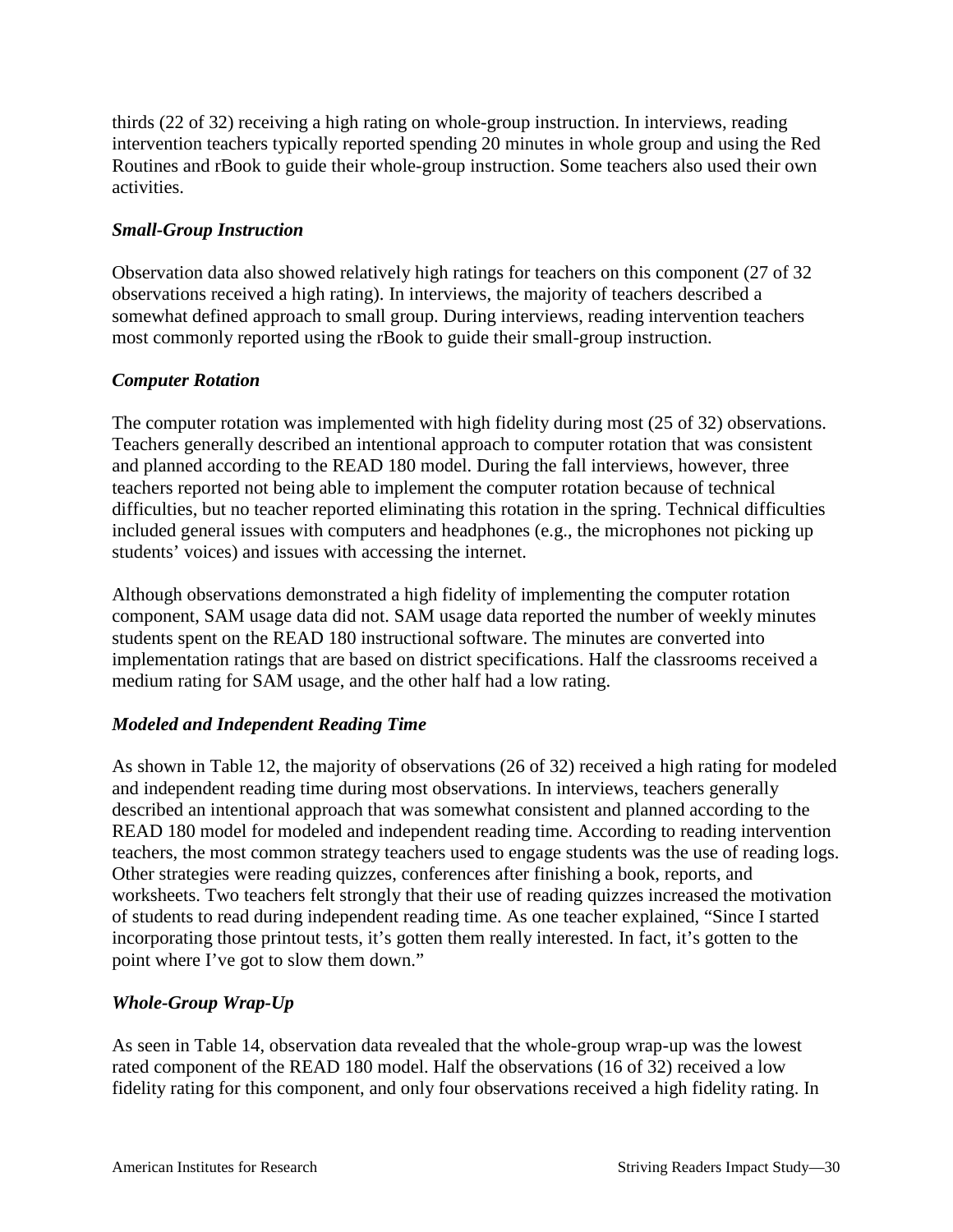interviews, the wrap-up was the eliminated component most commonly reported, and time management was the most commonly cited reason for eliminating it. As one teacher explained,

The wrap-up is really the only one I don't get done. And that's my own time management issue.… So my 20 minutes at the beginning becomes 25. And I don't want to short the kids. I still want them to have their 20, 20, 20 [minute rotations]. I have to short it someplace, so I take it off my 10 minutes at the end.

In interviews, teachers described varied approaches for whole-group wrap-up. Activities used during these times included asking students to answer a question as they exit the class as well as passing a ball around the classroom to engage students in answering questions to written reflections/exit slips. The most common approach mentioned by five of eight teachers was written reflections and exit slips. As shown in Table 14, four classrooms showed improvement in implementing the whole-group wrap-up from the fall to the spring. One of the classrooms that showed improvement on this component used prizes to motivate students to volunteer during whole-group wrap-up.

|                  |                | <b>Observation Time</b> |                |        |        |
|------------------|----------------|-------------------------|----------------|--------|--------|
|                  |                | 1                       | $\overline{2}$ | 3      | 4      |
| <b>Classroom</b> |                | Low                     | Low            | Medium | High   |
|                  | $\overline{2}$ | Medium                  | Low            | Low    | Low    |
|                  | 3              | Low                     | Low            | Low    | Low    |
|                  | $\overline{4}$ | Medium                  | Medium         | Medium | Medium |
|                  | 5              | Low                     | High           | Low    | Medium |
|                  | 6              | Medium                  | Medium         | High   | Low    |
|                  | 7              | Low                     | Low            | Medium | High   |
|                  | 8              | Low                     | Medium         | Low    | Medium |

**Table 14. Whole-Group Wrap-Up Observation Rating by Observation Time and Classroom**

*Note*. There was a change in teacher for one classroom from the first to second observation. In addition, there was a long-term substitute teacher in one classroom during the third observation. Weighted observation totals ranged from 7 to 21. High =  $17-21$ , medium =  $12-16$ , and low =  $7-11$ .

#### **Writing Instruction**

The district included an emphasis on writing instruction in their classroom model. All teachers reported that writing instruction was incorporated in their daily routine through the selfdeveloped activities, worksheets from their rBooks at the end of each workshop, a reading log, and two final projects. Only three teachers mentioned the writing component at the end of each workshop. Several challenges with the incorporation of writing also were mentioned. Teachers reported difficulties working with bilingual students who were unable to write. One teacher explained that conferencing is necessary to properly implement writing instruction, and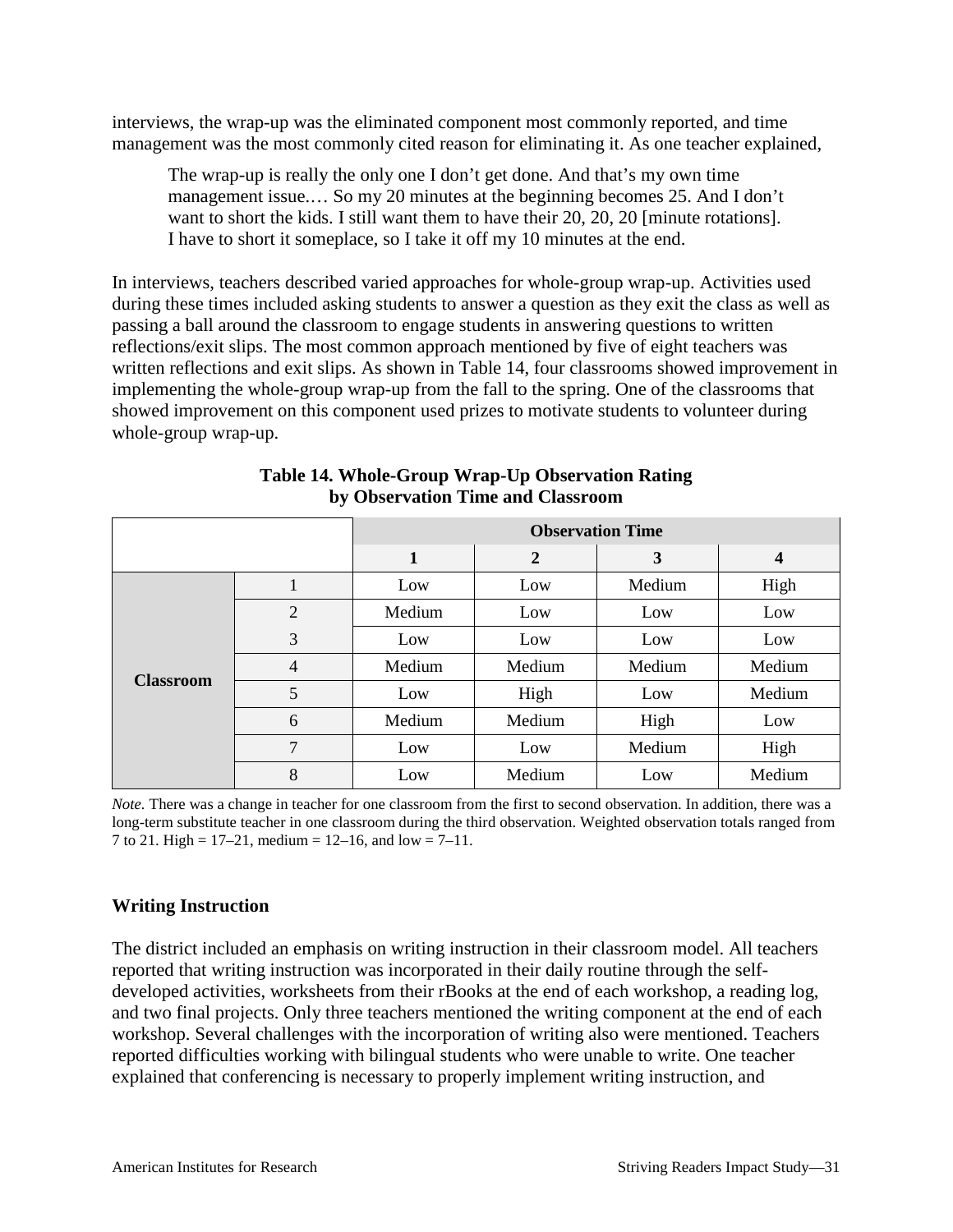behavioral problems in the classroom can make conferencing difficult. Finally, one teacher explained that 90 minutes of a very scripted intervention makes it difficult to incorporate writing.

#### **Assessment Data**

One essential component of the READ 180 model is the use of data to guide instructional decisions. As mentioned previously, the teacher must use the progress reports created by the READ 180 software system along with other data sources to identify the individual strengths and weaknesses of students and then tailor difficulty of the text, pacing or skill development to meet their individual needs. READ 180 provides teachers with a variety of assessment resources to inform instruction, including Scholastic Achievement Manager (SAM) Time-on-Task Report, rSkills Test Reports, Scholastic Reading Inventory (SRI) Reports, and Reading Counts! Reports.

All teachers reported using assessment data to inform instruction. As one of the teachers who reported using assessment data more frequently stated, "The SAM data is updated all the time. I look at it all the time. I look at it to see how they're doing in different functions." In interviews, principals also reported that teachers are generating data reports and sharing with them, though some principals were more familiar with the names and contents of the reports. Principals use the data to monitor student progress and have discussions with teachers in staff meetings. By the spring interviews, all teachers reported frequently accessing and reviewing READ 180 reports. The vast majority of teachers (6 of 8) reported no difficulty generating reports, but some issues were identified. For example, one teacher reported that assessment reports are not always accurate, when students' voices are not picked up on computer microphones, for example. One teacher explained that there were challenges with accessing reports through the SAM database:

Just Friday we had issues with SAM not working and I couldn't print out practice quizzes and the Scholastic Reading [Inaudible] didn't work on the computers.

## **Perceived Grade-Level Implementation Differences**

Teachers noted some differences in age of students and their receptiveness to the READ 180 model, which may have influenced instructional strategies. Some teachers noted that sixth-grade students were more willing to try different things, though they were not always as motivated because they have more time until high school to get proficient. Eighth- and ninth-grade students, in contrast, had a greater urgency and motivation to become proficient, but they can find some aspects of the READ 180 program (big writing, the subjects) to be "babyish." As one teacher noted, "With eighth graders, it's more of an emotional thing where they're more embarrassed to be in READ 180 at the beginning than the other grade levels, and that's just because they're heading into high school and they want to be treated a little differently."

#### **Factors in Fidelity of Implementation**

The present section discusses some facilitators and barriers that may have affected the fidelity of implementation.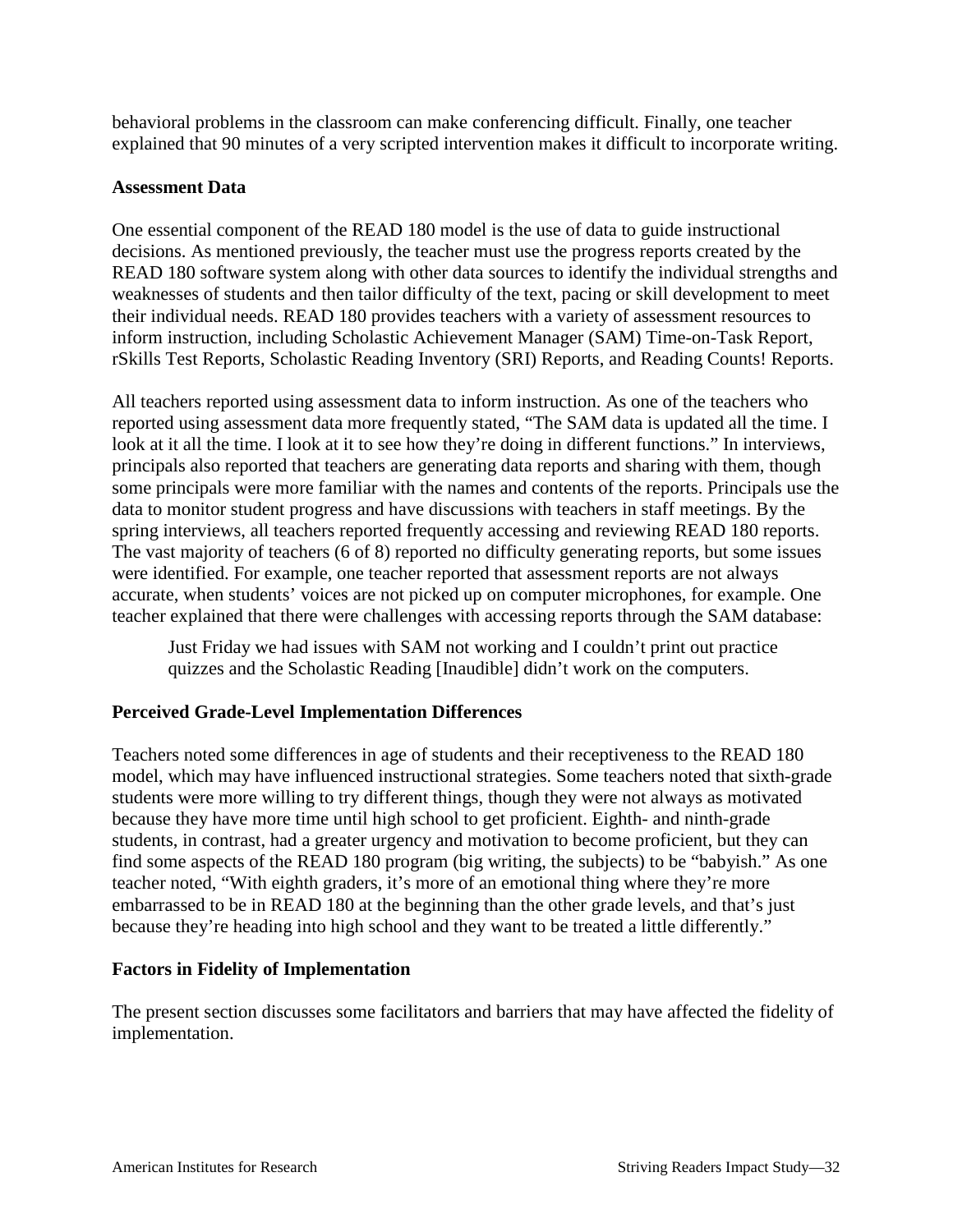## *Possible facilitators*

Some possible facilitators in the fidelity of implementation of the READ 180 model were the teachers' prior experience with the program and collaboration with one another. For instance, several of the teachers were experienced in READ 180 before being hired for this program. Those teachers who had another READ 180 teacher at their school, particularly one experienced with the program, reported communicating with them frequently and planning instruction. They said that the close proximity of this teacher provided added support.

### *Possible barriers*

There were also several barriers to the fidelity of implementation. These were difficult–tomanage students, administrator turnover, the absence of school support, tardy receipt of materials, and a lack of coaching from Scholastic.

Several teachers commented that they had students who were especially difficult to manage, and two teachers reported that their students were inappropriately placed in classes. These two teachers felt their students were functioning at too low a level to handle the READ 180 requirements. Further, some students were scheduled for the READ 180 class but were actually attending other classes. Similarly, four of five principals reported challenges with student schedules. Principals reported difficulty finding a 90-minute period to schedule students while still meeting the student's other course requirements. As one principal stated

[Scheduling] was probably the biggest challenge I saw with the program, and if there were any drawbacks, we have within the school for special-ed students a language program and that lasts for 90 minutes, then we have the READ 180, which also lasts for 90 minutes. So that was probably the biggest programming, scheduling struggle, to make sure the kids got all of their educational needs met.

One administrator was a new principal this year, though he had previous experience as an administrator. This may have served as a barrier because new principals often have other duties to focus on beyond READ 180. Several teachers from other schools reported struggling with the implementation of READ 180 because their principal did not fully understand the program model and time requirements and sometimes interfered with student scheduling.

As mentioned earlier, several teachers did not have their READ 180 materials at the start of the school year. Only three of eight teachers received all their materials on time—the tardy materials were computers, headphones, and rBooks, all of which are necessary for fidelity of implementation.

#### **Experiences for Control Students During Intervention Period**

This study was designed to test the effect of READ 180 as a supplemental reading intervention. Treatment students were to attend their regular ELA class plus READ 180. Control students were to attend their regular ELA class plus a nonreading elective or study hall. Table 15 shows the percentage of treatment and control students enrolled in READ 180. Only two control students (less than 1 percent) ended up enrolled in READ 180, and nearly 70 percent of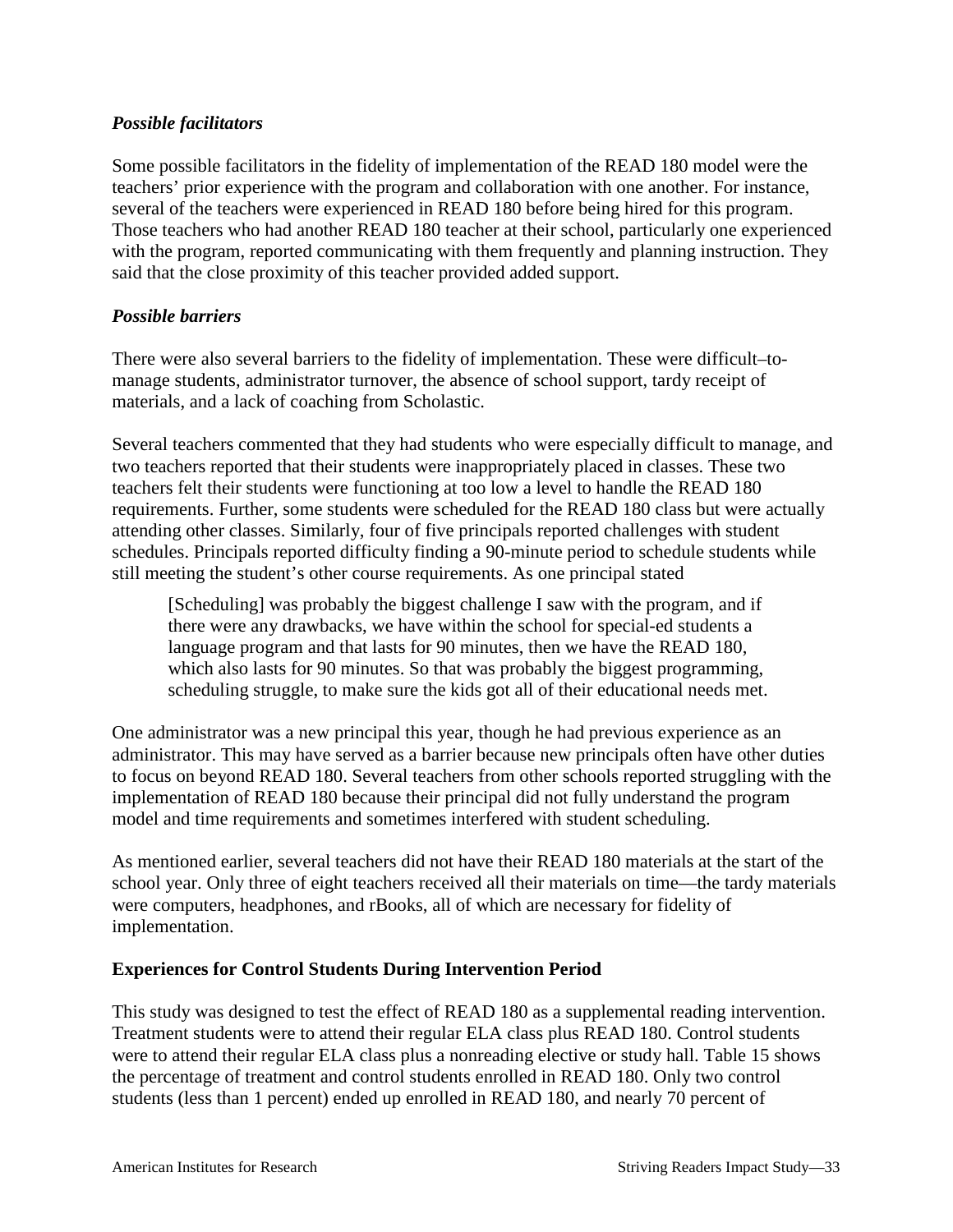treatment students were enrolled in READ 180. Thirty percent of treatment students were not enrolled in READ 180 by the schools. In many cases, these students were post–random assignment principal exclusions. For the purposes of calculating the intent-to-treat effect of READ 180, these students are nevertheless considered as treatment students.

| Group     | <b>Enrolled</b> in<br><b>READ 180</b> |               | <b>Not Enrolled in</b><br><b>READ 180</b> |       | <b>Total</b> |  |
|-----------|---------------------------------------|---------------|-------------------------------------------|-------|--------------|--|
|           | N                                     | $\frac{0}{0}$ | $\frac{0}{0}$                             |       |              |  |
| Treatment | 233                                   | 69.6%         | 102                                       | 30.4% | 335          |  |
| Control   |                                       | $0.7\%$       | 282                                       | 99.3% | 284          |  |

**Table 15. Enrollment in READ 180 by Treatment Group**

As stated above, control students were to enroll in regular ELA and either a nonreading elective or a study hall. AIR worked with MPS to gather data on student enrollment in ELA and reading courses. Table 16 shows the pattern of course taking by treatment and control students (the average number of courses per semester in four categories). Regular ELA courses are those courses students are required to be enrolled in. Other ELA courses were nonreading ELA courses that were not considered the main ELA course required of students. Other reading courses represent non–READ 180 reading courses in which students were enrolled.

The table indicates that, as expected, treatment students were mostly enrolled in READ 180, and that most treatment and control students had a regular ELA course. The average treatment student was enrolled in 0.82 regular ELA courses, as compared with 0.91 for treatment students. This difference indicates that treatment students were enrolled in regular ELA courses less often than control students, contrary to the design of the study. This result is most likely due to the scheduling concerns expressed by principals elsewhere in this report. Control students also were more likely to be enrolled in other ELA courses. These additional courses most likely represent nonreading elective courses in place of READ 180, which was allowed by the study design. Table 16 also indicates that the average control student was enrolled in 0.13 additional reading courses. This would seem problematic because control students were not to receive supplemental reading instruction, but the average treatment student was enrolled in 0.10 additional reading courses, so it seems to balance somewhat across treatment conditions.

| Group     | <b>READ</b><br>180 | <b>Regular</b><br><b>ELA</b><br><b>Courses</b> | <b>Other</b><br><b>ELA</b><br><b>Courses</b> | <b>Other</b><br><b>Reading</b><br><b>Courses</b> | N   |
|-----------|--------------------|------------------------------------------------|----------------------------------------------|--------------------------------------------------|-----|
| Treatment | 0.75               | 0.82                                           | 0.46                                         | 0.10                                             | 335 |
| Control   | 0.01               | 0.91                                           | 0.79                                         | 0.13                                             | 284 |

**Table 16. Average Number of Courses per Semester by Treatment Group**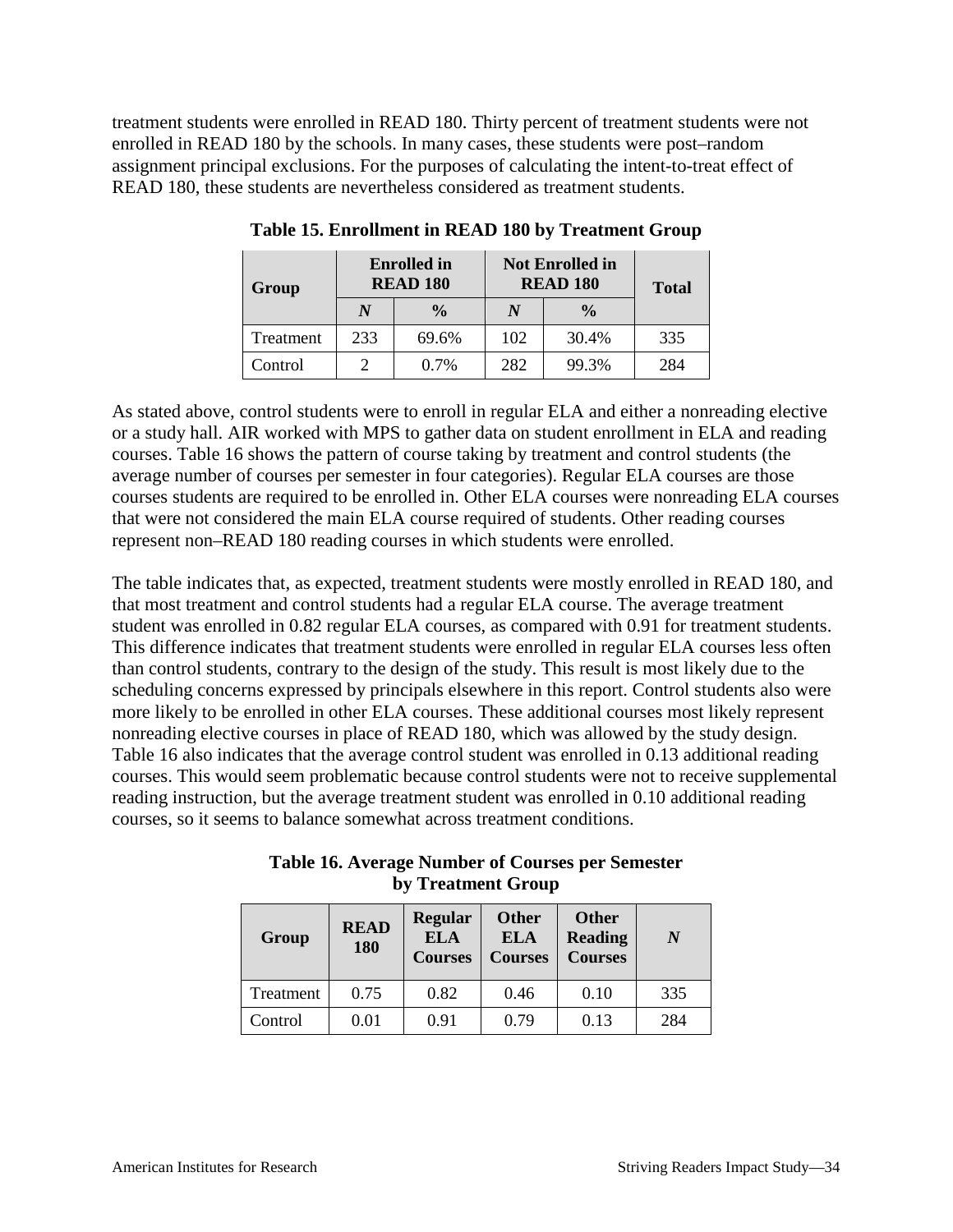## **Ramifications of Implementation Results for Impact Analysis**

The preceding sections describe in detail the fidelity of implementation of the READ 180 Striving Readers program in five Milwaukee schools. This section provides a brief summary of these findings and discusses what these findings might imply for the analysis of program impact on student outcomes. Any program, no matter how effective, may not have an effect unless participants actually receive the treatment as intended.

In general, implementation of the READ 180 program was reasonably good. Teachers were observed to be implementing the READ 180 model in the classroom with high fidelity. READ 180 classes tended to follow the designed READ 180 process of whole-part-whole, with students going through rotations during the middle period of the class. Although teachers implemented the model with fidelity, however, student attendance was generally low. To have the full impact, students need to be in class to receive the supplemental instruction. This was often not the case. Beyond the classroom, teachers also were to receive professional development and mentoring. The overall rating for professional development fidelity was medium—implying that teachers did not receive the full level of training and support that was planned.

From these findings, it seems reasonable to expect that there would be a moderate impact of the READ 180 program on student outcomes. Although the model was not implemented perfectly, many students did receive READ 180 supplemental instruction. It seems reasonable to infer that if student attendance had been higher, the impact of the program would be larger than what was observed with this study.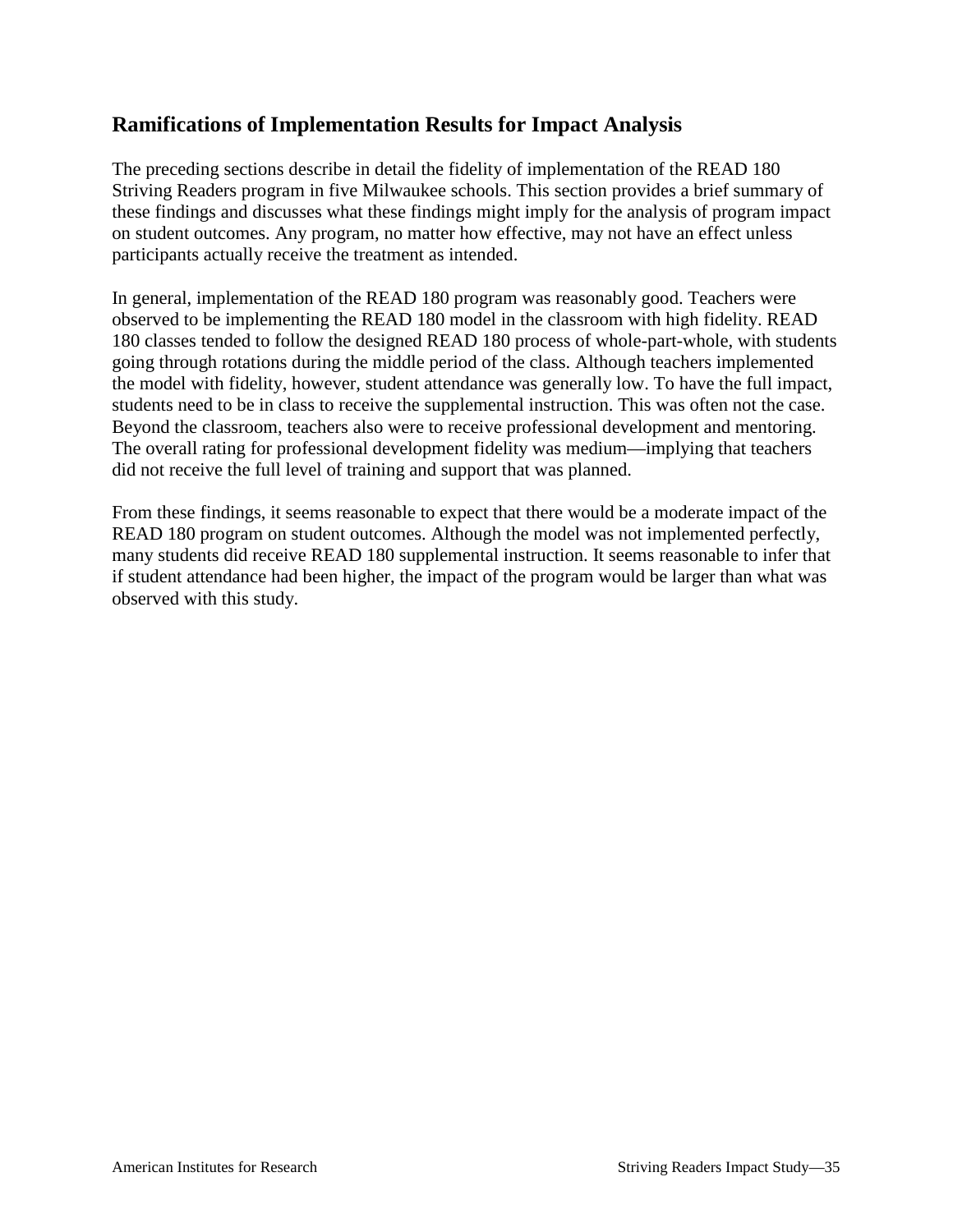# **Part III: Impact Study**

This study is designed to detect the impact of a two-year READ 180 reading intervention for struggling readers in five Milwaukee Public Schools under a Striving Readers grant from the U.S. Department of Education. This study will use a strong experimental design to produce a rigorous estimate of the impact of the READ 180 intervention on measures of reading achievement for struggling students. The evaluation also will explore implementation fidelity and the contexts and conditions of implementation that may extend or limit the intervention's effects. The primary purpose is to produce a rigorous estimate of the program's causal impact. The secondary purpose is to assess the fidelity of program implementation in the study schools.

Because the Striving Readers grant was discontinued, the impact study will focus only on the one-year impact of the reading intervention. The initial study was designed to test the effect of a two-year READ 180 intervention and was powered on the contingency of being able to pool effect estimates across academic years.

## **Study Design**

This section will present the key research questions, the sampling plan, data collection plan, and the analytic approach to the impact study.

### **Research Questions for Impact Study**

The experimental study is aimed at determining the extent to which treatment students receiving the supplemental READ 180 intervention improved their reading proficiency relative to control students. As initially intended, this study focused on the effect of a two-year READ 180 intervention for struggling students. With the cancellation of funding for the Striving Readers program, however, this report provides analyses of data on a single-year intervention. The primary casual research question and four research subquestions are as follows:

Research Question 1: Does the READ 180 reading intervention improve students' academic performance in reading?

- a. What is the impact of the READ 180 intervention on struggling Grade 6–10 students' academic performance in reading? As a secondary analysis, what is the impact of one year of READ 180 participation on struggling Grade 6–9 students' academic performance in reading?
- b. Are there differences in the amount of impact of the READ 180 intervention on students' academic performance in reading between middle school students (Grades 6–8) and high school students (Grades 9–10)?
- c. Are there differences in the amount of impact of the READ 180 intervention on students' academic performance in reading between students with identified special needs and other struggling readers?
- d. Does the READ 180 reading intervention increase student engagement and self-efficacy related to reading?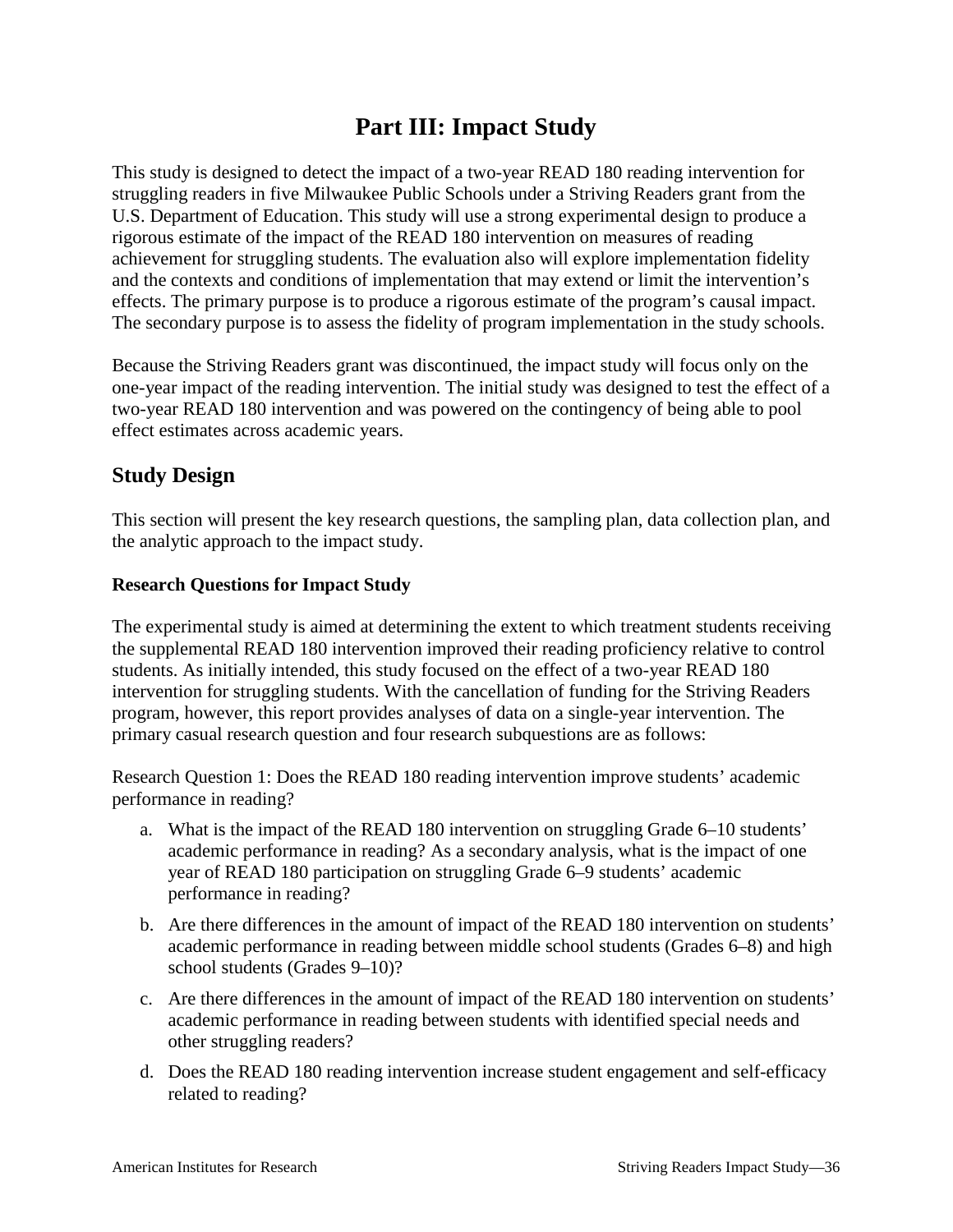## **Sampling Plan**

This section describes how students were identified for random assignment and assigned to study conditions for Cohort A<sup>[7](#page-40-0)</sup> (i.e., the 2010–11 school year). In total, two randomizations occurred in which students were assigned to either a treatment condition (participate in their regular ELA course plus the READ 180 supplemental literacy intervention) or a control condition (participate in their regular ELA course plus attend study hall or a nonreading elective), with the second randomization also generating a waitlist of students for the treatment and control groups.

### *Sample Selection Process*

For the 2010–11 school year, students in Grades 6–9 across the five study schools were considered eligible for random assignment if they met the criteria established in the guidelines set forth by Milwaukee Public Schools (MPS) for entrance to the READ 180 program. In general, students were considered eligible for random assignment if they were reading at a below-proficient level on the basis of the Wisconsin Knowledge and Concepts Examination (WKCE), the district benchmark assessment (i.e., ThinkLink), or their teacher-evaluated reading proficiency. In addition, some students were excluded from random assignment based on predetermined exclusionary criteria for students in special education and English Language Learners. Detailed eligibility requirements and exclusionary criteria are described in Part I: Intervention and Logic Model.

MPS research and assessment staff provided AIR with student data on April 29, 2010. MPS provided five data files, one for each study school, containing the names and assessment scores of all students eligible for random assignment according to the established criteria. These files were limited to students enrolled to date in the school for the upcoming year.

In May 2010, AIR provided the study school principals and programmers lists of eligible students and asked them to screen out any students who were ineligible for the study—no longer enrolled in the school, were ineligible because of their special education Language! course level, or other principal-identified exclusion. After allowing a few weeks for their review and providing multiple reminders, AIR received feedback from four of the five schools on the list of eligible students. A total of 45 students were deemed ineligible on the basis of a principal request (for reasons other than their Language! course level). AIR removed these students from the eligibility list as well as other students who did not meet the eligibility criteria of prior test scores or English language proficiency level. AIR then used these cleaned versions of the eligibility lists for the first round of random assignment.

For the first round of random assignment, AIR randomly selected students within each study school to a treatment condition or a control condition. The first randomization for Cohort A was conducted to fill as many of the READ 180 spots as possible (while still maintaining a sufficient sample of control students within each grade and school). A total of 504 READ 180 spots were available (eight intervention teachers, each teaching three sections per day, with a maximum of 21 students per class). The first randomization process used a stratified random sample with

<span id="page-40-0"></span><sup>-&</sup>lt;br>7  $\degree$ Cohorts B and C were to be randomized prior to school years 2011–12 and 2012–13. Because funding was discontinued, only Cohort A went through the randomization.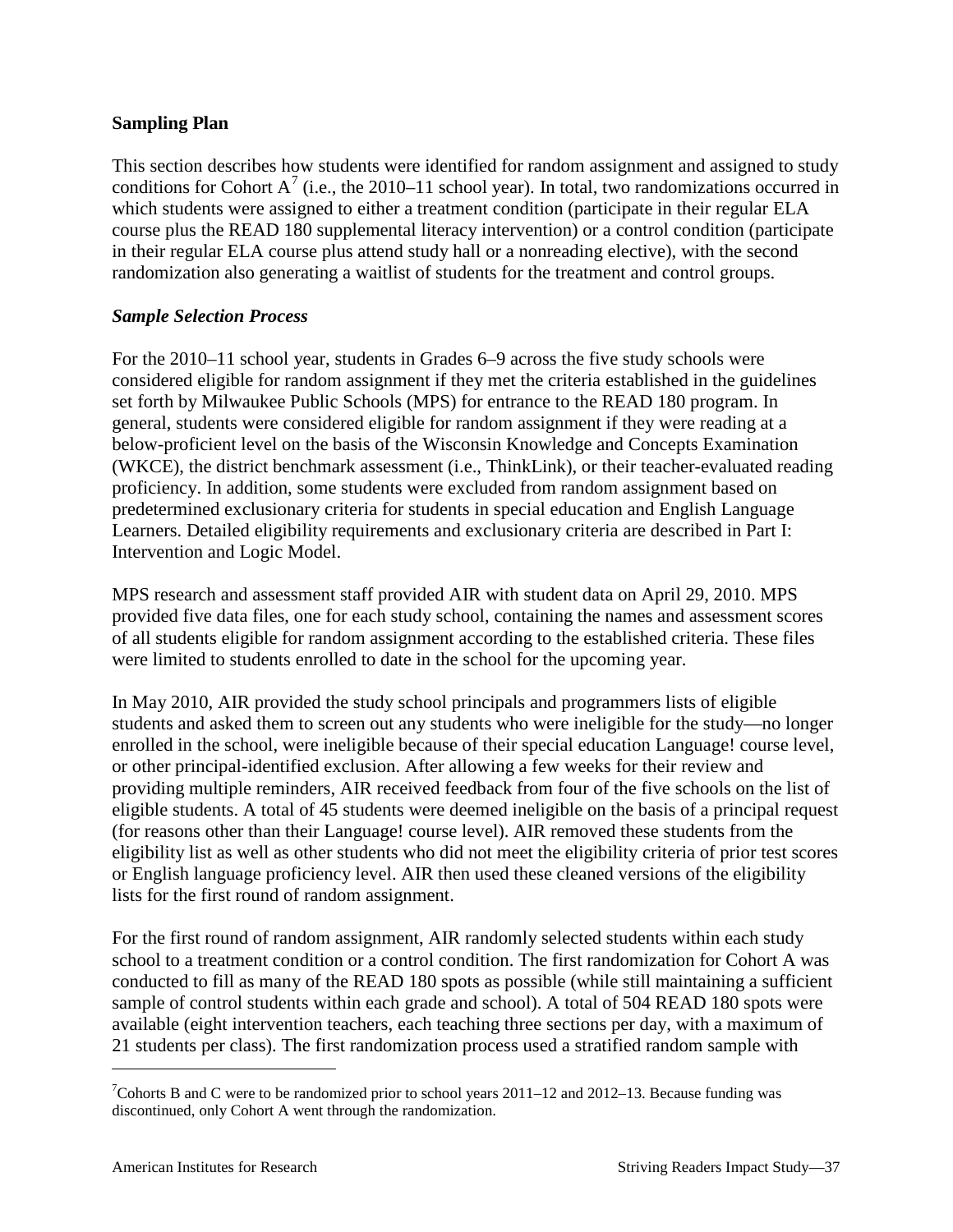control sorting (using proc SURVEYSELECT in SAS 9.1) in July 2010. The sample was stratified by school and grade and controlled for special education status. The number of students receiving treatment in each school was determined by the number of teachers assigned to each school and the breakdown of grades within each school. AIR sent the initial lists of treatment and control students to the study schools in June 2010.

On July 30, 2010, MPS provided AIR with an updated school enrollment data file for each school. These files contained the names, demographics, and assessment scores of all students eligible for random assignment (according to the established criteria) who were enrolled in the school for the upcoming year as of July 30, 2010. From this list, AIR identified study students no longer enrolled in one of the study schools to determine the number of additional study slots by school and grade level available for incoming students who met the eligibility criteria to be randomly assigned to the study.

On August 11, 2010, AIR provided each school principal with another list of eligible students on the basis of the updated file. Principals and programmers were asked to identify any students they deemed ineligible to participate in the study because of the exclusionary criteria. After approximately one week for review and multiple phone and e-mail reminders, only one of the five schools provided feedback on the updated eligibility lists. AIR removed these students (52 students from one school) from the eligibility list as well as other students who did not meet the eligibility criteria for prior test scores or English language proficiency level. AIR then used these cleaned versions of the eligibility lists for the second round of random assignment. AIR sent the updated lists of treatment and control students to the study schools in August 2010.

The second randomization process was conducted differently than the first randomization. For the first randomization, more treatment spots were available than the pool of eligible students could fill. The first randomization did not fill all treatment spots for the purpose of maintaining a sufficient pool of control students (e.g., if there were 28 eligible students in a grade, 16 might be assigned to treatment and 12 to control rather than 21 to treatment and 7 to control). The second enrollment file contained 590 eligible students, but there remained 81 treatment spots to fill. Because the newly eligible students had not been enrolled in the study schools during the first enrollment period (prior to May 2010), these students were suspected to be qualitatively different from students in the first randomization (i.e., they enrolled in school later in the summer rather than in the spring). Placing 509 students of the 590 eligible students into the control group (as would be the case under the sampling plan from the first randomization) would result in an imbalance of the combined (across randomizations) treatment and control groups (both in size and preexisting achievement). Therefore, the second randomization was conducted by assigning each student a random number, sorting students within grade and school, and selecting students for treatment on the basis of this random number. If five students were needed for a school and grade combination, the first five students on the random list were selected as treatment, and the bottom five students were selected as control. This process not only ensured a balanced addition of treatment and control students to the sample but also created a waiting list. In addition, the final impact model for the experiment included not only stratification variables, but also indicator variables that accounted for the different randomization periods (i.e., indicators for each randomization period, grade, and school combination).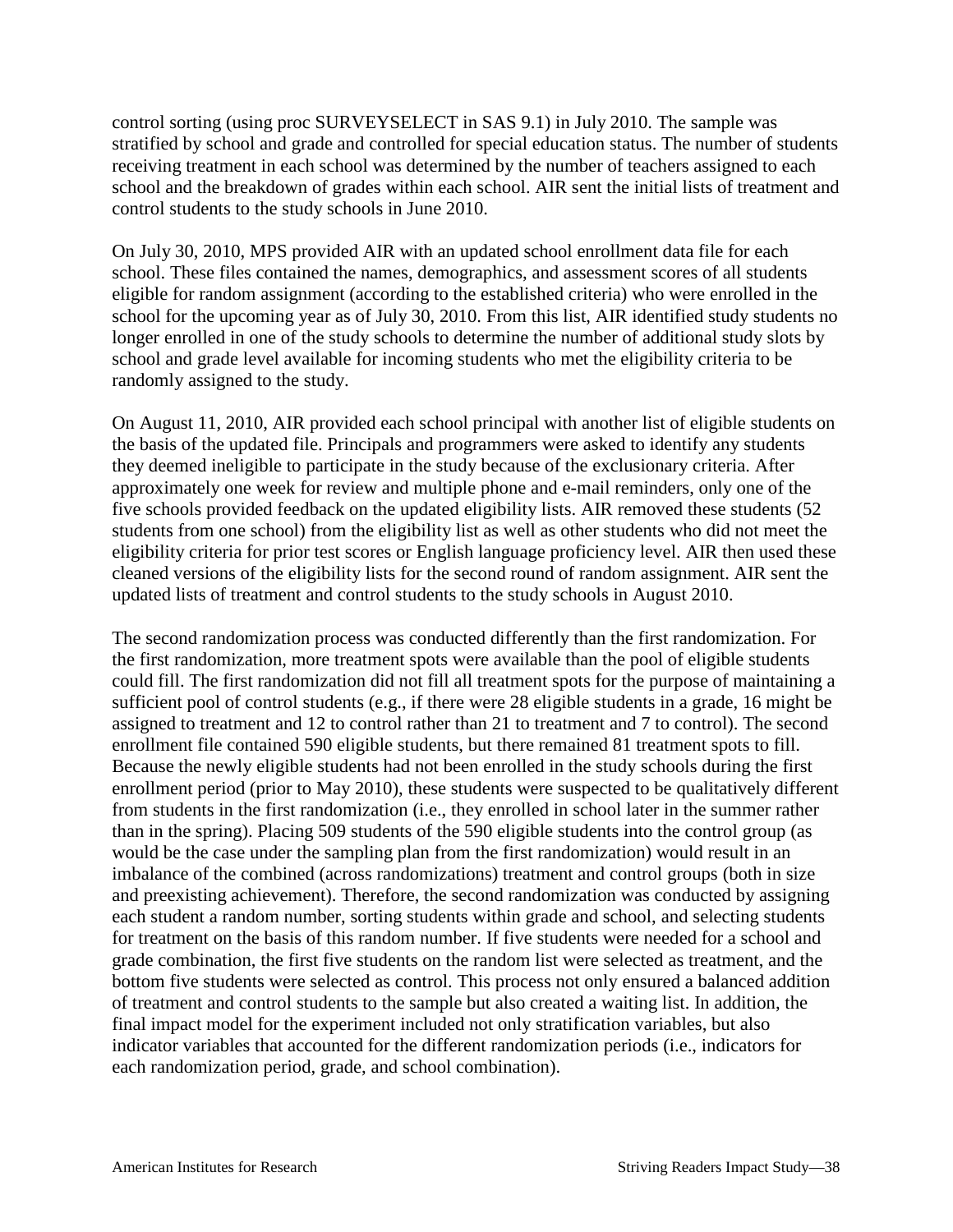The waiting list created by the second randomization provided the schools with a list of eligible students the schools could use to fill vacant spots. To fill vacant spots in READ 180 classrooms, principals and programmers informed AIR of students who did not enroll in the school or were excluded for other reasons identified by the principal (including reasons that met and did not meet the exclusionary criteria). Using the waiting list, AIR staff provided the principal with the next student on the school by grade waitlist to the treatment condition as well as the next from the bottom student on the school by grade waitlist to the control condition. This wait list process continued until the end of September. After this date, the principals and programmers were instructed that they could fill any vacant READ 180 spots with any students not identified for the control condition in the first or second randomization. Students added by the principal or programmers after the randomization periods were not included in the impact study.

### *Post–Random Assignment Exclusions*

After the first and second randomization, principals reported multiple reasons students assigned to a treatment condition were not placed in READ 180. In many cases, students who were randomized into treatment or control conditions did not end up attending the school. These students did not know their treatment status and were excluded from the study (129 treatment students and 112 control students). During the scheduling process, some students were deemed ineligible by principals on the basis of various criteria. Because these students were considered nonrandom exclusions, they are included in the intent-to-treat analysis, even though they did not enroll in READ 180.

## *Total Sample Size*

As Table 17 indicates, 809 students were assigned in the first randomization (434 treatment and 375 control students). The second randomization placed 78 treatment students and 79 control students, and 80 treatment students and 80 control students were selected off the alternate list. A total of 591 students were assigned to treatment, and 531 were assigned to control over the two randomizations and waitlist process. After removing students who never showed up for school at their enrolled school, the final intent-to-treat sample is 462 treatment students and 419 control students. Students who did not show up for school are not included in the intent-to-treat sample as these students did not attrition with any knowledge of their study status.

|                       | <b>Randomization</b> |                      |                   |                  | <b>Overall</b>           |                             |
|-----------------------|----------------------|----------------------|-------------------|------------------|--------------------------|-----------------------------|
| <b>Study</b><br>Group |                      | <b>Randomization</b> | <b>Alternates</b> | <b>Assigned</b>  | Did Not<br><b>Enroll</b> | <b>ITT</b><br><b>Sample</b> |
| Treatment             | 434                  | 78                   | 80                | 591 <sup>a</sup> | 129                      | 462                         |
| Control               | 375                  | 79                   | 80                | 531 <sup>a</sup> | 112                      | 419                         |

**Table 17. Assigned and IIT Sample Size by Randomization**

<sup>a</sup> One treatment and three control students attritioned after Randomization 1 (retained in grade or switched schools) and were rerandomized, either during the second randomization, or on the waitlist.

Table 18 shows the number of control (Ctrl) and treatment (Tx) students by grade and school in the baseline sample (expected sample size for the intent-to-treat analysis).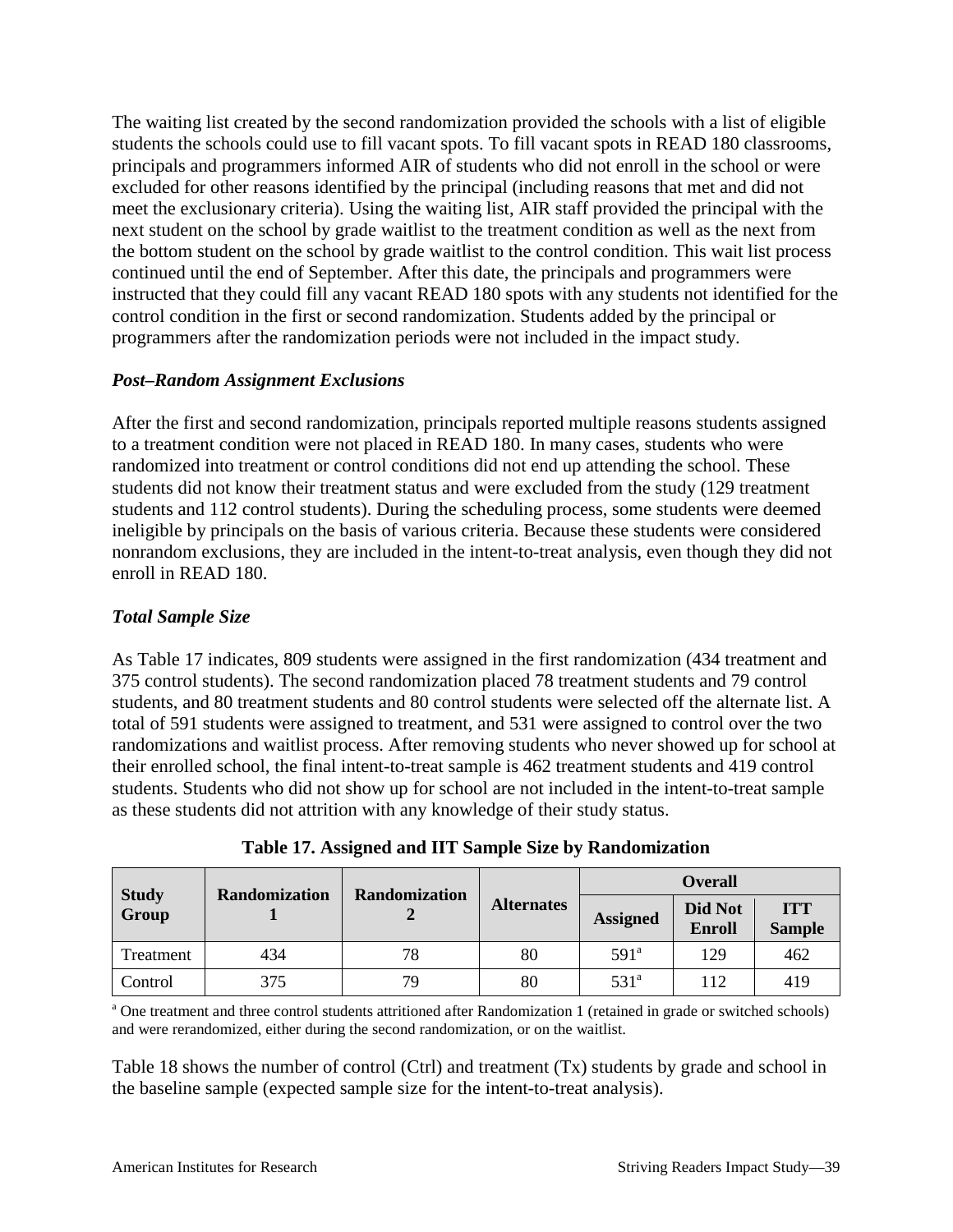|               |             | Grade 6 |              | <b>Grade 7</b> |                  | Grade 8          |                  | Grade 9          | <b>Total</b> |     |
|---------------|-------------|---------|--------------|----------------|------------------|------------------|------------------|------------------|--------------|-----|
| <b>School</b> | <b>Ctrl</b> | Tx      | <b>Ctrl</b>  | Tx             | <b>Ctrl</b>      | Tx               | Ctrl             | Tx               | Ctrl         | Tx  |
| Audubon       | 32          | 36      | 35           | 42             | 23               | 37               | $\boldsymbol{0}$ | $\boldsymbol{0}$ | 90           | 115 |
| <b>J-MAC</b>  | $\theta$    | 0       | $\mathbf{0}$ | $\theta$       | $\boldsymbol{0}$ | $\boldsymbol{0}$ | 25               | 41               | 25           | 41  |
| Mitchell      | 19          | 21      | 12           | 14             | 8                | 13               | $\overline{0}$   | $\boldsymbol{0}$ | 39           | 48  |
| Morse         | 16          | 22      | 25           | 34             | 32               | 21               | 32               | 40               | 105          | 117 |
| <b>NWS</b>    | 18          | 25      | 35           | 32             | 42               | 39               | 65               | 45               | 160          | 141 |
| <b>Total</b>  | 85          | 104     | 107          | 122            | 105              | 110              | 122              | 126              | 419          | 462 |

**Table 18. Baseline Sample Size by School and Grade**

#### *Attrition*

Table 19 reports the number and overall attrition rate of students on the basis of the baseline randomization (i.e., the number of initial intent-to-treat sample students). The overall attrition rate for study students was 30 percent (i.e., students who did not attend school in the district, left the district, or otherwise had no outcome data). For the treatment group, the attrition rate was 28 percent, and for the control group, the attrition rate was 32 percent. The attrition rate for students in the treatment condition (78 percent) was greater than the attrition rate for students in the control condition (57 percent). This attrition rate reflects the number of baseline students with MAP reading assessment data from June 2011. The missing students reflect both those who did not enroll in the school or left the school after randomization, as well as any students who did not complete the MAP reading assessment in June 2011.

## **Table 19. Attrition Rate Between Baseline Sample and Reading Proficiency Data**

| <b>Condition</b> | <b>Baseline</b> | <b>MAP Reading</b><br>Assessment,<br><b>June 2011</b> | <b>Attrition Rate</b> |
|------------------|-----------------|-------------------------------------------------------|-----------------------|
| Treatment        | 462             | 335                                                   | 27.5%                 |
| Control          | 419             | 284                                                   | 32.2%                 |
| <b>Total</b>     | 881             | 619                                                   | $29.7\%$              |

Figure 2 is a consort diagram of the number of students assigned to the study and the reason students were removed. These numbers reflect students no longer in the study but do not reflect students who did not participate in the June 2011 MAP assessment.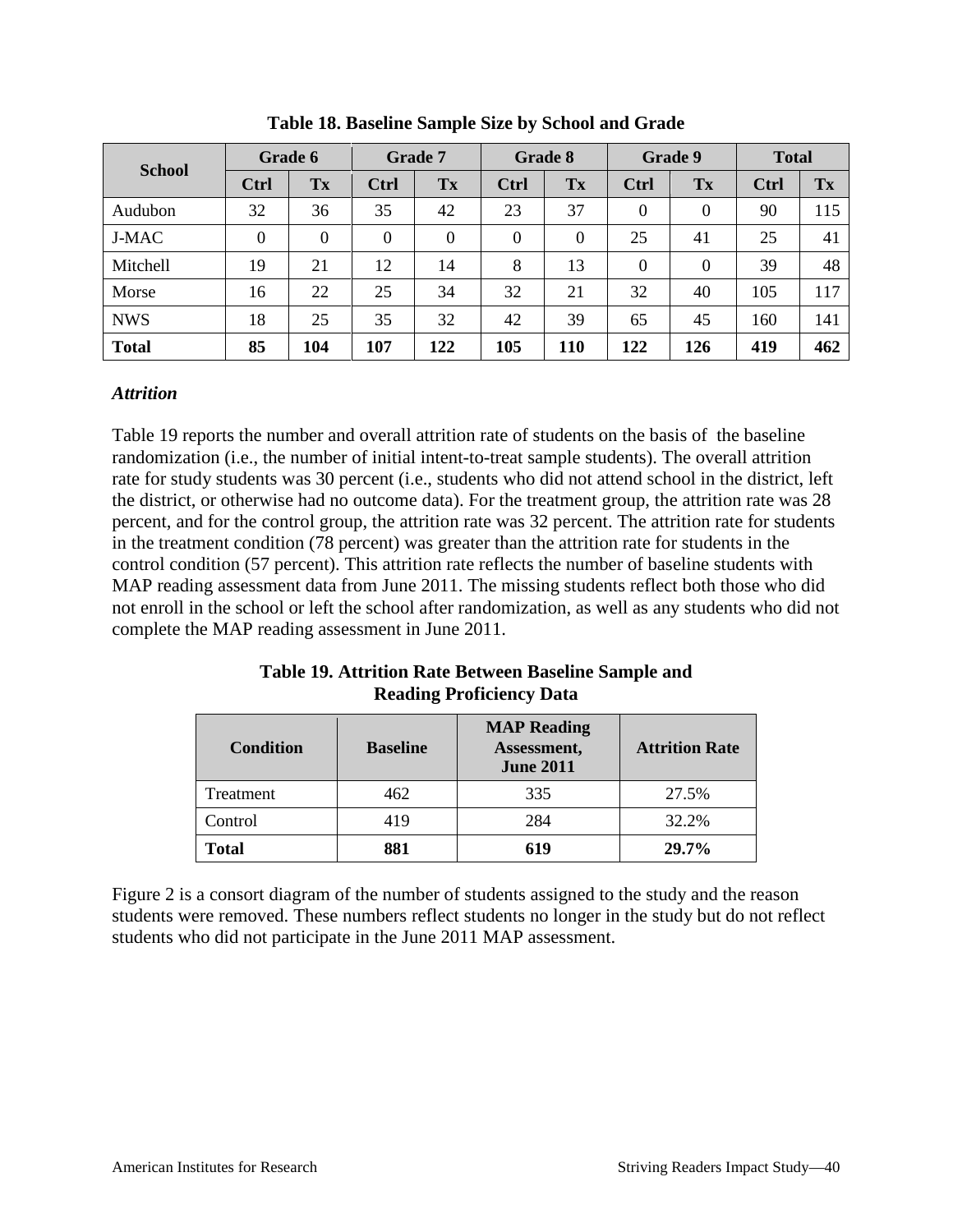#### **Figure 2. Consort Diagram Showing Randomization Process and Final Intent-to-Treat Sample**

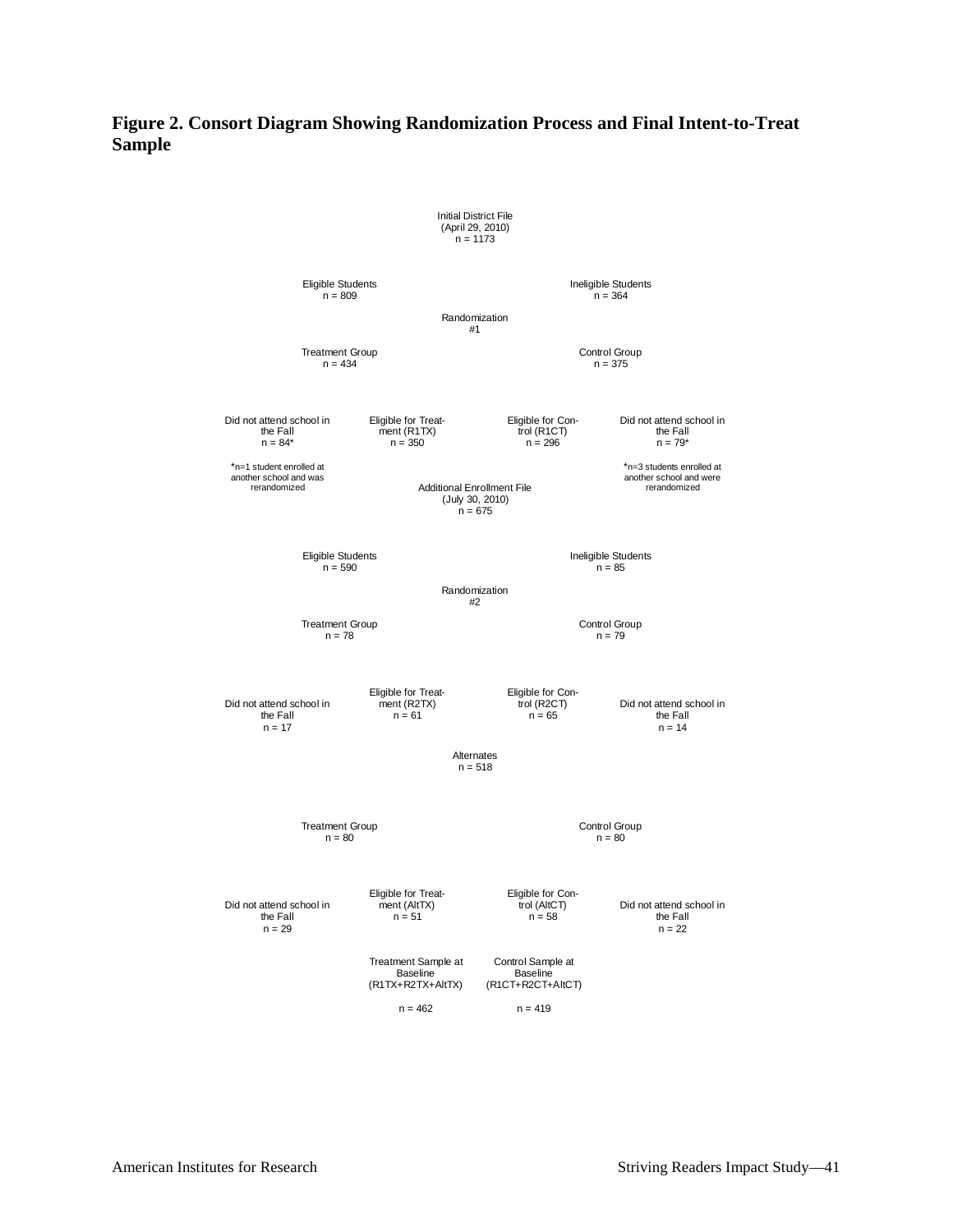## **Data Collection Plan**

This section will describe the data collected for the two primary outcomes of this study: student reading proficiency and student self-efficacy and motivation.

## *Student Reading Proficiency*

The Measures of Academic Progress (MAP) assessment served as the primary outcome measure of student reading proficiency used for the analytic analysis. Developed by the Northwest Evaluation Association, the MAP is a computer-adaptive assessment aligned to state standards that provides the school with immediate feedback on student progress.<sup>[8](#page-45-0)</sup> The scores represent a developmental scale and are comparable across grade-level. Beginning in the 2010–11 school year, Milwaukee Public Schools identified the MAP as the primary assessment measure of student progress, replacing the ThinkLink (which had been identified as the primary outcome of interest in the original proposal). The MAP is administered to all MPS students in mathematics and reading three times a year: October, February, and June. For the purposes of this study, the reading portion on the June MAP assessment will be used as the primary outcome measure for student reading proficiency.

## *Reading Engagement and Self-Efficacy*

American Institutes for Research developed a student survey to determine whether participation in the READ 180 reading intervention had an impact on student engagement and self-efficacy related to reading. The survey asked students to respond to items related to self-efficacy, as well as the constructs of behavioral engagement, emotional engagement, and cognitive engagement with reading.

All school principals in the participating schools were invited in March 2011 to preview the student reading survey and add other questions they would like to include in the analysis. Two principals provided additional survey questions. After finalizing the survey, school schedulers received copies of student surveys to distribute to all ELA classrooms in April 2011. All Grade 6–9 students at the participating schools, regardless of study status, were instructed to receive the survey. Each survey had a unique ID with an attached name page. Students were asked to write their name on the name on the name page and return it to the teacher. Student surveys and names were returned in separate mailings, and American Institutes for Research attached student IDs to the unique IDs for the analysis. Only surveys of students participating in the study were used for the analysis.

## **Analytic Approach to the Impact Analysis**

The primary focus of the study design was to estimate the effect of a two-year supplemental literacy intervention using READ 180. Because the Striving Readers grant was discontinued, however, the study design was revised to estimate the effect of a one-year intervention. This

<span id="page-45-0"></span> <sup>8</sup> <http://www.nwea.org/products-services/computer-based-adaptive-assessments/map>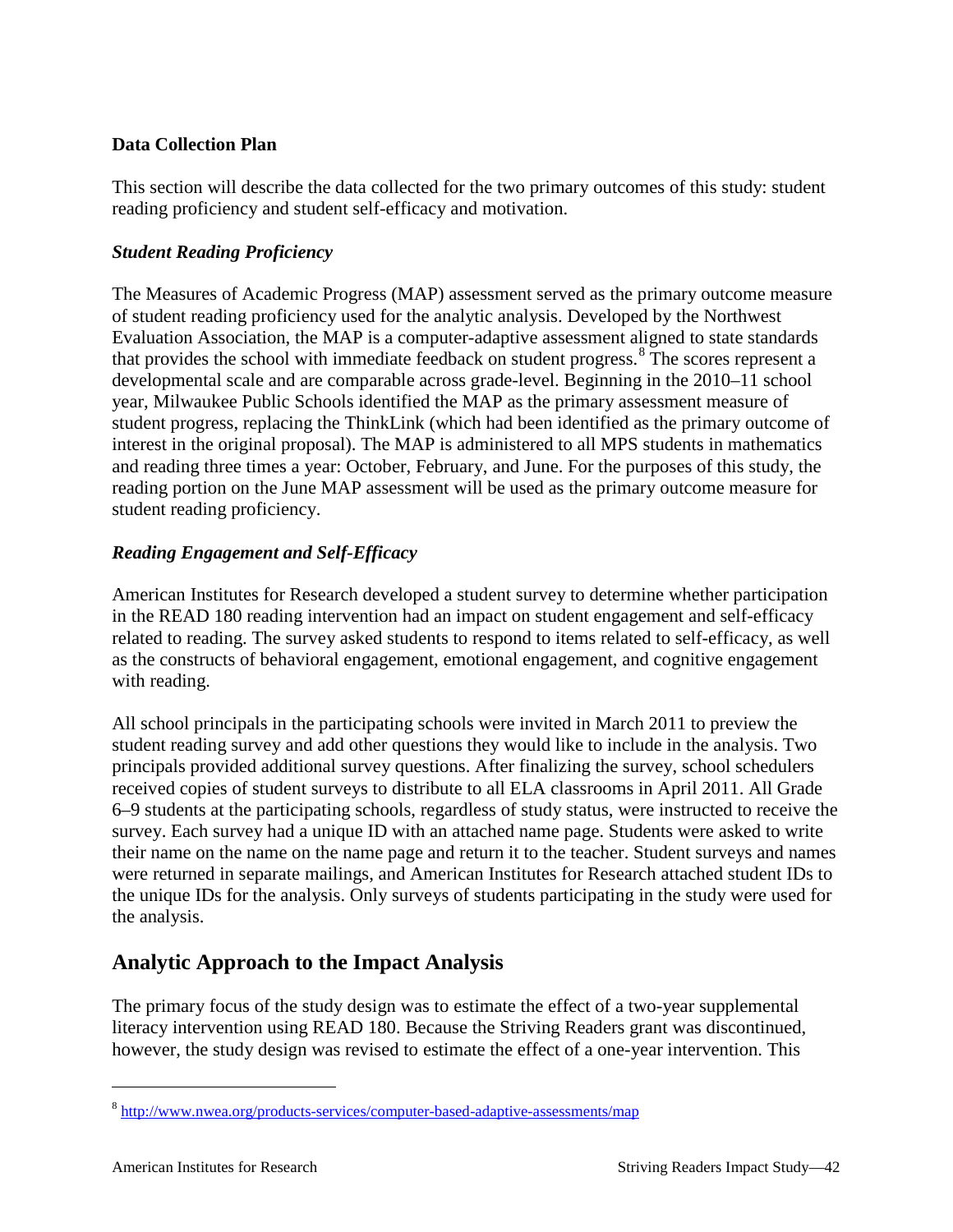section will summarize the methods used to measure the impact on students at the end of one year. Additional details of the impact analysis methodology are presented in Appendix D.

#### **Models**

To measure the impact of the READ 180 intervention on reading proficiency for students in the five MPS study schools, we will test for both intent-to-treat (ITT) and treatment-on-the-treated (TOT) effects. Although we will consider both models in our analysis, the primary model used for reporting the effectiveness of the READ 180 intervention will be the ITT analysis. The ITT group includes all students randomized to the study who enrolled in the school and grade level at which they were randomized in the 2010–11 school year. The basic models for the ITT estimate of the impact of the intervention are as follows:

$$
(1) Y_{ij} = \beta_0 + \beta_1 T_{ij} + \Sigma \beta_{ij} SGR_{ij} + \varepsilon_{ij}
$$
  
\n
$$
(2) Y_{ij} = \beta_0 + \beta_1 T_{ij} + \Sigma \beta_{ij} SGR_{ij} + \Sigma \beta_i P_i + \varepsilon_{ij}
$$
  
\n
$$
(3) Y_{ij} = \beta_0 + \beta_1 T_{ij} + \Sigma \beta_{ij} SGR_{ij} + \Sigma \beta_i P_i + \Sigma \beta_i D_i + \varepsilon_{ij}
$$

In this model,  $Y_{ij}$  represents the student-level, postintervention outcome (e.g., reading achievement on the MAP reading assessment completed in June 2011).  $T_{ii}$  is an indicator of the treatment status of student *i* in school *j*,  $P_i$  represents two pretest standardized test scores (i.e., WCKE and ThinkLink),  $D_i$  represents student-level covariates (e.g., gender, ethnicity, economic status, special education status, and ELL status), and SGR<sub>ij</sub> represents a school-by-grade-byrandomization block for a given student. In addition, models include missing data indicators for prior achievement scores (equaling 1 for students with missing WKCE or ThinkLink scores, respectively). Student-level covariates to include in the models will be selected using backward selection criteria with a critical value of 0.2 (*t*-statistic significance) for inclusion.

The TOT analysis will be conducted to account for the possibility of treatment crossover and other forms of treatment noncompliance. The TOT estimate will account for that noncompliance through the use of a two-stage least-squares approach, using random assignment as an instrumental variable for treatment receipt (Angrist, Imbens, & Rubin, 1996). The second stage model for the TOT analysis is

$$
(4)\ Y_i\ j{=}\ \beta_0 + \beta_1 \textit{R'}_{ij} + \Sigma \beta_{ij} \textit{SGR}_{ij} + \Sigma \beta_i \textit{P}_i + \Sigma \beta_i \textit{D}_i + \epsilon_{ij}
$$

In this model  $B_1$  is the estimated impact of READ 180 for a student *i* who enrolled in READ 180 (R′) based on their assignment to the treatment group.

#### *Subgroup Analyses*

In addition to the one-year ITT analysis, analyses were conducted to look at how different student subgroups perform the outcome measures. These subgroup analyses were as follows:

*Special Education Status.* This subgroup analysis examined the impact of a one-year READ 180 intervention on students identified prior to randomization for special education. The subgroup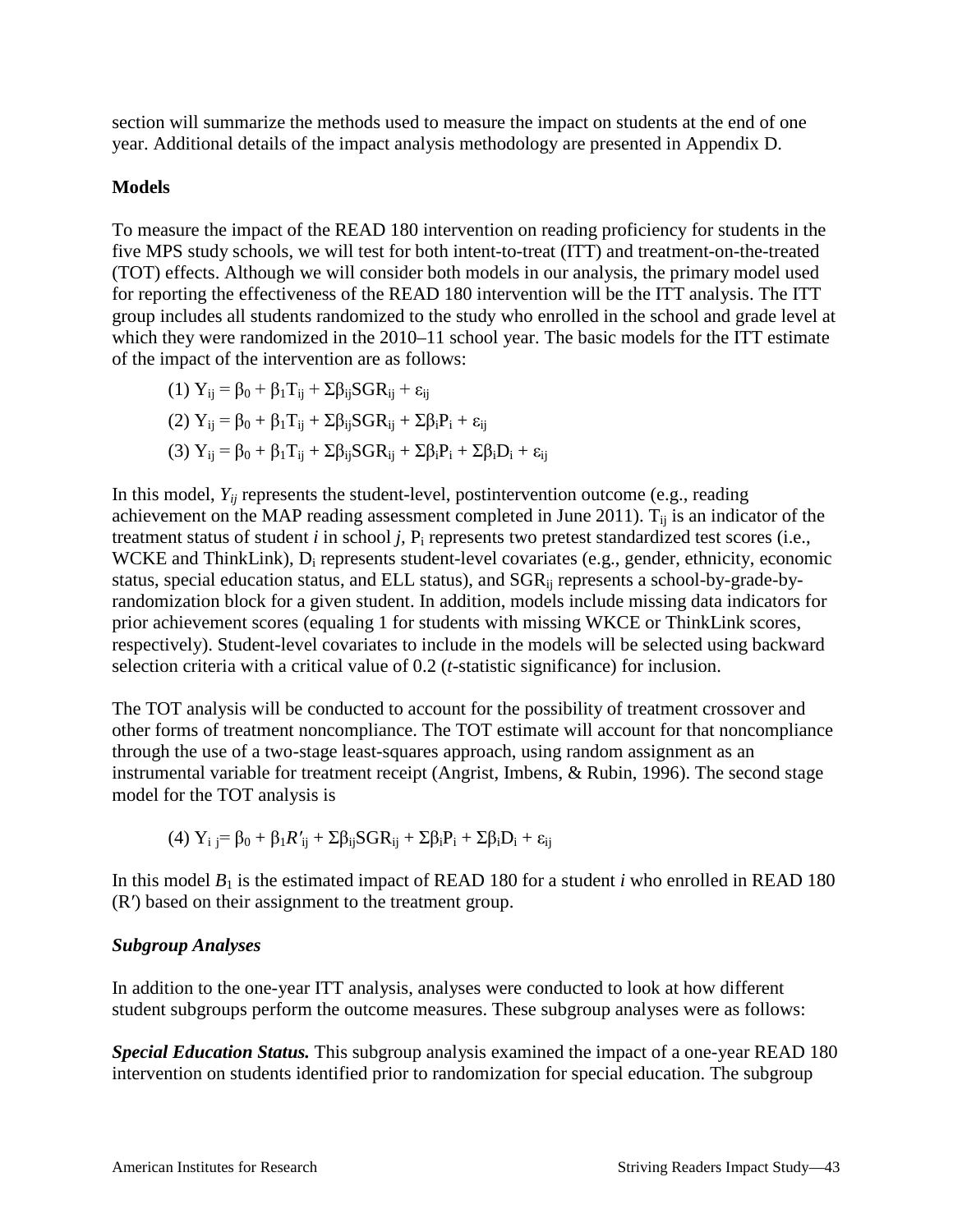analysis will follow the empirical structure for model (3) plus add an additional interaction term between treatment status and special education status:

$$
(5)\ Y_i\ _j^=\beta_0+\beta_1T_{ij}+\beta_2T^*SPED_{ij}+\Sigma\beta_{ij}SGR_{ij}+\Sigma\beta_iP_i+\Sigma\beta_iD_i+\epsilon_{ij}
$$

The value of the coefficient  $\beta_2$  will reflect the average treatment effect on special education student assigned to treatment.

*English Language Learner (ELL) Status.* This subgroup analysis will examine the impact of a one-year READ 180 intervention on students identified prior to randomization as an ELL. The subgroup analysis will follow the empirical structure for model (3) and add an interaction term between treatment status and ELL status:

$$
(6)\ Y_i \, j^= \beta_0 + \beta_1 T_{ij} + \beta_2 T^* ELL_{ij} + \Sigma \beta_{ij} SGR_{ij} + \Sigma \beta_i P_i + \Sigma \beta_i D_i + \epsilon_{ij}
$$

The value of the coefficient  $\beta_2$  will reflect the average treatment effect on ELLs assigned to treatment.

*Middle School Versus High School Students.* This subgroup analysis will examine separately the impact of a one-year READ 180 intervention on middle school (Grades 6–8) and high school (Grade 9) students. The subgroup analysis will follow the empirical structure for model (3).

### **Description of the First-Year Sample**

The following sections provide an overview of the numbers and basic characteristics of schools, teachers, classrooms, and students involved in the study.

## *Schools*

The characteristics of the five study schools varied in size, as well as in the proportion of the student populations receiving special education services, classified as English language learners, and receiving free or reduced-price meals. Student populations within the five study schools ranged in size from 625 to 1,201 students, with a mean student population of 931 students per building. Demographics for each of the five study schools are presented in Table 20.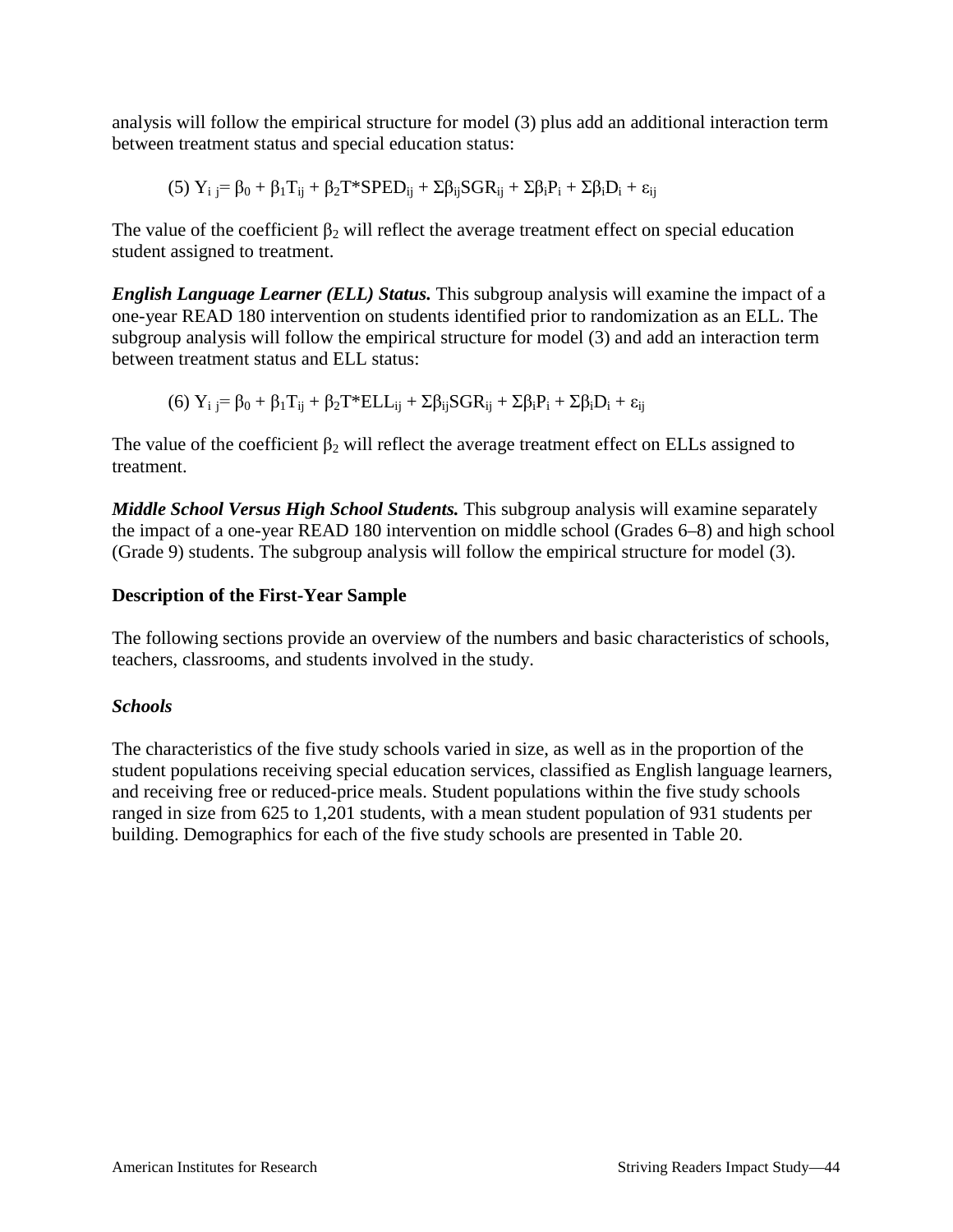| <b>School Name</b>               | Grade<br><b>Span</b> | <b>Total</b><br><b>Enrollment</b> | $\frac{0}{0}$<br><b>Special</b><br><b>Education</b> | % English<br>Language<br><b>Learners</b> | $%$ Free or<br>Reduced-<br><b>Priced</b><br><b>Meals</b> |
|----------------------------------|----------------------|-----------------------------------|-----------------------------------------------------|------------------------------------------|----------------------------------------------------------|
| Audubon                          | $6 - 8$              | 625                               | 20.6%                                               | 24.2%                                    | 83.4%                                                    |
| James Madison Academic<br>Campus | $9 - 12$             | 1,081                             | 21.6%                                               | 2.1%                                     | 75.6%                                                    |
| Mitchell                         | $K-8$                | 730                               | 18.1%                                               | 34.8%                                    | 94.8%                                                    |
| Morse Marshall                   | $6 - 11$             | 1,201                             | 22.2%                                               | $3.2\%$                                  | 67.4%                                                    |
| Northwest Secondary School       | $6 - 12$             | 1,019                             | 28.5%                                               | 0.5%                                     | 81.4%                                                    |

**Table 20. Characteristics of Wisconsin (Milwaukee) Striving Readers Schools, 2010–11[9](#page-48-0)**

## *Teachers*

MPS hired eight reading intervention teachers for the start of the 2010–11 academic year as called for in the original study design. Seven of the eight teachers were to be assigned to a single school, with one teacher splitting time between JMAC and Northwest Secondary School, as shown in Table 21.

In December 2010, the full-time reading intervention teacher serving JMAC and Northwest Secondary transitioned to a new role at which point a new reading intervention teacher was hired, also splitting time between the two schools. Additionally, one reading intervention teacher at Morse was replaced by a long-term substitute in November of 2011.

| <b>School</b>                 | Number of<br><b>Teachers</b> |
|-------------------------------|------------------------------|
| Audubon                       | 2                            |
| James Madison Academic Campus | 2/3                          |
| <b>Mitchell</b>               |                              |
| Morse Marshall                | $\mathcal{D}$                |
| Northwest Secondary School    | 21/3                         |
| <b>Total</b>                  |                              |

**Table 21. Distribution of READ 180 Teachers by School**

<span id="page-48-0"></span><sup>&</sup>lt;sup>9</sup> Demographic and enrollment information was obtained from the Wisconsin Department of Public Instruction website's WINNS system:

[http://data.dpi.state.wi.us/data/GroupEnroll.aspx?OrgLevel=st&GraphFile=BlankPageUrl&S4orALL=1&SRegion=](http://data.dpi.state.wi.us/data/GroupEnroll.aspx?OrgLevel=st&GraphFile=BlankPageUrl&S4orALL=1&SRegion=1&SCounty=47&SAthleticConf=45&SCESA=05&Qquad=demographics.aspx) [1&SCounty=47&SAthleticConf=45&SCESA=05&Qquad=demographics.aspx](http://data.dpi.state.wi.us/data/GroupEnroll.aspx?OrgLevel=st&GraphFile=BlankPageUrl&S4orALL=1&SRegion=1&SCounty=47&SAthleticConf=45&SCESA=05&Qquad=demographics.aspx) (accessed on December 22, 2011).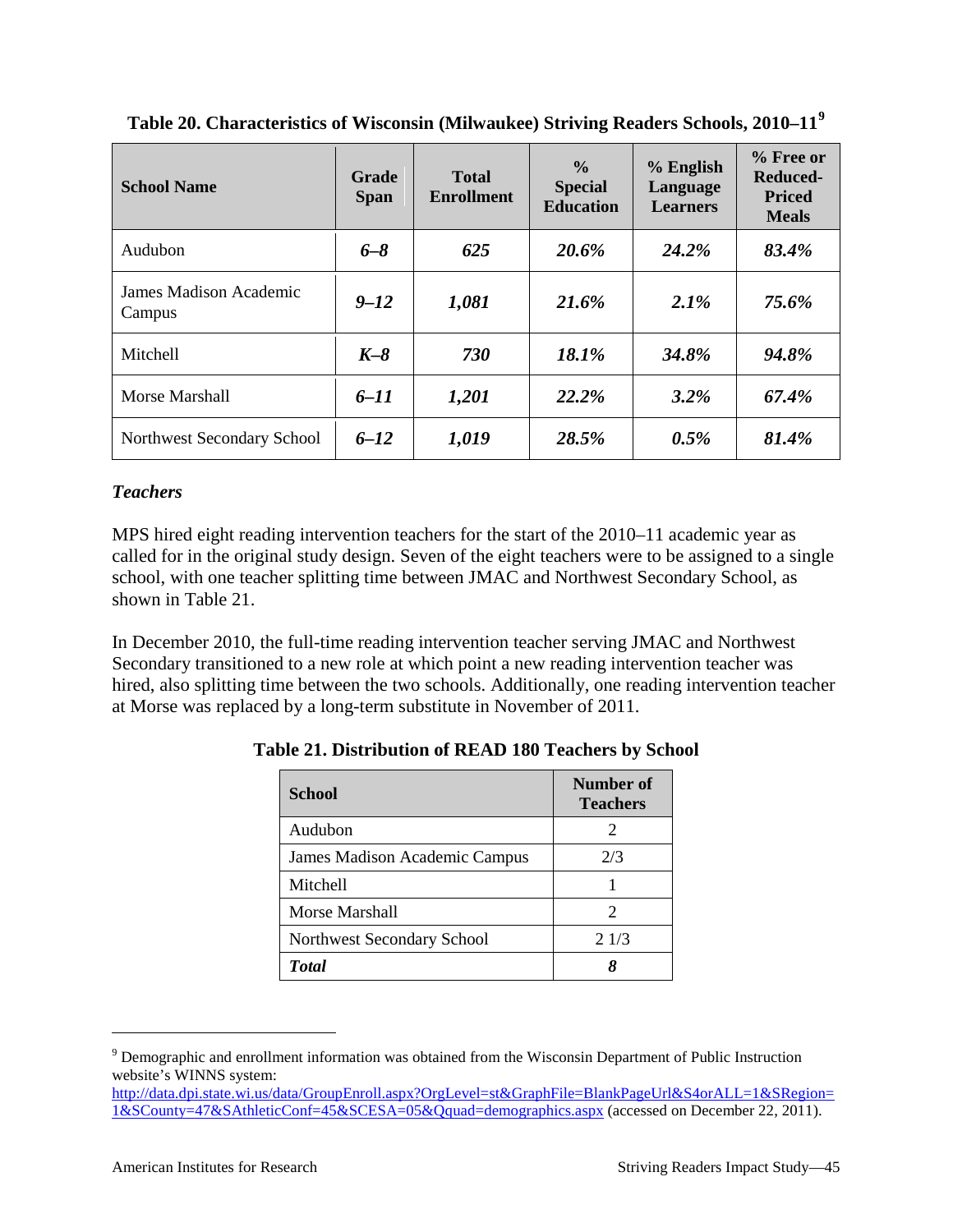Of the eight intervention teachers working in the study schools in spring 2011, four of the eight indicated that they had prior experience with the READ 180 model. In addition, five of the eight instructors reported previous experience with programs that focused on struggling readers, including the Direct Instruction reading program, Pebble Creek, and Soar to Success.

For the majority of the teachers interviewed in fall 2011 (five of nine), it was their first year teaching at their respective schools, with the total years of teaching experience ranging from 3 to 30 years. All but one teacher reported holding a reading license, though two of the eight teachers who indicated that they held a reading license in spring 2011 specified that they held an emergency reading license.

### *Classrooms*

Originally, the study called for each reading intervention teacher to teach three to six 90-minute reading blocks daily. As shown in Table 22, in practice, each teacher taught three sections of READ 180 during the 2010–11 academic year, with the shared reading intervention teacher leading two sections of READ 180 at JMAC and one section at Northwest Secondary. Northwest Secondary had the most available sections of READ 180, with seven, and Audubon and Morse each had six available sections of READ 180 for treatment students. Mitchell and JMAC had the fewest sections, with three and two sections, respectively.

| <b>School</b>                    | <b>Teacher</b> | <b>Number of</b><br><b>Sections</b> |
|----------------------------------|----------------|-------------------------------------|
| Audubon                          | Teacher 1      | 3                                   |
|                                  | Teacher 2      | 3                                   |
| James Madison Academic<br>Campus | Teacher $1^a$  | 2                                   |
| Mitchell                         | Teacher 1      | 3                                   |
|                                  | Teacher 1      | 3                                   |
| Morse Marshall                   | Teacher 2      | 3                                   |
|                                  | Teacher 1      | 3                                   |
| Northwest Secondary School       | Teacher 2      | 3                                   |
|                                  | Teacher $3^a$  |                                     |
| <b>Total</b>                     | 8              | 24                                  |

**Table 22. Number of READ 180 Sections by School**

<sup>a</sup>Shared teacher between JMAC and Northwest Secondary, as of December 2010.

According to the READ 180 program model, all sections were 90 minutes in length and students in the treatment group were expected to receive a minimum of 90 minutes of intervention instruction daily, or 450 minutes per week.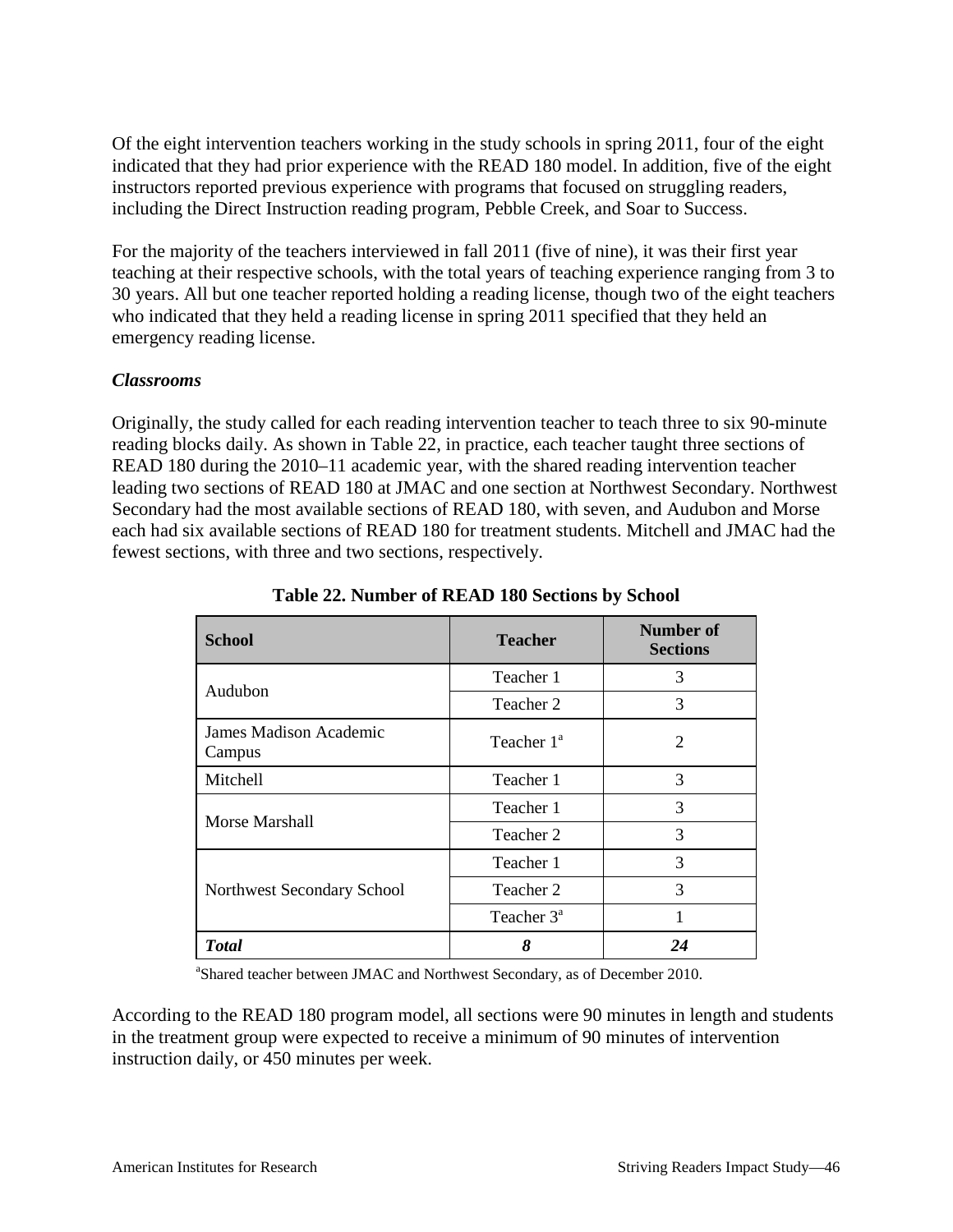#### *Students*

Within the study group, as shown in Table 23, the characteristics of students in the treatment and control conditions were similar in most areas. Overall, as shown in Table 23, the study sample consisted of more males than females and the majority of students received free or reduced-price meals, an indicator of low socioeconomic status. Slightly more than one third of study students received special education services during the 2010–11 academic year and less than 10 percent were considered to be English language learners (ELL). In terms of ethnicity, the majority of students in the sample were African American (70 percent).

| <b>Demographics</b>          | <b>Control</b><br>$(N = 377)$ | <b>Treatment</b><br>$(N = 392)$ | <b>Overall Study</b><br>Group<br>$(N = 769)$ |
|------------------------------|-------------------------------|---------------------------------|----------------------------------------------|
| Special education            | 37.4%                         | 33.7%                           | 35.5%                                        |
| English language learner     | 7.4%                          | 8.2%                            | 7.8%                                         |
| Free or reduced-priced meals | 85.9%                         | 89.5%                           | 87.8%                                        |
| Female                       | 40.3%                         | 37.2%                           | 38.8%                                        |
| African American             | 71.6%                         | 68.6%                           | 70.1%                                        |
| Hispanic                     | 4.0%                          | 2.0%                            | 18.9%                                        |
| White                        | 17.5%                         | 20.2%                           | 7.2%                                         |
| Other <sup>a</sup>           | $0.8\%$                       | 1.0%                            | 3.9%                                         |

**Table 23. Characteristics of Treatment and Control Students**

<sup>a</sup>Other includes students that identified as being of Asian or Native American descent.

*Note:* Table reports percentage of students who fall into specified category. Students may be classified under multiple categories, and thus percentages do not sum to 100.

Pearson's chi-square was used to test the hypothesis that students in intervention and control groups were similar for each demographic group. No group was found to be significantly different at the 0.05 level.

## **Impacts on Teachers and Classroom Practices at the End of One Year**

As introduced in the overview of the intervention and logic model, the READ 180 program was designed to provide the participating schools with a series of resources, including instructional materials, newly hired literacy intervention teachers, and professional development opportunities. In the event that these resources were provided as planned, the logic model predicts that the intervention teachers will become knowledgeable about the READ 180 classroom model as a supplemental literacy class for struggling readers and become comfortable implementing it. In addition, READ 180 resources and supports are expected to enhance intervention teachers' knowledge and use of effective instructional practices. Ultimately, the use of effective classroom practices should lead to changes in students' behavior and academic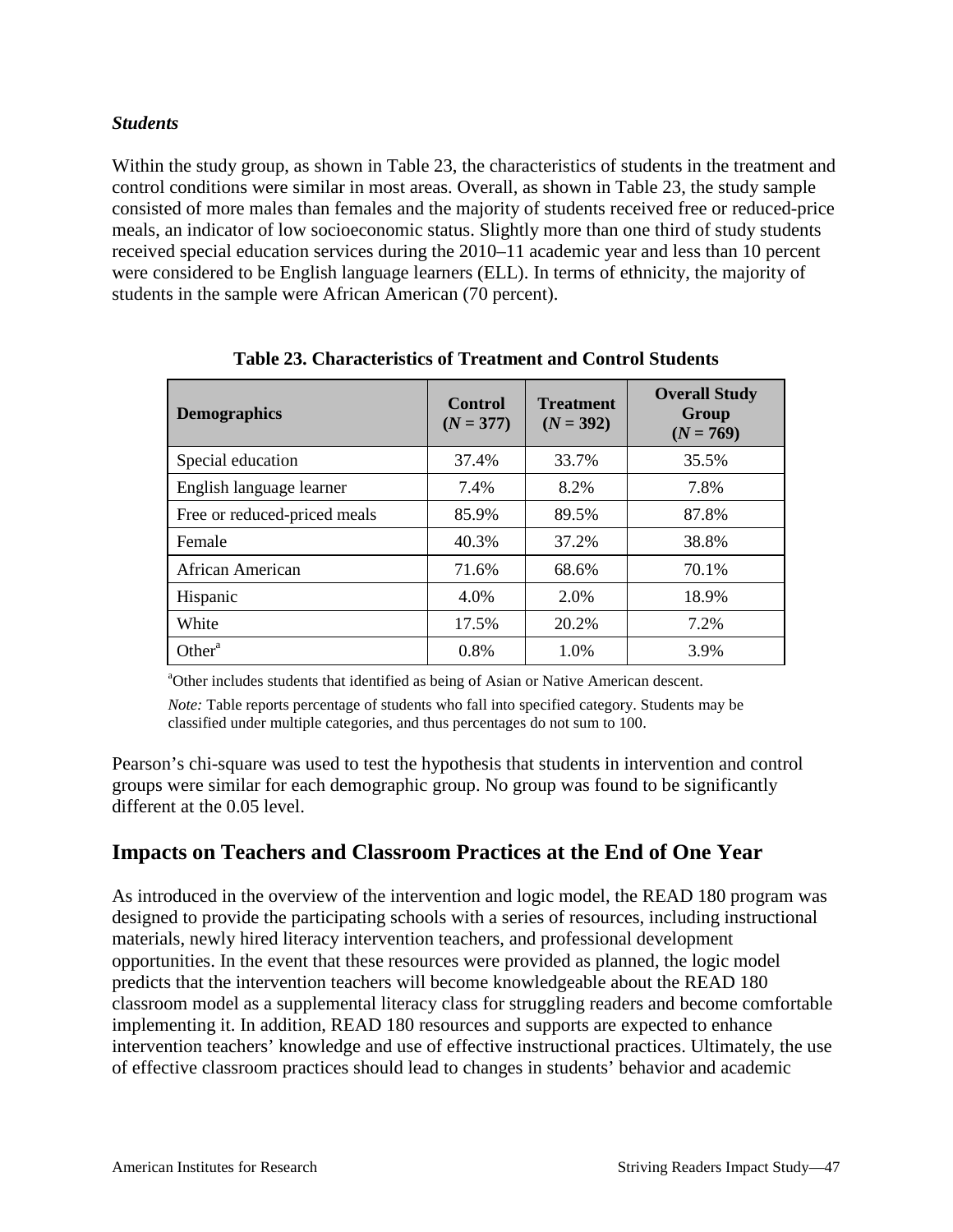performance. This theory of change is depicted within the simplified logic model in Figure 3. A more detailed logic model can be found in Part I (Figure 1) of this report.

## **Figure 3. Simplified Logic Model**



As previously described, four types of professional development opportunities were available to reading intervention teachers:

- READ 180 orientation trainings and conferences
- Scholastic RED courses
- Monthly roundtable sessions
- Graduate-level coursework, including the following courses Emergent Literacy, Issues in Children's and Adolescent Literature, Reading Assessment in the K–12 Classroom, and Practicum in Assessing and Teaching Reading (as needed)

Based on the logic model, reading intervention teachers participating in the professional development were expected to see increases in knowledge of the READ 180 classroom model, comfort in implementing the READ 180 classroom model, knowledge of instructional practices, and comfort in implementing appropriate instructional practices such as student engagement activities, progress monitoring through formative assessment, and data-based differentiated instruction.

## **Measures of Teacher Outcomes**

In order to determine the extent of teacher outcomes related to participation in the READ 180 program and subsequent professional development, AIR used data from both classroom observations and teacher interviews.

## **Interview Q**u**estions**

Interviews with teachers were conducted in fall 2010 and spring 2011 to gather more detailed information about how the intervention affected teachers' attitudes, knowledge, and instructional practices. The research team and literacy staff from MPS developed interview protocols, with questions specifically designed to gain targeted information on teacher outcomes, including their typical approach to instruction and the READ 180 model and any changes in their approach from the beginning of the school year; use of READ 180 reports and data; and modifications to teaching practices as a result of participation in professional development.

In addition, reading intervention teachers were asked to rate the following questions on a scale of high, moderate, or low: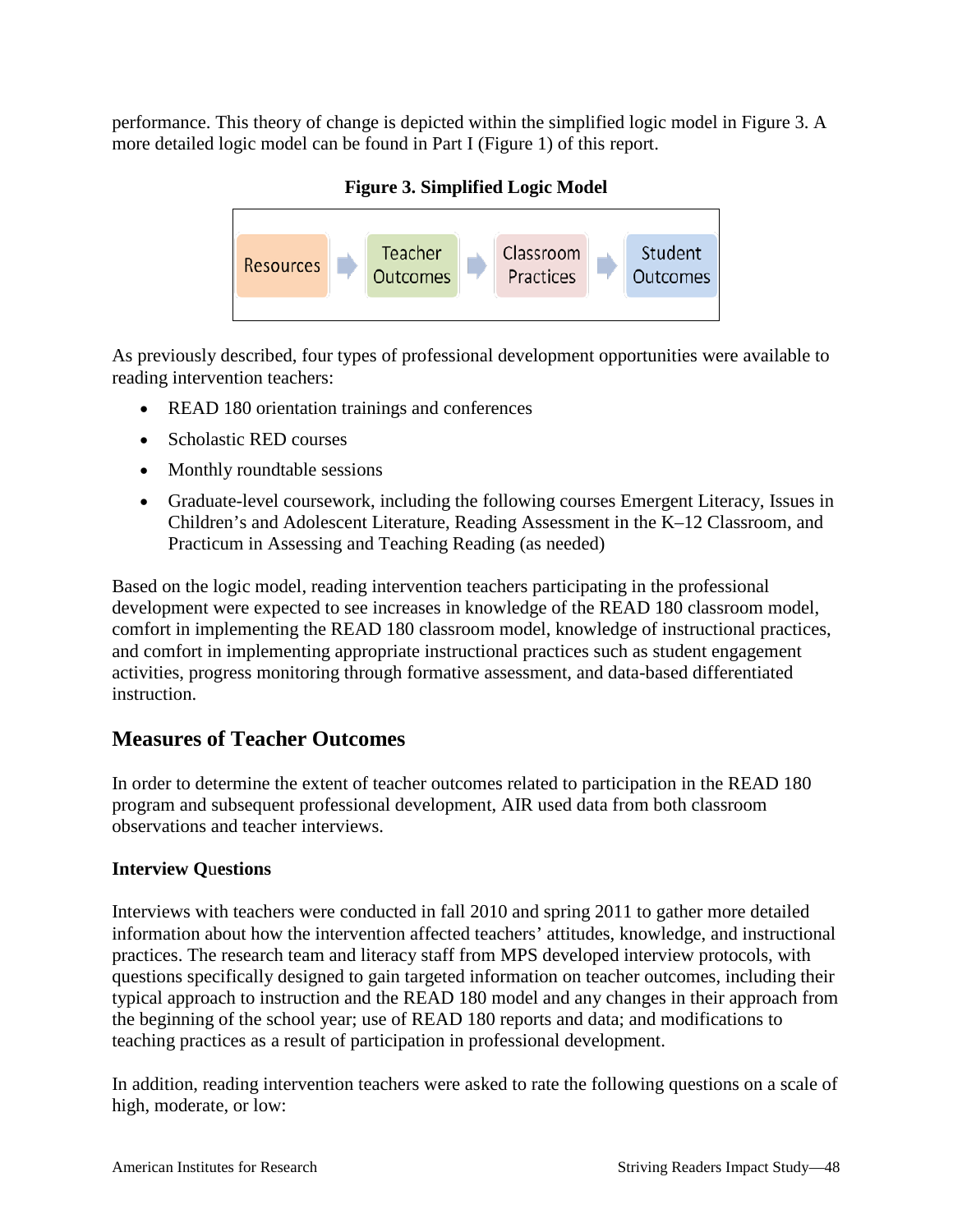- How would you rate your familiarity with the READ 180 program model?
- How would you rate your comfort level with the READ 180 program model?

### **Observations**

Each of the nine intervention teachers was observed up to four times during the 2010–11 academic year. Observations focused on key characteristics of the READ 180 classroom model and teacher instructional practices. As previously described, classroom instruction was rated as high, medium, or low implementing on the following aspects of the intervention model.

### *Impacts on Teacher Characteristics*

In interviews, reading intervention teachers reported an overall increase in their familiarity with and knowledge of the READ 180 program model, as well as increased comfort in using the program model. Teachers also indicated knowledge of instructional strategies related to READ 180 and felt comfortable implementing these strategies.

In spring interviews, when asked to rate their familiarity with the READ 180 program model, all eight reading intervention teachers reported high familiarity, whereas in the fall interviews only five teachers rated their familiarity as high and three indicated moderate familiarity. In addition, seven of the eight teachers reported a high comfort level with the READ 180 program model in spring interviews and one indicated moderate. In comparison, in fall interviews, five reading intervention teachers reported a high comfort level and three a moderate comfort level.

Teachers also reported making changes to the rotation block once they became more familiar and comfortable with the program model. For example, in spring interviews, six teachers reported changes in whole-group instruction from the beginning of the year. These changes included the use of new resources and strategies, such as incorporating the Red Routines, and some teachers reported incorporating their own activities, such as writing prompts. Three teachers specifically mentioned that as the academic year progressed that they became calmer and more comfortable with the READ 180 program model.

Through interviews, teachers also reported increases in knowledge related to instructional strategies, as well as comfort in implementing these strategies as the year progressed. At various points in each interview, all teachers reported using student engagement activities such as reading quizzes to keep students engaged in the independent reading rotation or reflection circles to help students make connections from their readings in the whole-group wrap-up. In spring interviews, all teachers reported frequently accessing and reviewing READ 180 reports as well as using assessment data to inform instruction. Specifically, teachers reported using assessment data, including SAM data and SRI lexile scores to help inform their student groupings for smallgroup instruction. For example, in spring interviews, one teacher explained

I plan like if I look on what they're doing on the computer I notice most of these students are struggling in main idea and detail, I group those kids together and that's what our focus will be. I may group them together based on their SRI scores, these are the basic minimal proficient, I'll put those students together.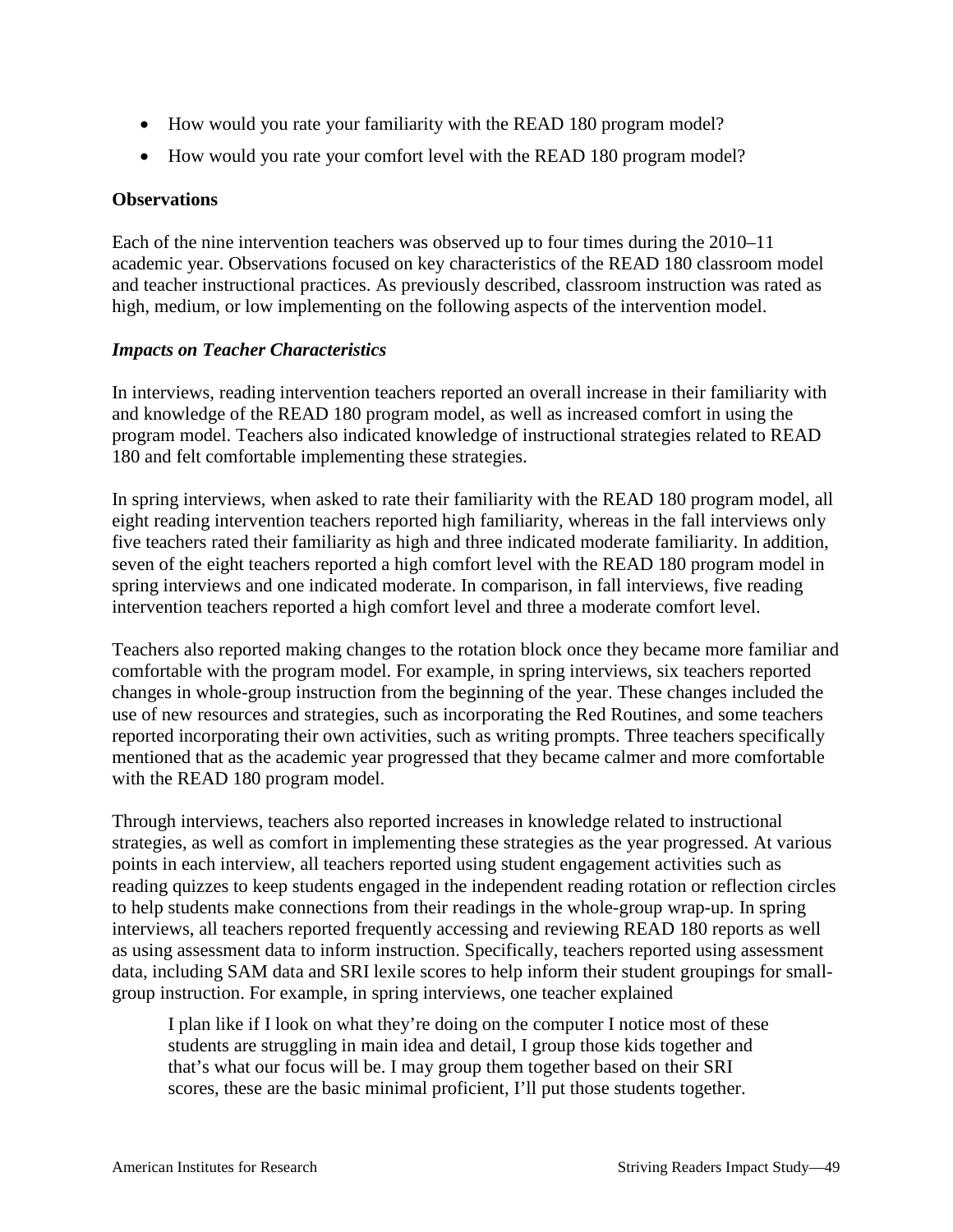### *Impacts on Teacher Instructional Practices*

Not only were there impacts on the teacher's attitudes toward READ 180, observation data and interviews show some changes in teacher's instructional practices throughout the year. For instance, three of the classrooms improved from a low/medium READ 180 observation score to high across the year. Seven of eight classrooms scored in the high range during the last observation.

In interviews, reading intervention teachers reported several positive changes to their instructional practices. By the spring, nearly all (seven of eight) teachers reported that they were able to incorporate all components of the READ 180 model, as compared with only five of eight teachers in the fall. Observation data further revealed that four teachers showed improvement in their transitions, which may have led to teachers' ability to incorporate all components.

Teachers also reported frequently accessing and reviewing READ 180 reports to plan instructional strategies and group their students, and an increase in their ability and understanding of interpreting results. One teacher reflected on her improvement in use of data:

Yes, because I now know what's important on the data.… [T]ypically, you just look for who's struggling and who's not, but now I know how to read in between the lines too.… [SAM and SRI data] help me with instructional strategies because then I can go in and instead of just saying, I need to re-teach, I know exactly what to reteach or what I may have missed altogether. What I don't need to bother with anymore because they've got it. How to group the students accordingly.

Two teachers mentioned that the use of a reading quiz helped in the effectiveness of independent reading time. As one teacher explained, "Since I started incorporating those printout tests, it's gotten them really interested. In fact, it's gotten to the point where I've got to slow them down."

Nearly all teachers noted some changes in their whole-group instruction pertaining to their flexibility with activities, and using appropriate activities for different groups of students. As one teacher stated,

Yes. I have one class who really doesn't like to get up and move a lot, so I allow them to do more seatwork. But then I have two blocks that like to do the different activities, so we do more up and around. I think having small class sizes, I can adjust for their needs and how they learn best. At the beginning of the year I didn't know that, so I had to figure that out during the course of the year.

Other changes noted throughout the year included better differentiation of students, granting more freedom to students as the year progressed, and creating groups consisting of higher level students in the reading rotation. All teachers reported using instructional software in the spring, as compared with the fall, when three reading intervention teachers reported frequently eliminated the instructional software rotation as a result of malfunctions or not having enough equipment.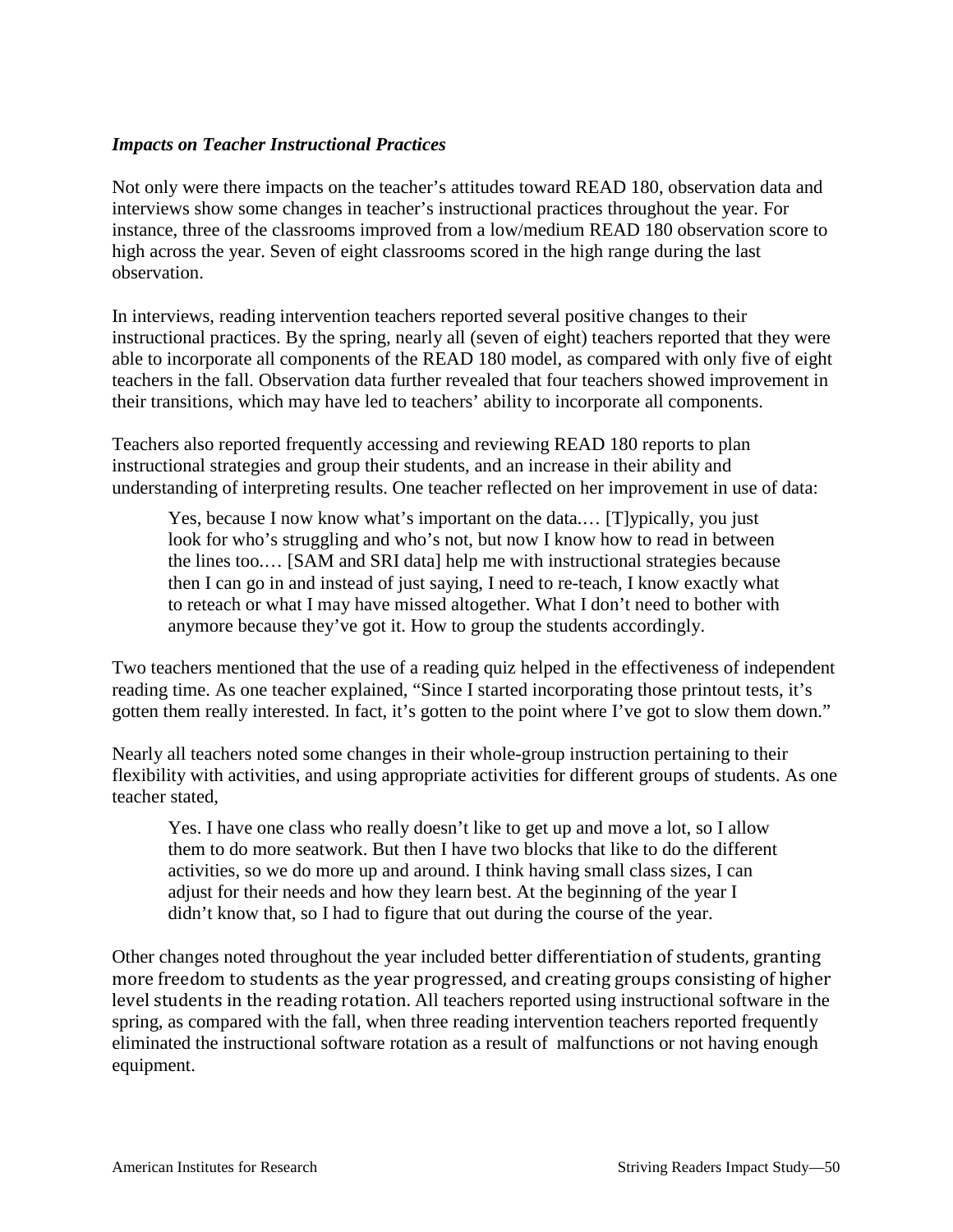Six of eight teachers reported changes specific to the whole-group wrap-up; these included having a drawing at the end of the day, varying approaches to the whole group (writing one day, having students summarize verbally another day), and tossing around a ball with summarizing questions.

## **Perceptions of Student Behavior Changes in the Classroom**

Interviews and observations teachers provide some details about perceived changes in student behavior in the classroom, though there was some variation in perceptions of READ 180's impact on student behavior. In interviews, the majority of teachers mentioned that their students had more confidence as a result of the READ 180 program and showed a greater motivation to read. Further, the majority of teachers, in spring interviews, reported that the READ 180 program has been helpful for keeping students on task. As one teacher stated, "It has an effect on student behavior. They feel better about themselves and they behave more consistently. It has all to do with self-confidence. Now they are learning that they can read and I think it makes them feel better about themselves." Principals also agreed that READ 180 positively affected student behavior, as one stated,

I think it has a tremendous impact in a positive manner because it reduces the number of incidents that you have because students are on task, time on task. If students are busy, you don't have time to be messing around, getting into extra negative curricular activities, if you will. So the students are engaged and that's a positive.

Still, three teachers felt the READ 180 program did not make a difference in their students' behavior and explained that the kids would show the same behavior no matter what. As one explained,

If you were to go to other classes and observe them, they're doing much the same thing. They're running around, they're loud. They're inappropriate. It's just the nature I guess of a city school and struggles they have with getting kids in their school that understand their role. They just don't understand their role. It's like they're being punished. Especially the eighth graders, they come in here very resentful that their friends are playing basketball in gym and they're here.

In general, observation items on behavior were consistent across the year at a medium to high level, with one exception. For smooth transitions between all models, four classrooms showed improvement from low or medium to high ratings by the last observation, suggesting better behavior of students during transitions. Still observation data on effectiveness in addressing behavioral issues, clear instructions and outline of expectations, mutual respect among teachers, and disrespectful behaviors between teacher and students remained consistent at a medium to high level.

## **Impacts on Students at the End of One Year**

The statistical analysis of student outcomes focused on the impact of READ 180 on students' reading achievement and engagement. The original study focused on measuring the impact of a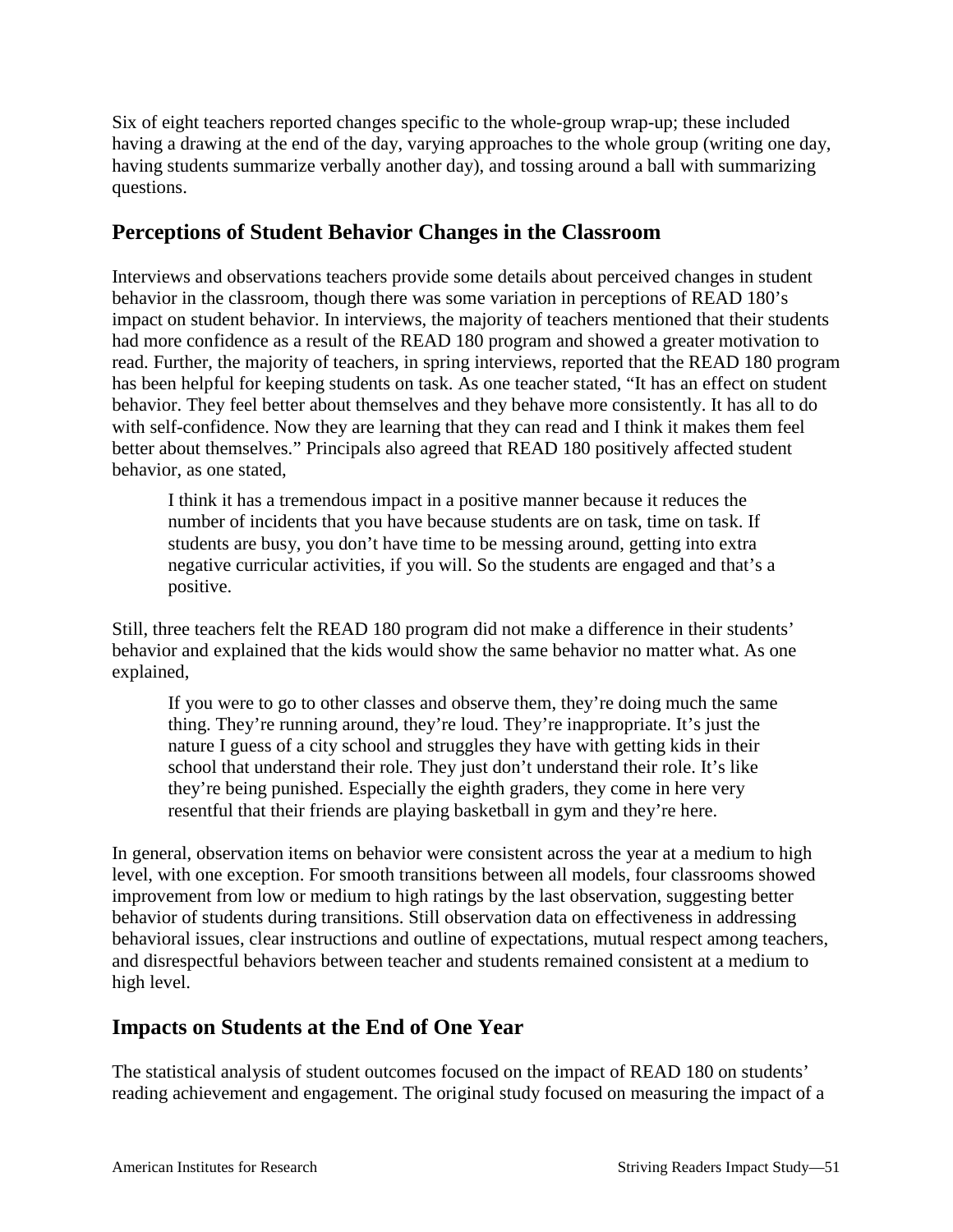two-year reading intervention on students in Grades 6–10. Because the Striving Readers grant was discontinued, this study will focus on the impact of a one-year reading intervention on students in Grades 6–9. After the main impact modeling, the impact of READ 180 will be broken down by both school level—middle school (Grades 6–8) versus high school (Grades 9–10)—and by student subgroup. The two main subgroup of interest for this study are special education students. These analyses can be found under the heading Additional Analyses.

## **Measures of Student Achievement Outcomes**

This section will summarize the student outcomes measures collected for this study—the Northwest Evaluation Association Measures of Academic Progress (MAP) and the student survey.

### *Student Reading Proficiency*

The Measures of Academic Progress (MAP) assessment served as the primary outcome measure of student reading proficiency for the analytic analysis. Developed by the Northwest Evaluation Association, the MAP is a computer-adaptive assessment aligned to state standards that provides the school with immediate feedback on student progress.<sup>[10](#page-55-0)</sup> Student scores across grade levels are on a developmental metric, allowing schools to follow student progress from one grade to the next. In the 2010–11 school year, Milwaukee Public Schools began to identify the MAP as the primary assessment measure of student progress, replacing the ThinkLink identified as the primary outcome of interest in the original proposal. The MAP is administered to all MPS students in mathematics and reading three times a year, October, February, and June. For the purposes of this study, the reading portion on the June MAP assessment will be used as the primary outcome measure for student reading proficiency.

## *Reading Engagement and Self-Efficacy*

American Institutes for Research developed a student survey to determine whether participation in the READ 180 reading intervention had an impact on student engagement and self-efficacy related to reading. The survey asked students to respond to items related to self-efficacy and the constructs of behavioral engagement, emotional engagement, and cognitive engagement with reading.

## *Impacts on Student Reading Proficiency*

Table 24 shows the estimated intent-to-treat (ITT) impact of one year of a READ 180 intervention on student reading proficiency. All models include the randomization stratification variables (i.e., all combinations of randomization period, school, and grade). The first model (1) includes only treatment status as a predictor, the second model adds a pretest and indicator variables for missing pretests, and the third model includes student covariates. Using a backward selection criterion with a critical value  $p < 0.20$  to select covariates, only special education status and other race/ethnicity (i.e., Native American and Asian American) remained in the model. As

<span id="page-55-0"></span><sup>&</sup>lt;sup>10</sup> <http://www.nwea.org/products-services/computer-based-adaptive-assessments/map>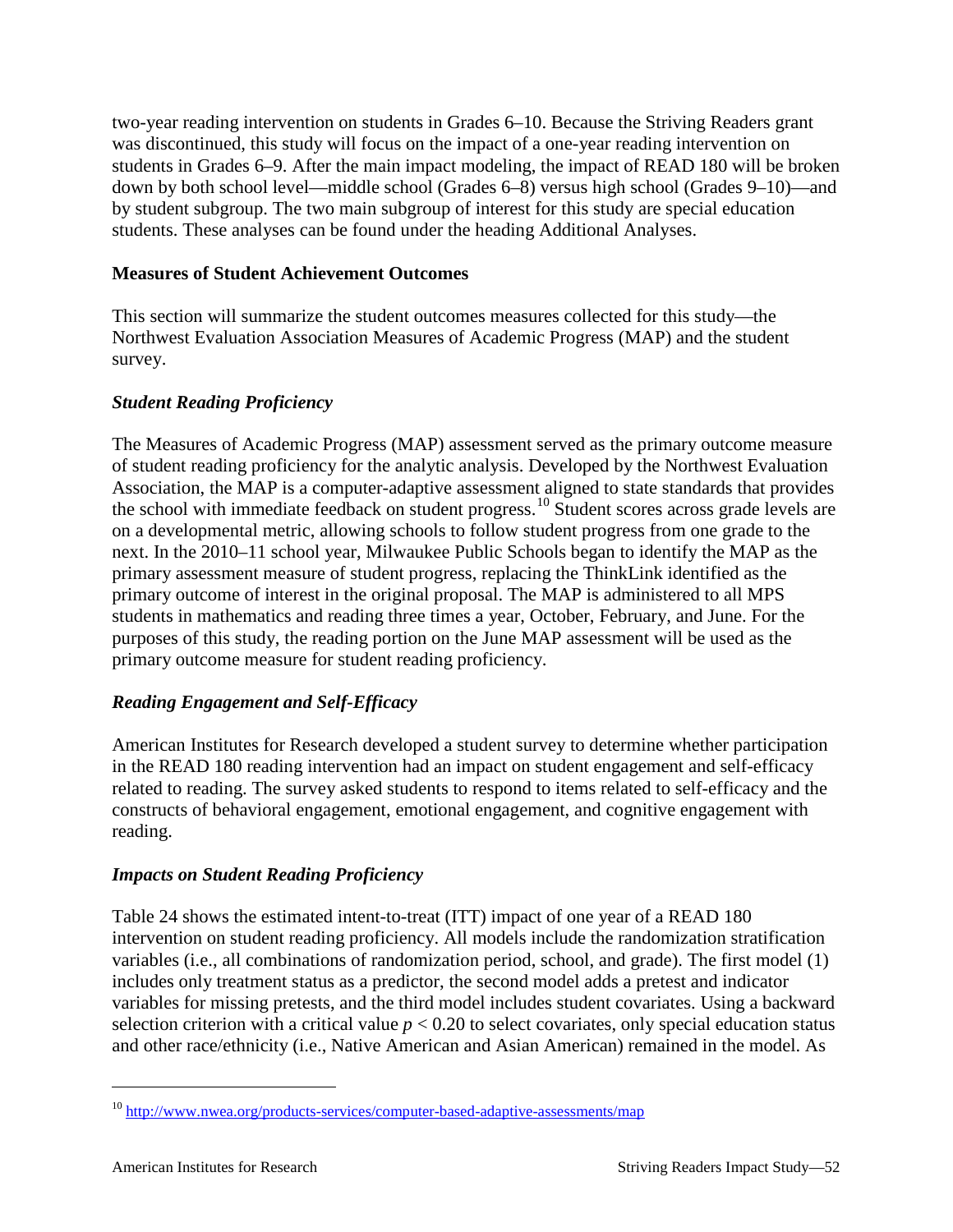shown, treatment students scored approximately 1.8 points higher than control students when controlling for pretest scores and student-level covariates. This represents an effect size of  $d = 0.138$  (calculated as the treatment effect divided by the standard deviation of the control group scores).

|                  | (1)                | (2)                | (3)                 |
|------------------|--------------------|--------------------|---------------------|
| Intercept        | 193.02**<br>(2.77) | 113.26**<br>(7.99) | 137.78**<br>(8.16)  |
| Treatment        | 1.37<br>(1.01)     | 1.83*<br>(0.91)    | 1.78*<br>(0.88)     |
| Pretest: WKCE    |                    | $0.10**$<br>(0.01) | $0.07**$<br>(0.01)  |
| Pretest: BM      |                    | 0.15<br>(0.02)     | $0.11**$<br>(0.02)  |
| Other $a$        |                    |                    | 2.94<br>(1.70)      |
| <b>SPED</b>      |                    |                    | $-7.78**$<br>(1.14) |
|                  |                    |                    |                     |
| $\boldsymbol{N}$ | 619                | 619                | 619                 |
| $R^2$            | 0.20               | 0.37               | 0.43                |

**Table 24. ITT Estimates on Reading Proficiency**

*Note:* Parentheses show robust standard errors. All school-by-grade-by-randomization blocks and missing variable indicators were included in the models.

<sup>a</sup> "Other" student ethnic groups were Native American and Asian American students.

\*\*  $p < 0.01$ 

 $*<sub>p</sub> < 0.05$ 

## *Treatment on Treated (TOT) Estimate*

Table 25 shows the estimated impact of one year of READ 180 intervention on student reading proficiency. The TOT estimate is a locale average treatment effect that identifies the impact of READ 180 for students who enrolled in READ 180 on the basis of their treatment status. As shown, treatment students who attended READ 180 scored approximately 2.4 points higher than control students who did not attend READ 180 when controlling for pretest scores and studentlevel covariates selected for the ITT analysis. This represents an effect size of  $d = 0.184$ . These results suggest that the effect of treatment is somewhat diluted in the ITT analysis in that many students assigned to enroll in READ 180 did not end up receiving treatment.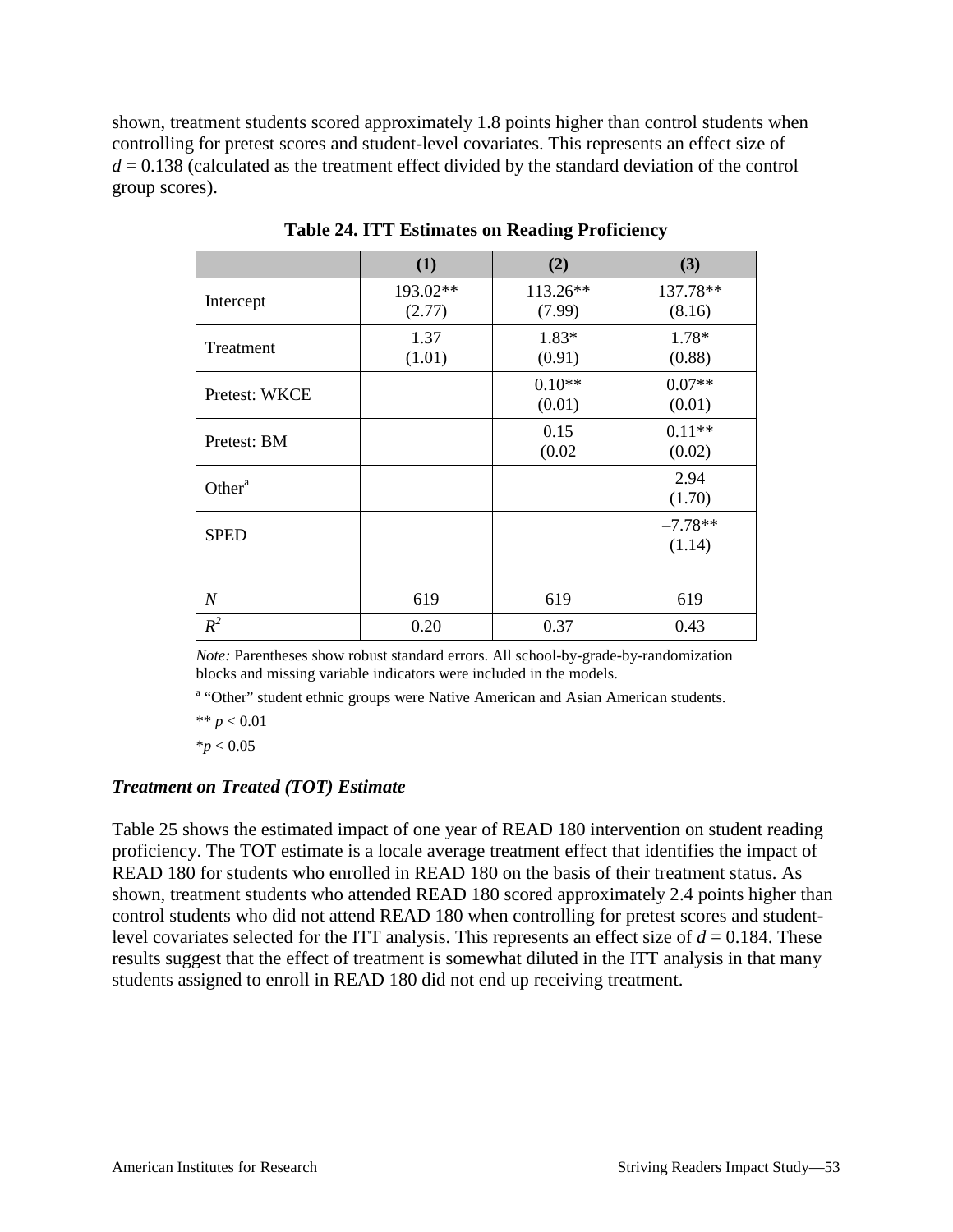|                  | (1)                | (2)                | (3)                 |
|------------------|--------------------|--------------------|---------------------|
| Intercept        | 192.39**<br>(2.78) | 113.80**<br>(7.66) | 137.87**<br>(7.92)  |
| In READ 180      | 1.80<br>(1.34)     | $2.47*$<br>(1.20)  | $2.38*$<br>(1.15)   |
| Pretest: WKCE    |                    | $0.10**$<br>(0.01) | $0.07**$<br>(0.01)  |
| Pretest: BM      |                    | $0.15**$<br>(0.02) | $0.11**$<br>(0.02)  |
| Other $a$        |                    |                    | 2.79<br>(1.69)      |
| <b>SPED</b>      |                    |                    | $-7.61**$<br>(1.11) |
|                  |                    |                    |                     |
| $\boldsymbol{N}$ | 617                | 617                | 617                 |
| $R^2$            | 0.21               | 0.38               | 0.43                |

**Table 25. Treatment on the Treated Estimates on Reading Proficiency**

*Note:* Parentheses show robust standard errors. All school-by-grade-by-randomization blocks and missing variable indicators were included in the models.

<sup>a</sup> "Other" student ethnic groups were Native American and Asian American students.

 $** p < 0.01$ 

 $*$ *p*  $< 0.05$ 

#### **Impacts on Student Self-Efficacy and Motivation**

In addition to achievement outcomes, the study sought to determine if participation in the READ 180 reading intervention had an impact on student engagement and self-efficacy related to reading.

Overall, results of the student survey were non-conclusive, with students from the control and treatment groups responding similarly to the majority of survey items, though treatment students did indicate slightly higher self-efficacy related to reading as well as higher levels of behavioral engagement. For example, treatment students had more positive perceptions of their reading ability than students in the control group and treatment students seemed to indicate an increased desire to read. Treatment students' responses to the survey also indicate that they are better able to apply strategies to understand what they are reading than those students in the control group. The complete results of the Student Engagement Survey can be found in Appendix E.

## *Self-Efficacy*

Students responding to the Student Engagement survey were asked to rate their level of agreement with six statements related to self-efficacy and reading, shown in Table 26. Their responses to the six survey items addressing this construct were then combined into a single scale score. These scale scores where then translated to an overall level of agreement with the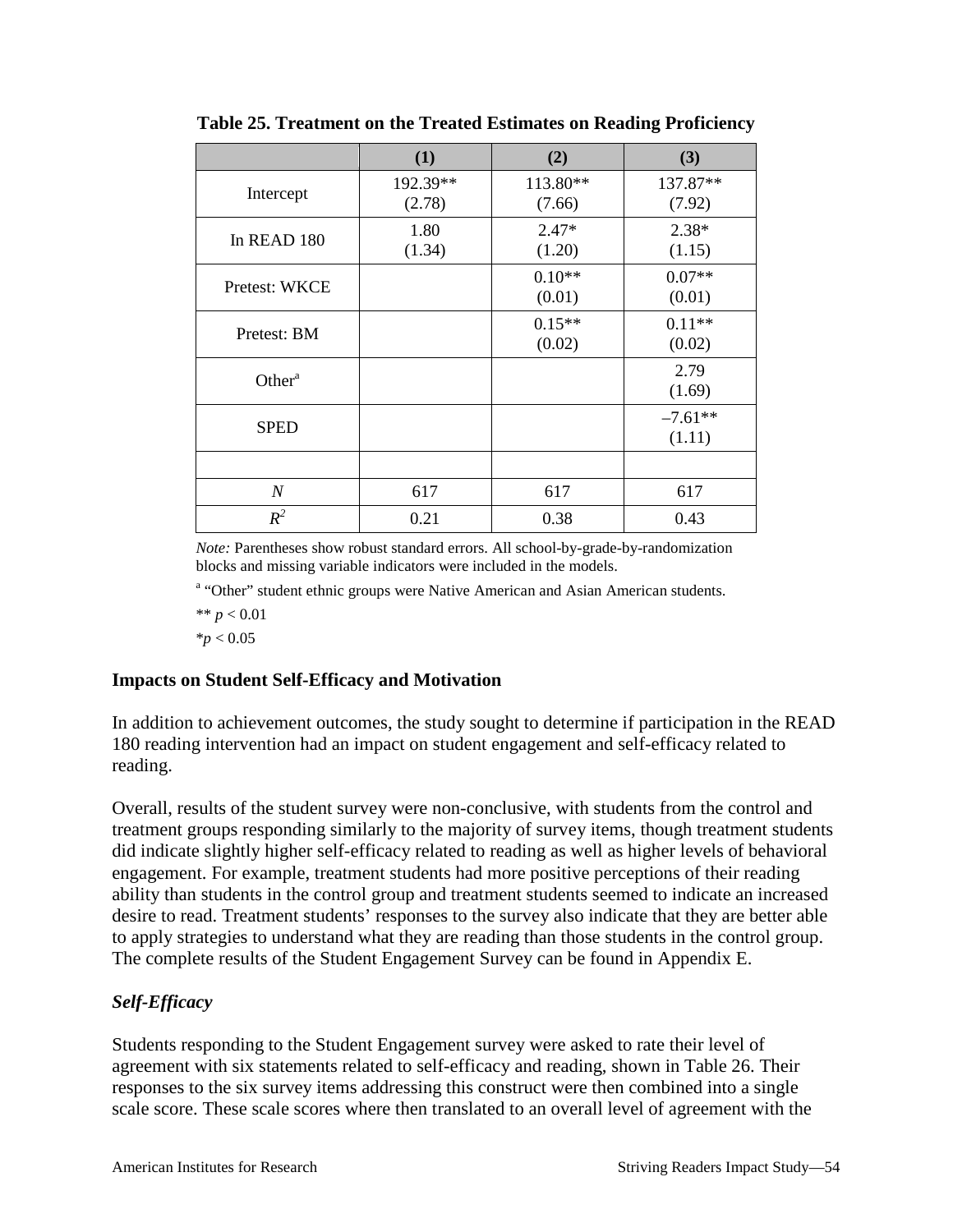items in the scale.<sup>[11](#page-58-0)</sup> Students were categorized according to their typical response to these six items.

| <b>Self-efficacy Survey Items</b>                               |
|-----------------------------------------------------------------|
| 1. I can read difficult material.                               |
| 10. I have the reading skills I need to complete my school work |
| 15. My reading ability is above average.                        |
| 20. I am becoming a better reader.                              |
| 24. I will be a good reader when I graduate from high school.   |
| 28. I am a good reader.                                         |

**Table 26. Self-Efficacy Survey Items**

As summarized in Table 27, students in the treatment group were more likely to either agree with items related to self-efficacy and reading than students in the control group.

**Table 27. Overall Ratings Across Self-Efficacy Survey Items**

| Group     | Disagree/<br><b>Somewhat</b><br><b>Disagree</b> | <b>Somewhat</b><br>Agree | Agree | N   |
|-----------|-------------------------------------------------|--------------------------|-------|-----|
| Control   | 11.0%                                           | 53.4%                    | 35.6% | 118 |
| Treatment | 8.4%                                            | 46.6%                    | 45.0% | 131 |

Students' responses to each of the individual items within the construct of self-efficacy also were analyzed (see Appendix E). Pearson's chi-square was used to assess whether differences between the responses of students in the control group and treatment group to each item were statistically significant. A summary of responses that were significantly different at the 0.05 level follows.

As shown in Table 28, although both treatment and control students were confident that they will be good readers when they graduate from high school, significantly more treatment students (95 percent) indicated that they agreed or somewhat agreed with this statement than control students (87 percent).

**Table 28. I will be a good reader when I graduate from high school,**   $N = 241$ 

|                  | N   | <b>Disagree or</b><br><b>Somewhat</b><br><b>Disagree</b> | <b>Somewhat Agree</b><br>or Agree |
|------------------|-----|----------------------------------------------------------|-----------------------------------|
| <b>Control</b>   | 116 | 12.9%                                                    | 87.1%                             |
| <b>Treatment</b> | 125 | 4.8%                                                     | 95.2%                             |

<span id="page-58-0"></span> $11$  The categories of disagree and somewhat disagree were collapsed on the basis of the psychometric analysis of the survey.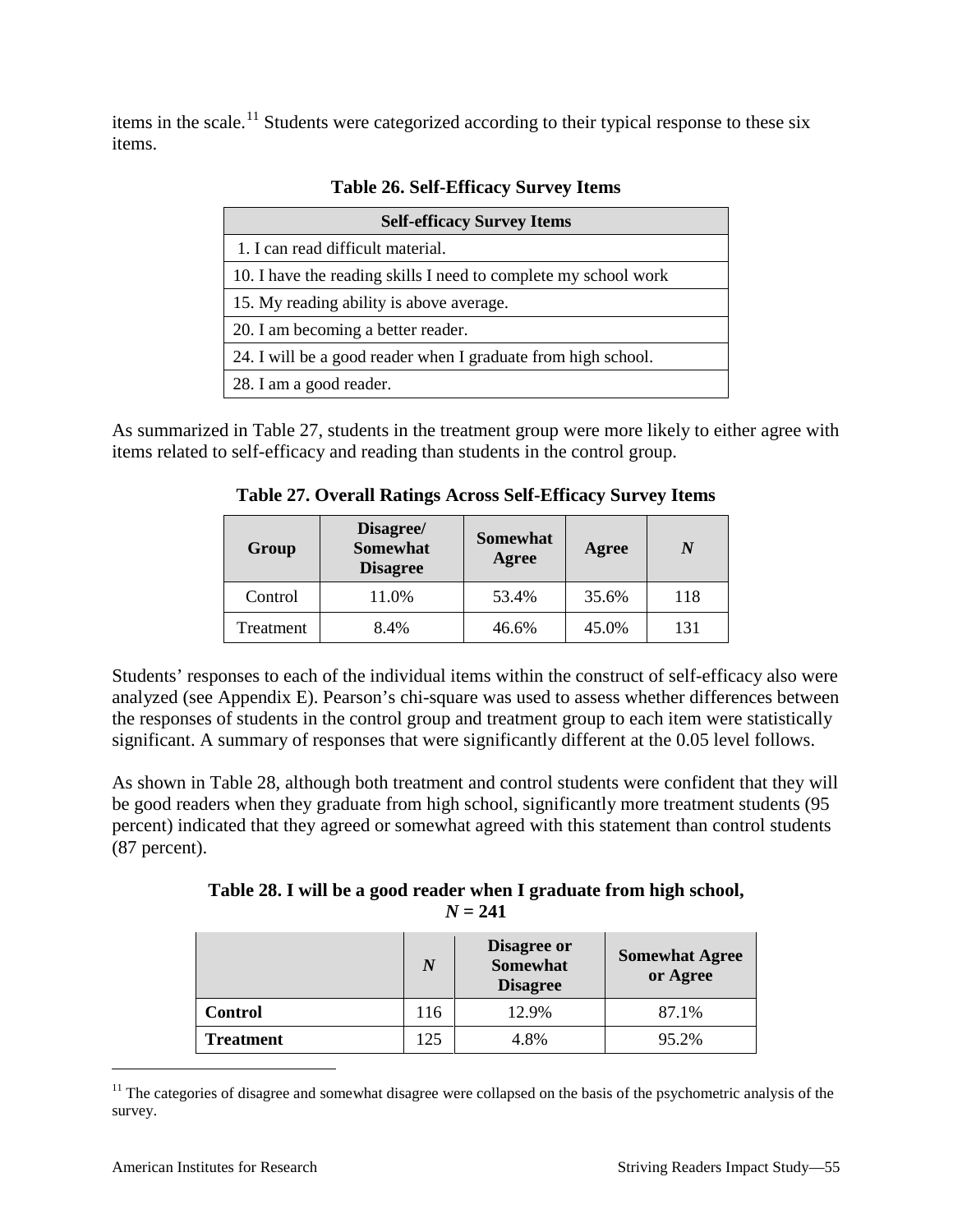Differences between the control and treatment groups in students' agreement with the statement "I am a good reader" also were found to be statistically significant. As shown in Table 29, treatment students more frequently agreed or somewhat agreed that they were good readers.

|                | N   | <b>Disagree or</b><br><b>Somewhat</b><br><b>Disagree</b> | <b>Somewhat Agree</b><br>or Agree |
|----------------|-----|----------------------------------------------------------|-----------------------------------|
| <b>Control</b> | 116 | 18.1%                                                    | 81.9%                             |
| Treatment      |     | 8.7%                                                     | 91.3%                             |

Table 29. I am a good reader,  $N = 243$ 

#### *Motivation and Engagement*

Through the survey, students also were asked to rate their agreement with items that related to three subcategories of motivation and engagement in reading: behavioral engagement, emotional engagement, and cognitive engagement.

| <b>Behavioral Engagement Survey Items</b>                                          |
|------------------------------------------------------------------------------------|
| 2. I usually finish books that I start.                                            |
| 5. I sometimes seek out books or articles to read on my own time.                  |
| 11. I usually complete reading assignments for school.                             |
| 16. I tend to read during my free time.                                            |
| 21. I usually try to read carefully to understand what I am reading.               |
| 25. If I am reading an interesting book or article I sometimes lose track of time. |
| <b>Emotional Engagement Survey Items</b>                                           |
| 3. I feel comfortable reading aloud in front of other classmates.                  |
| 6. If my teacher told me I was a good reader, I would feel proud.                  |
| 8. I enjoy reading in my free time.                                                |
| 12. If my parents told me I was a good reader, I would feel proud.                 |
| 13. Reading information online is fun.                                             |
| 17. My friends or family are interested in what I am reading.                      |
| 18. Reading fiction is fun (for example: novels and fantasy).                      |
| 22. I enjoy reading nonfiction (for example: biographies and history).             |
| 26. Reading for school assignments can sometimes be interesting.                   |

**Table 30. Student Engagement and Motivation Survey Items**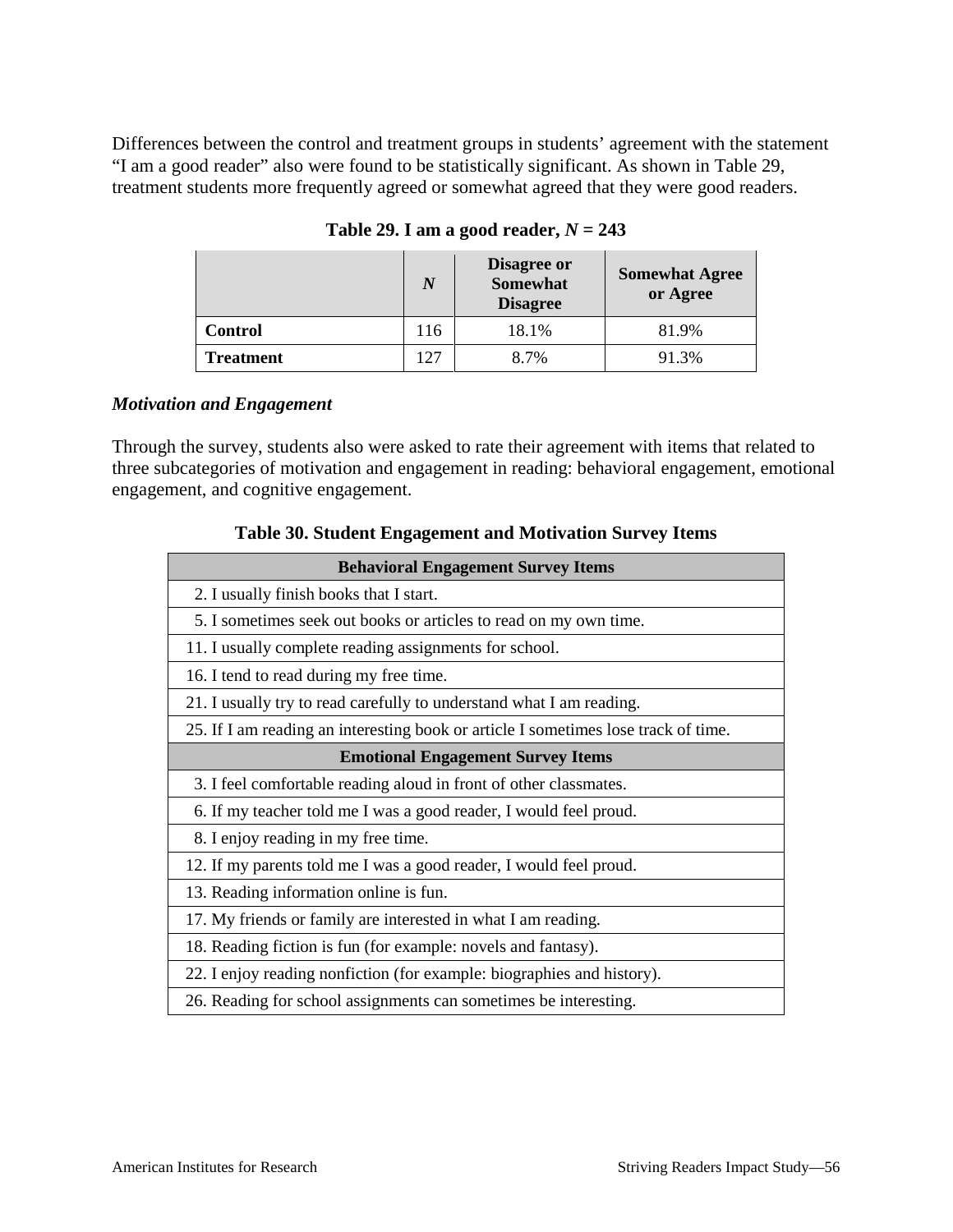| <b>Cognitive Engagement Survey Items</b>                                                                                        |
|---------------------------------------------------------------------------------------------------------------------------------|
| 4. I sometimes summarize what I've read to help me better understand important<br>information in the reading material.          |
| 7. If what I am reading becomes difficult, sometimes I try to pay closer attention so I<br>can better understand what it means. |
| 9. Reading is important for getting good grades.                                                                                |
| 14. Being a good reader will be important after I graduate from high school.                                                    |
| 19. Sometimes I discuss what I read with others to check my understanding.                                                      |
| 23. I know how to try to better understand what I am reading.                                                                   |
| 27. I sometimes look over the reading material to see what it is about before reading.                                          |

As with responses to items for the construct of self-efficacy, students' responses to the survey items addressing each construct presented in Table 30 were then combined into a single scale score for each and students were categorized according to their typical response to the items within the construct.

#### *Behavioral Engagement*

As summarized in Table 31, students in the treatment group were more likely to either agree with items related to their behavioral engagement in reading than students in the control group.

| Group     | Disagree/<br><b>Somewhat</b><br><b>Disagree</b> | <b>Somewhat</b><br>Agree | Agree | N   |
|-----------|-------------------------------------------------|--------------------------|-------|-----|
| Control   | 30.5%                                           | 38.1%                    | 31.4% | 118 |
| Treatment | 26.0%                                           | 30.5%                    | 43.5% | 131 |

**Table 31. Overall Ratings Across Behavioral Engagement Survey Items**

Overall, when students' responses to each of the individual items within the construct of behavioral engagement were analyzed, responses of the students from the treatment group were similar to those of students in the control group (see Appendix E). Both treatment and control students agreed that they tend to read carefully to understand what they are reading—90 percent of control students and 84 percent of treatment students reported that they agreed or somewhat agreed with this item—and the majority of students within both groups agreed that they usually complete reading assignments for school.

As shown in Table 32, a higher percentage of students from the treatment group indicated that they either agreed or somewhat agreed that they sometimes seek out books or articles to read on their own time. The differences in responses between the two groups were found to be significant and seem to indicate a greater desire to read among treatment students than among control students.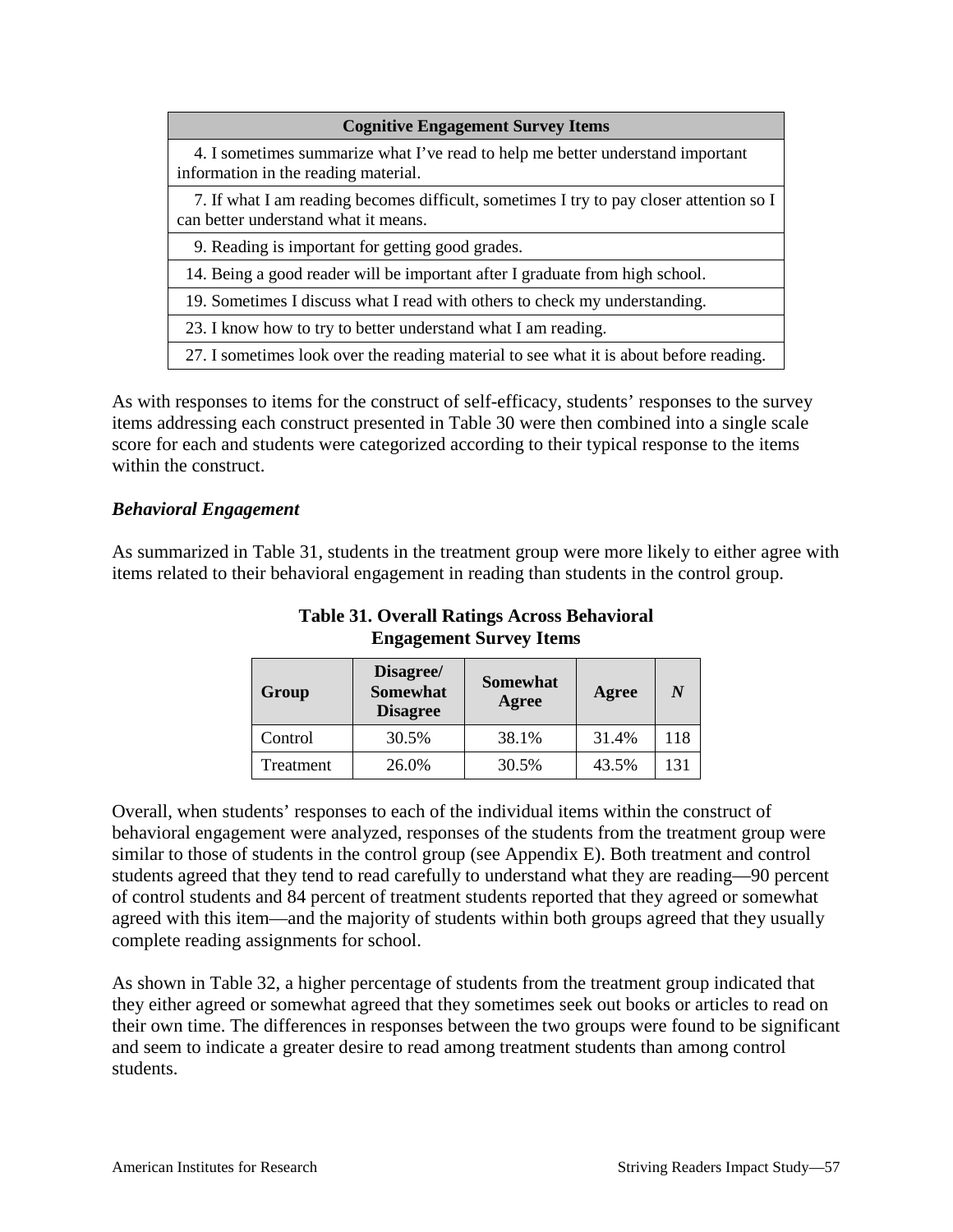|           | N   | Disagree or<br><b>Somewhat</b><br><b>Disagree</b> | <b>Somewhat</b><br><b>Agree or Agree</b> |
|-----------|-----|---------------------------------------------------|------------------------------------------|
| Control   | 116 | 37.9%                                             | 62.1%                                    |
| Treatment | 131 | 22.1%                                             | 77 9%                                    |

## **Table 32. I sometimes seek out books or articles to read**  on my own time,  $N = 247$

### *Emotional Engagement*

As summarized in Table 33, students in the treatment group were more likely to either agree or somewhat agree with items related to their emotional engagement in reading than students in the control group.

## **Table 33. Overall Ratings Across Emotional Engagement Survey Items**

| Group     | Disagree/<br><b>Somewhat</b><br><b>Disagree</b> | <b>Somewhat</b><br>Agree | Agree |     |
|-----------|-------------------------------------------------|--------------------------|-------|-----|
| Control   | 31.7%                                           | 28.8%                    | 39.4% | 104 |
| Treatment | 24.2%                                           | 32.3%                    | 43.5% | 124 |

When individual items within the construct of emotional engagement were analyzed, no significant differences were found. It is interesting to note that both treatment and control students agreed that if their teachers told them they were good readers, they would feel proud. Similarly, the majority of both groups of students indicated that they either agreed or somewhat agreed that they would feel proud if their parents told them they were good readers.

## *Cognitive Engagement*

As summarized in Table 34, students in the treatment group were more likely to either agree or somewhat agree with items related to their cognitive engagement in reading than students in the control group.

### **Table 34. Overall Ratings Across Cognitive Engagement Survey Items**

| Group     | Disagree/<br><b>Somewhat</b><br><b>Disagree</b> | <b>Somewhat</b><br>Agree | Agree | N   |
|-----------|-------------------------------------------------|--------------------------|-------|-----|
| Control   | 11.0%                                           | 47.5%                    | 41.5% | 118 |
| Treatment | 11.5%                                           | 33.6%                    | 55.0% | 131 |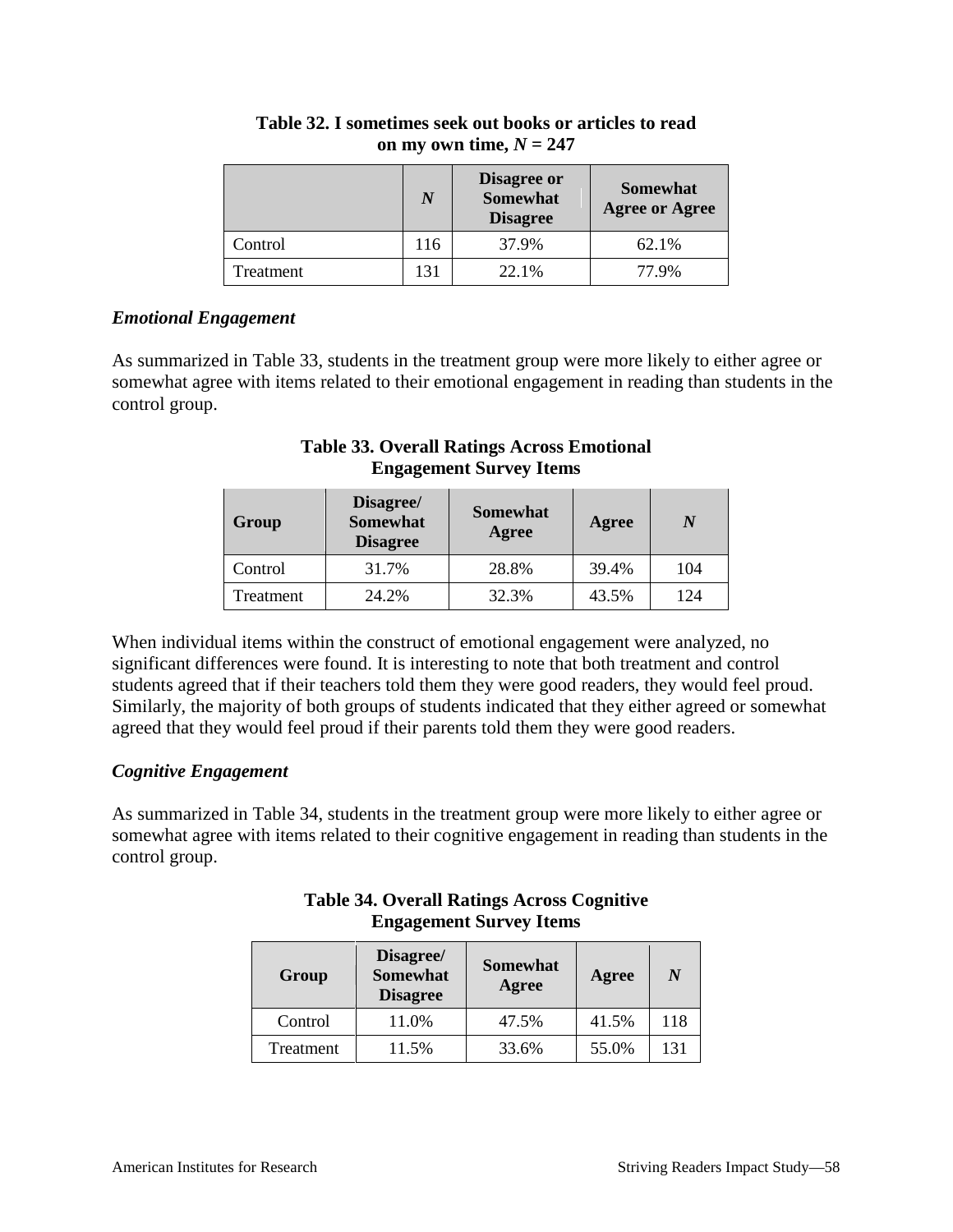Overall, students responded most positively to items on the survey related to cognitive engagement— two thirds or more of treatment students and at least 60 percent of students from the control group either agreed or somewhat agreed with each of the individual items within the construct.

## **Teachers' Perceptions of Student Development in Reading Skills**

In interviews, teachers and principals asserted that READ 180 had an impact on students' reading skills, including their self-efficacy, motivation, and level of achievement. All teachers perceived that they observed increases in student confidence and greater motivation to read in their READ 180 student. In the words of one teacher,

It has an effect on student behavior. They feel better about themselves and they behave more consistently. It has all to do with self-confidence. Now they are learning that they can read and I think it makes them feel better about themselves.

Interviews with principals of the study schools also indicated increased motivation to read, with one principal explaining, "I think that some students did develop more confidence and therefore became a little more motivated because they saw the progress."

Each of the five study school principals also reported that READ 180 positively affected student achievement; as one stated,

We've seen a number of students who eventually worked their way out of the program and transitioned into a regular reading program. We've seen some significant gains not only from the READ 180 data, but it actually aligned to the data that we were using for our benchmark assessments at the district and school level. So we were seeing those same groups of students making gains on those assessments.

#### **Discussion/Conclusions**

Overall, there is some quantitative and qualitative evidence that a one-year READ 180 intervention improves students reading proficiency as well as self-efficacy and motivation. Results from the ITT analysis found that students assigned to the treatment condition scored on average two points higher than students assigned to the control condition when controlling for pretest scores and student-level covariates. In addition, some statistical differences were found on student surveys: a greater percentage of treatment students than control students reported having greater self-efficacy and behavior, emotional, and cognitive motivation to read. Last, in interviews, all teachers and principals confirmed assessment and survey data that READ 180 had an impact on students' reading skills and had impact of the program on students' self-efficacy, motivation, and achievement.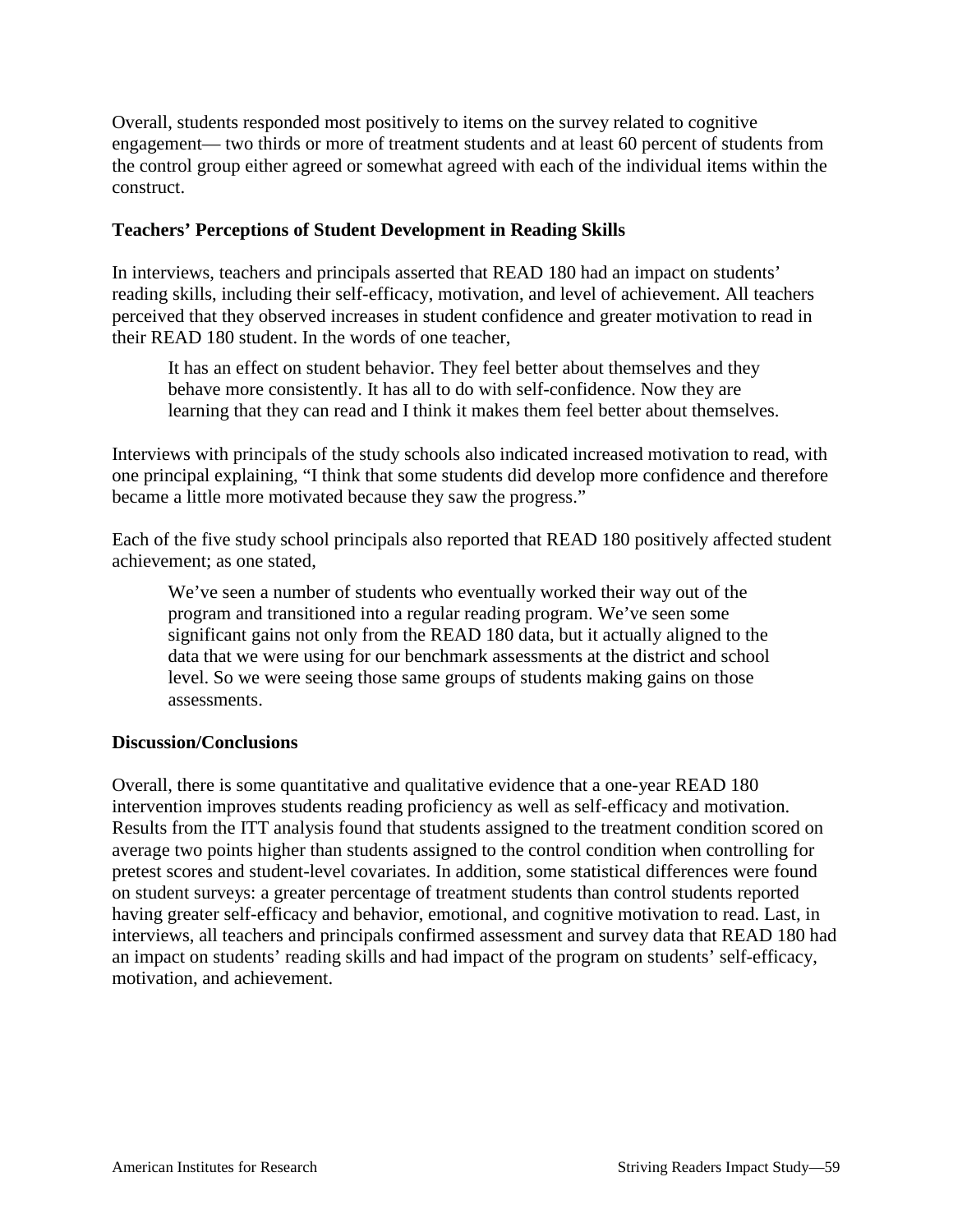## **Additional Analyses**

This section includes experimental analyses on special education students, ELL learners, and middle school versus high school students; the treatment on the treated analysis; and dosage study.

#### **Experimental Analyses**

#### *Special Education Status*

An experimental analysis was run on special education students assigned to treatment using an interaction term between special education and treatment status. As shown in Table 35, no statistical differences were found in reading proficiency between special education students assigned to READ 180 and special education students not assigned to READ 180 when controlling for pretest scores and other student-level covariates determined by the backward selection criteria used for the ITT analysis.

|                    | (3)       |
|--------------------|-----------|
| Intercept          | 138.14**  |
|                    | (8.23)    |
| Treatment          | $2.30*$   |
|                    | (1.04)    |
| Treatment*SPED     | $-1.45$   |
|                    | (1.84)    |
| Pretest: WKCE      | $0.07**$  |
|                    | (0.01)    |
| Pretest: BM        | $0.11**$  |
|                    | (0.02)    |
| Other <sup>a</sup> | 3.06      |
|                    | (1.75)    |
| <b>SPED</b>        | $-7.02**$ |
|                    | (1.54)    |
|                    |           |
| $\boldsymbol{N}$   | 619       |
| $R^2$              | 0.43      |

## **Table 35. ITT Estimates for Special Education Students in READ 180**

*Note:* Parentheses show robust standard errors. All school-by-grade-by-randomization blocks and missing variable indicators were included in the models.

<sup>a</sup> "Other" student ethnic groups include Native American and Asian American students.

\*\*  $p < 0.01$  $*_{p}$  < 0.05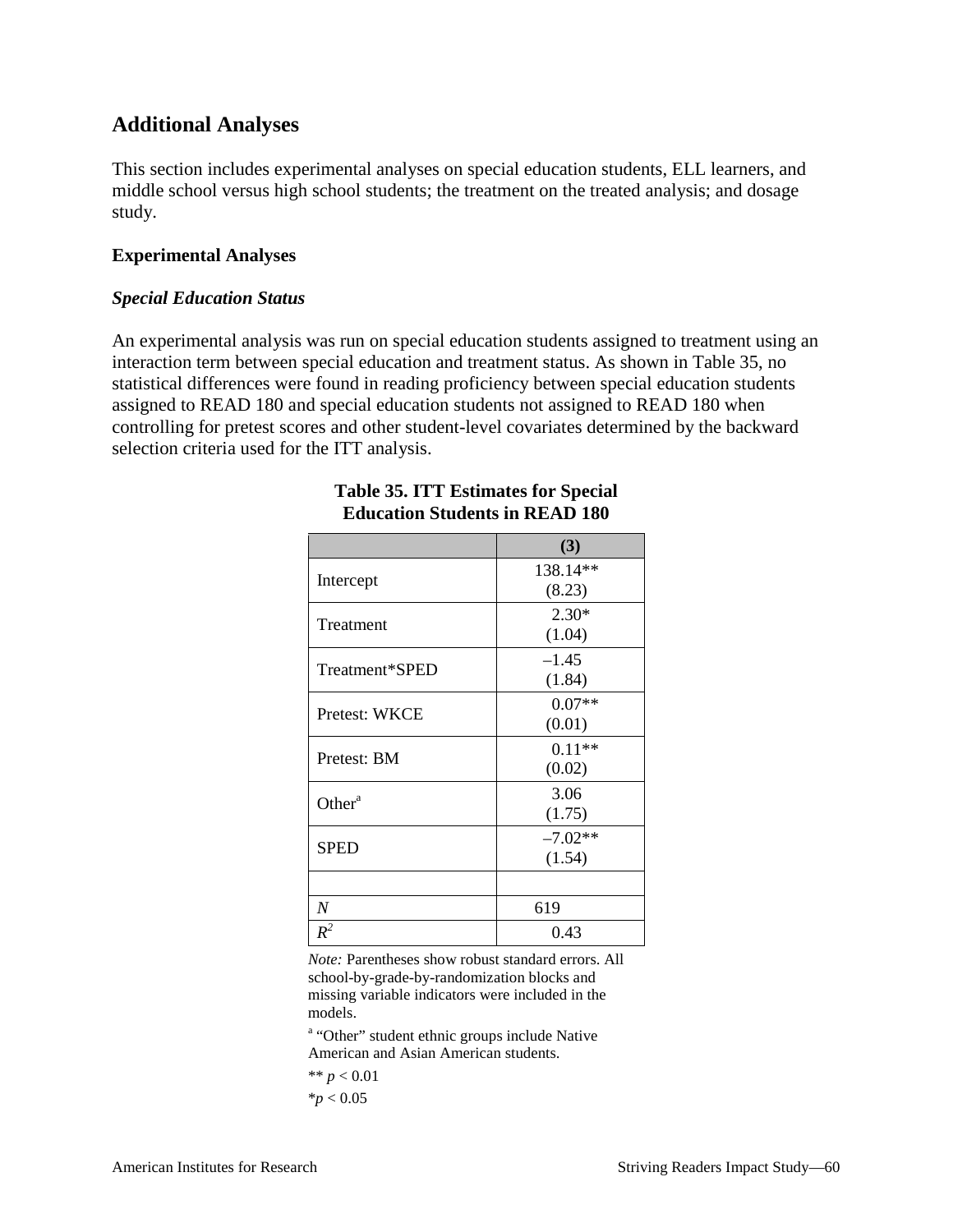#### *English Language Learner Status*

An experimental analysis was run on ELLs assigned to a treatment condition relative to ELLs assigned to the control condition using an interaction term between ELL and treatment status. As shown in Table 36, no statistical differences were found in reading proficiency between ELL students assigned to READ 180 and ELL students not assigned to READ 180 when controlling for pretest scores and other student-level covariates determined by the backward selection criteria used for the ITT analysis.

|                    | (3)       |
|--------------------|-----------|
| Intercept          | 137.42**  |
|                    | (8.22)    |
| Treatment          | $2.17*$   |
|                    | (0.96)    |
| Treatment*ELL      | $-2.61$   |
|                    | (2.39)    |
|                    | $0.07**$  |
| Pretest: WKCE      | (0.01)    |
|                    | $0.11**$  |
| Pretest: BM        | (0.02)    |
| Other <sup>a</sup> | 2.90      |
|                    | (1.73)    |
|                    | $-7.81**$ |
| <b>SPED</b>        | (1.13)    |
|                    | 1.35      |
| <b>ELL</b>         | (2.08)    |
|                    |           |
| $\boldsymbol{N}$   | 619       |
| $R^2$              | 0.43      |

## **Table 36. ITT Estimates for English Language Learner Students in READ 180**

*Note:* Parentheses show robust standard errors. All school-by-grade-by-randomization blocks and missing variable indicators were included in the models.

<sup>a</sup> "Other" student ethnic groups include Native American and Asian American students.

\*\*  $p < 0.01$  $*_{p}$  < 0.05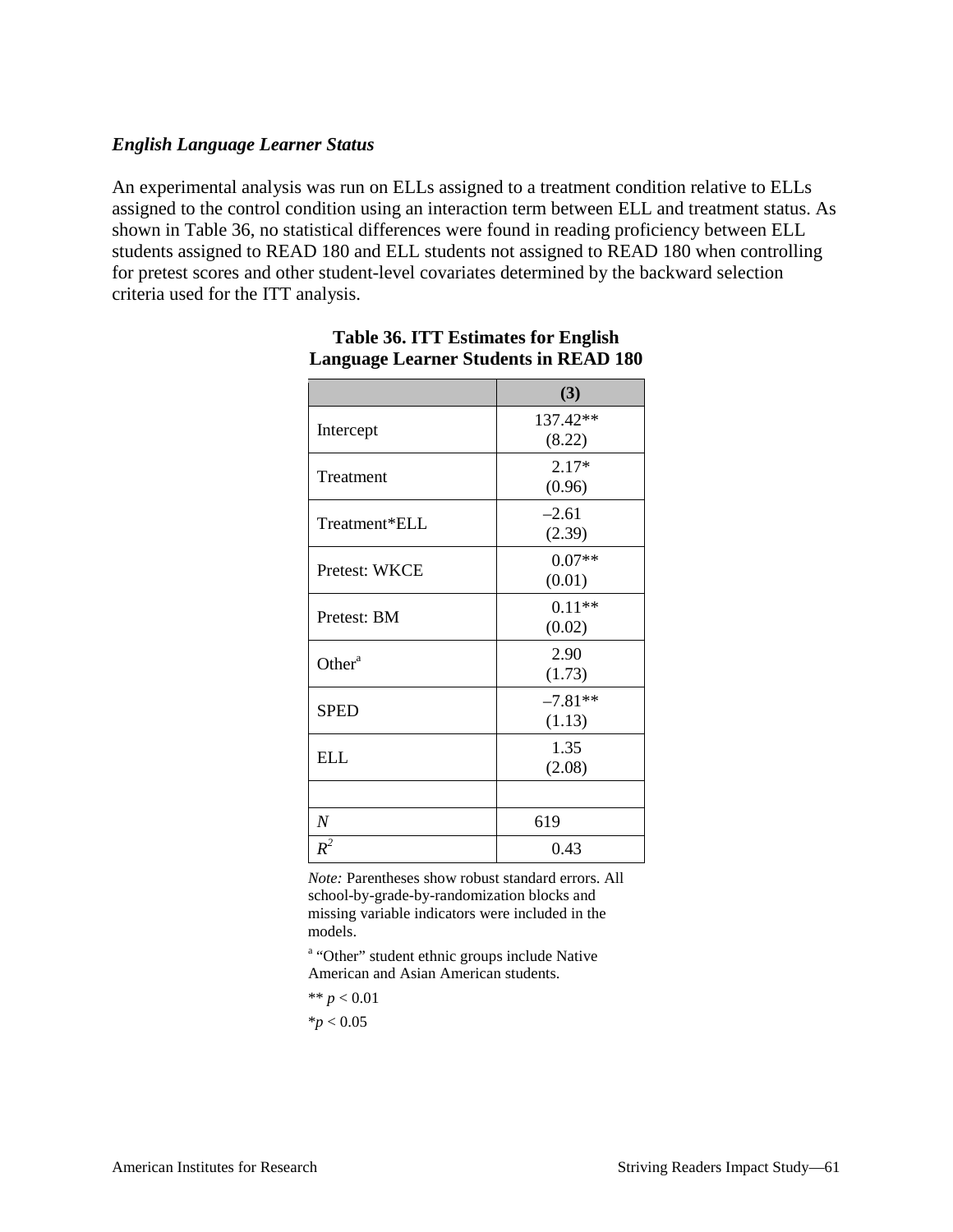#### *Middle School Versus High School Students*

Table 37 shows the ITT estimates for middle school (Grades 6–8) and high school (Grade 9) students who participated in the study. As shown, no significant differences were found between students in the treatment and those in the control condition in either the middle school or the high school sample. In addition, although not significant, both middle school and high school students in the treatment condition scored approximately two points higher than students in the control condition. The nonsignificance of these results is likely due to a lack of statistical power for this test because only one year of data was collected (instead of the three planned for the study).

|                    | <b>Middle School</b>         | <b>High School</b>    |
|--------------------|------------------------------|-----------------------|
| Intercept          | $137.82**$<br>(9.40)         | 1247.70**<br>(19.231) |
| Treatment          | 1.61<br>(1.01)               | 2.27<br>(1.83)        |
| Pretest: WKCE      | $0.06**$<br>(0.02)           | $0.07*$<br>(0.03)     |
| Pretest: BM        | $0.12**$<br>(0.03)           | $0.16**$<br>(0.05)    |
| Other <sup>a</sup> | 2.68<br>(2.03)               | 4.99<br>(3.39)        |
| <b>SPED</b>        | $-7.52**$<br>$(1.3^{\circ})$ | $-7.73**$<br>(2.15)   |
|                    |                              |                       |
| $\boldsymbol{N}$   | 480                          | 139                   |
| $R^2$              | 0.40                         | 0.53                  |

#### **Table 37. ITT Estimates for Middle School Versus High School Students, Model 3**

*Note:* Parentheses show robust standard errors. All school-by-grade-by-randomization blocks and missing variable indicators were included in the models.

<sup>a</sup> "Other" student ethnic groups include Native American and Asian American students.

$$
** p < 0.01
$$

$$
*p<0.05
$$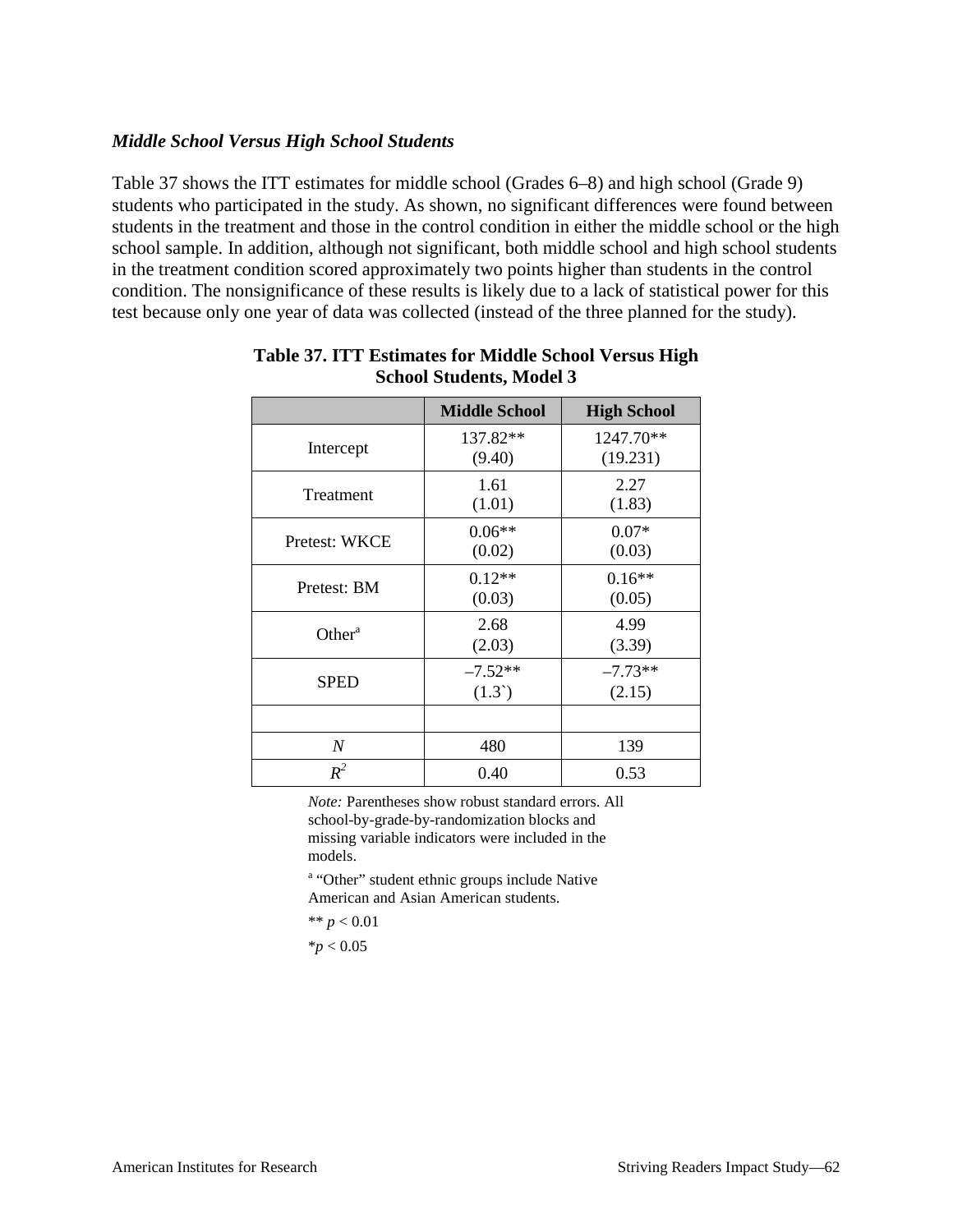#### *Dosage Study*

The dosage study examined whether attendance and fidelity of SAM usage affected the reading proficiency of treatment students. As shown in Table 38, students with medium and high attendance in READ 180 did not score significantly higher than students with low attendance (although the effect for high attendance is close to being significantly different from low use). Nevertheless, it appears that scores for students who attended more were higher on average than those for students who attended less (conditional on prior achievement). Likewise, as shown in Table 39, students with medium and high SAM usage did not score significantly higher than students with low SAM usage.

|                          | (3)                 |  |
|--------------------------|---------------------|--|
| Intercept                | 138.06**<br>(12.90) |  |
| <b>Medium Attendance</b> | 1.21<br>(1.45)      |  |
| <b>High Attendance</b>   | 5.36<br>(2.92)      |  |
| Pretest: WKCE            | $0.05**$<br>(0.02)  |  |
| Pretest: BM              | $0.12**$<br>(0.03)  |  |
| Other <sup>a</sup>       | 2.21<br>(2.55)      |  |
| <b>SPED</b>              | $-8.02**$<br>(1.47) |  |
|                          |                     |  |
| $\overline{N}$           | 326                 |  |
| $R^2$                    | 0.56                |  |

#### **Table 38. Treatment Students Attendance and Reading Proficiency**

*Note:* Parentheses show robust standard errors. All school-by-grade-by-randomization blocks and missing variable indicators were included in the models.

<sup>a</sup> "Other" student ethnic groups include Native American and Asian American students.

\*\*  $p < 0.01$  $*$ *p*  $< 0.05$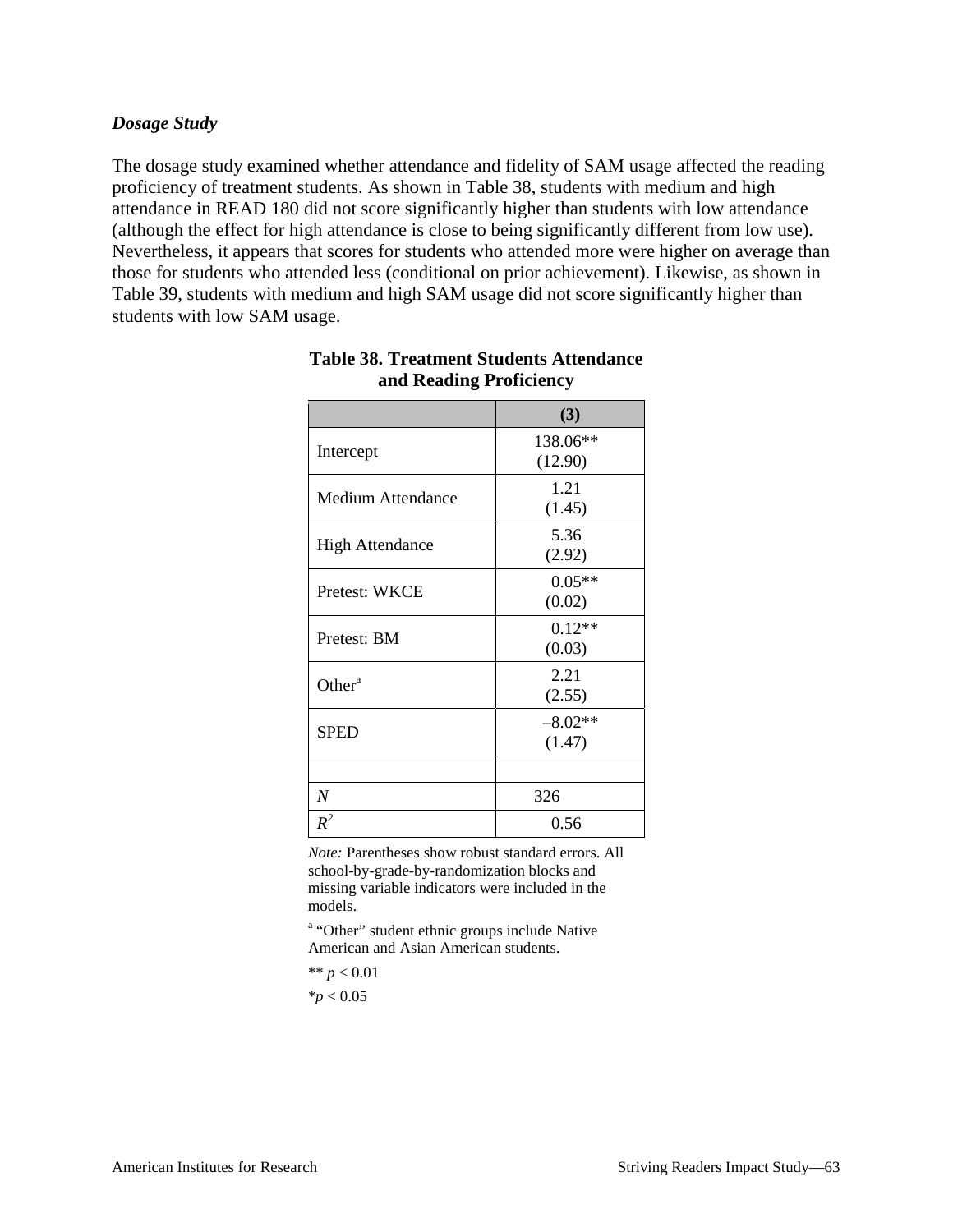|                  | (3)                 |  |
|------------------|---------------------|--|
| Intercept        | 137.63**<br>(12.41) |  |
| Medium SAM Use   | 1.17<br>(1.23)      |  |
| High SAM Use     | 0.22<br>(1.91)      |  |
| Pretest: WKCE    | $0.06**$<br>(0.02)  |  |
| Pretest: BM      | $0.12**$<br>(0.03)  |  |
| Other $a$        | 3.09<br>(2.54)      |  |
| <b>SPED</b>      | $-8.31**$<br>(1.44) |  |
|                  |                     |  |
| $\boldsymbol{N}$ | 326                 |  |
| $R^2$            | 0.55                |  |

## **Table 39. Treatment Students Fidelity With SAM Usage and Reading Proficiency**

*Note:* Parentheses show blocks and missing variable indicators were included in the models.

<sup>a</sup> "Other" student ethnic groups include Native American and Asian American students.

 $** p < 0.01$ 

 $*$ *p*  $< 0.05$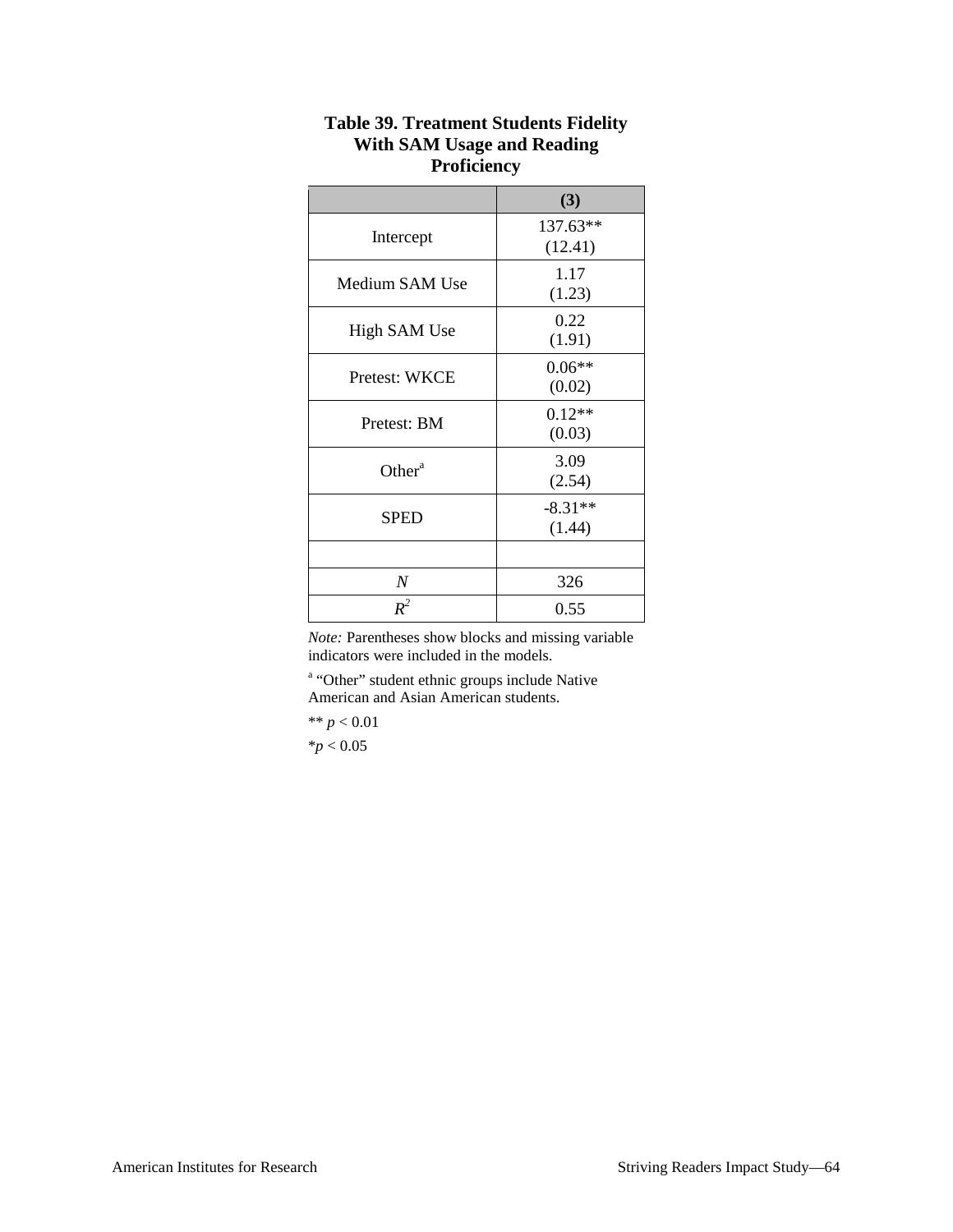# **Conclusion**

This report provides the details of Milwaukee Public Schools' Striving Readers program, the fidelity of its implementation, and results of that implementation. As part of their Striving Readers grant, Milwaukee provided supplemental instruction to treatment students using READ 180, a comprehensive reading intervention program developed by Scholastic. This program is designed to address individual student needs through adaptive instructional software, highinterest literature, and direct instruction in reading and writing skills.

This study was designed with two main research objectives: (1) examine the fidelity of implementation of the classroom and professional development model; and (2) identify any impact of the program on student outcomes, including student reading achievement. To accomplish this research, AIR implemented a student-randomized trial of READ 180 in five Milwaukee schools. Treatment students were to receive the regular ELA course plus supplemental reading instruction in a 90-minute READ 180 course. Control students were to receive regular ELA instruction plus an elective or study hall period.

AIR's study found that READ 180 teachers in the five schools implemented the classroom model with high fidelity. Student attendance was an issue, however. Although good instruction was happening in the classroom, many treatment students were not in class to receive that instruction. Teachers also did not receive all the professional development and mentoring whose implementation was intended.

Although implementation fidelity was not perfect, the study still found a statistically significant improvement for the treatment students in reading achievement on the NWEA MAP assessment. Furthermore, there seem to be slight indications that students who received READ 180 instruction may self-report higher engagement with reading activities, and higher motivation to read.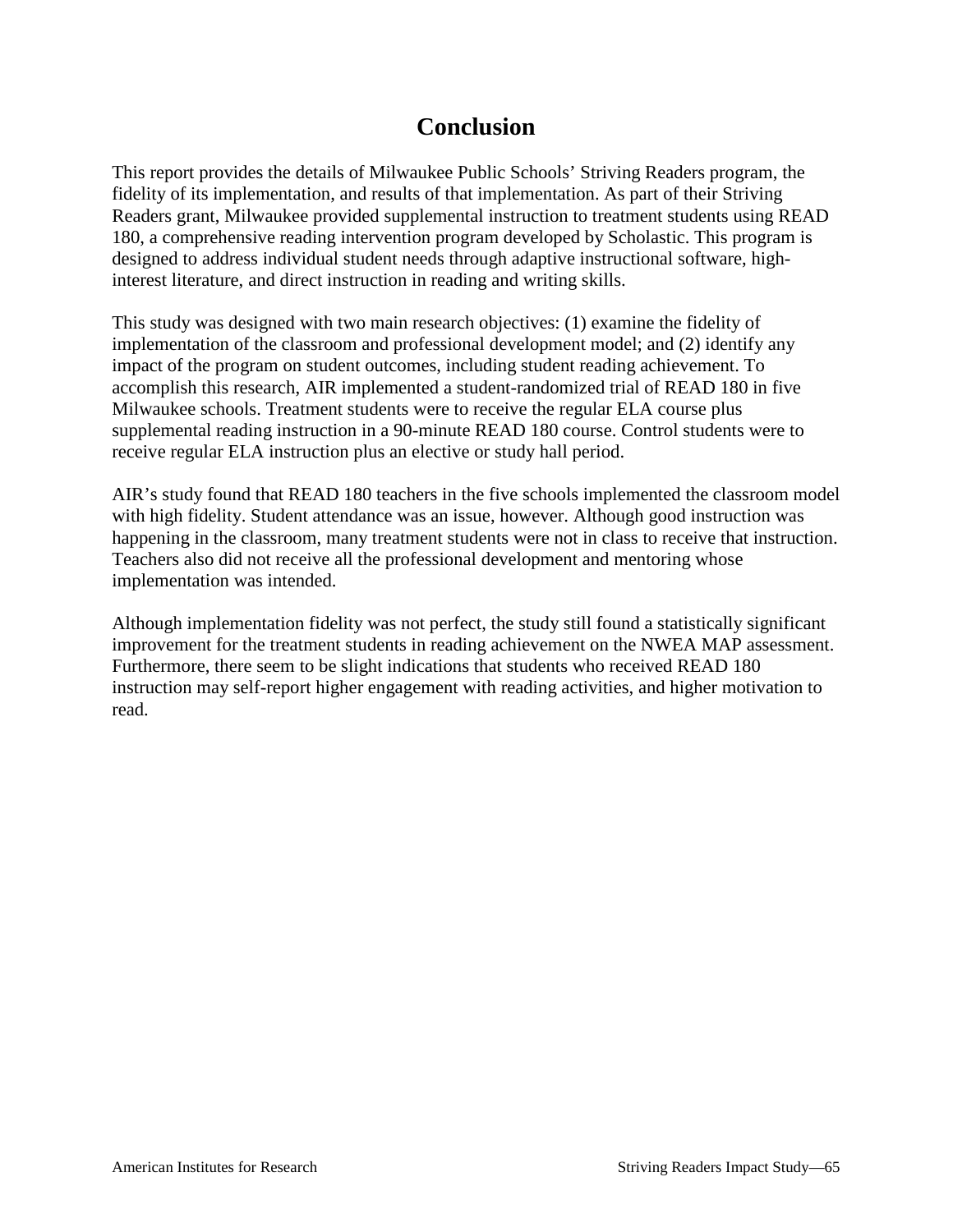## **References**

- Angrist, J. D., Imbens, G. W., & Rubin, D. (1996). Identification of causal effects using instrumental variables. *Journal of the American Statistical Association, 91*(434), 444– 455.
- Delamont, S. (1992). *Fieldwork in educational settings: Methods, pitfalls and perspectives*. London: Falmer Press.
- Dey, I. (1993). *Qualitative data analysis: A user-friendly guide for social scientists*. New York: Routledge.
- LeCompte, M. D. (2000). Analyzing qualitative data. *Theory Into Practice, 39*(3), 146–154.
- National Reading Panel. (2000). *Teaching children to read: An evidence-based assessment of the scientific research literature of reading and its implications for reading instruction.*  Retrieved January 31, 2012, from [http://www.nichd.nih.gov/publications/nrp/upload/smallbook\\_pdf.pdf](http://www.nichd.nih.gov/publications/nrp/upload/smallbook_pdf.pdf)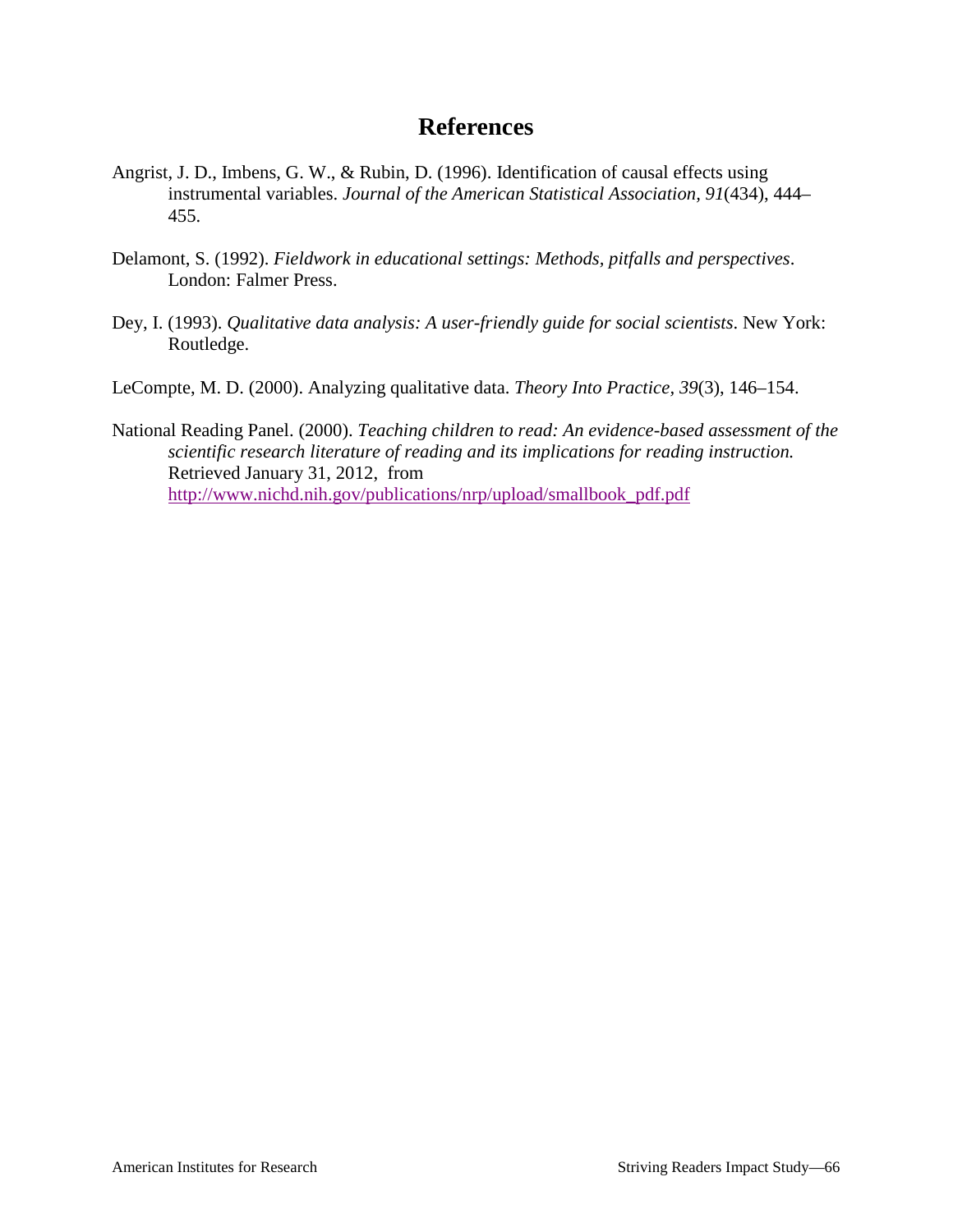# **Appendix A WDPI/MPS Striving Readers Interview Rubric**

## **General Information**

|                                                                                      | <b>Rating Level</b>                                                                                                                                        |                                                                                                                                                  |                                                                                                                              | <b>Interview</b>                     |
|--------------------------------------------------------------------------------------|------------------------------------------------------------------------------------------------------------------------------------------------------------|--------------------------------------------------------------------------------------------------------------------------------------------------|------------------------------------------------------------------------------------------------------------------------------|--------------------------------------|
|                                                                                      | High                                                                                                                                                       | <b>Medium</b>                                                                                                                                    | Low                                                                                                                          | <b>Questions</b>                     |
| Length of time at<br>school, school<br>experience                                    | Note length of time at school<br>Note length of time as teacher/administrator                                                                              | Fall Tchr: 1,1a,<br>Spring Tchr:1,<br>Principal: 1,1a                                                                                            |                                                                                                                              |                                      |
| Previous<br>experience with<br>other struggling<br>readers programs                  | Note level of experience with previous programs related to<br>struggling readers.<br>Note how that previous experience relates to the Read 180<br>program. |                                                                                                                                                  |                                                                                                                              | Fall Tchr: 3, 3a<br>Principal: 4, 4a |
| Familiarity with<br>Read 180<br>program model                                        | Teachers report<br>that they have a<br>high extent of<br>familiarity with the<br>Read 180 program<br>model.                                                | Teachers report<br>that they have a<br>moderate extent of<br>familiarity with the<br>Read 180 program<br>model.                                  | Teachers report<br>that they have a low<br>extent or no<br>familiarity with the<br>Read 180 program<br>model.                | Fall Tchr: 2a<br>Spring Tchr: 2a     |
| Comfort with<br>Read 180<br>program model                                            | Teachers report<br>that they have a<br>high extent of<br>comfort with the<br>Read 180 program<br>model.                                                    | Teachers report<br>that they have a<br>moderate extent of<br>comfort with the<br>Read 180 program<br>model.                                      | Teachers report<br>that they have a low<br>extent or no<br>comfort with the<br>Read 180 program<br>model.                    | Fall Tchr: 2b<br>Spring Tchr: 2b     |
| School vision<br>related to Read<br>180 program                                      | The Read 180<br>program is a<br>primary focus of the<br>school vision                                                                                      | The Read 180<br>program is a minor<br>focus of the school<br>vision                                                                              | The Read 180<br>program is not<br>integrated into or<br>runs counter to the<br>school vision                                 | Principal: 2                         |
| Other current<br>literacy programs<br>for struggling<br>readers (Could be<br>$N/A$ ) | The Read 180<br>program is fully<br>integrated with<br>other literacy<br>programs and/or<br>successfully serves<br>complimentary<br>purposes               | The Read 180<br>program is<br>somewhat<br>integrated with<br>other literacy<br>programs and/or<br>moderately serves<br>complimentary<br>purposes | The Read 180<br>program runs<br>counter to other<br>literacy programs<br>at the school and/or<br>has conflicting<br>purposes | Principal: 3                         |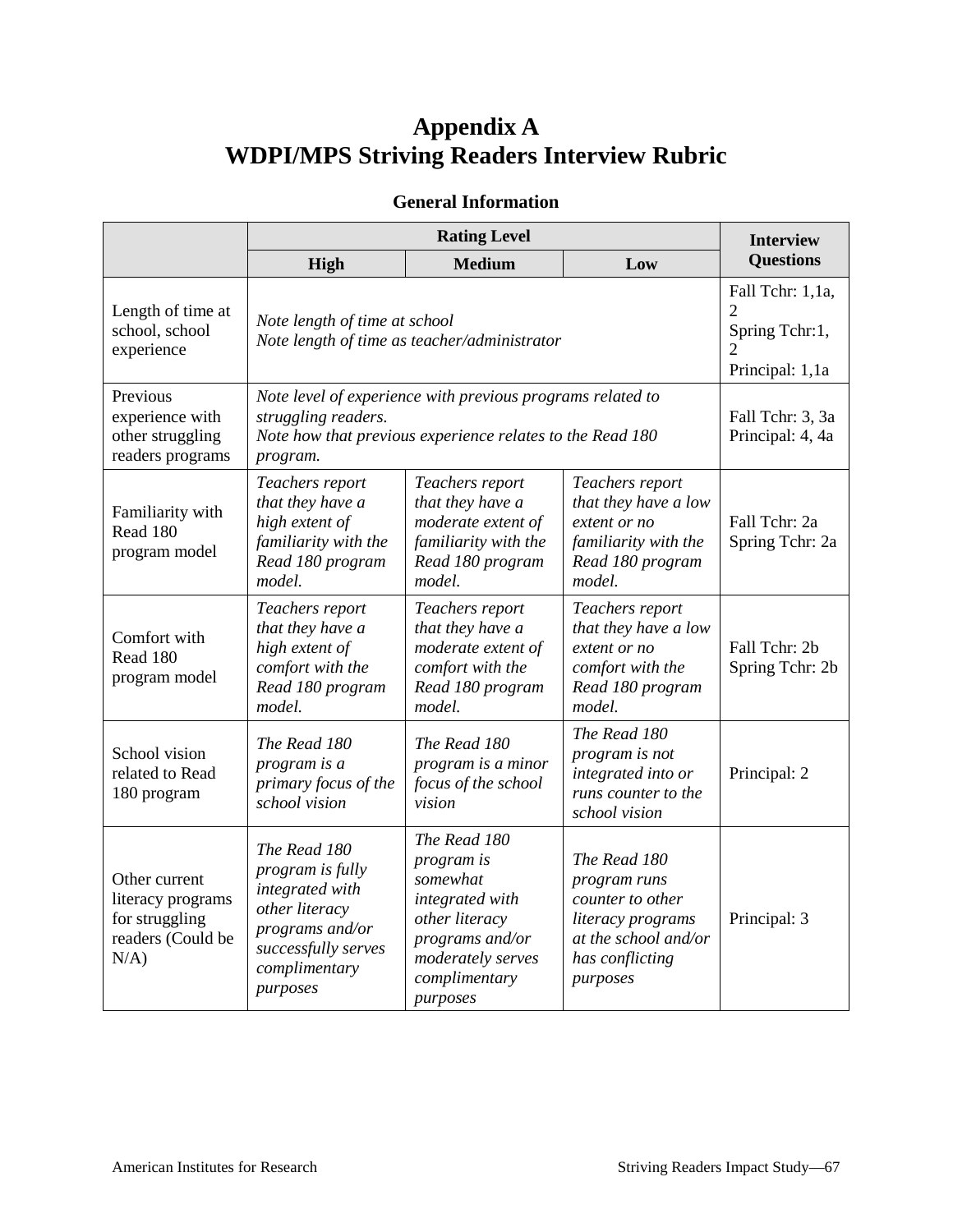|                                                                                    | <b>Rating Level</b>                                                                                                                                                                                                                         |                                                                                                                                                                                                                                                                                                       |                                                                                                                                                                                                                                   |                                                                                             |
|------------------------------------------------------------------------------------|---------------------------------------------------------------------------------------------------------------------------------------------------------------------------------------------------------------------------------------------|-------------------------------------------------------------------------------------------------------------------------------------------------------------------------------------------------------------------------------------------------------------------------------------------------------|-----------------------------------------------------------------------------------------------------------------------------------------------------------------------------------------------------------------------------------|---------------------------------------------------------------------------------------------|
|                                                                                    | High                                                                                                                                                                                                                                        | <b>Medium</b>                                                                                                                                                                                                                                                                                         | Low                                                                                                                                                                                                                               | <b>Questions</b>                                                                            |
| Class size and<br>distribution                                                     | The class size is<br>appropriate for all<br>students and grade<br>levels                                                                                                                                                                    | The class size is<br>appropriate for<br>some students and<br>grade levels but not<br>others                                                                                                                                                                                                           | The class size is<br>not appropriate for<br>the number of<br>students and<br>different grade<br>levels                                                                                                                            | Fall Tchr: 4, 4a,<br>4b, 5, 6<br>Spring Tchr: 3,<br>3a, 3b, 4, 5<br>Principal: 5, 5a        |
| Student schedules<br>and classroom<br>space                                        | There were few if<br>any challenges<br>with student<br>schedules and<br>classroom space,<br>and/or the school<br>was very<br>successful in<br>addressing these<br>issues                                                                    | There were some<br>challenges with<br>student schedules<br>and classroom<br>space, and the<br>school was<br>moderately<br>successful in<br>addressing these<br>issues                                                                                                                                 | There were many<br>challenges with<br>student schedules<br>and classroom<br>space, and/or the<br>school did not<br>address these<br>issues                                                                                        | Principal: 6, 6a                                                                            |
| Implement full<br>Read 180 three-<br>part structure                                | Teachers are<br>consistently able to<br>incorporate all 3<br>sections of the full<br><b>Read 180</b><br>structure. Note<br>successful<br>strategies.                                                                                        | Teachers are<br>inconsistently able<br>to incorporate all 3<br>sections of the full<br>Read 180 structure.<br>Note successful<br>strategies and<br>challenges faced.                                                                                                                                  | Teachers are not<br>able to incorporate<br>all 3 sections of<br>the full Read 180<br>structure. Note<br>challenges faced.                                                                                                         | Fall Tchr: 7, 7a,<br>7b<br>Spring Tchr: 6,<br>6a, 6b<br>Principal: 7, 7a,<br>7 <sub>b</sub> |
| Smooth transitions<br>between all<br>models (e.g.<br>Timer, two-minute<br>warning) | Teachers report<br>that there are<br>smooth transitions<br>during all activity<br>rotations.<br>The teacher<br>always uses a<br>timer, two minute<br>warning, and/or<br>other method to<br>indicate to<br>students of a<br>rotation change. | Teachers report<br>that there are some<br>smooth transitions<br>during the activity<br>rotations and/or<br>transitions vary<br>from class to class.<br>The teacher<br>sometimes uses a<br>timer, two minute<br>warning, and/or<br>other method to<br>indicate to students<br>of a rotation<br>change. | Teachers report<br>that transitions are<br>difficult during the<br>activity rotations.<br>The teacher never<br>uses a timer, two<br>minute warning,<br>and/or other<br>method to indicate<br>to students of a<br>rotation change. | Fall Tchr: 8<br>Spring Tchr: 7                                                              |

# **Program Setup**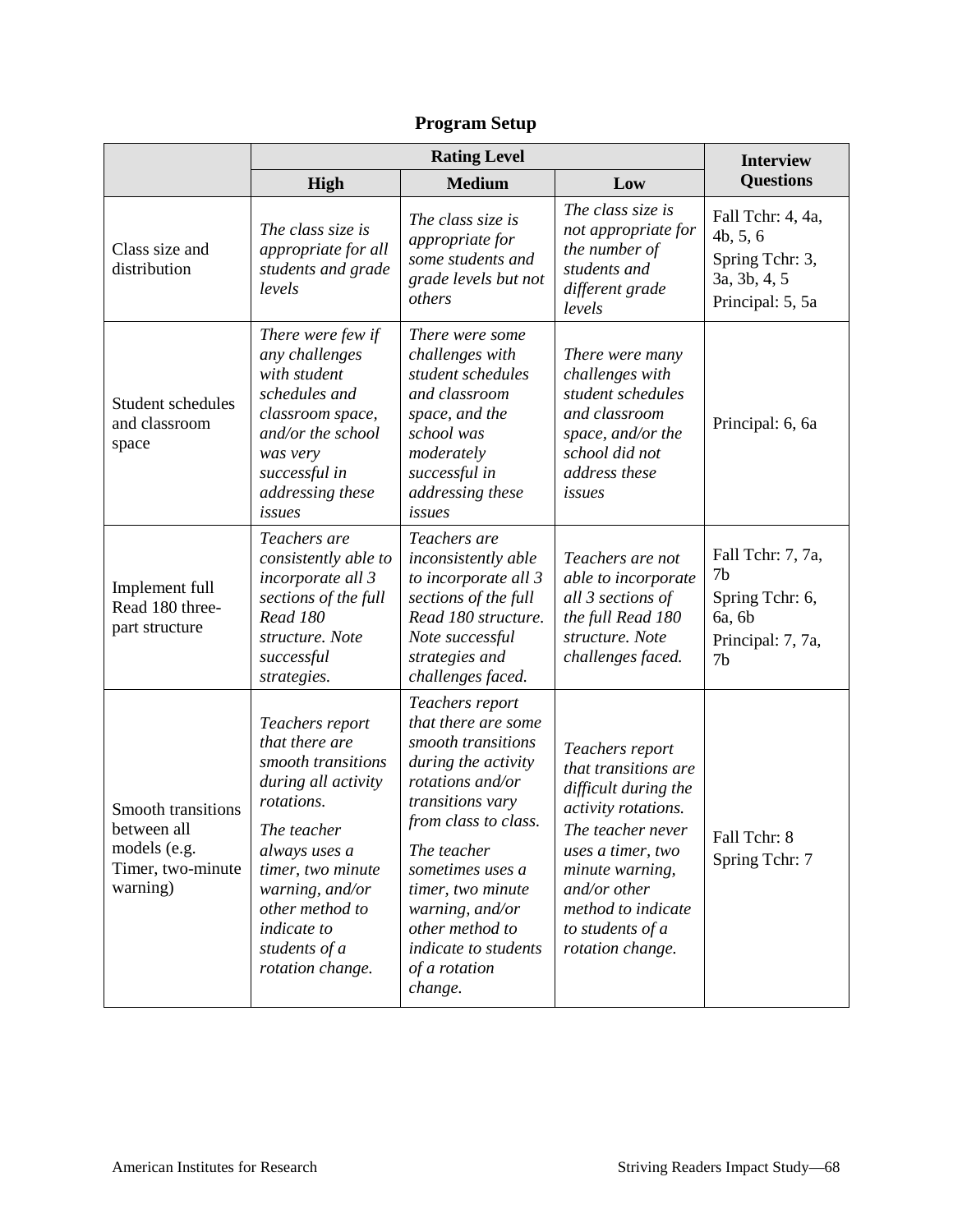|                                                                                                                       | <b>Rating Level</b>                                                                                                                                |                                                                                                                                                           |                                                                                                                                        | <b>Interview</b>                               |
|-----------------------------------------------------------------------------------------------------------------------|----------------------------------------------------------------------------------------------------------------------------------------------------|-----------------------------------------------------------------------------------------------------------------------------------------------------------|----------------------------------------------------------------------------------------------------------------------------------------|------------------------------------------------|
|                                                                                                                       | <b>High</b>                                                                                                                                        | <b>Medium</b>                                                                                                                                             | Low                                                                                                                                    | <b>Questions</b>                               |
| Structure students<br>on task<br>(i.e. Students are<br>involved and<br>engaged in the<br>task at hand as<br>expected) | <i>Teachers</i><br>successfully use<br>the Read 180<br>structure to keep<br>the majority of<br>students on task<br>for the majority of<br>the time | Teachers are<br>sometimes<br>successful using the<br>Read 180 structure<br>to keep the majority<br>of students on task<br>for the majority of<br>the time | Teachers report<br>having difficulty<br>with the Read 180<br>structure to keep<br>students on task<br>for the majority of<br>the time. | Fall Tchr: 9<br>Spring Tchr: 8<br>Principal: 8 |

## **Materials/Technology**

|                                                          | <b>Rating Level</b>                                                                                                                                  |                                                                                                                                                                                                  |                                                                                                                                         | <b>Interview</b>                                                 |
|----------------------------------------------------------|------------------------------------------------------------------------------------------------------------------------------------------------------|--------------------------------------------------------------------------------------------------------------------------------------------------------------------------------------------------|-----------------------------------------------------------------------------------------------------------------------------------------|------------------------------------------------------------------|
|                                                          | High                                                                                                                                                 | <b>Medium</b>                                                                                                                                                                                    | Low                                                                                                                                     | <b>Questions</b>                                                 |
| Materials<br>Available / Need<br>additional<br>materials | All materials are<br>available and were<br><i>available on time.</i><br>There is a clear<br>process to acquire<br>more materials.                    | All materials are<br>available, but there<br>was a delay in<br><i>materials. There is</i><br>a somewhat clear<br>process to acquire<br>more materials.                                           | Materials are<br>missing, there was<br>a delay in<br>materials, and/or<br>there is not a clear<br>process to acquire<br>more materials. | Fall Tchr: 10, 16<br>Spring Tchr: 14<br>Principal: 9, 10,<br>13  |
| Quantity of<br>rBooks                                    | The majority of<br>students have their<br>own rBook                                                                                                  | Some students have<br>their own rBook,<br>while other<br>students do not                                                                                                                         | Few students or<br>none have their<br>own rBook                                                                                         | Fall Tchr: 11<br>Spring Tchr: 9,<br>15<br>Principal: 10          |
| Quantity of<br>READ <sub>180</sub><br>Paperbacks         | There are a<br>sufficient number of<br><b>READ 180</b><br>paperback books at<br>various levels<br>available and<br><i>accessible to</i><br>students. | <b>READ 180</b><br>paperback books at<br>various levels are<br><i>available and</i><br>accessible to<br>students; however,<br>the number of<br>books at one or<br>more levels is<br>insufficient | <b>READ 180</b><br>paperback books at<br>various levels are<br>not available and<br>accessible to<br>students.                          | Fall Tchr: 12, 13<br>Spring Tchr: 10,<br>11, 15<br>Principal: 10 |
| Quantity of<br><b>READ 180</b><br>Audiobooks             | There are a<br>sufficient number of<br>Audiobooks<br>available and<br>accessible to<br>students.                                                     | Audiobooks are<br><i>available and</i><br>accessible;<br>however, the<br>number is<br>insufficient                                                                                               | There are no<br>Audiobooks<br>available and<br>accessible to<br>students.                                                               | Fall Tchr: 12<br>Spring Tchr: 10,<br>15<br>Principal: 10         |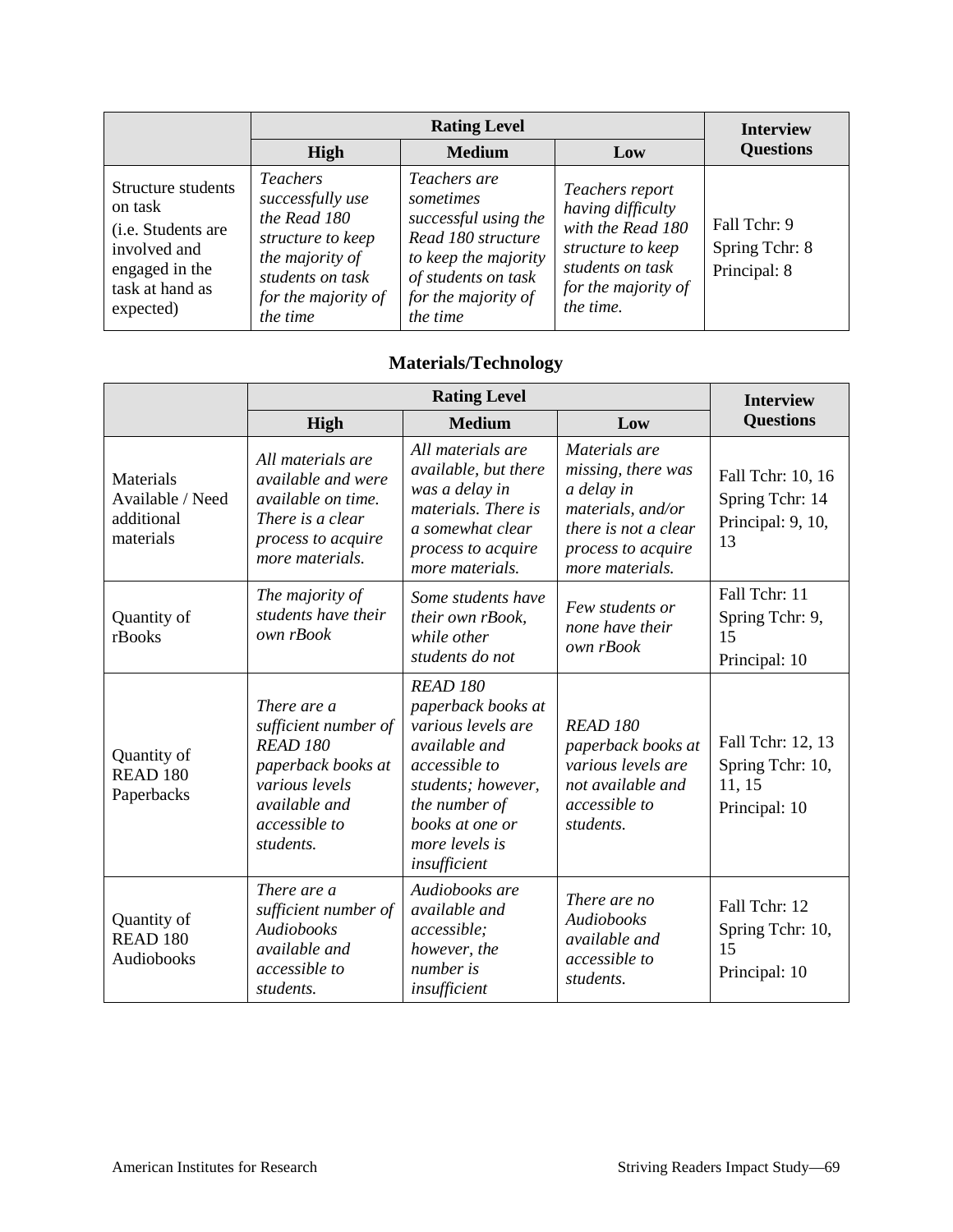|                                          | <b>Rating Level</b>                                                                                                                                                                                              |                                                                                                                                                                                                                        |                                                                                                                                                                                                                                | <b>Interview</b>                                                      |
|------------------------------------------|------------------------------------------------------------------------------------------------------------------------------------------------------------------------------------------------------------------|------------------------------------------------------------------------------------------------------------------------------------------------------------------------------------------------------------------------|--------------------------------------------------------------------------------------------------------------------------------------------------------------------------------------------------------------------------------|-----------------------------------------------------------------------|
|                                          | <b>High</b>                                                                                                                                                                                                      | <b>Medium</b>                                                                                                                                                                                                          | Low                                                                                                                                                                                                                            | <b>Questions</b>                                                      |
| Functional<br>Computers and<br>Equipment | The majority of<br>computers and<br>other technology<br>are functional with<br>headsets and<br>headphones.<br>Teacher has clear<br>alternative plans if<br>technology fails.                                     | Some of the<br>computers and<br>other technology<br>are functional.<br>Some headsets may<br>be broken or<br>missing. Teacher<br>has some<br>alternative plans if<br>technology fails.                                  | Very few (less than<br>half) of the<br>computers are<br>functional.<br>Accessories are<br>missing. Students<br>have difficulty<br>using the computer.<br>Teacher does not<br>have alternative<br>plans if technology<br>fails. | Fall Tchr: 14,<br>14a<br>Spring Tchr: 12,<br>12a<br>Principal: 10, 11 |
| Use of SMART<br>Board                    | Teacher<br>successfully<br>integrates the<br><b>SMART</b> Board with<br>the Read 180<br>materials. Teacher<br>reports feeling<br>comfortable and<br>knowledgeable<br>about the use of the<br><b>SMART</b> Board. | Teacher sometimes<br>integrates the<br><b>SMART</b> Board with<br>the Read 180<br>materials. Teacher<br>reports feeling<br>somewhat<br>comfortable and<br>knowledgeable<br>about the use of the<br><b>SMART</b> Board. | Teacher does not<br>integrate the<br><b>SMART</b> Board with<br>the Read 180<br>materials. Teacher<br>reports feeling<br>uncomfortable and<br>has little<br>knowledge about<br>the use of the<br><b>SMART</b> Board.           | Fall Tchr: 15<br>Spring Tchr: 13,<br>15<br>Principal: 10, 12          |

# **Whole-Group Instruction**

|                                                                       | <b>Rating Level</b>                                                                                                |                                                                                                                           |                                                                                                | <b>Interview</b>                        |
|-----------------------------------------------------------------------|--------------------------------------------------------------------------------------------------------------------|---------------------------------------------------------------------------------------------------------------------------|------------------------------------------------------------------------------------------------|-----------------------------------------|
|                                                                       | <b>High</b>                                                                                                        | <b>Medium</b>                                                                                                             | Low                                                                                            | <b>Questions</b>                        |
| Teacher approach<br>to whole group<br>(change from fall<br>to spring) | Teacher reports a<br>clearly defined<br>approach that<br>follows the Read<br>180 program<br>model.                 | Teacher reports a<br>somewhat defined<br>approach that<br>partially follows the<br>Read 180 program<br>model.             | Teacher does not<br>have a clear<br>approach that<br>follows the Read<br>180 program<br>model. | Fall Tchr: 17<br>Spring Tchr: 16,<br>19 |
| Teacher use of<br>materials                                           | Teacher reports<br>frequent use of a<br>variety of Read 180<br>materials for<br>whole-group<br><i>instruction.</i> | Teacher reports<br>some use of Read<br>180 materials for<br>whole-group<br>instruction. Lacks<br>variety of<br>materials. | Teacher reports<br>not using Read<br>180 materials for<br>whole-group<br><i>instruction.</i>   | Fall Tchr: 18<br>Spring Tchr: 17        |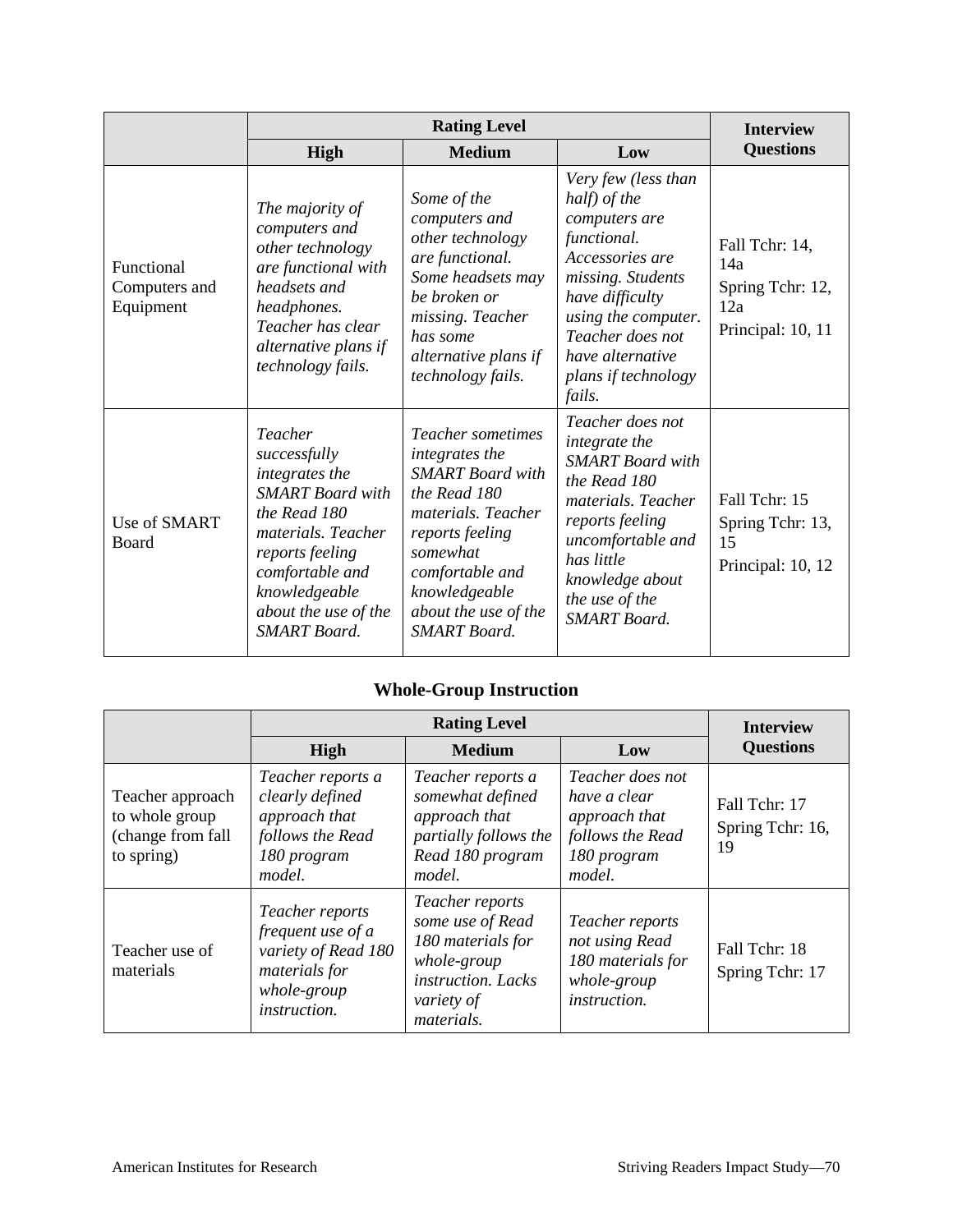|                                                                                | <b>Rating Level</b>                                                                                                                                                                                                                                                                                                                       |                                                                                                                                                                                                                                                                                                                                    |                                                                                                     | <b>Interview</b>                              |
|--------------------------------------------------------------------------------|-------------------------------------------------------------------------------------------------------------------------------------------------------------------------------------------------------------------------------------------------------------------------------------------------------------------------------------------|------------------------------------------------------------------------------------------------------------------------------------------------------------------------------------------------------------------------------------------------------------------------------------------------------------------------------------|-----------------------------------------------------------------------------------------------------|-----------------------------------------------|
|                                                                                | High                                                                                                                                                                                                                                                                                                                                      | <b>Medium</b>                                                                                                                                                                                                                                                                                                                      | Low                                                                                                 | <b>Questions</b>                              |
| Teachers use of<br>instructional<br>strategies / Use of<br><b>Red Routines</b> | Teacher<br>incorporates<br>instructional<br>strategies to<br>effectively engage<br>the majority of<br>students.<br>Teacher frequently<br>uses Red Routines.<br>Teaching<br>⊔<br>Vocabulary<br>Oral Cloze<br>$\mathsf{L}$<br>Think (Write)-<br>ப<br>Pair-Share<br>Idea Wave<br>$\mathsf{L}$<br>Numbered<br>Heads<br><b>Writing Process</b> | <i>Teacher tries to</i><br>incorporate<br>instructional<br>strategies, but it<br>does not effectively<br>engage the majority<br>of students.<br><i>Teacher sometimes</i><br>uses Red Routines.<br>Teaching<br>Vocabulary<br>Oral Cloze<br>Think (Write)-<br>Pair-Share<br>Idea Wave<br>Numbered<br>Heads<br><b>Writing Process</b> | Teacher does not<br>incorporate<br>instructional<br>strategies and<br>does not use Red<br>Routines. | Fall Tchr: 19, 19a<br>Spring Tchr: 18,<br>18a |
|                                                                                | Peer Feedback                                                                                                                                                                                                                                                                                                                             | Peer Feedback                                                                                                                                                                                                                                                                                                                      |                                                                                                     |                                               |

## **Rotation Block**

|                                                                                     | <b>Rating Level</b>                                                                                |                                                                                                               |                                                                                                | <b>Interview</b>                                                 |
|-------------------------------------------------------------------------------------|----------------------------------------------------------------------------------------------------|---------------------------------------------------------------------------------------------------------------|------------------------------------------------------------------------------------------------|------------------------------------------------------------------|
|                                                                                     | <b>High</b>                                                                                        | <b>Medium</b>                                                                                                 | Low                                                                                            | <b>Questions</b>                                                 |
| Teacher approach<br>to small group<br>instruction (change<br>from fall to spring)   | Teacher reports a<br>clearly defined<br>approach that<br>follows the Read<br>180 program<br>model. | Teacher reports a<br>somewhat defined<br>approach that<br>partially follows<br>the Read 180<br>program model. | Teacher does not<br>have a clear<br>approach that<br>follows the Read<br>180 program<br>model. | Fall Tchr: 20, 20a<br>Spring Tchr: 20,<br>20a, 21                |
| Teacher approach<br>to independent<br>reading (change<br>from fall to spring)       | Teacher reports a<br>clearly defined<br>approach that<br>follows the Read<br>180 program<br>model. | Teacher reports a<br>somewhat defined<br>approach that<br>partially follows<br>the Read 180<br>program model. | Teacher does not<br>have a clear<br>approach that<br>follows the Read<br>180 program<br>model. | Fall Tchr: 20,<br>20 <sub>b</sub><br>Spring Tchr: 20,<br>20b, 21 |
| Teacher approach<br>to Read 180<br>software time<br>(change from fall<br>to spring) | Teacher reports a<br>clearly defined<br>approach that<br>follows the Read<br>180 program<br>model. | Teacher reports a<br>somewhat defined<br>approach that<br>partially follows<br>the Read 180<br>program model. | Teacher does not<br>have a clear<br>approach that<br>follows the Read<br>180 program<br>model. | Fall Tchr: 20, 20c<br>Spring Tchr: 20,<br>20c, 21                |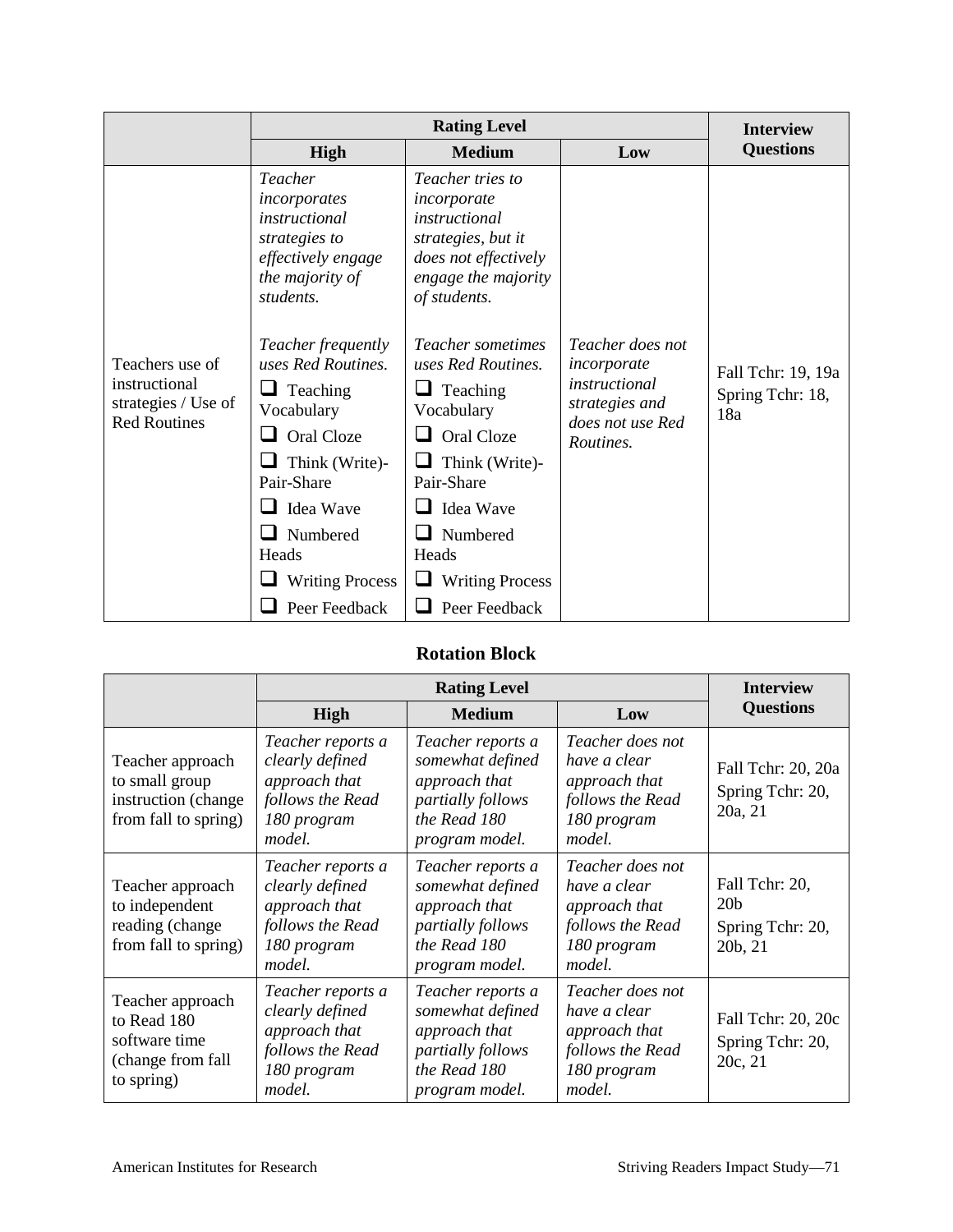|                                                     |                                                                                                                                                                                 | <b>Interview</b>                                                                                                                                                               |                                                                                                                                                                            |                                               |
|-----------------------------------------------------|---------------------------------------------------------------------------------------------------------------------------------------------------------------------------------|--------------------------------------------------------------------------------------------------------------------------------------------------------------------------------|----------------------------------------------------------------------------------------------------------------------------------------------------------------------------|-----------------------------------------------|
|                                                     | <b>High</b>                                                                                                                                                                     | <b>Medium</b>                                                                                                                                                                  | Low                                                                                                                                                                        | <b>Questions</b>                              |
| Student grouping                                    | Teacher has<br>clearly defined<br>criteria for<br>creating student<br>groups and uses<br>several data<br>sources as input.                                                      | Teacher has some<br>defined criteria for<br>creating student<br>groups and uses<br>one data source as<br>input.                                                                | Teacher has no<br>defined criteria for<br>creating student<br>groups and does<br>not use any data<br>source as input.                                                      | Fall Tchr: 21, 21a<br>Spring Tchr: 22,<br>22a |
| Differentiated<br>instruction                       | Teacher frequently<br>provides<br>differentiated<br>instruction to<br>individual students<br>or groups of<br>students based on<br>RDI books and<br>other Read 180<br>materials. | Teacher sometimes<br>provides<br>differentiated<br>instruction to<br>individual students<br>or groups of<br>students based on<br>RDI books and<br>other Read 180<br>materials. | Teacher rarely<br>provides<br>differentiated<br>instruction to<br>individual students<br>or groups of<br>students based on<br>RDI books and<br>other Read180<br>materials. | Fall Tchr: 22, 22a<br>Spring Tchr: 23,<br>23a |
| Effective<br>independent<br>reading                 | Teacher reports<br>that they<br>successfully<br>manage the<br>independent<br>reading time and<br>that all students<br>use this time<br>effectively.                             | Teacher reports<br>that they somewhat<br>successfully<br>manage the<br>independent<br>reading time and<br>that most students<br>use this time<br>effectively.                  | Teacher reports<br>that they do not<br>successfully<br>manage the<br>independent<br>reading time and<br>that few students<br>use this time<br>effectively.                 | Fall Tchr: 23<br>Spring Tchr: 24              |
| Effective use of<br>Read 180 software               | Teacher reports<br>little to no<br>challenges with the<br>Read 180 software<br>and/or all students<br>use this time<br>effectively.                                             | Teacher reports<br>some challenges<br>with the Read 180<br>software and/or<br>most students use<br>this time<br>effectively.                                                   | Teacher reports<br>frequent<br>challenges with the<br>Read 180 software<br>and/or few<br>students use this<br>time effectively.                                            | Fall Tchr: 24, 24a<br>Spring Tchr: 25,<br>25a |
| Effectiveness in<br>addressing<br>behavioral issues | Teacher is<br>consistently<br>effective in<br>addressing<br>behavioral issues.<br>Or no behavioral<br><i>issues are</i><br>encountered.                                         | Teacher is<br>sometimes effective<br>at addressing<br>behavioral issues.                                                                                                       | Teacher is rarely<br>or not at all<br>effective in<br>addressing<br>behavioral issues.                                                                                     | Fall Tchr: 25, 25a<br>Spring Tchr: 26,<br>26a |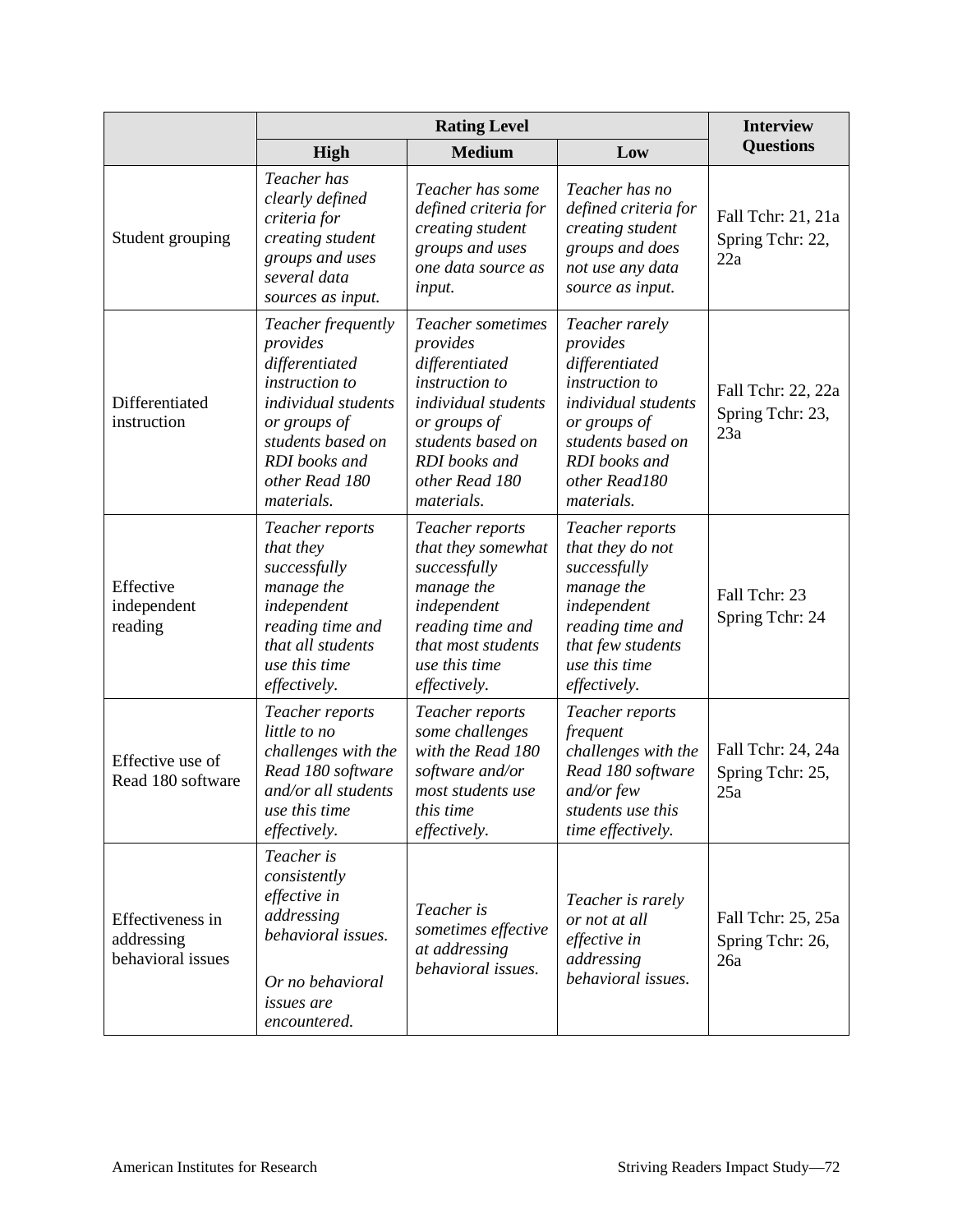|                                                                            | <b>Rating Level</b>                                                                                                                                                                           |                                                                                                                      |                                                                                                                                  | <b>Interview</b>                        |
|----------------------------------------------------------------------------|-----------------------------------------------------------------------------------------------------------------------------------------------------------------------------------------------|----------------------------------------------------------------------------------------------------------------------|----------------------------------------------------------------------------------------------------------------------------------|-----------------------------------------|
|                                                                            | High                                                                                                                                                                                          | <b>Medium</b>                                                                                                        | Low                                                                                                                              | <b>Questions</b>                        |
| Teacher approach<br>to wrap-up activity<br>(change from fall<br>to spring) | Teacher reports a<br>clearly defined<br>approach that<br>follows the Read<br>180 program<br>model.                                                                                            | Teacher reports a<br>somewhat defined<br>approach that<br>partially follows<br>the Read 180<br>program model.        | Teacher does not<br>have a clear<br>approach that<br>follows the Read<br>180 program<br>model.                                   | Fall Tchr: 26<br>Spring Tchr: 27,<br>28 |
| Whole Group<br>Reflections                                                 | Teacher reports<br>that the majority of<br>students<br>summarize and<br>share skills from<br>the day's activities                                                                             | Teacher reports<br>that some students<br>summarize and<br>share skills from<br>the day's activities                  | Teacher reports<br>that few or no<br>students<br>summarize and<br>share skills from<br>the activities                            | Fall Tchr: 26a<br>Spring Tchr: 27a      |
| Writing<br>Reflections                                                     | Teacher reports<br>that the majority of<br>students complete<br>writing<br>assignments<br>covering the day's<br>reading activities<br>(such as Exit Slips<br>or Daily Reflection<br>Journals) | Teacher reports<br>that some students<br>complete writing<br>assignments<br>covering the day's<br>reading activities | Teacher reports<br>that few or no<br>students not<br>complete writing<br>assignments<br>covering the day's<br>reading activities | Fall Tchr: 26a<br>Spring Tchr: 27a      |

# **Whole-Group Wrap-Up**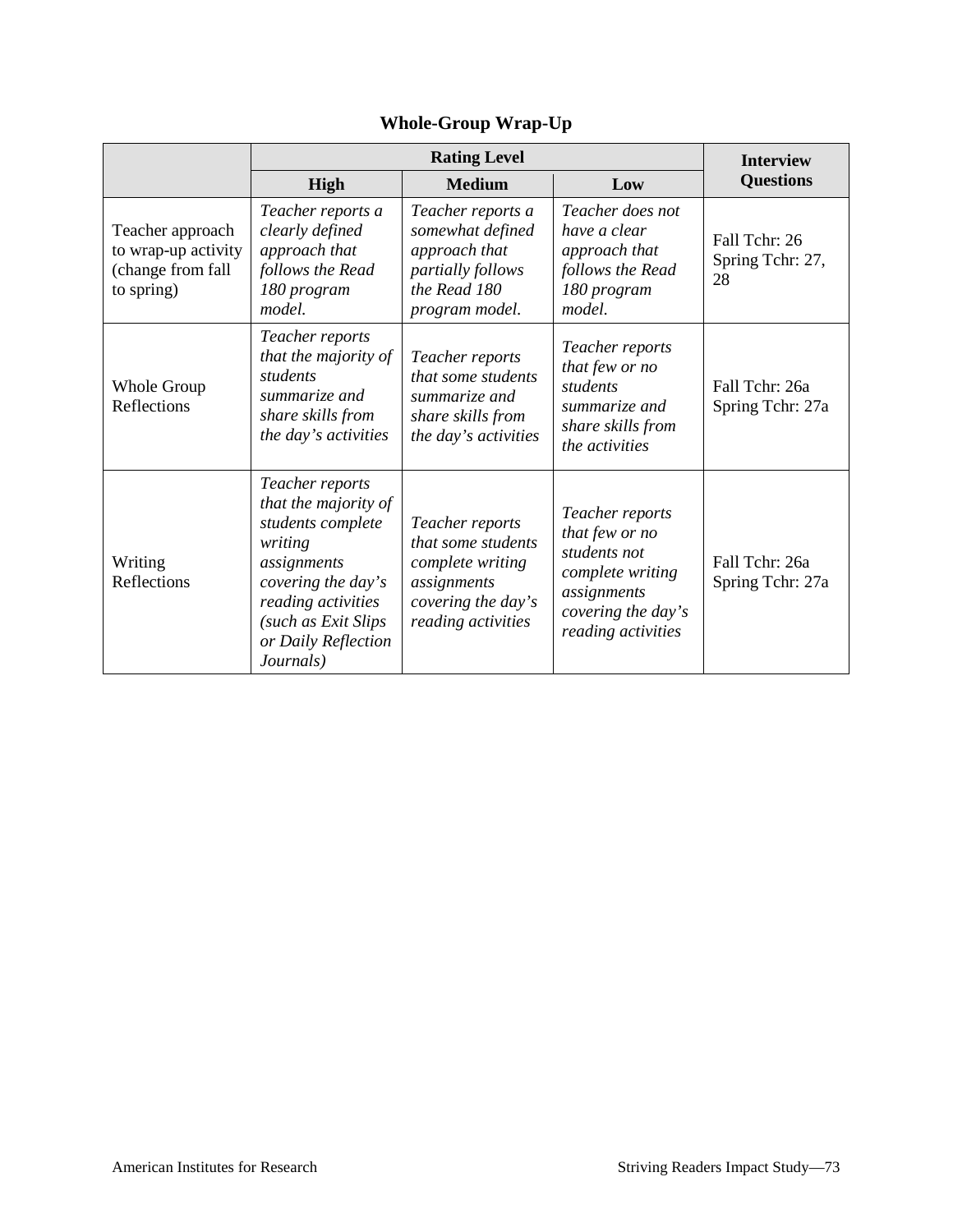|                                               | <b>Rating Level</b>                                                                                                                      |                                                                                                                                         |                                                                                                                         | <b>Interview</b>                                                  |
|-----------------------------------------------|------------------------------------------------------------------------------------------------------------------------------------------|-----------------------------------------------------------------------------------------------------------------------------------------|-------------------------------------------------------------------------------------------------------------------------|-------------------------------------------------------------------|
|                                               | <b>High</b>                                                                                                                              | <b>Medium</b>                                                                                                                           | Low                                                                                                                     | <b>Questions</b>                                                  |
| Teacher use of<br>assessment data             | <b>Teachers</b><br>frequently access<br>student data,<br><i>review this</i><br>information, and<br>use it for planning.                  | <b>Teachers</b><br>sometimes access<br>student data,<br><i>review this</i><br>information, and<br>use it for planning.                  | Teachers rarely<br>access student<br>data, review this<br>information, and<br>use it for planning.                      | Spring Tchr: 29,<br>29a<br>Principal: 14, 14a,<br>14 <sub>b</sub> |
| Teacher use of<br>Read 180 reports            | <b>Teachers</b><br>frequently access<br><b>Read 180</b><br>generated reports,<br>review this<br>information, and<br>use it for planning. | <b>Teachers</b><br>sometimes access<br><b>Read 180</b><br>generated reports,<br>review this<br>information, and<br>use it for planning. | Teachers rarely<br>access Read 180<br>generated reports,<br>review this<br>information, and<br>use it for planning.     | Spring Tchr: 30,<br>30a<br>Principal: 14, 14a,<br>14 <sub>b</sub> |
| Share data, teacher<br>meetings about<br>data | <b>Teachers</b><br>frequently share<br>student progress<br>data with<br>administrators,<br>coaches, core<br>teachers, and<br>parents.    | <b>Teachers</b><br>sometimes share<br>student progress<br>data with<br>administrators,<br>coaches, core<br>teachers, and<br>parents.    | Teachers rarely<br>share student<br>progress data with<br>administrators,<br>coaches, core<br>teachers, and<br>parents. | Spring Tchr: 31,<br>31a, 32<br>Principal: 15, 16,<br>17           |

## **Data and Reports**

## **Instructional Support**

| Note:                                                              | <b>Rating Level</b>                                                                   |                                                                                    |                                                                                                  |                                                                             |
|--------------------------------------------------------------------|---------------------------------------------------------------------------------------|------------------------------------------------------------------------------------|--------------------------------------------------------------------------------------------------|-----------------------------------------------------------------------------|
| Any support<br>could be N/A if<br>not available to<br>the teacher. | High                                                                                  | <b>Medium</b>                                                                      | Low                                                                                              | <b>Interview</b><br><b>Questions</b>                                        |
| Principal<br>support—Quantity                                      | The administrator<br><i>provides frequent</i><br>support for the<br>Read 180 program. | The administrator<br>provides some<br>support for the<br>Read 180 program.         | The administrator<br><i>provides little</i><br>support for the<br>Read 180 program.              | Fall Tchr: 27, 32<br>Spring Tchr: 33,<br>38, 39<br>Principal: 18, 23,<br>24 |
| Principal<br>support—Quality                                       | The administrator<br>has affected Read<br>180 instruction to<br>a large extent.       | The administrator<br>has affected Read<br>180 instruction to<br>a moderate extent. | The administrator<br>has affected Read<br>180 instruction to a<br>small extent or not<br>at all. | Fall Tchr: 27, 32<br>Spring Tchr: 33,<br>38, 39<br>Principal: 18, 23,<br>24 |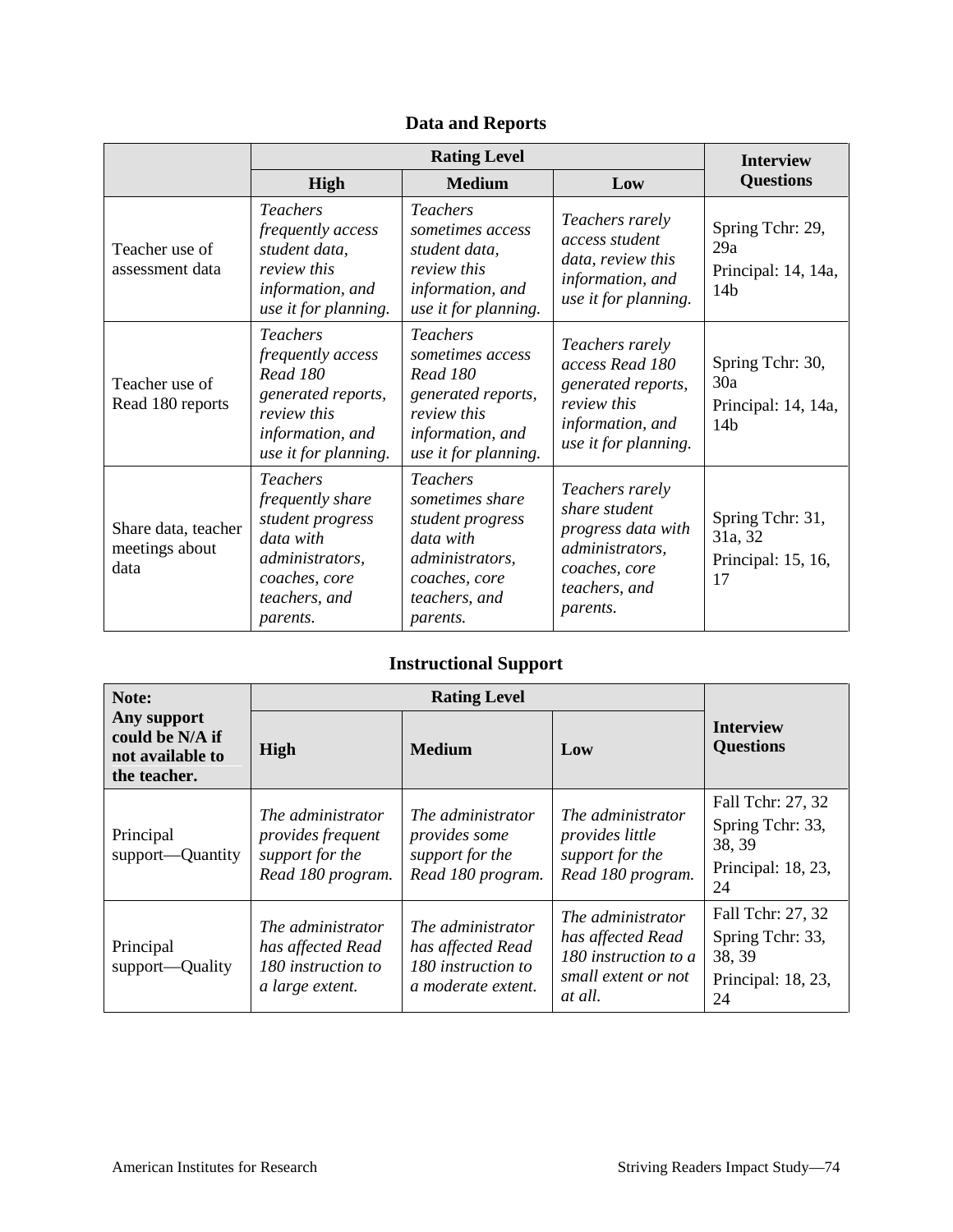| Note:                                                              |                                                                                                            |                                                                                                                      |                                                                                                                                    |                                                                             |
|--------------------------------------------------------------------|------------------------------------------------------------------------------------------------------------|----------------------------------------------------------------------------------------------------------------------|------------------------------------------------------------------------------------------------------------------------------------|-----------------------------------------------------------------------------|
| Any support<br>could be N/A if<br>not available to<br>the teacher. | High                                                                                                       | <b>Medium</b>                                                                                                        | Low                                                                                                                                | <b>Interview</b><br><b>Questions</b>                                        |
| In-school support<br>(e.g. Instructional<br>coach)—Quantity        | The in-school<br>support person<br>provides frequent<br>support for the<br>Read 180 program.               | The in-school<br>support person<br>provides some<br>support for the<br>Read 180 program.                             | The in-school<br>support person<br>provides little<br>support for the<br>Read 180 program.                                         | Fall Tchr: 28, 32<br>Spring Tchr: 34,<br>38, 39<br>Principal: 19, 23,<br>24 |
| In-school support<br>(e.g. Instructional<br>coach)-Quality         | The in-school<br>support person has<br>affected Read 180<br>instruction to a<br>large extent.              | The in-school<br>support person has<br>affected Read 180<br>instruction to a<br>moderate extent.                     | The in-school<br>support person has<br>affected Read 180<br>instruction to a<br>small extent or not<br>at all.                     | Fall Tchr: 28, 32<br>Spring Tchr: 34,<br>38, 39<br>Principal: 19, 23,<br>24 |
| District support<br>(e.g.<br>coordinator)-<br>Quantity             | The district<br>support person<br>provides frequent<br>support for the<br>Read 180 program.                | The district<br>support person<br>provides some<br>support for the<br>Read 180 program.                              | The district support<br>person provides<br>little support for<br>the Read 180<br>program.                                          | Fall Tchr: 29, 32<br>Spring Tchr: 35,<br>38, 39<br>Principal: 20, 23,<br>24 |
| District support<br>(e.g.<br>coordinator)-<br>Quality              | The district<br>support person has<br>affected Read 180<br>instruction to a<br>large extent.               | The district<br>support person has<br>affected Read 180<br>instruction to a<br>moderate extent.                      | The district support<br>person has affected<br><b>Read 180</b><br>instruction to a<br>small extent or not<br>at all.               | Fall Tchr: 29, 32<br>Spring Tchr: 35,<br>38, 39<br>Principal: 20, 23,<br>24 |
| Scholastic/Read<br>180<br>representative-<br>Quantity              | The<br>Scholastic/Read<br>180 representative<br>provides frequent<br>support for the<br>Read 180 program.  | The<br>Scholastic/Read<br>180 representative<br>provides some<br>support for the<br>Read 180 program.                | <b>The</b><br>Scholastic/Read<br>180 representative<br>provides little<br>support for the<br>Read 180 program                      | Fall Tchr: 30, 32<br>Spring Tchr: 36,<br>38, 39<br>Principal: 21, 23,<br>24 |
| Scholastic/Read<br>180<br>representative-<br>Quality               | The<br>Scholastic/Read<br>180 representative<br>has affected Read<br>180 instruction to<br>a large extent. | <b>The</b><br>Scholastic/Read<br>180 representative<br>has affected Read<br>180 instruction to<br>a moderate extent. | <b>The</b><br>Scholastic/Read<br>180 representative<br>has affected Read<br>180 instruction to a<br>small extent or not<br>at all. | Fall Tchr: 30, 32<br>Spring Tchr: 36,<br>38, 39<br>Principal: 21, 23,<br>24 |
| Other support—<br>Quantity                                         | Other staff<br>members provide<br>frequent support<br>for the Read 180<br>program.                         | Other staff<br>members provide<br>some support for<br>the Read 180<br>program.                                       | Other staff<br>members provide<br>little support for<br>the Read 180<br>program.                                                   | Fall Tchr: 31, 32<br>Spring Tchr: 37,<br>38, 39<br>Principal: 22, 23,<br>24 |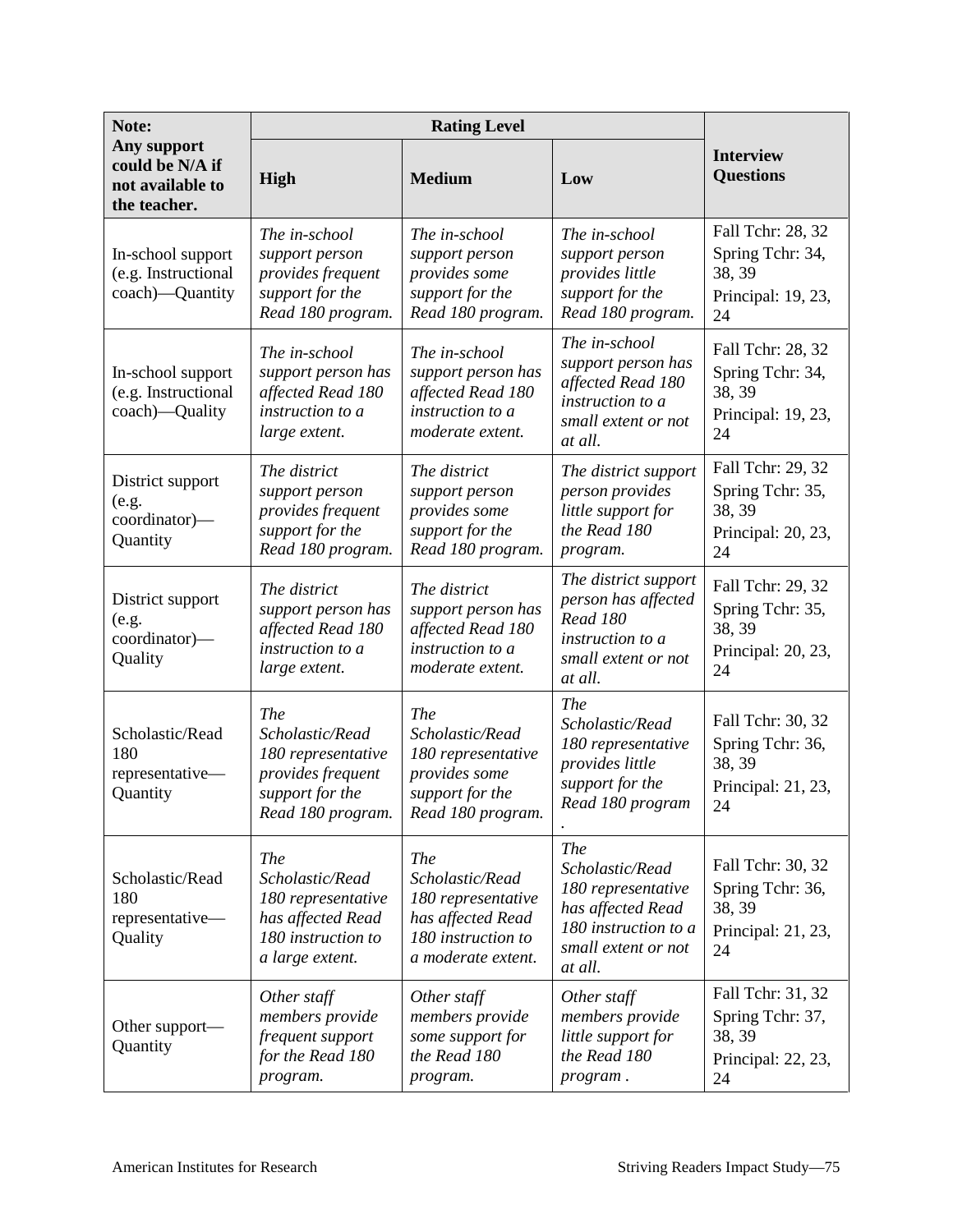| Note:                                                              | <b>Rating Level</b>                                                                   |                                                                                          |                                                                                                               |                                                                             |
|--------------------------------------------------------------------|---------------------------------------------------------------------------------------|------------------------------------------------------------------------------------------|---------------------------------------------------------------------------------------------------------------|-----------------------------------------------------------------------------|
| Any support<br>could be N/A if<br>not available to<br>the teacher. | High                                                                                  | <b>Medium</b>                                                                            | Low                                                                                                           | <b>Interview</b><br><b>Questions</b>                                        |
| Other support—<br>Quality                                          | Other staff<br>members have<br>affected Read 180<br>instruction to a<br>large extent. | Other staff<br>members have<br>affected Read 180<br>instruction to a<br>moderate extent. | Other staff<br>members have<br>affected Read 180<br><i>instruction to a</i><br>small extent or not<br>at all. | Fall Tchr: 31, 32<br>Spring Tchr: 37,<br>38, 39<br>Principal: 22, 23,<br>24 |

#### **Professional Development**

| Note:                                                           |                                                                                                                                                         |                                                                                                                                         |                                                                                                                                       |                                                                                                    |
|-----------------------------------------------------------------|---------------------------------------------------------------------------------------------------------------------------------------------------------|-----------------------------------------------------------------------------------------------------------------------------------------|---------------------------------------------------------------------------------------------------------------------------------------|----------------------------------------------------------------------------------------------------|
| <b>Any PD could</b><br>be N/A if not<br>offered to<br>teachers. | High                                                                                                                                                    | <b>Medium</b>                                                                                                                           | Low                                                                                                                                   | <b>Interview</b><br><b>Questions</b>                                                               |
| Day 1 / Day 2<br>Training-<br>Quantity                          | Teachers fully<br>participated in the<br>initial Read 180<br>training.                                                                                  | <b>Teachers</b><br>participated in<br>some of the initial<br>Read 180 training.                                                         | Teachers did not<br>participate in the<br>initial Read 180<br>training.                                                               | Fall Tchr: 33,<br>33a, 41, 42<br>Principal: 25,<br>25a, 26, 26a                                    |
| Day $1 /$ Day $2$<br>Training-<br>Quality                       | Teachers took a lot<br>of information away<br>from the initial Read<br>180 training, and/or<br>reported that it was<br>of good or excellent<br>quality. | Teachers took some<br>information away<br>from the initial<br>Read 180 training,<br>and /or reported<br>that it was of fair<br>quality. | Teachers took little<br>information away<br>from the initial Read<br>180 training, and/or<br>reported that it was<br>of poor quality. | Fall Tchr: 33,<br>33a, 41, 42<br>Principal: 25,<br>25a, 26, 26a                                    |
| <b>RED</b> online<br>courses-<br>Quantity                       | Teachers fully<br>participated in<br>offered RED online<br>courses.                                                                                     | <b>Teachers</b><br>participated in<br>some offered RED<br>online courses.                                                               | Teachers did not<br>participate in any<br>offered RED online<br>courses.                                                              | Fall Tchr: 34,<br>34a, 41, 42<br>Spring Tchr:<br>40, 40a, 47, 48<br>Principal: 25,<br>25a, 26, 26a |
| <b>RED</b> online<br>courses—Quality                            | Teachers took a lot<br>of information away<br>from the online<br>courses, and/or<br>reported that it was<br>of good or excellent<br>quality.            | Teachers took some<br>information away<br>from the courses,<br>and /or reported<br>that it was of fair<br>quality.                      | Teachers took little<br>information away<br>from the courses,<br>and/or reported that<br>it was of poor<br>quality.                   | Fall Tchr: 34,<br>34a, 41, 42<br>Spring Tchr:<br>40, 40a, 47, 48<br>Principal: 25,<br>25a, 26, 26a |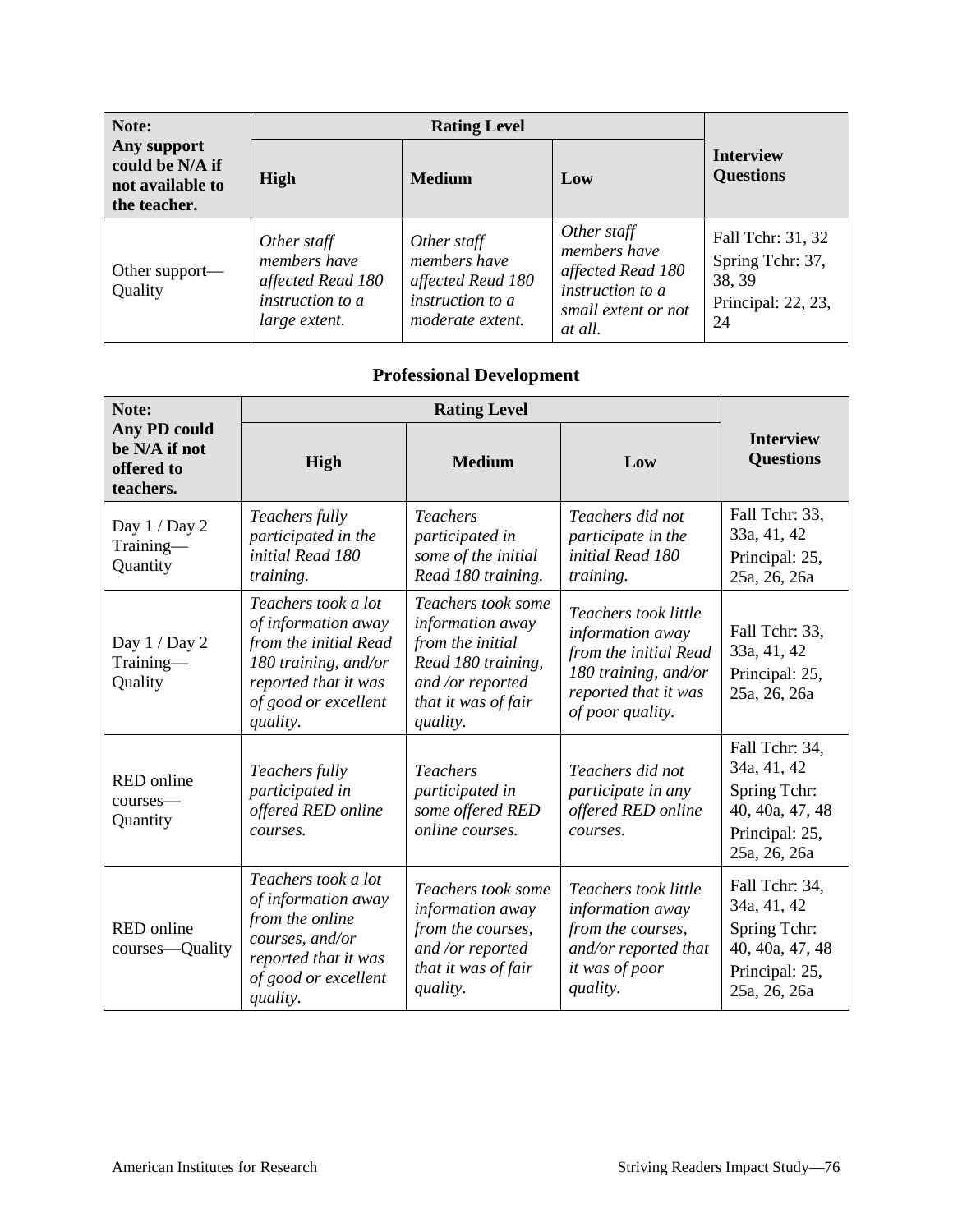| Note:                                                    |                                                                                                                                                      |                                                                                                                                      |                                                                                                                                      |                                                                                                        |
|----------------------------------------------------------|------------------------------------------------------------------------------------------------------------------------------------------------------|--------------------------------------------------------------------------------------------------------------------------------------|--------------------------------------------------------------------------------------------------------------------------------------|--------------------------------------------------------------------------------------------------------|
| Any PD could<br>be N/A if not<br>offered to<br>teachers. | <b>High</b>                                                                                                                                          | <b>Medium</b>                                                                                                                        | Low                                                                                                                                  | <b>Interview</b><br><b>Questions</b>                                                                   |
| Seminars /<br>conferences-<br>Quantity                   | Teachers fully<br>participated in<br>offered Read 180<br>seminars or<br>conferences.                                                                 | <b>Teachers</b><br>participated in<br>offered Read 180<br>seminars or<br>conferences.                                                | Teachers did not<br>participate in<br>offered Read 180<br>seminars or<br>conferences.                                                | Fall Tchr: 35,<br>35a, 41, 42<br>Spring Tchr:<br>41, 41a, 47, 48<br>Principal: 25,<br>25a, 26, 26a     |
| Seminars /<br>conferences-<br>Quality                    | Teachers took a lot<br>of information away<br>from the<br>seminars/conference<br>s, and/or reported<br>that it was of good or<br>excellent quality.  | Teachers took some<br>information away<br>from the<br>seminars/conferenc<br>es, and /or reported<br>that it was of fair<br>quality.  | Teachers took little<br>information away<br>from the<br>seminars/conference<br>s, and/or reported<br>that it was of poor<br>quality. | Fall Tchr: 35,<br>35a, 41, 42<br>Spring Tchr:<br>41, 41a, 47, 48<br>Principal: 25,<br>25a, 26, 26a     |
| Teacher<br>roundtables-<br>Quantity                      | Teachers fully<br>participated in<br>offered teacher<br>roundtables.                                                                                 | <b>Teachers</b><br>participated in<br>some offered<br>teacher<br>roundtables.                                                        | Teachers did not<br>participate in any<br>offered teacher<br>roundtables.                                                            | Fall Tchr: 36,<br>36a, 41, 42<br>Spring Tchr:<br>42, 42a, 47, 48<br>Principal: 25,<br>25a, 26, 26a, 27 |
| Teacher<br>roundtables-<br>Quality                       | Teachers took a lot<br>of information away<br>from the teacher<br>roundtables, and/or<br>reported that they<br>were of good or<br>excellent quality. | Teachers took some<br>information away<br>from the teacher<br>roundtables, and<br>/or reported that<br>they were of fair<br>quality. | Teachers took little<br>information away<br>from the teacher<br>roundtables, and/or<br>reported that they<br>were of poor quality.   | Fall Tchr: 36,<br>36a, 41, 42<br>Spring Tchr:<br>42, 42a, 47, 48<br>Principal: 25,<br>25a, 26, 26a, 27 |
| <b>SAM Data</b><br>training-<br>Quantity                 | Teachers fully<br>participated in<br>offered SAM data<br>training.                                                                                   | <b>Teachers</b><br>participated in<br>offered SAM data<br>training.                                                                  | Teachers did not<br>participate in<br>offered SAM data<br>training.                                                                  | Fall Tchr: 37,<br>37a, 41, 42<br>Spring Tchr:<br>43, 43a, 47, 48<br>Principal: 25,<br>25a, 26, 26a     |
| <b>SAM</b> Data<br>training-<br>Quality                  | Teachers took a lot<br>of information away<br>from the training,<br>and/or reported that<br>it was of good or<br>excellent quality.                  | Teachers took some<br>information away<br>from the training,<br>and /or reported<br>that it was of fair<br>quality.                  | Teachers took little<br>information away<br>from the training,<br>and/or reported that<br>it was of poor<br>quality.                 | Fall Tchr: 37,<br>37a, 41, 42<br>Spring Tchr:<br>43, 43a, 47, 48<br>Principal: 25,<br>25a, 26, 26a     |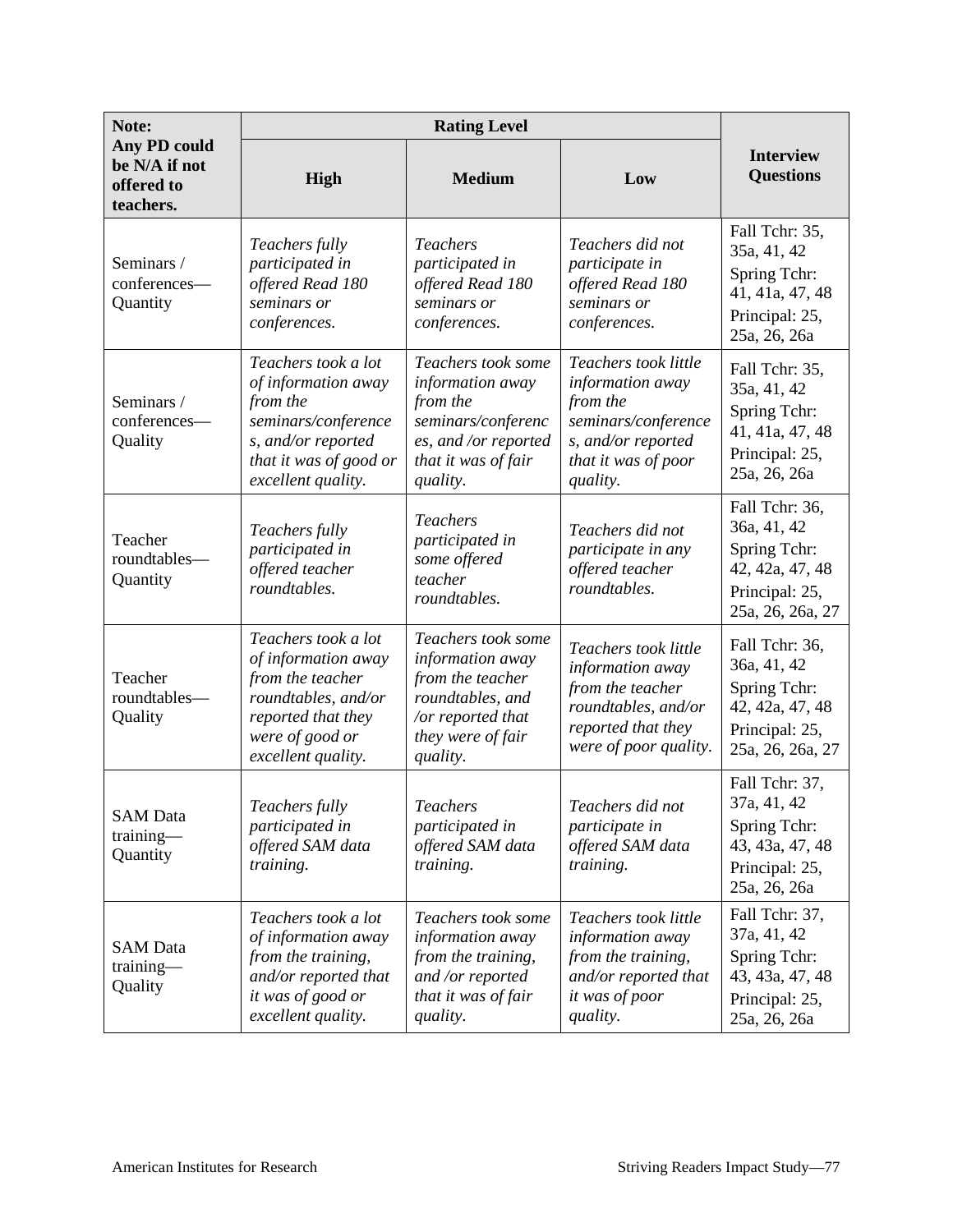| Note:                                                           |                                                                                                                                                                  |                                                                                                                                          |                                                                                                                                           |                                                                                                    |
|-----------------------------------------------------------------|------------------------------------------------------------------------------------------------------------------------------------------------------------------|------------------------------------------------------------------------------------------------------------------------------------------|-------------------------------------------------------------------------------------------------------------------------------------------|----------------------------------------------------------------------------------------------------|
| <b>Any PD could</b><br>be N/A if not<br>offered to<br>teachers. | High                                                                                                                                                             | <b>Medium</b>                                                                                                                            | Low                                                                                                                                       | <b>Interview</b><br><b>Questions</b>                                                               |
| Graduate<br>courses-<br>Quantity                                | <i>Teachers</i><br>participated in<br>graduate courses<br>related to Read 180<br>instruction.                                                                    | <i>Teachers</i><br>participated in<br>graduate courses<br>related to Read 180<br>instruction.                                            | Teachers did not<br>participate in any<br>graduate courses<br>related to Read 180<br><i>instruction.</i>                                  | Fall Tchr: 38,<br>38a, 41, 42<br>Spring Tchr:<br>44, 44a, 47, 48<br>Principal: 25,<br>25a, 26, 26a |
| Graduate<br>courses—Quality                                     | Teachers took a lot<br>of information away<br>from the graduate<br>courses, and/or<br>reported that they<br>were of good or<br>excellent quality.                | Teachers took some<br>information away<br>from the graduate<br>courses, and /or<br>reported that they<br>were of fair quality.           | Teachers took little<br>information away<br>from the graduate<br>courses, and/or<br>reported that they<br>were of poor quality.           | Fall Tchr: 38,<br>38a, 41, 42<br>Spring Tchr:<br>44, 44a, 47, 48<br>Principal: 25,<br>25a, 26, 26a |
| Other PD-<br>Quantity                                           | <b>Teachers</b><br>participated in other<br>professional<br>development<br>opportunities related<br>to Read 180<br>instruction.                                  | <b>Teachers</b><br>participated in<br>other professional<br>development<br>opportunities<br>related to Read 180<br><i>instruction.</i>   | Teachers did not<br>participate in any<br>other professional<br>development<br>opportunities related<br>to Read 180<br>instruction.       | Fall Tchr: 39,<br>39a, 41, 42<br>Spring Tchr:<br>45, 45a, 47, 48<br>Principal: 25,<br>25a, 26, 26a |
| Other PD-<br>Quality                                            | Teachers took a lot<br>of information away<br>from this other<br>professional<br>development, and/or<br>reported that it was<br>of good or excellent<br>quality. | Teachers took some<br>information away<br>from other<br>professional<br>development, and<br>/or reported that it<br>was of fair quality. | Teachers took little<br>information away<br>from other<br>professional<br>development, and/or<br>reported that it was<br>of poor quality. | Fall Tchr: 39,<br>39a, 41, 42<br>Spring Tchr:<br>45, 45a, 47, 48<br>Principal: 25,<br>25a, 26, 26a |
| Additional<br>Training                                          | Note areas where respondents indicate additional training is<br>needed.                                                                                          |                                                                                                                                          |                                                                                                                                           | Fall Tchr: 40<br>Spring Tchr: 46<br>Principal: 28                                                  |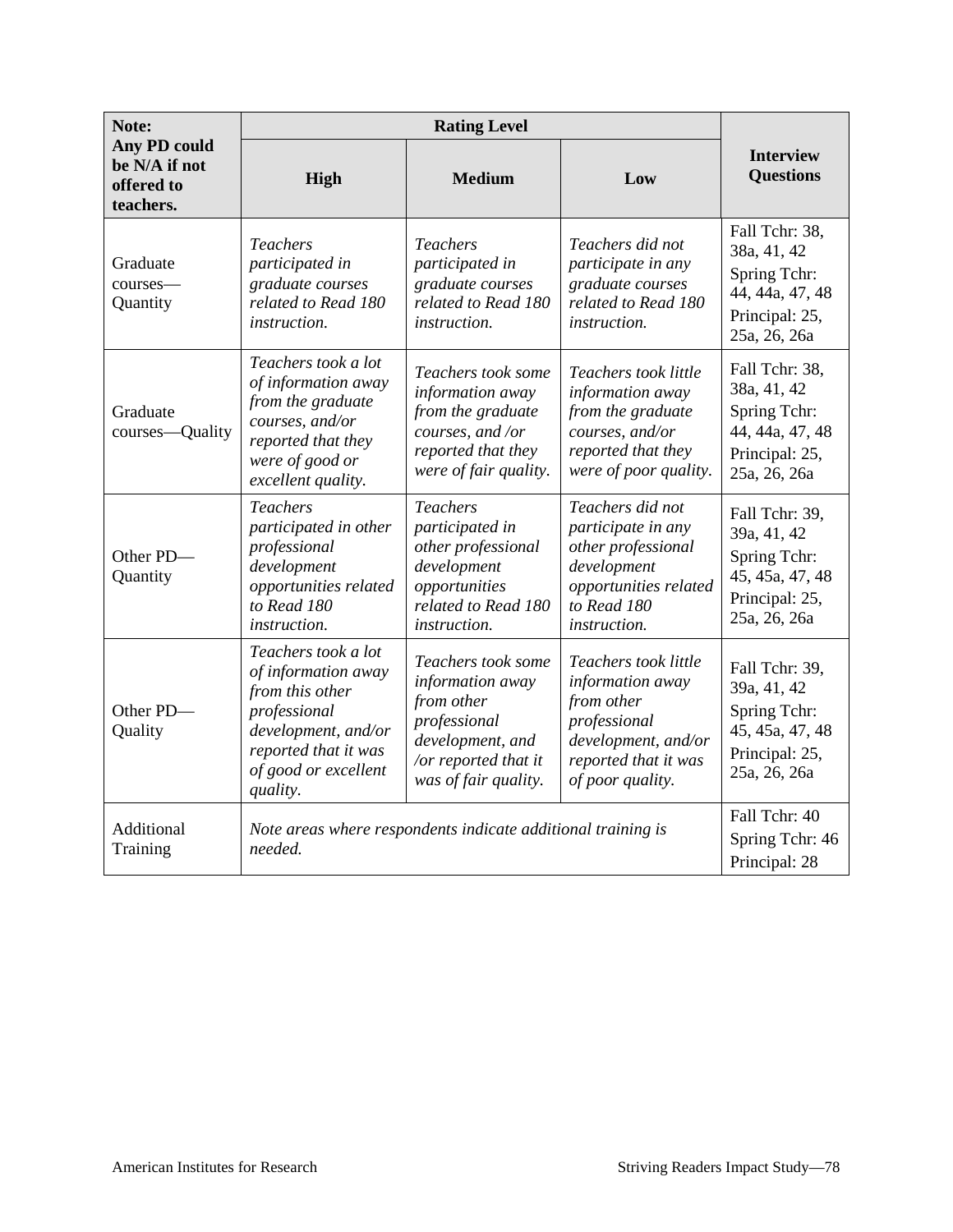|                           | <b>Rating Level</b>                                                                                                                           |                                                                                                                                                                    |                                                                                                                                                | <b>Interview</b>                   |
|---------------------------|-----------------------------------------------------------------------------------------------------------------------------------------------|--------------------------------------------------------------------------------------------------------------------------------------------------------------------|------------------------------------------------------------------------------------------------------------------------------------------------|------------------------------------|
|                           | <b>High</b>                                                                                                                                   | <b>Medium</b>                                                                                                                                                      | Low                                                                                                                                            | <b>Questions</b>                   |
| Student<br>achievement    | Respondent states<br>that there was a<br>noticeable<br>achievement gain<br>made for all or<br>almost all students.                            | Respondent states<br>that there was a<br>noticeable<br>achievement gain<br>made for some of<br>the students, but<br>not other students.                            | Respondent states<br>that there was a<br>noticeable<br>achievement gain<br>made for few or<br>none of the<br>students.                         | Spring Tchr: 49a<br>Principal: 29a |
| Student behavior          | Respondent states<br>that there was a<br>noticeable<br>improvement in<br>behavior/lack of<br>misbehavior by all<br>or almost all<br>students. | Respondent states<br>that there was a<br>noticeable<br>improvement in<br>behavior/lack of<br>misbehavior by<br>some of the<br>students, but not<br>other students. | Respondent states<br>that there was a<br>noticeable<br>improvement in<br>behavior/lack of<br>misbehavior by few<br>or none of the<br>students. | Spring Tchr: 49b<br>Principal: 29b |
| Student self-<br>efficacy | Respondent states<br>that there was<br>positive attitude<br>and confidence in<br>reading expressed<br>by all or almost all<br>students.       | Respondent states<br>that there was<br>positive attitude<br>and confidence in<br>reading expressed<br>by some of the<br>students, but not<br>other students.       | Respondent states<br>that there was<br>positive attitude<br>and confidence in<br>reading expressed<br>by few or none of<br>the students.       | Spring Tchr: 49c<br>Principal: 29c |
| Other student<br>changes  | Note any other noticeable student changes                                                                                                     |                                                                                                                                                                    |                                                                                                                                                | Spring Tchr: 49d<br>Principal: 29d |

#### **Student Outcomes**

#### **Overall Information**

|                 | <b>Rating Level</b>                              |               |                                                   | <b>Interview</b>                                  |
|-----------------|--------------------------------------------------|---------------|---------------------------------------------------|---------------------------------------------------|
|                 | High                                             | <b>Medium</b> | Low                                               | <b>Questions</b>                                  |
| <b>Benefits</b> | Note benefits of Read 180                        |               |                                                   | Fall Tchr: 43<br>Spring Tchr: 50<br>Principal: 30 |
| Challenges      | Note challenges of Read 180                      |               |                                                   | Fall Tchr: 44<br>Spring Tchr: 51<br>Principal: 31 |
| Recent issues   | Note recent school issues that impacted Read 180 |               | Fall Tchr: 45<br>Spring Tchr: 52<br>Principal: 32 |                                                   |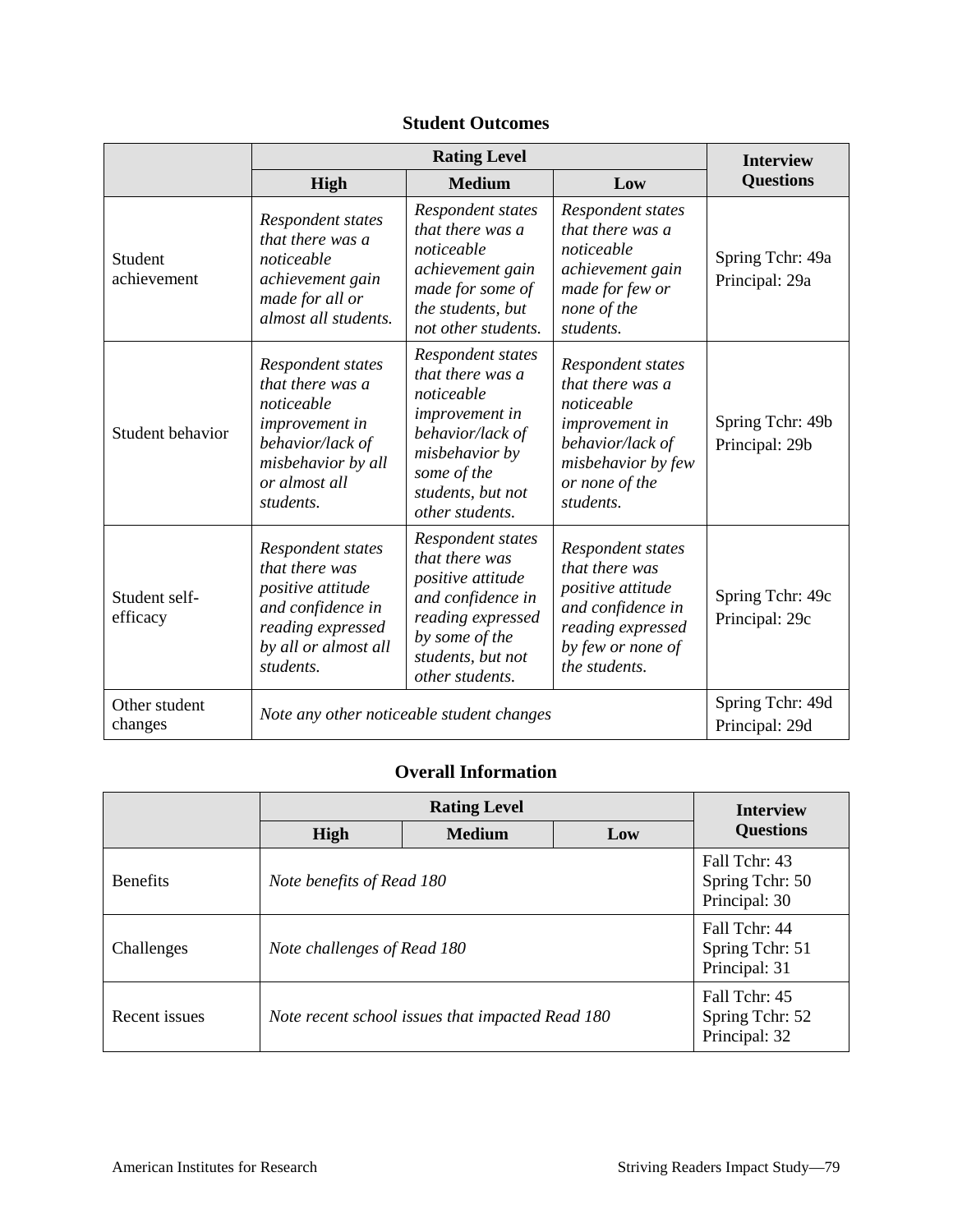|                          | Min.<br><b>Score</b> | Max.<br><b>Score</b> | <b>Weighting</b> | Weighted<br><b>Minimum</b><br><b>Score</b> | Weighted<br><b>Maximum</b><br><b>Score</b> |
|--------------------------|----------------------|----------------------|------------------|--------------------------------------------|--------------------------------------------|
| Program setup            | 5                    | 15                   | x1.60            | 8                                          | 24                                         |
| Whole-group instruction  | 3                    | 9                    | x2.67            | 8                                          | 24                                         |
| Rotation block           | 8                    | 24                   | x1.00            | 8                                          | 24                                         |
| Whole-group wrap-up      | 3                    | 9                    | x2.67            | 8                                          | 24                                         |
| Data and reports         | 3                    | 9                    | x2.67            | 8                                          | 24                                         |
| Classroom fidelity score |                      |                      |                  | 40                                         | 120                                        |

## **Classroom Fidelity Score Weighting From Interview Protocols**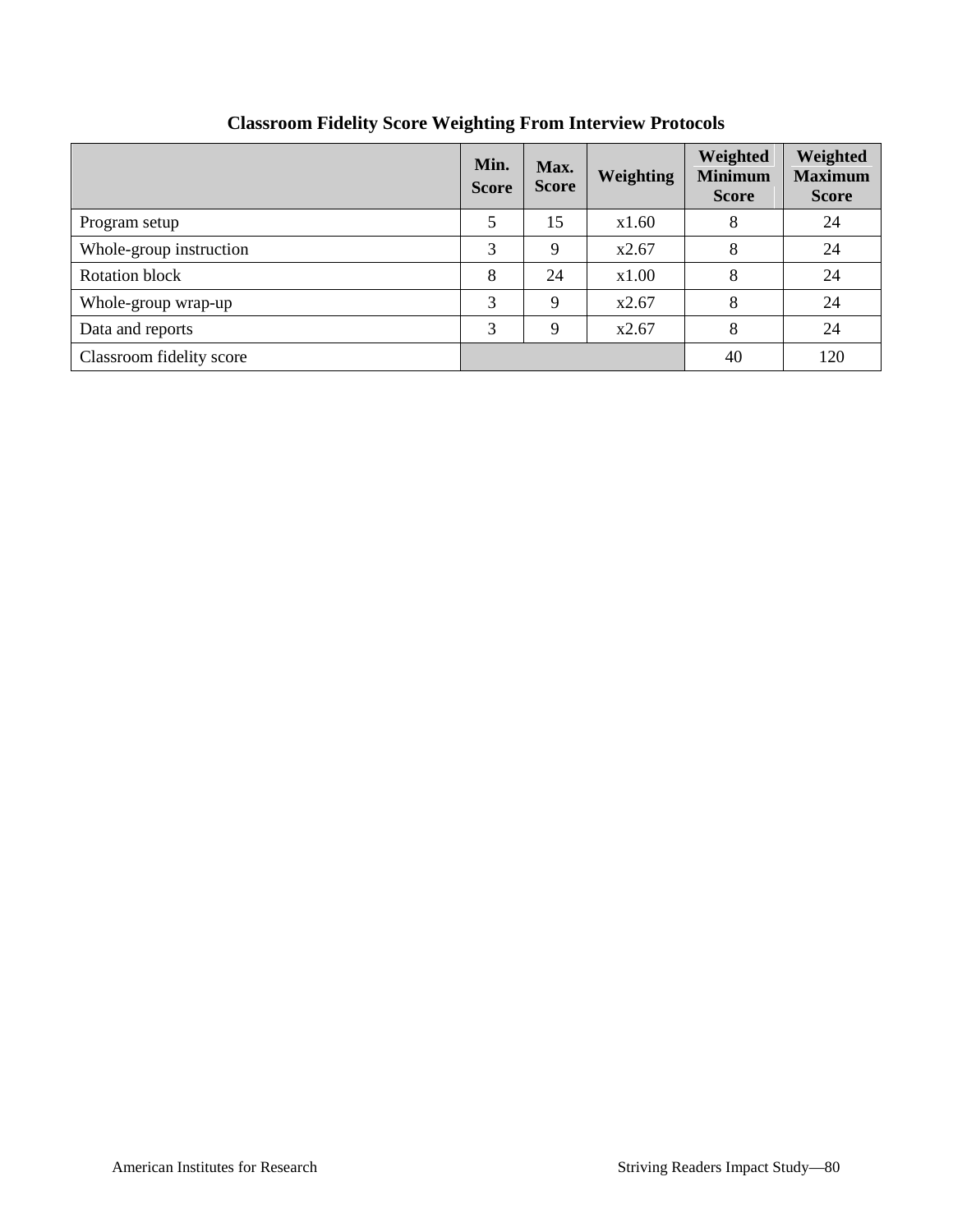# **Appendix B WDPI/MPS READ 180 Classroom Observation Protocol[12](#page-84-0)**

|             |                                                                                | <b>Level of Proficiency</b>                                                                                                                                                                                                                                                  |                                                                                                                                                                                          |                                                                                                                                                               |  |
|-------------|--------------------------------------------------------------------------------|------------------------------------------------------------------------------------------------------------------------------------------------------------------------------------------------------------------------------------------------------------------------------|------------------------------------------------------------------------------------------------------------------------------------------------------------------------------------------|---------------------------------------------------------------------------------------------------------------------------------------------------------------|--|
|             |                                                                                | High                                                                                                                                                                                                                                                                         | <b>Medium</b>                                                                                                                                                                            | Low                                                                                                                                                           |  |
|             | A. Whole-group<br>instruction time <sup>a</sup>                                | Whole-group instruction<br>is observed for 18-22<br>minutes at the beginning<br>of the class period.                                                                                                                                                                         | Whole-group<br><i>instruction is observed;</i><br>however, it is outside<br>the time allotment<br>and/or does not take<br>place at the beginning<br>of the class period.                 | Whole-group<br>instruction is not<br>observed.                                                                                                                |  |
| В.          | <b>Instructional lesson</b><br>on language and<br>literacy skills <sup>b</sup> | The teacher provides<br>explicit instruction or a<br>lesson focused on<br>developing students'<br>language and literacy<br>skills (e.g., vocabulary,<br>writing, grammar, usage,<br>mechanics). In addition,<br>the information is clearly<br>communicates it to<br>students | The teacher provides<br>explicit instruction or a<br>lesson focused on<br>developing students'<br>language and literacy<br>skills, but does not<br>clearly communicate it<br>to students | Teacher does not<br>provides explicit<br>instruction or a<br>lesson focused on<br>developing students'<br>language and<br>literacy skills during<br>this time |  |
| $C_{\cdot}$ | Teacher's use of<br>general language<br>modeling strategies                    | Teacher provides many<br>language modeling<br>strategies (e.g. models<br>fluent reading, models<br>reading skills and<br>strategies)                                                                                                                                         | Teacher provides some<br>language modeling<br>strategies                                                                                                                                 | Teacher rarely or<br>never uses language<br>modeling strategies.                                                                                              |  |
| D.          | Student<br>Engagement                                                          | Teacher uses structured<br>engagement routines and<br>the majority of students<br>are actively engaged and<br>are participating.                                                                                                                                             | Teacher uses<br>structured engagement<br>routines; however,<br>some of the students<br>participate and are<br>actively engaged.                                                          | Teacher does not<br>use structured<br>engagement<br>routines. Few<br>students participate<br>or are engaged.                                                  |  |

#### **Whole-Group Instruction** *(Score Range 7–21)*

<span id="page-84-0"></span><sup>&</sup>lt;sup>12</sup> Observation questions were incorporated information from the Scholastic READ 180 Teacher Implementation Guide, CLASS Observation Protocol (Pianta, R. C., La Paro, K. M., & Hamre, B. K., 2008). Classroom Assessment Scoring System Manual K–3, Baltimore, MD: Paul H. Brookes), input from the Milwaukee Public Schools READ 180 Project Coordinator, and previous READ 180 classroom observations by Learning Point Associates prior to its merger with AIR.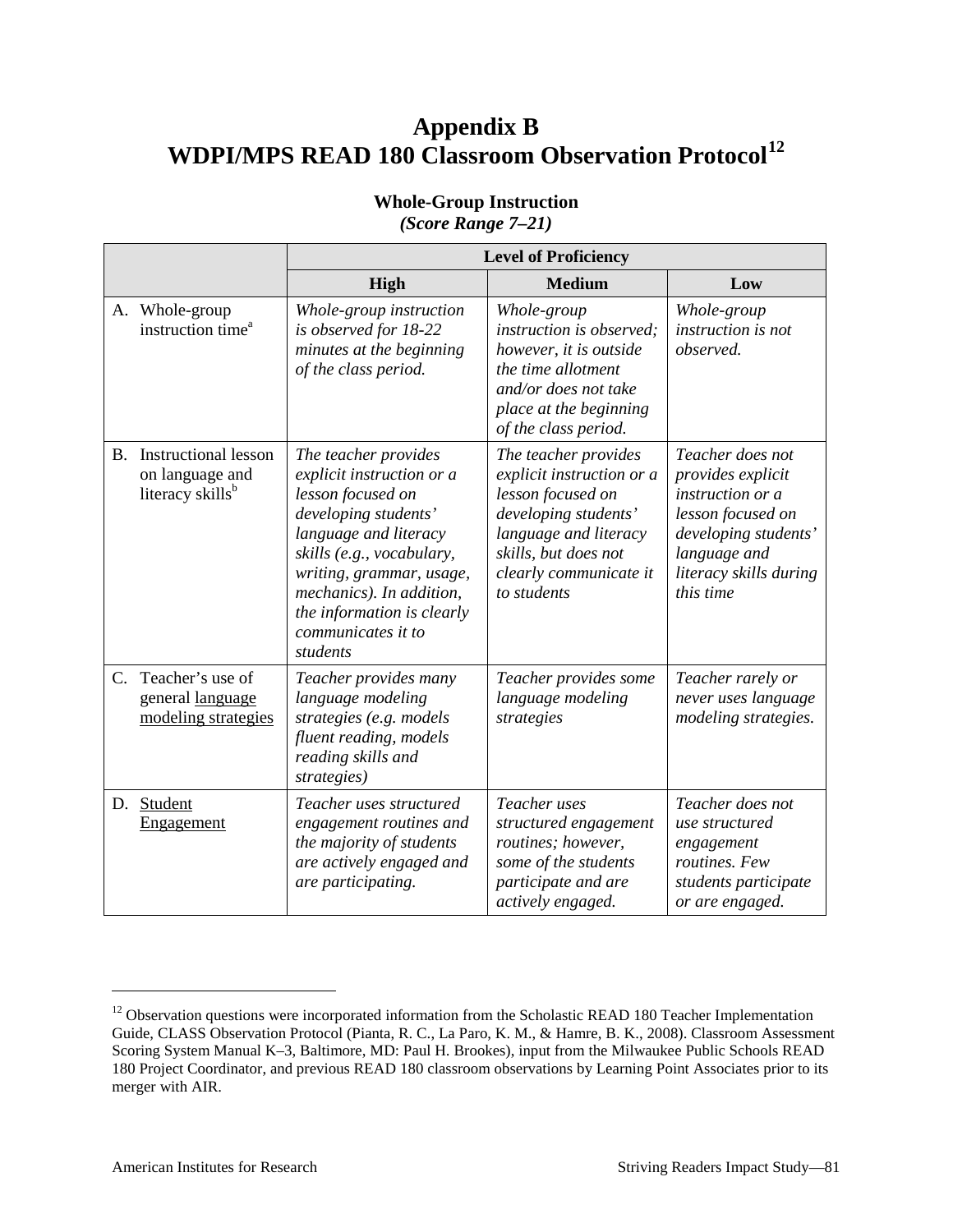|             |                                             | <b>Level of Proficiency</b>                                                                                           |                                                                                                                                                                                                                                  |                                                                                                                             |
|-------------|---------------------------------------------|-----------------------------------------------------------------------------------------------------------------------|----------------------------------------------------------------------------------------------------------------------------------------------------------------------------------------------------------------------------------|-----------------------------------------------------------------------------------------------------------------------------|
|             |                                             | High                                                                                                                  | <b>Medium</b>                                                                                                                                                                                                                    | Low                                                                                                                         |
| Е.          | <b>Teacher Feedback</b>                     | Teacher consistently<br>provides explicit feedback<br>as opportunities arise.                                         | Teacher sometimes<br>provides explicit<br>feedback, but misses<br>some opportunities to<br>provide feedback.<br>Or, feedback teacher<br><i>provides is</i><br>superficial/not specific<br>to student behavior or<br>performance. | Teacher rarely or<br>never provides<br>feedback.                                                                            |
| $F_{\cdot}$ | Learning<br>Connections to<br>Rotations     | Teacher makes clear<br>connections between<br>whole-group learning<br>activities and rotational<br><i>activities.</i> | Teacher makes<br>connections between<br>whole-group learning<br>activities and<br><i>rotational activities.</i><br>but discussion of<br>connections are brief<br>or unclear.                                                     | Teacher does not<br>make connections<br>between whole-<br>group learning<br>activities and<br><i>rotational activities.</i> |
|             | G. Learning<br>Connections to<br>Real World | Teacher makes clear<br>connections between<br>whole-group learning<br>activities and real life<br>experiences         | Teacher makes<br>connections between<br>whole-group learning<br>activities and real life<br>experiences, but<br>discussion of<br>connections are brief<br>or unclear.                                                            | Teacher does not<br>make connections<br>between whole-<br>group learning<br><i>activities and real</i><br>life experiences. |

<sup>a</sup> If whole-group instruction is not observed, the classroom should receive low ratings for each of the additional items under Whole-Group Instruction.

<sup>b</sup> Teacher may also use this time to prepare students for tests, address district standards, discuss goals, and review classroom procedures. Therefore, you may score this item High if these activities are observed in place of a lesson.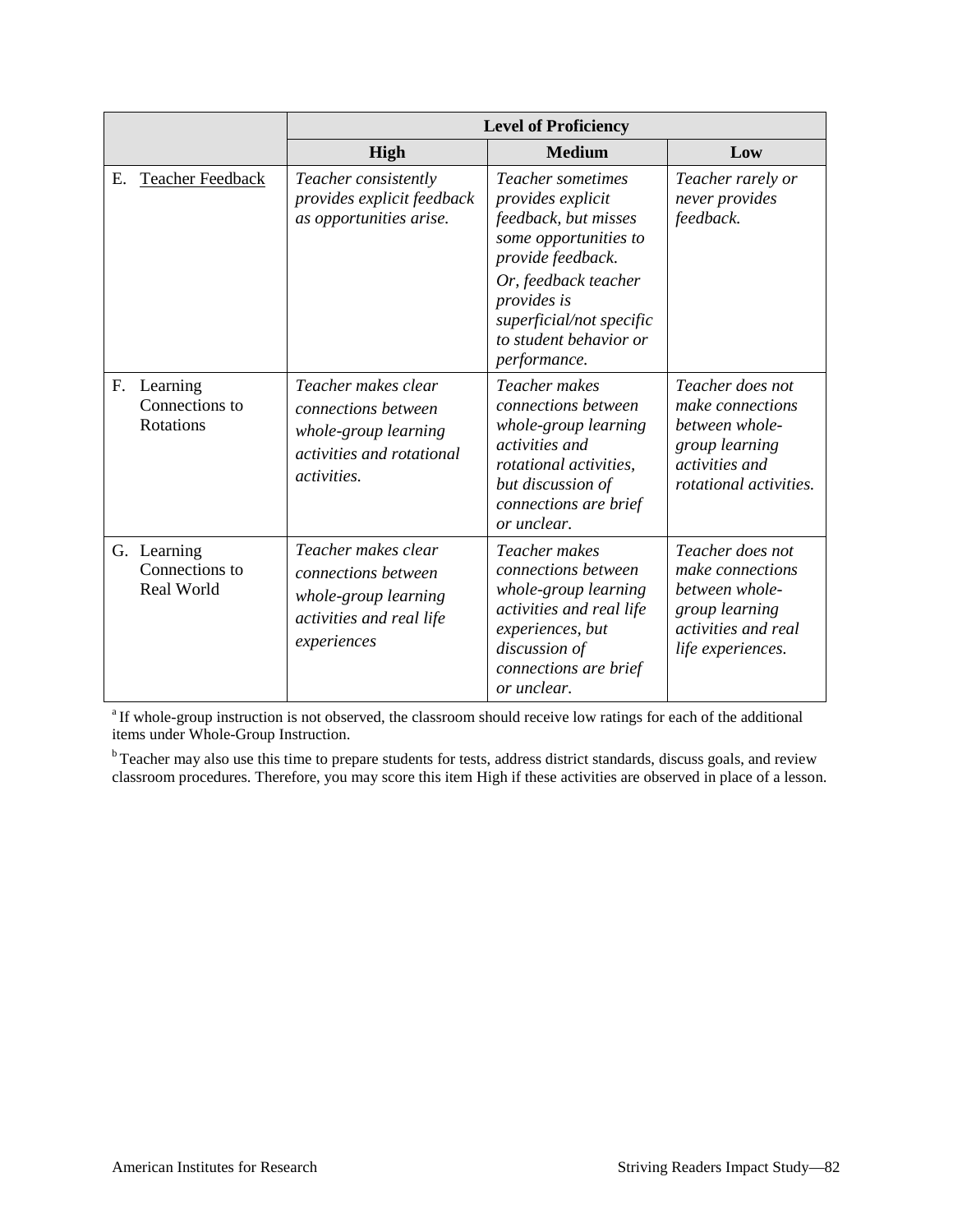#### **Small-Group Instruction**

*(Score Range = 7–21)*

|    |                                                                                                              | <b>Level of Proficiency</b>                                                                                                                                                                                                                            |                                                                                                                                                                                                                                       |                                                                                                       |
|----|--------------------------------------------------------------------------------------------------------------|--------------------------------------------------------------------------------------------------------------------------------------------------------------------------------------------------------------------------------------------------------|---------------------------------------------------------------------------------------------------------------------------------------------------------------------------------------------------------------------------------------|-------------------------------------------------------------------------------------------------------|
|    |                                                                                                              | <b>High</b>                                                                                                                                                                                                                                            | <b>Medium</b>                                                                                                                                                                                                                         | Low                                                                                                   |
|    | H. Small-Group<br>Instruction Time <sup>c</sup>                                                              | All students participate<br>in one 18-22 minute<br>small-group session.                                                                                                                                                                                | Small-group sessions<br>are provided; though<br>the amount of time for<br>all sessions may be<br>outside of the specified<br>minutes, or some<br>students in the<br>classroom do not<br>participate in a small-<br>group time at all. | No students participate<br>in a small-group<br>session.                                               |
| I. | <b>Small Group Size</b>                                                                                      | All small-group<br>sessions include 8 or<br>fewer students.                                                                                                                                                                                            | Some small-group<br>sessions include more<br>than 8 students.                                                                                                                                                                         | All small-group<br>sessions include more<br>than 8 students.                                          |
| J. | Planned and<br>structured activity<br>$G1$ :<br>G2:<br>G3:<br>$d$ Overall:                                   | The teacher<br>implements a planned<br>and structured activity<br>and clearly<br>communicates it to<br>students.                                                                                                                                       | The teacher<br>implements a planned<br>and structured activity,<br>but does not clearly<br>communicate it to<br>students.                                                                                                             | Teacher does not<br>implement a planned<br>and structured activity<br>for this time.                  |
|    | K. Teacher's use of<br>general language<br>modeling<br>strategies<br>$G1$ :<br>$G2$ :<br>G3:<br>$d$ Overall: | Teacher provides many<br>language modeling<br>strategies (e.g. models<br>fluent reading, models<br>reading skills and<br>strategies)                                                                                                                   | Teacher provides some<br>language modeling<br>strategies                                                                                                                                                                              | Teacher rarely or<br>never uses language<br>modeling strategies.                                      |
| L. | Teacher's use of<br>differentiated<br>instruction <sup>e</sup>                                               | Teacher frequently<br>differentiates<br>instruction either<br>within or between<br>small groups $(e.g.,$<br>students working on<br>different skills, using<br>different modalities,<br>teacher directs specific<br>questions to specific<br>students.) | Teacher sometimes<br>differentiates<br>instruction either<br>within or between<br>small groups.                                                                                                                                       | Teacher rarely or<br>never differentiates<br>instruction either<br>within or between<br>small groups. |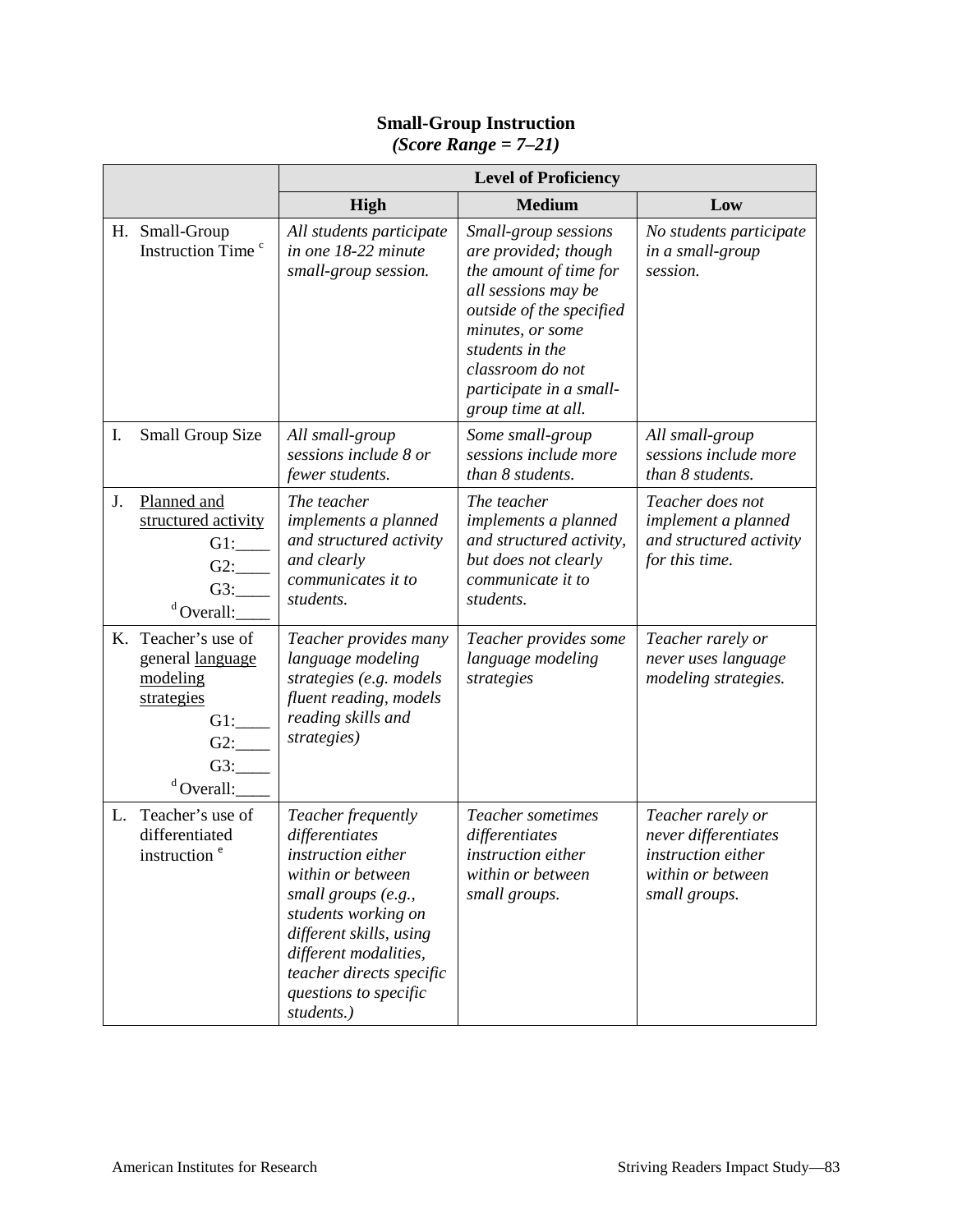|                                                             | <b>Level of Proficiency</b>                                                                                                                                                                                                                                           |                                                                                                                                                                                                                                  |                                                                                                           |
|-------------------------------------------------------------|-----------------------------------------------------------------------------------------------------------------------------------------------------------------------------------------------------------------------------------------------------------------------|----------------------------------------------------------------------------------------------------------------------------------------------------------------------------------------------------------------------------------|-----------------------------------------------------------------------------------------------------------|
|                                                             | High                                                                                                                                                                                                                                                                  | <b>Medium</b>                                                                                                                                                                                                                    | Low                                                                                                       |
| M. Student<br>Engagement<br>GI:<br>G2:<br>G3:<br>Overall:   | Teacher uses<br>structured engagement<br>routines and the<br>majority of students<br>are actively engaged<br>and are participating.                                                                                                                                   | Teacher uses<br>structured engagement<br>routines; however,<br>some of the students<br>participate and are<br>actively engaged.                                                                                                  | Teacher does not use<br>structured engagement<br>routines. Few students<br>participate or are<br>engaged. |
| N. Teacher Feedback<br>$G1$ :<br>G2:<br>G3:<br>$d$ Overall: | Teacher consistently<br>provides explicit<br>feedback as<br>opportunities arise.<br>(e.g. teacher verbally<br>responds to student<br>responses; teacher<br>provides information<br>to class on their<br>progress; teacher<br>adjusts lesson to meet<br>student needs) | Teacher sometimes<br>provides explicit<br>feedback, but misses<br>some opportunities to<br>provide feedback.<br>Or, feedback teacher<br><i>provides is</i><br>superficial/not specific<br>to student behavior or<br>performance. | Teacher rarely or<br>never provides<br>feedback.                                                          |

 $\overrightarrow{c}$  If small-group instruction is not observed, the classroom should receive low ratings for each of the additional items under Small-Group Instruction.<br>d The overall rating should be determined as follows: High = 3 Highs, or 2 Highs and 1 Medium; Medium = at least

2 Mediums, or a combination of Highs and Lows; Low = 2 Lows and 1 Medium, or 3 Lows. If only two small-group rotations are observed, the rating should be assigned based on the lowest scoring rotation.

<sup>e</sup> Following the class period, you may ask the teacher, "How did you plan for your (small group) lessons today?" to further inform your rating for this item.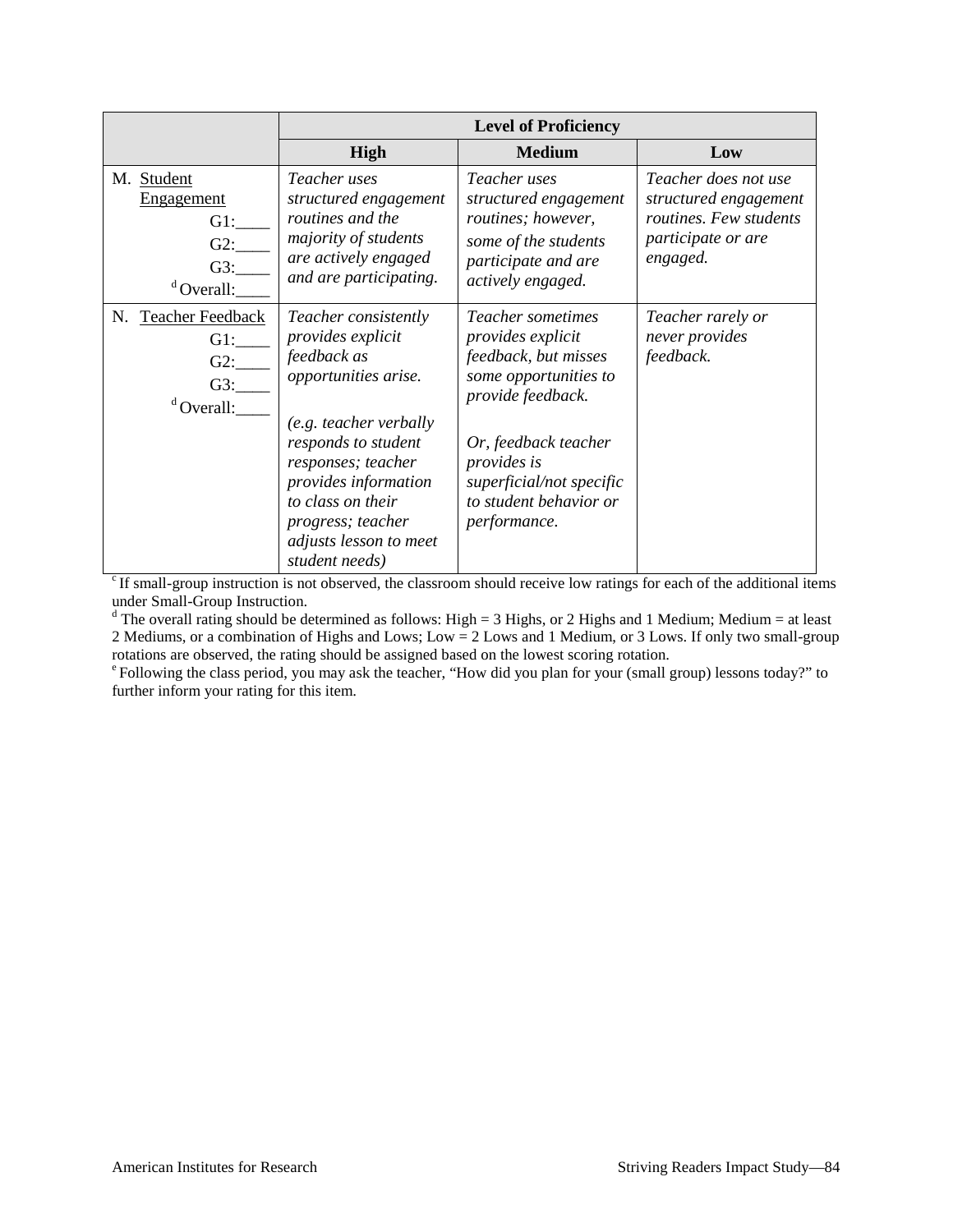#### **Modeled and Independent Reading**

|    |                                                                                                                                         | <b>Level of Proficiency</b>                                                                                                                                                                                                                                                              |                                                                                                                                                                                                                                                                            |                                                                                                                                                                           |  |
|----|-----------------------------------------------------------------------------------------------------------------------------------------|------------------------------------------------------------------------------------------------------------------------------------------------------------------------------------------------------------------------------------------------------------------------------------------|----------------------------------------------------------------------------------------------------------------------------------------------------------------------------------------------------------------------------------------------------------------------------|---------------------------------------------------------------------------------------------------------------------------------------------------------------------------|--|
|    |                                                                                                                                         | High                                                                                                                                                                                                                                                                                     | <b>Medium</b>                                                                                                                                                                                                                                                              | Low                                                                                                                                                                       |  |
|    | O. Modeled and<br>Independent<br>Reading Time <sup>f</sup>                                                                              | All students participate<br>in 18-22 minutes of<br>modeled and<br>independent reading<br>time (includes time for<br>writing in logs).                                                                                                                                                    | Time for modeled and<br>independent reading is<br>provided; though the<br>amount of time may be<br>outside of the specified<br>minutes, or some<br>students in the<br>classroom do not have<br>the opportunity to<br>participate in modeled<br>and independent<br>reading. | No students are given<br>the opportunity to<br>participate in modeled<br>and independent<br>reading.                                                                      |  |
| Ρ. | Student on-task<br>behavior using<br><b>READ 180</b><br>Audiobooks or<br>Paperbacks<br>$G1$ :<br>$G2$ :<br>G3:<br><sup>g</sup> Overall: | The majority of<br>students appear to be<br>listening and following<br>along with Audiobooks<br>or independently<br>reading for the<br>majority of the time.                                                                                                                             | Some of the students<br>appear to be listening<br>and following along<br>with Audiobooks or<br>independently reading<br>for the majority of the<br>time, but other students<br>are off task at times.                                                                      | Few or none of the<br>students appear to be<br>listening and following<br>along with Audiobooks<br>or independently<br>reading for the<br>majority of the time.           |  |
|    | Q. Student reflections<br>on text<br>$G1$ :<br>$G2$ :<br>G3:<br><sup>g</sup> Overall:                                                   | The majority of<br>students respond to<br>reading in writing<br>(e.g., use of logs or<br><i>journals</i> ).                                                                                                                                                                              | Some of the students<br>participate respond to<br>reading in writing                                                                                                                                                                                                       | Few or none of the<br>students respond to<br>reading in writing.                                                                                                          |  |
|    | R. Teacher Awareness                                                                                                                    | The teacher<br>demonstrates proactive<br>behaviors to stay<br>aware of students'<br>activities and needs in<br>the independent<br>reading area the<br>majority of the time,<br>even when working<br>with a small group.<br>The teacher anticipates<br>problems and plans<br>accordingly. | The teacher<br>demonstrates some<br>proactive behaviors to<br>stay of students'<br>activities and needs the<br>independent reading<br>area while working<br>with a small group, but<br>may miss some events<br>occurring in the<br>independent reading<br>area.            | The teacher fails to<br><i>indicate an awareness</i><br>of students' activities<br>and needs in the<br>independent reading<br>area while working<br>with the small group. |  |

*(Score Range =5–15)*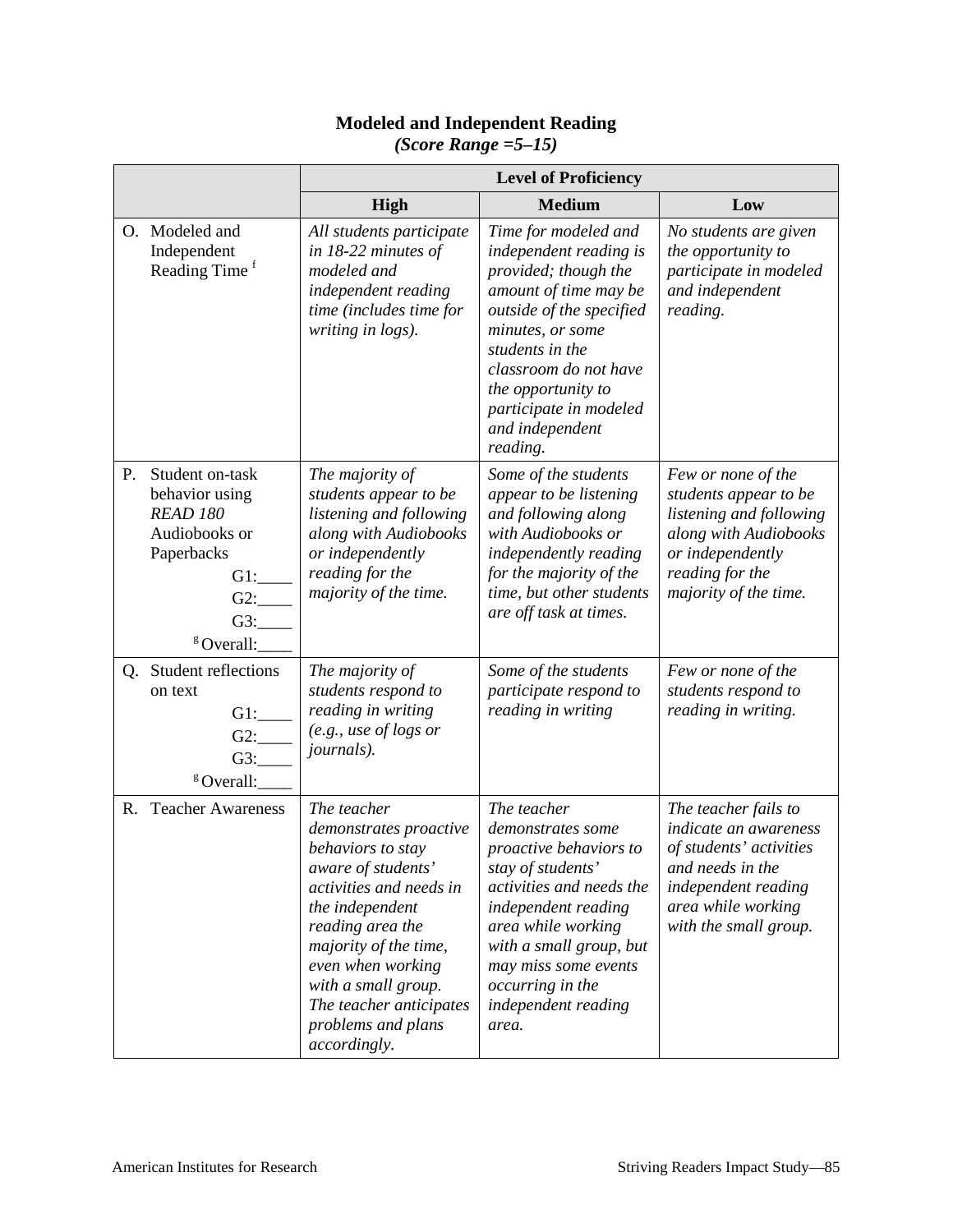|                                                       | <b>Level of Proficiency</b>                                                                                                                                                                                                                                                                                                            |                                                                                                                                                                                                                                                      |                                                                                                    |  |
|-------------------------------------------------------|----------------------------------------------------------------------------------------------------------------------------------------------------------------------------------------------------------------------------------------------------------------------------------------------------------------------------------------|------------------------------------------------------------------------------------------------------------------------------------------------------------------------------------------------------------------------------------------------------|----------------------------------------------------------------------------------------------------|--|
|                                                       | High                                                                                                                                                                                                                                                                                                                                   | <b>Medium</b>                                                                                                                                                                                                                                        | Low                                                                                                |  |
| S. Teacher<br>responsiveness to<br>questions/problems | Teacher responds to<br>independent reading<br>group questions or<br>equipment problems.<br>Or, no instances where<br>teacher needed to<br>respond.<br>(e.g. teacher quickly)<br>addresses any activity<br>or equipment problems<br>at an appropriate time<br>in regards to the small-<br>group activities group<br><i>activities</i> ) | Teacher sometimes<br>responds to<br>independent reading<br>group questions or<br>equipment problems,<br>but fails to respond to<br>other issues or<br>responds in a manner<br>that interrupts the<br>activities of the small<br>group substantially. | Teacher does not<br>respond to independent<br>reading group<br>questions or equipment<br>problems. |  |

<sup>f</sup> If modeled and independent reading is not observed, the classroom should receive low ratings for each of the additional items under Modeled and Independent Reading.

<sup>g</sup> The overall rating should be determined as follows: High = 3 Highs, or 2 Highs and 1 Medium; Medium = at least 2 Mediums, or a combination of Highs and Lows; Low = 2 Lows and 1 Medium, or 3 Lows. If only two Modeled and Independent Reading rotations are observed, the rating should be assigned based on the lowest scoring rotation.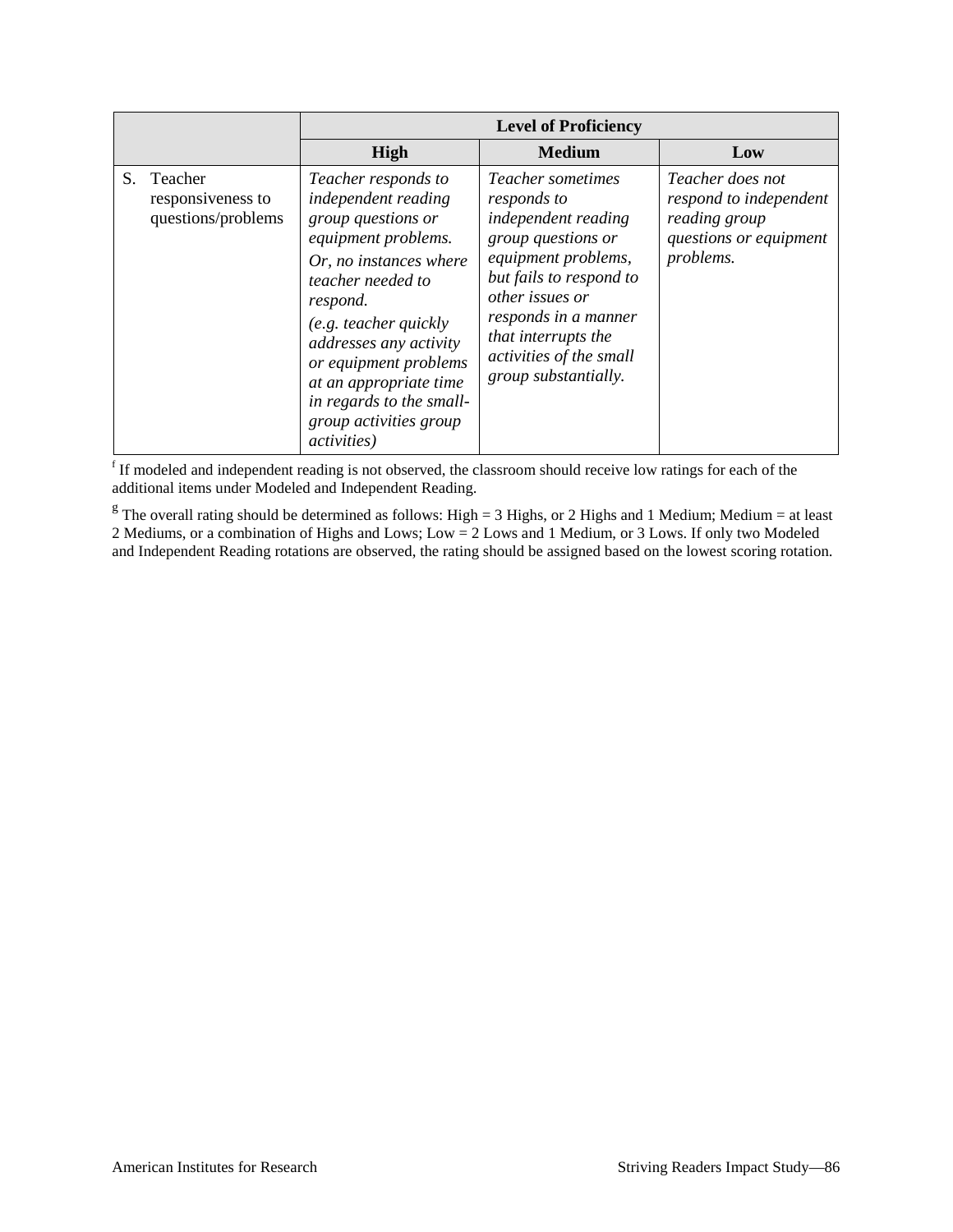#### **Level of Proficiency High Medium Low** T. Instructional Software Time<sup>h</sup> *All students are given the opportunity to participate in 18-22 minutes on the computer using the READ 180 instructional software. Time for using the READ 180 instructional software is provided; though the amount of time may be outside of the specified minutes, or some students in the classroom do not have the opportunity to use the READ 180 instructional software. No students are given the opportunity to use the READ 180 instructional software* U. Student on-task behavior using READ 180 instructional software  $G1:$ G2:\_\_\_\_ G3:\_\_\_\_ <sup>i</sup> Overall: *The majority of students appear to use the READ 180 instructional software throughout their rotation. Some of the students appear to use the READ 180 instructional software, although other students may not use the software throughout the entire rotation. Few or none of the students appear to use the READ 180 instructional software throughout the entire rotation.*  V. Use of multiple zones G1:\_\_\_\_ G2:\_\_\_\_ G3:\_\_\_\_ <sup>i</sup> Overall: *The majority of students appear to be utilizing more than one zone at the computers. Some of the students appear to be utilizing more than on zone. Few or none of the students are working on more than one zone.* W. Teacher Awareness  $G1:$  $G2:$ G3:\_\_\_\_ <sup>i</sup> Overall: *The teacher demonstrates proactive behaviors to stay aware of students' activities and needs in the computer area the majority of the time, even when working The teacher demonstrates some proactive behaviors to stay of students' activities and needs the computer area while working with a small group, but may miss The teacher fails to indicate an awareness of students' activities and needs in the computer area while working with the small group.*

*some events occurring in the independent reading area.*

*with a small group. The teacher anticipates problems and plans* 

*accordingly.*

## **Computer Rotations**

*(Score Range = 5–15)*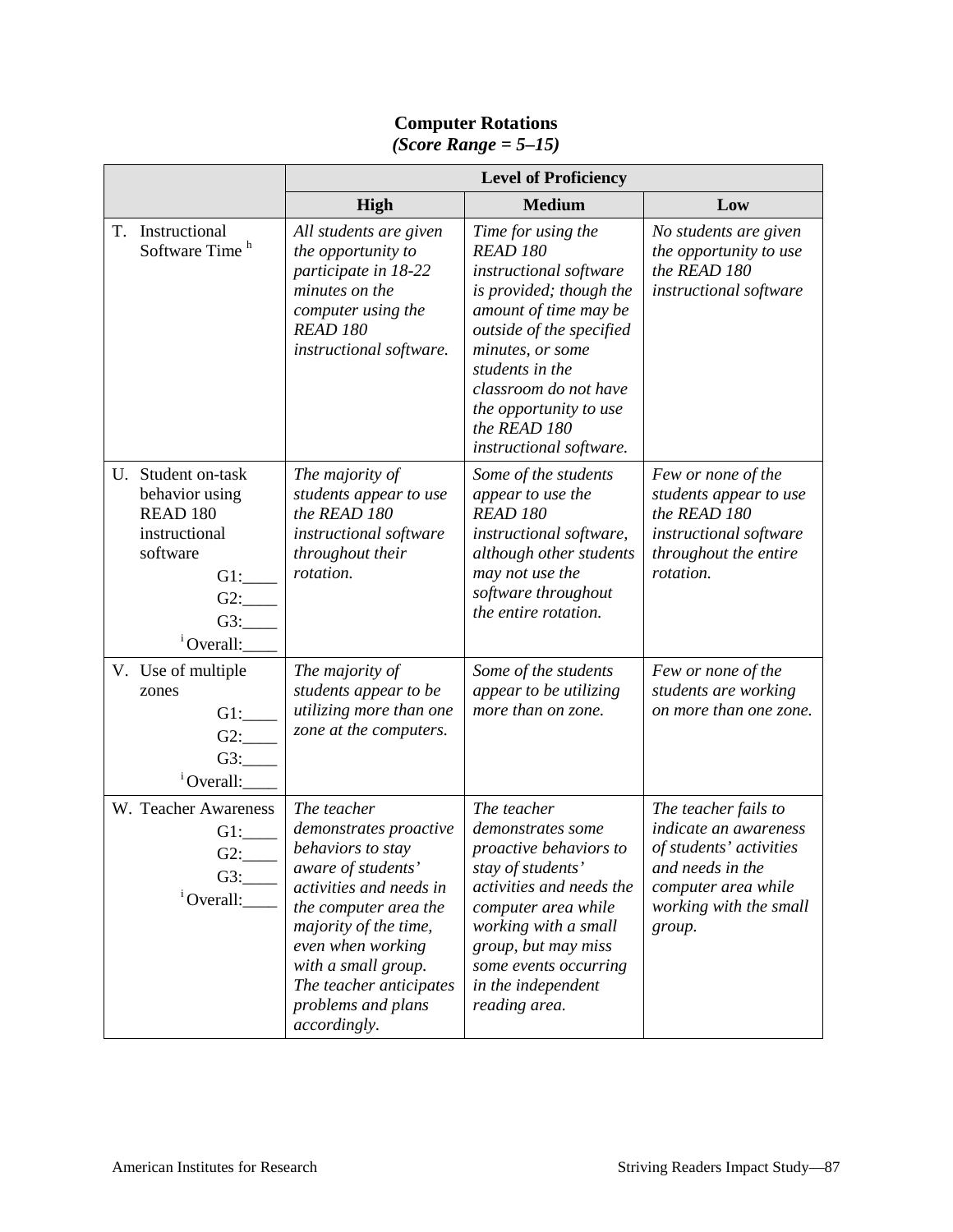|                                                                                                     |                                                                                                                                                                                                                                                                                                | <b>Level of Proficiency</b>                                                                                                                                                                                                                  |                                                                                     |
|-----------------------------------------------------------------------------------------------------|------------------------------------------------------------------------------------------------------------------------------------------------------------------------------------------------------------------------------------------------------------------------------------------------|----------------------------------------------------------------------------------------------------------------------------------------------------------------------------------------------------------------------------------------------|-------------------------------------------------------------------------------------|
|                                                                                                     | High                                                                                                                                                                                                                                                                                           | <b>Medium</b>                                                                                                                                                                                                                                | Low                                                                                 |
| X. Teacher<br>responsiveness to<br>questions/problems<br>$G1$ :<br>$G2$ :<br>G3:<br>$^{1}$ Overall: | Teacher responds to<br>computer group<br>questions or equipment<br>problems.<br>Or, no instances where<br>teacher needed to<br>respond<br>(e.g. teacher quickly)<br>addresses any activity<br>or equipment problems<br>at an appropriate time<br>in regards to the small-<br>group activities) | <i>Teacher sometimes</i><br>responds to computer<br>group questions or<br>equipment problem,<br>but fails to respond to<br>other issues or<br>responds in a manner<br>that interrupts the<br>activities of the small<br>group substantially. | Teacher does not<br>respond to computer<br>group questions or<br>equipment problems |

<sup>h</sup> If the computer rotation is not observed, the classroom should receive low ratings for each of the additional items under Computer Rotations.<br>i The overall rating should be determined as follows: High = 3 Highs, or 2 Highs and 1 Medium; Medium = at least

2 Mediums, or a combination of Highs and Lows; Low = 2 Lows and 1 Medium, or 3 Lows. If only two computer rotations are observed, the rating should be assigned based on the lowest scoring rotation.

# **Whole-Group Wrap-Up**

## *(Score range = 3–9)*

|                    | <b>Level of Proficiency</b>                                                                           |                                                                                                                                                              |                                                                                 |  |  |  |  |
|--------------------|-------------------------------------------------------------------------------------------------------|--------------------------------------------------------------------------------------------------------------------------------------------------------------|---------------------------------------------------------------------------------|--|--|--|--|
|                    | High                                                                                                  | <b>Medium</b>                                                                                                                                                | Low                                                                             |  |  |  |  |
| Y. Wrap-Up Time    | Whole-group wrap-up<br>time is observed for 8-<br>12 minutes at the end<br>of the class period.       | Whole-group wrap-up<br>time is observed;<br>however, it is outside<br>the time allotment<br>and/or does not take<br>place at the end of the<br>class period. | Whole-group wrap-up<br>time is not observed.                                    |  |  |  |  |
| Z. Teacher Summary | Teacher reviews key<br>points covered in the<br>lessons or readings in<br>a clear, concise<br>manner. | Teacher reviews key<br>points covered in the<br>lessons or readings but<br>summary is unclear or<br>not concise.                                             | Teacher does not<br>review key points<br>covered in the lessons<br>or readings. |  |  |  |  |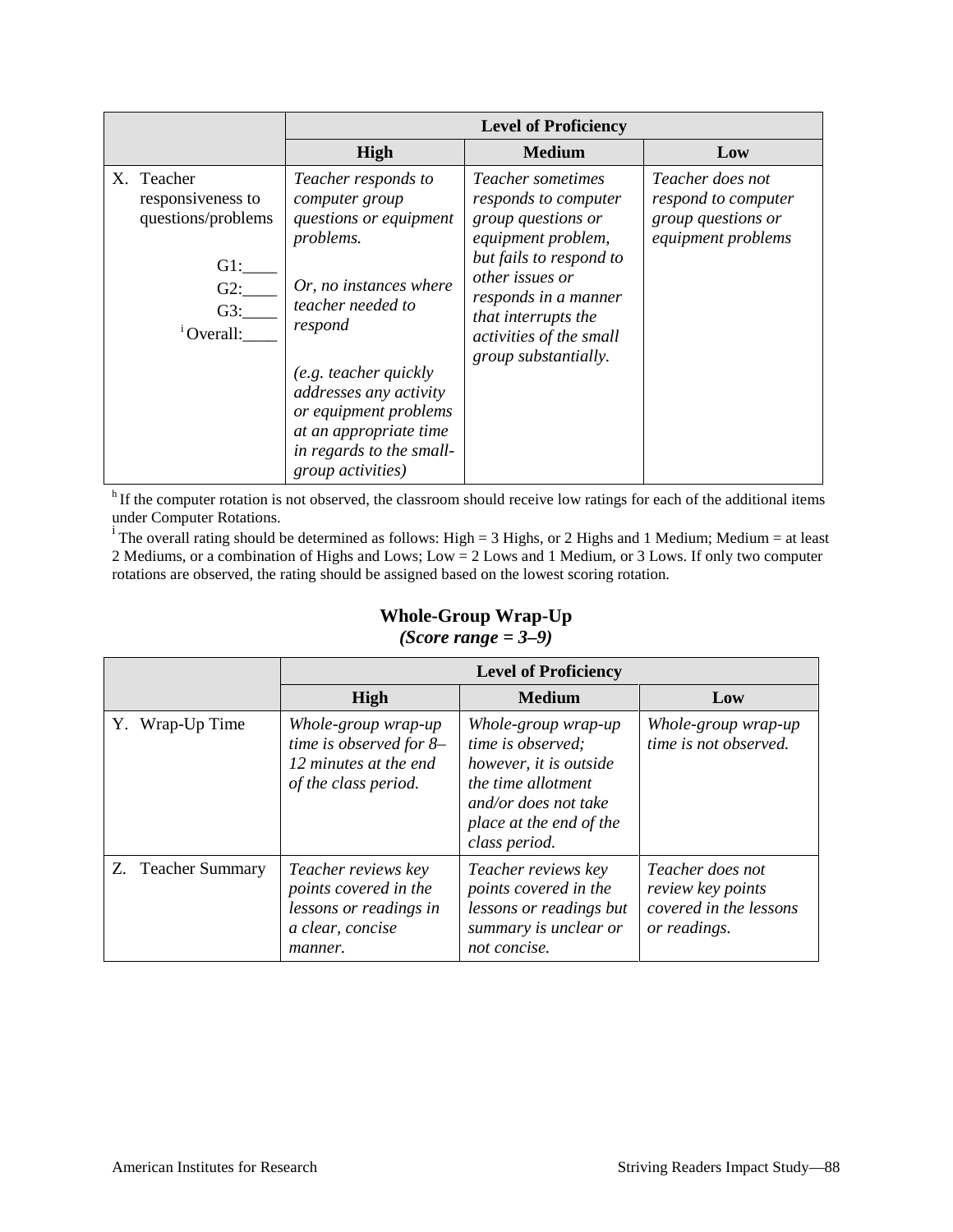|                               |                                                                                                                                                                                                                                                                               | <b>Level of Proficiency</b>                                                               |                                                                                                            |
|-------------------------------|-------------------------------------------------------------------------------------------------------------------------------------------------------------------------------------------------------------------------------------------------------------------------------|-------------------------------------------------------------------------------------------|------------------------------------------------------------------------------------------------------------|
|                               | <b>High</b>                                                                                                                                                                                                                                                                   | Low                                                                                       |                                                                                                            |
| AA.<br>Student<br>Reflections | The majority of<br>students reflect on the<br>day's activities, skills<br>learned, or material<br>read (e.g., students)<br>summarize their<br>activities from the day<br>and/or students reflect<br>in writing, such as an<br>Exit Slip or in a Daily<br>Reflection Journal). | Some students reflect<br>on the days' activities,<br>skills learned, or<br>material read. | Few or none of the<br>students reflect on the<br>days' activities, skills<br>learned, or material<br>read. |

#### **Classroom Management and Climate**  *(Score Range = 5–15; not part of classroom fidelity score)*

|                                                                |                                                                                                                                                                              | <b>Level of Proficiency</b>                                                                                                                                         |                                                                                                                                                                          |
|----------------------------------------------------------------|------------------------------------------------------------------------------------------------------------------------------------------------------------------------------|---------------------------------------------------------------------------------------------------------------------------------------------------------------------|--------------------------------------------------------------------------------------------------------------------------------------------------------------------------|
|                                                                | <b>High</b>                                                                                                                                                                  | <b>Medium</b>                                                                                                                                                       | Low                                                                                                                                                                      |
| <b>BB.</b> Effectiveness in<br>addressing<br>behavioral issues | The teacher consistently<br>addresses behavioral<br><i>issues. Behavior</i><br>management does not<br>take time away from<br>learning. No behavioral<br>issues are observed. | The teacher<br><i>inconsistently addresses</i><br>behavioral issues. Few<br>times when misbehavior<br>continues, escalates, or<br>takes time away from<br>learning. | The teacher rarely, it<br>ever, addresses<br>behavioral issues.<br>Frequent instances of<br>misbehavior continuing,<br>escalating, or taking<br>time away from learning. |
| CC.Smooth<br>transitions<br>between all<br>models <sup>a</sup> | The teacher consistently<br>uses a timer, two minute<br>warning, and/or other<br>method to indicate to<br>students of a rotation<br>change.                                  | The teacher sometimes<br>uses a timer, two minute<br>warning, and/or other<br>method to indicate to<br>students of a rotation<br>change.                            | The teacher never uses a<br>timer, two minute<br>warning, and/or other<br>method to indicate to<br>students of a rotation<br>change.                                     |
|                                                                | All transitions are quick<br>and efficient. Students<br>know what to do and<br>there is minimal wasted<br><i>instructional time.</i>                                         | Some instructional time<br>may be wasted and some<br>students seem confused<br>about how to transition<br>into a new activity.                                      | Few or none of the<br>transitions are quick and<br>efficient. Instructional<br>time is lost during most<br>or all transitions.                                           |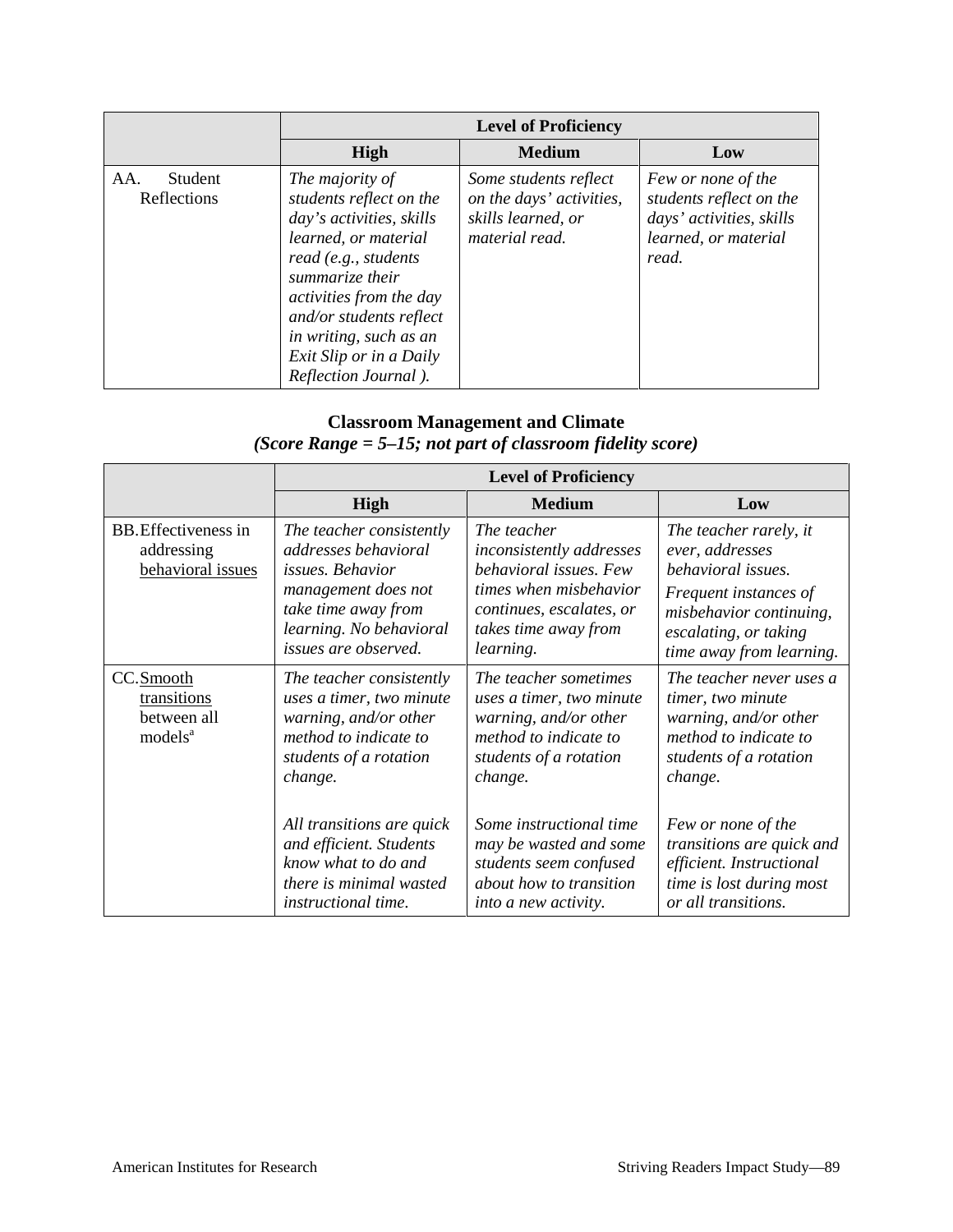|                                                                 |                                                                                                                                                              | <b>Level of Proficiency</b>                                                                  |                                                                                                                                                     |
|-----------------------------------------------------------------|--------------------------------------------------------------------------------------------------------------------------------------------------------------|----------------------------------------------------------------------------------------------|-----------------------------------------------------------------------------------------------------------------------------------------------------|
|                                                                 | High                                                                                                                                                         | <b>Medium</b>                                                                                | Low                                                                                                                                                 |
| Clear<br>DD.<br>instructions and<br>outline of                  | Instructions are<br>consistently outlined and<br>clarified.                                                                                                  | <i>Instructions are</i><br>sometimes outlined and<br>clarified.                              | Instructions are rarely<br>or never outlined and<br>clarified.                                                                                      |
| expectations                                                    | The majority of students<br>appear to understand<br>expectations the majority                                                                                | The majority of students<br>appear to understand<br>expectations some of the                 | Student behavioral<br>expectations are not<br>posted.                                                                                               |
|                                                                 | of the time.                                                                                                                                                 | time; or, some students<br>appear to understand<br>expectations the majority<br>of the time. | The majority of students<br>look confused as to<br>expectations for the<br>majority of the time.                                                    |
| EE. Mutual Respect<br>among teacher<br>and students             | Teacher and students<br>demonstrate respect for<br>one another the majority<br>of the time.(e.g., using<br>respectful language, eye<br>contact, cooperation) | Teacher and students<br>demonstrate respect for<br>one another some of the<br>time.          | Teacher and students<br>rarely or never<br>demonstrate respect for<br>one another.                                                                  |
| FF. Disrespectful<br>behaviors among<br>teacher and<br>students | No instances, or very<br>mild instances, of<br>disrespect are observed.                                                                                      | Some instances of<br>disrespect between<br>teacher and/or students.                          | Frequent instances of<br>disrespect between<br>teacher and/or students<br>are observed. (e.g.<br>sarcastic remarks,<br><i>teasing, humiliation)</i> |

<sup>a</sup> If the teacher does not implement READ 180 rotations, this item should rated based on other transitional times (e.g., beginning of class period).

#### **Materials** *(Score Range = 7–21; not part of classroom fidelity score)*

|                                                        |                                                                                                                                         | <b>Level of Proficiency</b>                                                                                                                                       |                                                                                                   |
|--------------------------------------------------------|-----------------------------------------------------------------------------------------------------------------------------------------|-------------------------------------------------------------------------------------------------------------------------------------------------------------------|---------------------------------------------------------------------------------------------------|
|                                                        | <b>High</b>                                                                                                                             | <b>Medium</b>                                                                                                                                                     | Low                                                                                               |
| Quantity of<br>GG.<br>READ 180 Paperbacks <sup>2</sup> | There are a sufficient<br>number of READ 180<br>paperback books at<br>various levels<br><i>available and</i><br>accessible to students. | READ 180 paperback<br>books at various levels<br>are available and<br>accessible to students;<br>the number of books at<br>one or more levels is<br>insufficient. | READ 180 paperback<br>books at various levels<br>are not available and<br>accessible to students. |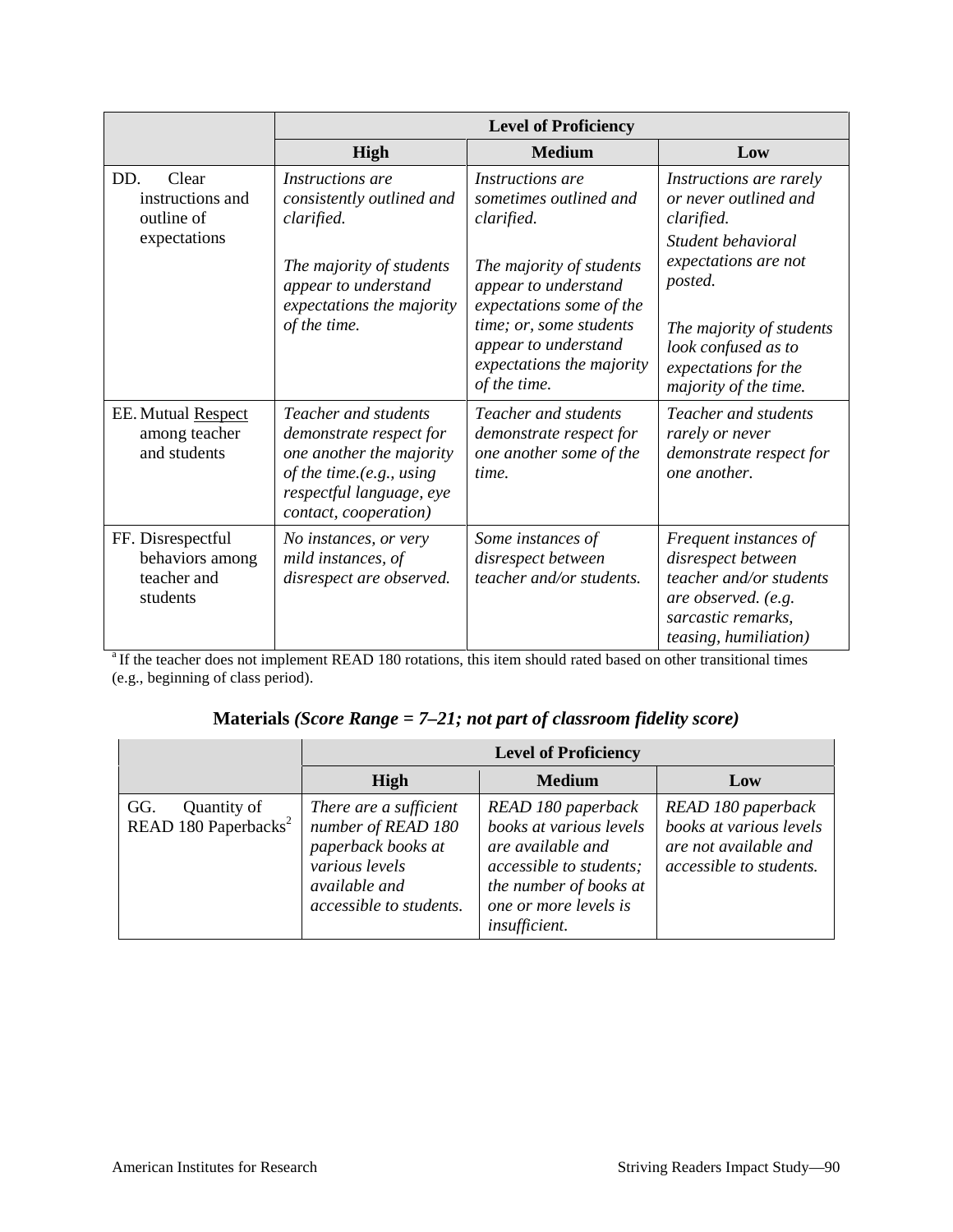|                                                                     |                                                                                                                                                                                                                                     | <b>Level of Proficiency</b>                                                                                                                                                      |                                                                                                                                                                    |
|---------------------------------------------------------------------|-------------------------------------------------------------------------------------------------------------------------------------------------------------------------------------------------------------------------------------|----------------------------------------------------------------------------------------------------------------------------------------------------------------------------------|--------------------------------------------------------------------------------------------------------------------------------------------------------------------|
|                                                                     | High                                                                                                                                                                                                                                | <b>Medium</b>                                                                                                                                                                    | Low                                                                                                                                                                |
| HH.<br>Quality/<br><b>Organization of Books</b>                     | The majority of READ<br>180 paperback and<br>Audiobooks are in<br>useable condition and<br>are organized in a way<br>that is appealing to<br>students (e.g. arranged<br>by reading level and<br>on shelf with spine<br>facing out). | The majority of the<br>READ 180 paperback<br>books and Audiobooks<br>are in useable<br>condition, but are<br>poorly organized and<br>not accessible or<br>appealing to students. | The majority of the<br>READ 180 paperback<br>books and Audiobooks<br>are in poor or<br>unusable condition<br>and are not organized<br>to encourage student<br>use. |
| П.<br>Quantity of<br>READ <sub>180</sub><br>Audiobooks <sup>2</sup> | There are a sufficient<br>number of Audiobooks<br>available and<br>accessible to the<br>majority of students.                                                                                                                       | Some Audiobooks are<br>available and<br>accessible to students;<br>however, the number<br>is insufficient.                                                                       | Few/no students have<br>access to Audiobooks<br>because they are either<br>damaged or the<br>number is insufficient.                                               |
| $\overline{\text{c}}$ Puantity of rBooks <sup>2</sup>               | The majority of<br>students have an<br>rBook.                                                                                                                                                                                       | Some students have an<br>rBook, while other<br>students do not<br>(students w/o rBook<br>have a notebook).                                                                       | Few students or none<br>have an rBook or<br>notebook.                                                                                                              |
| Functional<br>KK.<br><b>Computers and READ</b><br>180 Software      | The majority of<br>students have access to<br>a functional computer<br>with headphones,<br>microphone, and<br>working software.                                                                                                     | Some students have<br>access to a functional<br>computer with<br>headphones,<br>microphone, and<br>working software;<br>other students do not.                                   | Few or none of the<br>students have access to<br>a functional computer<br>with headphones,<br>microphone, and<br>working software.                                 |
| LL.<br>Functioning<br>$CD$ players <sup>b</sup>                     | All students that would<br>like access to a CD<br>player, have access.                                                                                                                                                              | Some students have<br>access to a CD player;<br>at least one student<br>does not have access<br>that would like access.                                                          | Few or none of the<br>students have access to<br>a CD player that<br>would like access.                                                                            |
| Comfortable<br>MM.<br>Seating                                       | There is a sufficient<br>amount of comfortable<br>seating in the reading<br>area.                                                                                                                                                   | There is some<br>comfortable seating in<br>the reading area.                                                                                                                     | There is no<br>comfortable seating in<br>the reading area.                                                                                                         |

b Students may need to ask teachers for CD player or other listening device.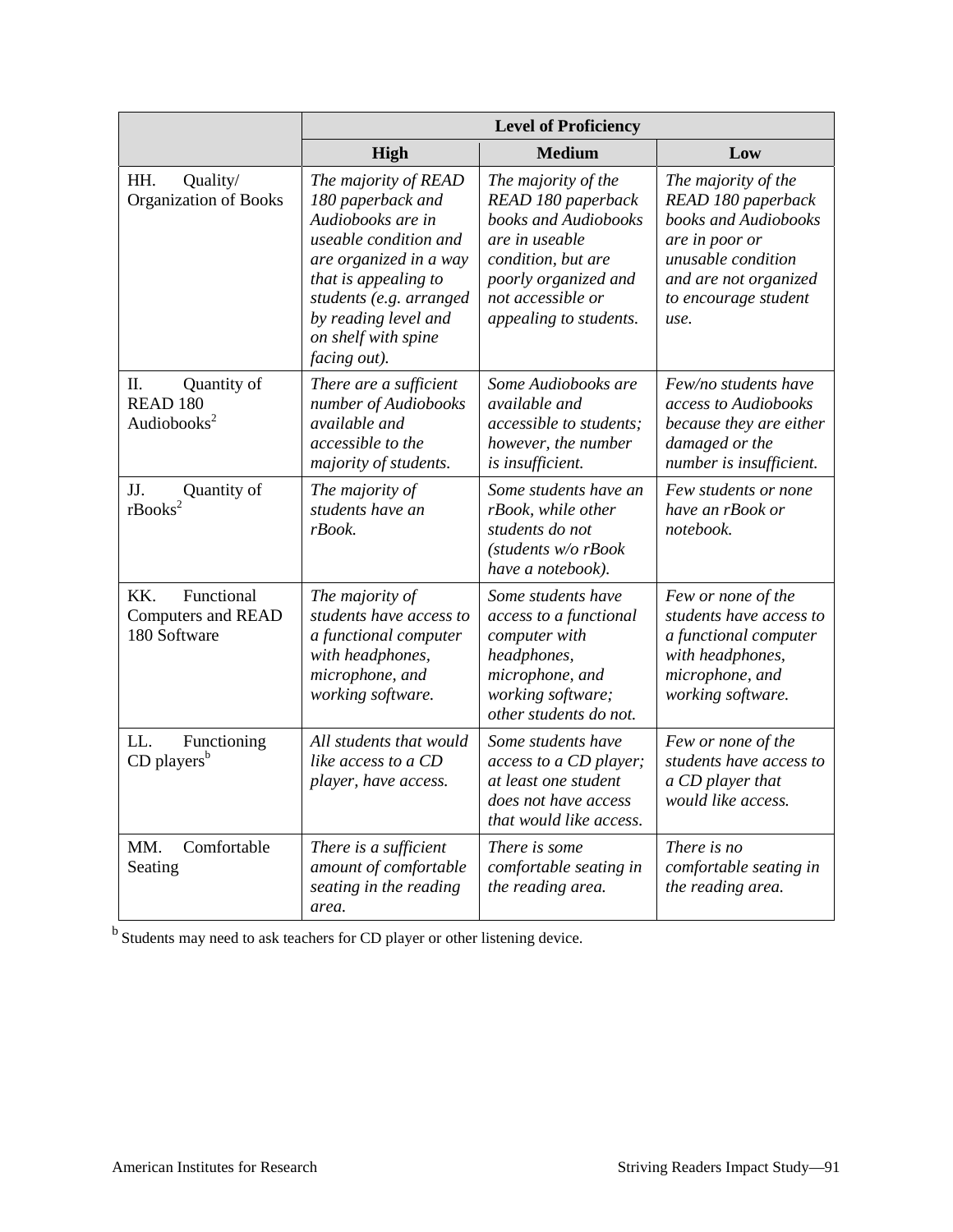|                                 | Min.<br><b>Score</b> | Max.<br><b>Score</b> | <b>Weighting</b> | Weighted<br><b>Minimum</b><br><b>Score</b> | Weighted<br><b>Maximum</b><br><b>Score</b> |
|---------------------------------|----------------------|----------------------|------------------|--------------------------------------------|--------------------------------------------|
| Whole-Group Instruction         |                      | 21                   | x1.00            |                                            | 21                                         |
| Small-Group Instruction         | 7                    | 21                   | x1.00            | 7                                          | 21                                         |
| Modeled and Independent Reading | 5                    | 15                   | x1.40            | 7                                          | 21                                         |
| <b>Computer Rotation</b>        | 5                    | 15                   | x1.40            |                                            | 21                                         |
| Whole-Group Wrap-up             | 3                    | 9                    | x2.33            | 7                                          | 21                                         |
| <b>Classroom Fidelity Score</b> |                      |                      |                  | 35                                         | 105                                        |

## **Classroom Fidelity Score Weighting From Observation Protocol**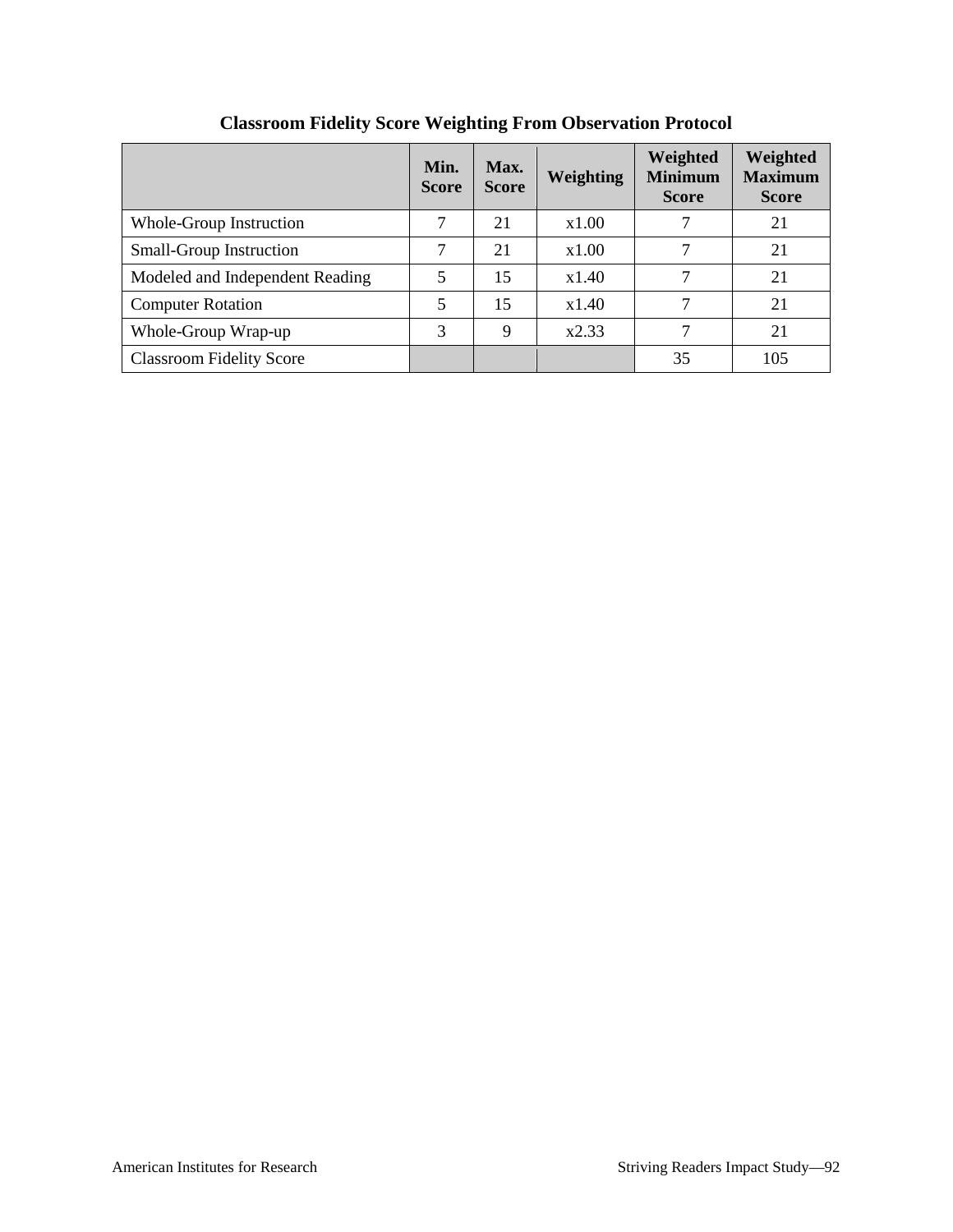# **Appendix C WDPI/MPS Program Implementation Fidelity Key (Professional Development and Instructional Supports)**

|                   | Quantity<br><b>Source</b> | <b>Quantity Ratings</b> |            | <b>Quality Source</b> | <b>Quality Ratings</b> |                      |                      |                  |
|-------------------|---------------------------|-------------------------|------------|-----------------------|------------------------|----------------------|----------------------|------------------|
|                   |                           | High $(3)$              | Median (2) | Low(1)                |                        | High $(3)$           | Median (2)           | Low(1)           |
| <b>READ 180</b>   | PD Logs                   | Attended 2              | Attended 1 | Attended 0            | Interviews:            | Teachers took a lot  | Teachers took        | Teachers took    |
| Training          |                           | days                    | day        | days                  | Fall Tchr: 33,         | of information away  | some information     | little           |
|                   |                           | (Or,                    |            |                       | 33a, 41, 42            | from the trainings,  | away from the        | information      |
|                   |                           | experienced             |            |                       | Principal: 25,         | and/or reported that | trainings and/or     | away from the    |
|                   |                           | <b>READ 180</b>         |            |                       | 25a, 26, 26a           | it was of good or    | reported that it     | trainings and/or |
|                   |                           | teacher)                |            |                       |                        | excellent quality.   | was of fair          | reported that it |
|                   |                           |                         |            |                       |                        | (Or, experienced     | quality.             | was of poor      |
|                   |                           |                         |            |                       |                        | READ 180 teacher)    |                      | quality.         |
| <b>READ 180</b>   | PD Logs                   | Attended                | Attended   | Attended              | Interviews:            | Teachers took a lot  | <b>Teachers</b> took | Teachers took    |
| Roundtables       |                           | 75% or                  | 50-74% of  | less than             | Fall Tchr: 36,         | of information away  | some information     | little           |
|                   |                           | more                    | sessions   | $50\%$ of             | 36a, 41, 42            | from the teacher     | away from the        | information      |
|                   |                           | sessions                |            | sessions              | Spring Tchr: 42,       | roundtables, and/or  | teacher              | away from the    |
|                   |                           |                         |            |                       | 42a, 47, 48            | reported that they   | roundtables, and     | teacher          |
|                   |                           |                         |            |                       | Principal: 25,         | were of good or      | /or reported that    | roundtables,     |
|                   |                           |                         |            |                       | 25a, 26, 26a, 27       | excellent quality.   | they were of fair    | and/or reported  |
|                   |                           |                         |            |                       |                        |                      | quality.             | that they were   |
|                   |                           |                         |            |                       |                        |                      |                      | of poor quality. |
| <b>READ 180</b>   | PD Logs                   | Completed               | Completed  | Completed             | Interviews:            | Teachers took a lot  | Teachers took        | Teachers took    |
| <b>RED Course</b> |                           | 75% or                  | 50-74% of  | less than             | Fall Tchr: 34,         | of information away  | some information     | little           |
| online            |                           | more of                 | required   | $50\%$ of             | 34a, 41, 42            | from the online      | away from the        | information      |
|                   |                           | required                | lessons    | required              | Spring Tchr: 40,       | courses, and/or      | courses, and /or     | away from the    |
|                   |                           | lessons                 |            | lessons               | 40a, 47, 48            | reported that it was | reported that it     | courses, and/or  |
|                   |                           |                         |            |                       | Principal: 25,         | of good or excellent | was of fair          | reported that it |
|                   |                           |                         |            |                       | 25a, 26, 26a           | quality.             | quality.             | was of poor      |
|                   |                           |                         |            |                       |                        |                      |                      | quality.         |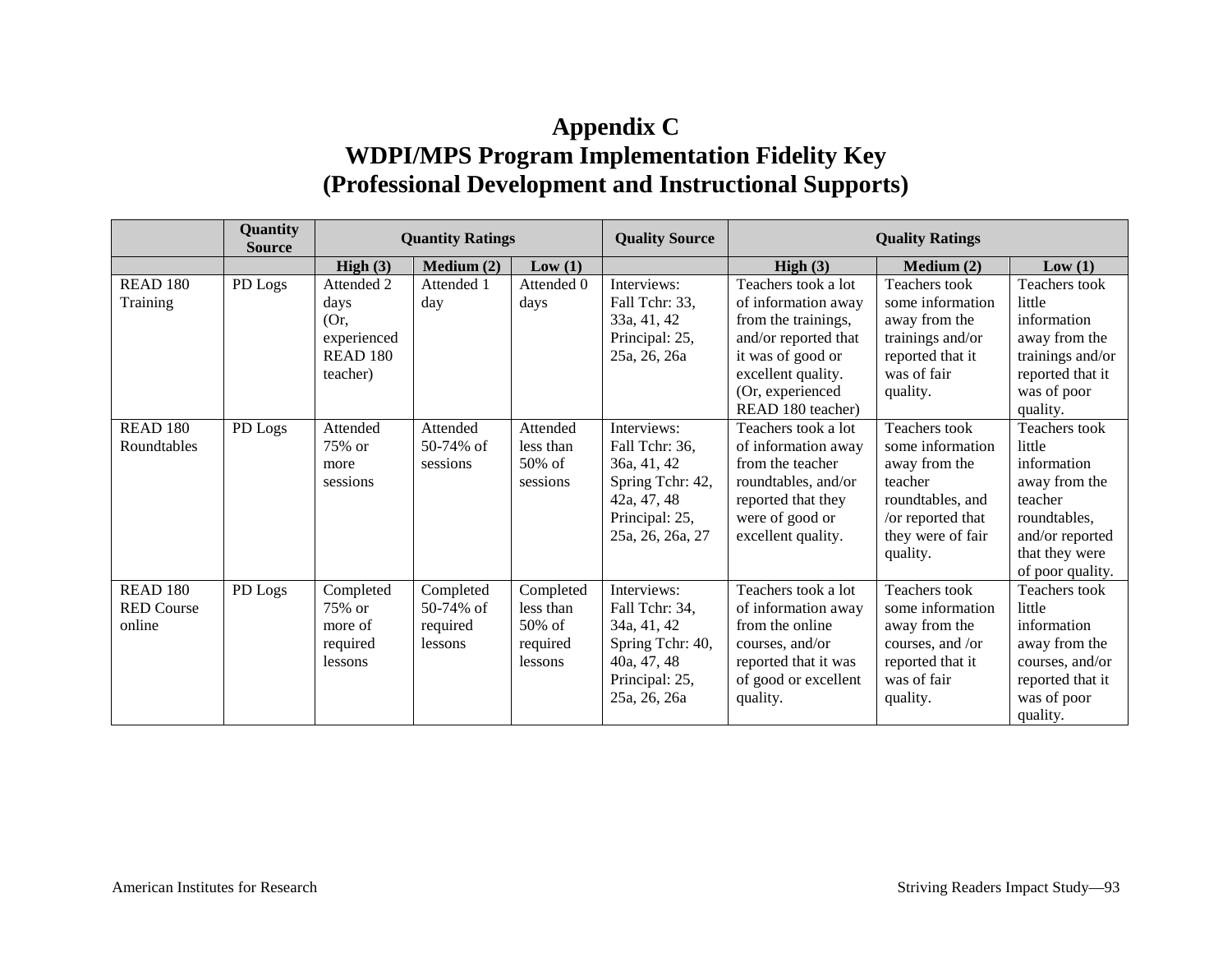|                                                                                   | Quantity<br><b>Source</b>          |                                                                | <b>Quantity Ratings</b>               |                                             | <b>Quality Source</b>                                                                                             | <b>Quality Ratings</b>                                                                                                                                                                                                                                       |                                                                                                                                                                                                                    |                                                                                                                                                                                                                                      |
|-----------------------------------------------------------------------------------|------------------------------------|----------------------------------------------------------------|---------------------------------------|---------------------------------------------|-------------------------------------------------------------------------------------------------------------------|--------------------------------------------------------------------------------------------------------------------------------------------------------------------------------------------------------------------------------------------------------------|--------------------------------------------------------------------------------------------------------------------------------------------------------------------------------------------------------------------|--------------------------------------------------------------------------------------------------------------------------------------------------------------------------------------------------------------------------------------|
|                                                                                   |                                    | High $(3)$                                                     | Median (2)                            | Low(1)                                      |                                                                                                                   | High $(3)$                                                                                                                                                                                                                                                   | Medium (2)                                                                                                                                                                                                         | Low(1)                                                                                                                                                                                                                               |
| Mentoring<br>Support from<br>Scholastic/<br>READ <sub>180</sub><br>representative | Coach<br>Logs                      | Received 7-<br>9 coaching<br>sessions                          | Received 6-<br>4 coaching<br>sessions | Received<br>$0 - 3$<br>coaching<br>sessions | Interviews:<br>Fall Tchr: 30, 32<br>Spring Tchr: 36,<br>38, 39<br>Principal: 21, 23,<br>24                        | The Scholastic/Read<br>180 representative<br>has affected Read<br>180 instruction to a<br>large extent.                                                                                                                                                      | The<br>Scholastic/Read<br>180 representative<br>has affected Read<br>180 instruction to<br>a moderate extent.                                                                                                      | The<br>Scholastic/Read<br>180<br>representative<br>has affected<br>Read 180<br>instruction to a<br>small extent or<br>not at all.                                                                                                    |
| <b>SAM</b> Data<br>training                                                       | PD logs                            | Attended<br>(Or,<br>experienced<br><b>READ 180</b><br>teacher) |                                       | Did not<br>attend                           | Interviews:<br>Fall Tchr: 37,<br>37a, 41, 42<br>Spring Tchr: 43,<br>43a, 47, 48<br>Principal: 25,<br>25a, 26, 26a | Teachers fully<br>participated in<br>offered SAM data<br>training, took a lot<br>of information away<br>from the training,<br>and/or reported that<br>it was of good or<br>excellent quality.                                                                | Teachers<br>participated in<br>offered SAM data<br>training, took<br>some information<br>away from the<br>training, and /or<br>reported that it<br>was of fair<br>quality.                                         | Teachers did<br>not participate<br>in offered SAM<br>data training,<br>took little<br>information<br>away from the<br>training, and/or<br>reported that it<br>was of poor<br>quality.                                                |
| Graduate<br>courses                                                               | Project<br>Coordinato<br>r Records | Completed<br>(Or, already<br>licensed)                         | Enrolled but<br>not<br>completed      | <b>Not</b><br>enrolled<br>and needed        | Interviews:<br>Fall Tchr: 38,<br>38a, 41, 42<br>Spring Tchr: 44,<br>44a, 47, 48<br>Principal: 25,<br>25a, 26, 26a | Teachers<br>participated in<br>graduate courses<br>related to Read 180<br>instruction, took a<br>lot of information<br>away from the<br>graduate courses,<br>and/or reported that<br>they were of good or<br>excellent quality.<br>(Or, already<br>licensed) | Teachers<br>participated in<br>graduate courses<br>related to Read<br>180 instruction,<br>took some<br>information away<br>from the graduate<br>courses, and /or<br>reported that they<br>were of fair<br>quality. | Teachers did<br>not participate<br>in any graduate<br>courses related<br>to Read 180<br>instruction, took<br>little<br>information<br>away from the<br>graduate<br>courses, and/or<br>reported that<br>they were of<br>poor quality. |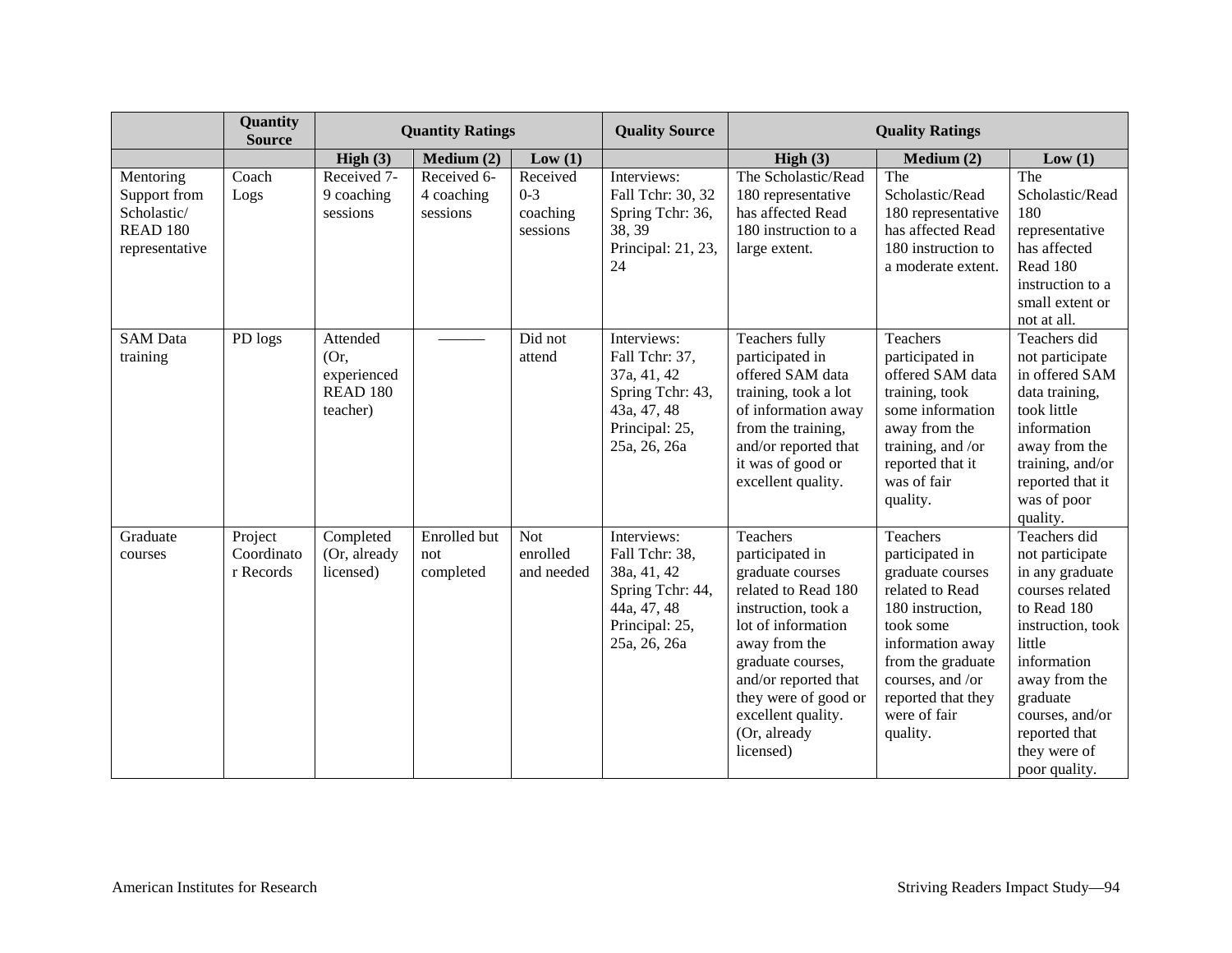|                                                             | Quantity<br><b>Source</b>                                                                   | <b>Quantity Ratings</b>                                                                                                                |                                                                                                                                                                | <b>Quality Source</b>                                                                                                                                     | <b>Quality Ratings</b>                                                                                            |                                                                                                                                                                                                                                 |                                                                                                                                                                                                              |                                                                                                                                                                                                                         |
|-------------------------------------------------------------|---------------------------------------------------------------------------------------------|----------------------------------------------------------------------------------------------------------------------------------------|----------------------------------------------------------------------------------------------------------------------------------------------------------------|-----------------------------------------------------------------------------------------------------------------------------------------------------------|-------------------------------------------------------------------------------------------------------------------|---------------------------------------------------------------------------------------------------------------------------------------------------------------------------------------------------------------------------------|--------------------------------------------------------------------------------------------------------------------------------------------------------------------------------------------------------------|-------------------------------------------------------------------------------------------------------------------------------------------------------------------------------------------------------------------------|
|                                                             |                                                                                             | High $(3)$                                                                                                                             | Median (2)                                                                                                                                                     | Low(1)                                                                                                                                                    |                                                                                                                   | High $(3)$                                                                                                                                                                                                                      | Medium (2)                                                                                                                                                                                                   | Low(1)                                                                                                                                                                                                                  |
| <b>READ 180</b><br>conference<br>(Year 2 only)              | PD logs                                                                                     | Attended                                                                                                                               |                                                                                                                                                                | Did not<br>attend                                                                                                                                         | Interviews:<br>Fall Tchr: 35,<br>35a, 41, 42<br>Spring Tchr: 41,<br>41a, 47, 48<br>Principal: 25,<br>25a, 26, 26a | Teachers fully<br>participated in<br>offered Read 180<br>seminars or<br>conferences, took a<br>lot of information<br>away from the<br>seminars/conference<br>s, and/or reported<br>that it was of good<br>or excellent quality. | Teachers<br>participated in<br>offered Read 180<br>seminars or<br>conferences, took<br>some information<br>away from the<br>seminars/conferen<br>ces, and /or<br>reported that it<br>was of fair<br>quality. | Teachers did<br>not participate<br>in offered Read<br>180 seminars or<br>conferences,<br>took little<br>information<br>away from the<br>seminars/confer<br>ences, and/or<br>reported that it<br>was of poor<br>quality. |
| Materials<br>Available /<br>Need<br>additional<br>materials | Interviews:<br>Fall Tchr:<br>10, 15<br>Spring<br>Tchr: 13,<br>14<br>Principal:<br>9, 10, 13 | All materials<br>are available<br>and were<br>available on<br>time. There<br>is a clear<br>process to<br>acquire<br>more<br>materials. | All materials<br>are<br>available,<br>but there<br>was a delay<br>in materials.<br>There is a<br>somewhat<br>clear process<br>to acquire<br>more<br>materials. | Materials<br>are<br>missing,<br>there was a<br>delay in<br>materials,<br>and/or<br>there is not<br>a clear<br>process to<br>acquire<br>more<br>materials. |                                                                                                                   |                                                                                                                                                                                                                                 |                                                                                                                                                                                                              |                                                                                                                                                                                                                         |
| Quantity of<br>rBooks                                       | Interviews:<br>Fall Tchr:<br>11, 16<br>Spring<br>Tchr: 9, 14,<br>15<br>Principal:<br>10     | The majority<br>of students<br>have their<br>own rBook                                                                                 | Some<br>students<br>have their<br>own rBook,<br>while other<br>students do<br>not                                                                              | Few<br>students or<br>none have<br>their own<br>rBook                                                                                                     |                                                                                                                   |                                                                                                                                                                                                                                 |                                                                                                                                                                                                              |                                                                                                                                                                                                                         |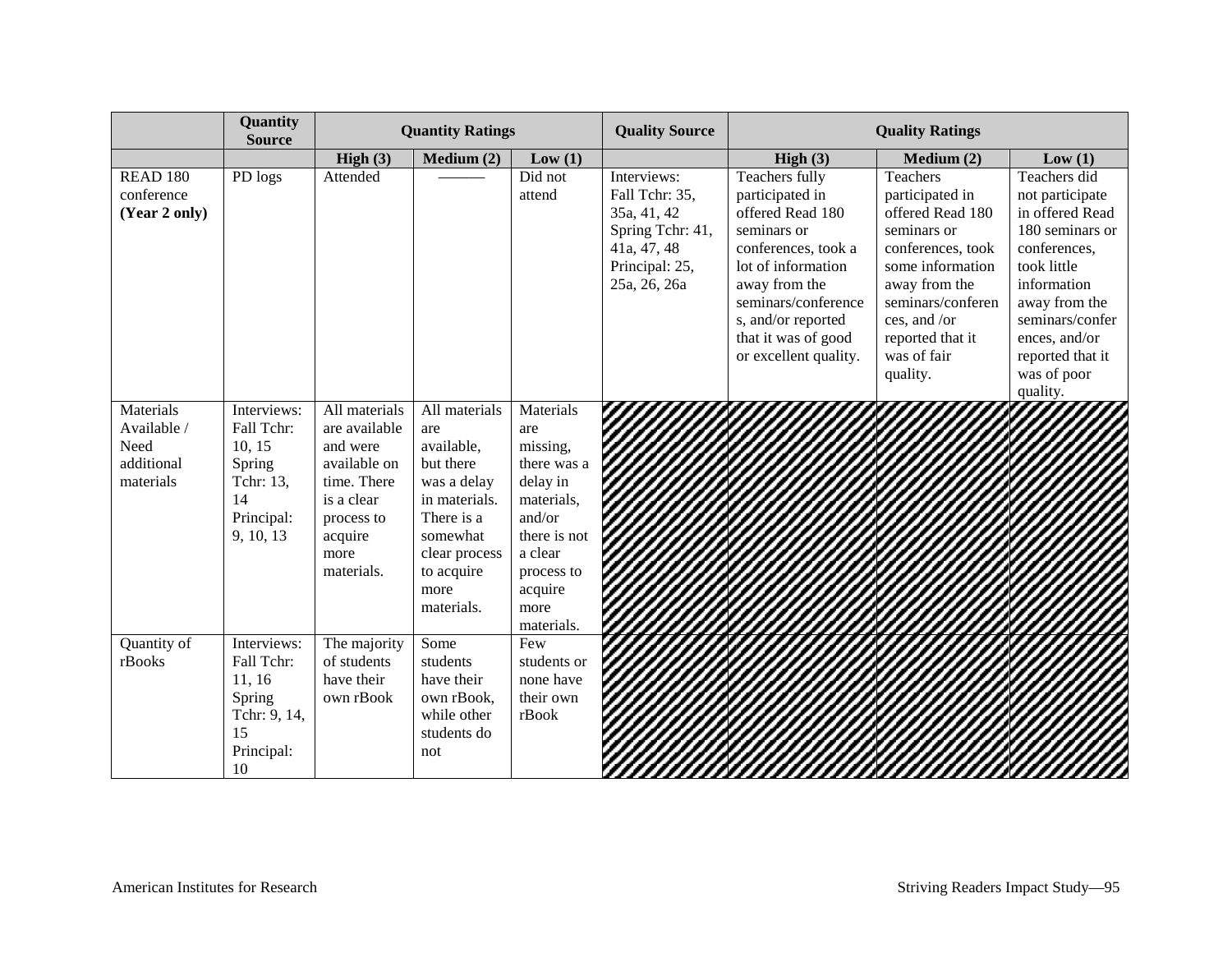|                 | Quantity<br><b>Source</b> | <b>Quantity Ratings</b> |                 | <b>Quality Source</b> | <b>Quality Ratings</b> |            |            |        |
|-----------------|---------------------------|-------------------------|-----------------|-----------------------|------------------------|------------|------------|--------|
|                 |                           | High $(3)$              | Median (2)      | Low(1)                |                        | High $(3)$ | Medium (2) | Low(1) |
| Quantity of     | Interviews:               | There are a             | <b>READ 180</b> | READ 180              |                        |            |            |        |
| <b>READ 180</b> | Fall Tchr:                | sufficient              | paperback       | paperback             |                        |            |            |        |
| Paperbacks      | 12, 12a, 16               | number of               | books at        | books at              |                        |            |            |        |
|                 | Spring                    | <b>READ 180</b>         | various         | various               |                        |            |            |        |
|                 | Tchr: 10,                 | paperback               | levels are      | levels are            |                        |            |            |        |
|                 | 10a, 14, 15               | books at                | available       | not                   |                        |            |            |        |
|                 | Principal:                | various                 | and             | available             |                        |            |            |        |
|                 | 10                        | levels                  | accessible to   | and                   |                        |            |            |        |
|                 |                           | available               | students;       | accessible            |                        |            |            |        |
|                 |                           | and                     | however, the    | to students.          |                        |            |            |        |
|                 |                           | accessible to           | number of       |                       |                        |            |            |        |
|                 |                           | students.               | books at one    |                       |                        |            |            |        |
|                 |                           |                         | or more         |                       |                        |            |            |        |
|                 |                           |                         | levels is       |                       |                        |            |            |        |
|                 |                           |                         | insufficient    |                       |                        |            |            |        |
| Quantity of     | Interviews:               | There are a             | Audiobooks      | There are             |                        |            |            |        |
| <b>READ 180</b> | Fall Tchr:                | sufficient              | are available   | no                    |                        |            |            |        |
| Audiobooks      | 12, 16                    | number of               | and             | Audiobook             |                        |            |            |        |
|                 | Spring                    | Audiobooks              | accessible;     | s available           |                        |            |            |        |
|                 | Tchr: 10,                 | available               | however, the    | and                   |                        |            |            |        |
|                 | 14, 15                    | and                     | number is       | accessible            |                        |            |            |        |
|                 | Principal:                | accessible to           | insufficient    | to students.          |                        |            |            |        |
|                 | 10                        | students.               |                 |                       |                        |            |            |        |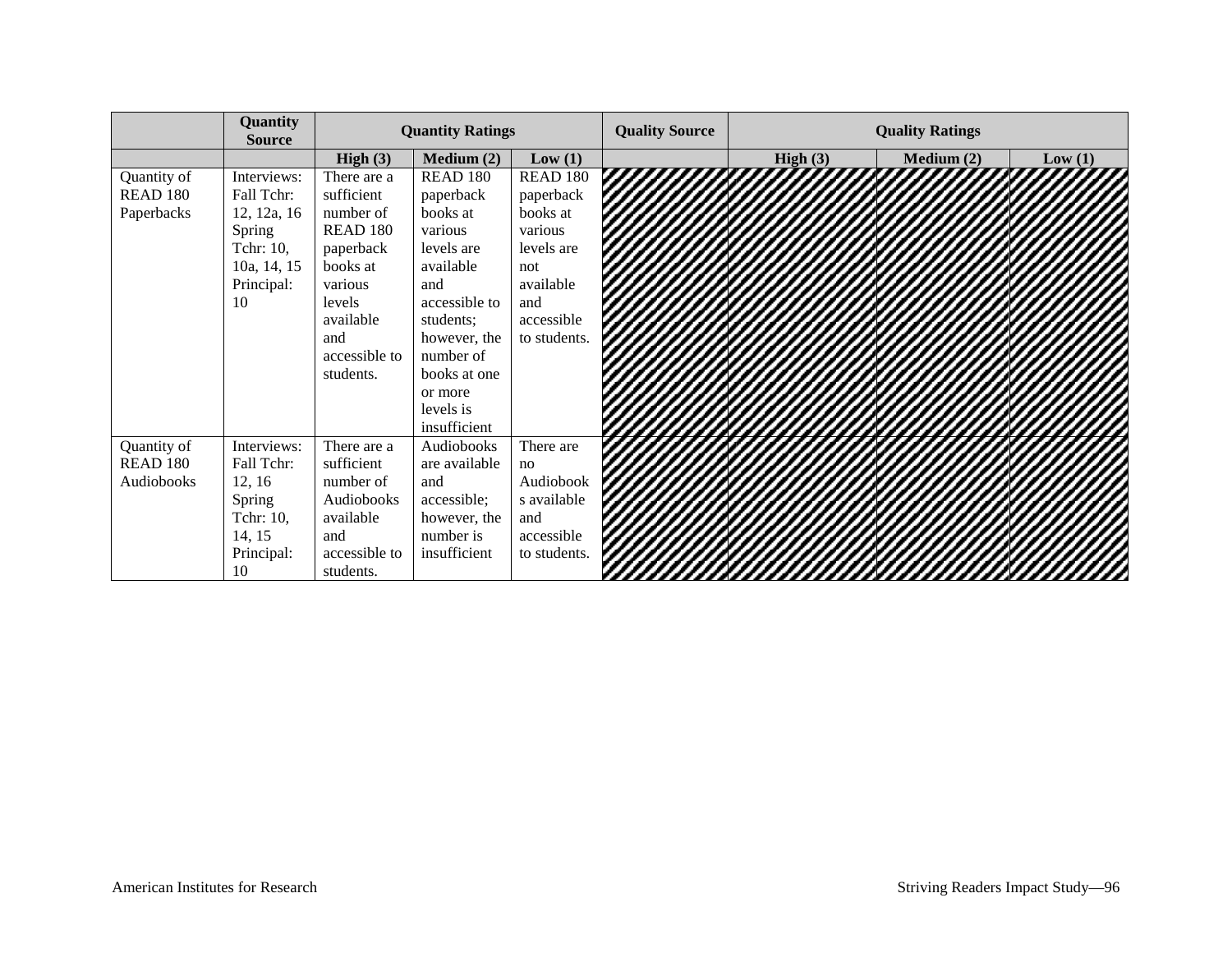# **Appendix D Impact Analysis Methods**

The statistical analysis of student outcomes focuses on the impact of READ 180 on students' reading achievement and engagement. The intervention targeted students in Grades 6–10 and focused primarily on the impact of one year of READ 180 for the treatment group students. The initial study (prior to the cancelation of the Striving Readers grant) was to assess the overall impact of a two-year READ 180 intervention, with statistical power gained through the pooling of effects across grades and cohorts (i.e., the samples will be combined by standardizing the outcome score for each grade). In addition to the main impact estimate (across all grades), we also fit models to study the impact of READ 180 by both school level—middle school (Grades 6–8) versus high school (Grades 9–10)—and by student subgroup (ELL and special education students).

#### **Model Specifications: Cross-Sectional Model**

To measure the impact of the READ 180 intervention on reading proficiency for students in the five MPS study schools, we tested for both intent-to-treat (ITT) and treatment-on-the-treated (TOT) effects. Although both models are considered in our analysis, the primary model used for reporting the effectiveness of the READ 180 intervention is the ITT analysis. The ITT group includes all students randomized to the study who enrolled in the school and grade level at which they were randomized in the 2010–11 school year. We examined and presented three ITT models, defined as follows:

(1)  $Y_{ii} = \beta_0 + \beta_1 T_{ii} + \Sigma \beta_{ii} SGR_{ii} + \varepsilon_{ii}$ 

(2) 
$$
Y_{ij} = \beta_0 + \beta_1 T_{ij} + \Sigma \beta_{ij} SGR_{ij} + \Sigma \beta_i P_i + \epsilon_{ij}
$$

$$
(3) Y_{ij} = \beta_0 + \beta_1 T_{ij} + \Sigma \beta_{ij} SGR_{ij} + \Sigma \beta_i P_i + \Sigma \beta_i D_i + \epsilon_{ij}
$$

In these models,  $Y_{ij}$  represents the student-level, postintervention outcome (e.g., reading achievement on the MAP reading assessment completed in June 2011).  $T_{ii}$  is an indicator of the treatment status of student *i* in school *j,* P*<sup>i</sup>* represents two pretest standardized test scores (i.e., WCKE and ThinkLink), D*<sup>i</sup>* represents student-level covariates (e.g., gender, ethnicity, economic status, special education status, and ELL status), and SGR*ij* represents a school-by-grade-byrandomization block for a given student (to account for the stratified random sampling procedures). In addition, models include missing data indicators for prior achievement scores (equaling 1 for students with missing WKCE or ThinkLink scores, respectively).

The TOT analysis was conducted to account for the possibility of treatment crossover and other forms of treatment noncompliance. The TOT estimate accounts for that noncompliance through the use of a two-stage least-squares approach, using random assignment as an instrumental variable for treatment receipt (Angrist, Imbens, & Rubin, 1996). The second-stage model for the TOT analysis is

$$
(4) Y_i j = \beta_0 + \beta_1 R'_{ij} + \Sigma \beta_{ij} SGR_{ij} + \Sigma \beta_i P_i + \Sigma \beta_i D_i + \epsilon_{ij}
$$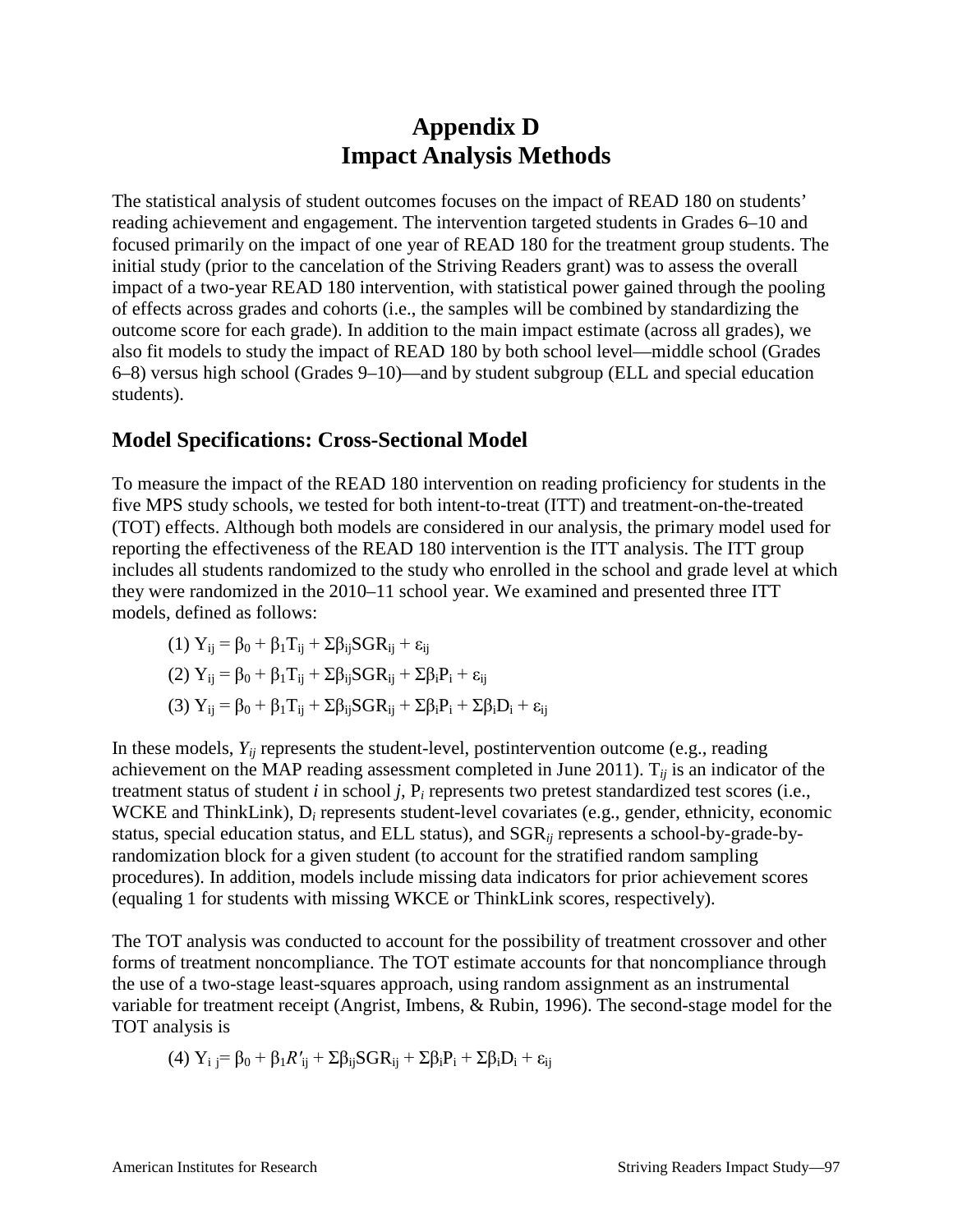In this model *B*<sup>1</sup> is the estimated impact of READ 180 for a student *i* who enrolled in READ 180 (R′) based on their assignment to the treatment group.

#### **Selection of Covariates**

Several student-level covariates were be available for inclusion in the impact models. The power analysis was conducted using an assumption that included covariates would explain 50 percent of the variance in student scores. This variance reduction assumption was based primarily on the inclusion of student pretest scores in the impact model. Several additional student covariates, however—measured prior to randomization—were considered for model inclusion. These covariates were gender, ethnicity, economic status, ELL status, and special education status.

The impact models were fit from three perspectives. First, a basic model including treatment status as the only independent variable (the pure experiment) was considered. Second, pretest was added to the model to increase precision and adjust for any baseline differences in student ability. Third, a full model with all possible covariates was fit. The decision criteria for including covariates for the third model utilized a backward selection criterion with a critical value of 0.2 (*t*-statistic significance) for inclusion.

Although a series of statistical models was fit to the data, the evaluators understand the U.S. Department of Education is interested in a single treatment effect estimate. Therefore, since the results do not vary dramatically among the three modeling approaches, the estimate of the ITT treatment effect from the covariates-included model (the third modeling approach) will be used as the estimate of the effect of two years of READ 180 treatment.

#### **Treatment of Missing Data**

There were two types of missing data that occurred during our analysis of program impact: missing outcome data and missing covariate data. Missing outcome data was not imputed and therefore all models fit only those cases where students had a posttest score for the NWEA MAP assessment. Missing covariates were treated differently. In particular, some students did not have either a WKCE reading score or a ThinkLink benchmark score (the two assessments used to determine eligibility for random assignment). To account for this missingness in the data, we created indicator variables that were coded as 1 if the student was missing the prescore and 0 otherwise. In addition, the missing value for the prescore was coded to 0. This procedure keeps all cases in the analysis (i.e., no exclusions due to missing data), and does not lead to biased results because students were randomized into the treatment conditions. All three impact models include the same number of students in the analysis.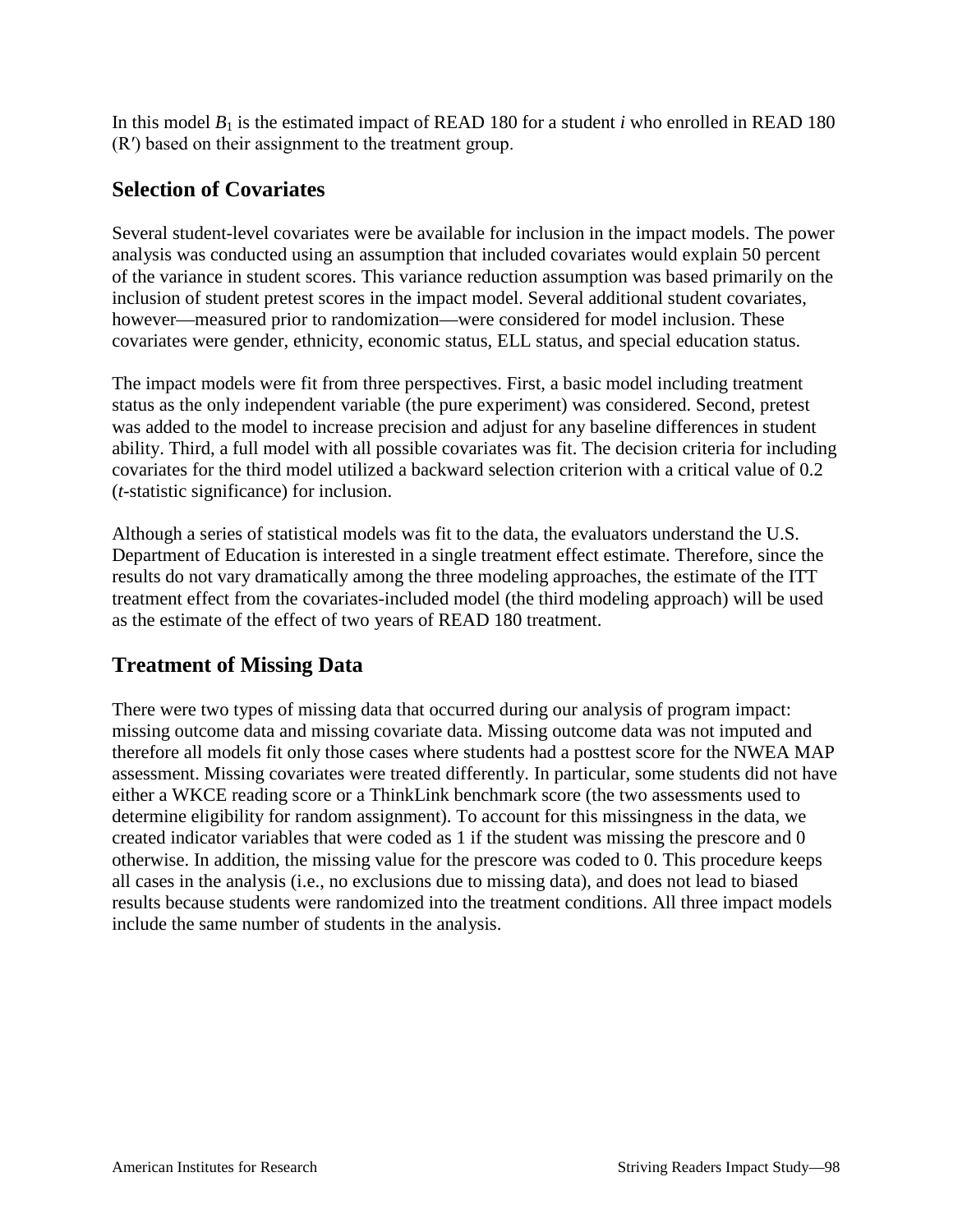# **Appendix E Student Engagement Survey**

#### **Student Responses to Self Efficacy Survey Items**

| 1. I can read difficult material. | $\overline{N}$ | <b>Disagree</b> | <b>Somewhat</b><br><b>Disagree</b> | <b>Somewhat</b><br>Agree | Agree |
|-----------------------------------|----------------|-----------------|------------------------------------|--------------------------|-------|
| Control                           | 118            | 4.2%            | 16.9%                              | 53.4%                    | 25.4% |
| <b>Treatment</b>                  | 129            | 7.0%            | 7%                                 | 55.0%                    | 16.3% |

| 10. I have the reading skills I need to |                |                 | <b>Somewhat</b> | <b>Somewhat</b> |       |
|-----------------------------------------|----------------|-----------------|-----------------|-----------------|-------|
| complete my school work.                | $\overline{N}$ | <b>Disagree</b> | <b>Disagree</b> | Agree           | Agree |
| Control                                 | 116            | 3.4%            | 1.2%            | 36.2%           | 49.1% |
| <b>Treatment</b>                        | 127            | 4.7%            | 7.9%            | 36.2%           | 51.2% |

| 15. My reading ability is above |          |                 | <b>Somewhat</b> | <b>Somewhat</b> |       |
|---------------------------------|----------|-----------------|-----------------|-----------------|-------|
| average.                        | $\bm{N}$ | <b>Disagree</b> | <b>Disagree</b> | Agree           | Agree |
| <b>Control</b>                  |          | 14.5%           | 27.4%           | 37.6%           | 20.5% |
| <b>Treatment</b>                | 128      | 11.7%           | 23.4%           | 43.0%           | 21.9% |

| 20. I am becoming a better reader. | $\overline{N}$ | <b>Disagree</b> | <b>Somewhat</b><br><b>Disagree</b> | <b>Somewhat</b><br>Agree | Agree |
|------------------------------------|----------------|-----------------|------------------------------------|--------------------------|-------|
| <b>Control</b>                     |                | 3.4%            | 10.3%                              | 36.8%                    | 49.6% |
| <b>Treatment</b>                   | 127            | 2.4%            | 9.4%                               | 33.9%                    | 54.3% |

| 24. I will be a good reader when I |                  |                 | <b>Somewhat</b> | <b>Somewhat</b> |       |
|------------------------------------|------------------|-----------------|-----------------|-----------------|-------|
| graduate from high school.         | $\boldsymbol{N}$ | <b>Disagree</b> | <b>Disagree</b> | Agree           | Agree |
| <b>Control</b>                     | l 16             | $0.9\%$         | 12.1%           | 23.3%           | 63.8% |
| <b>Treatment</b>                   | 125              | 3.2%            | . .6%           | 28.0%           | 67.2% |

| 28. I am a good reader. |     | <b>Disagree</b> | <b>Somewhat</b><br><b>Disagree</b> | <b>Somewhat</b><br>Agree | Agree |
|-------------------------|-----|-----------------|------------------------------------|--------------------------|-------|
| <b>Control</b>          | 116 | 8.6%            | 9.5%                               | 43.1%                    | 38.8% |
| <b>Treatment</b>        | 127 | 3.1%            | 5.5%                               | 34.6%                    | 56.7% |

#### **Student Responses to Behavioral Engagement Survey Items**

| 2. I usually finish books that I start. | $\overline{N}$ | <b>Disagree</b> | <b>Somewhat</b><br><b>Disagree</b> | <b>Somewhat</b><br>Agree | Agree |
|-----------------------------------------|----------------|-----------------|------------------------------------|--------------------------|-------|
| <b>Control</b>                          | 118            | 21.2%           | 18.6%                              | 37.3%                    | 22.9% |
| <b>Treatment</b>                        | 129            | 14.7%           | 20.9%                              | 34.1%                    | 30.2% |

| 5. I sometimes seek out books or |          |                 | <b>Somewhat</b> | <b>Somewhat</b> |       |
|----------------------------------|----------|-----------------|-----------------|-----------------|-------|
| articles to read on my own time. | $\bm{N}$ | <b>Disagree</b> | <b>Disagree</b> | Agree           | Agree |
| <b>Control</b>                   | 116      | 22.4%           | 15.5%           | 34.5%           | 27.6% |
| <b>Treatment</b>                 | 131      | 1.5%            | 10.7%           | 44.3%           | 33.6% |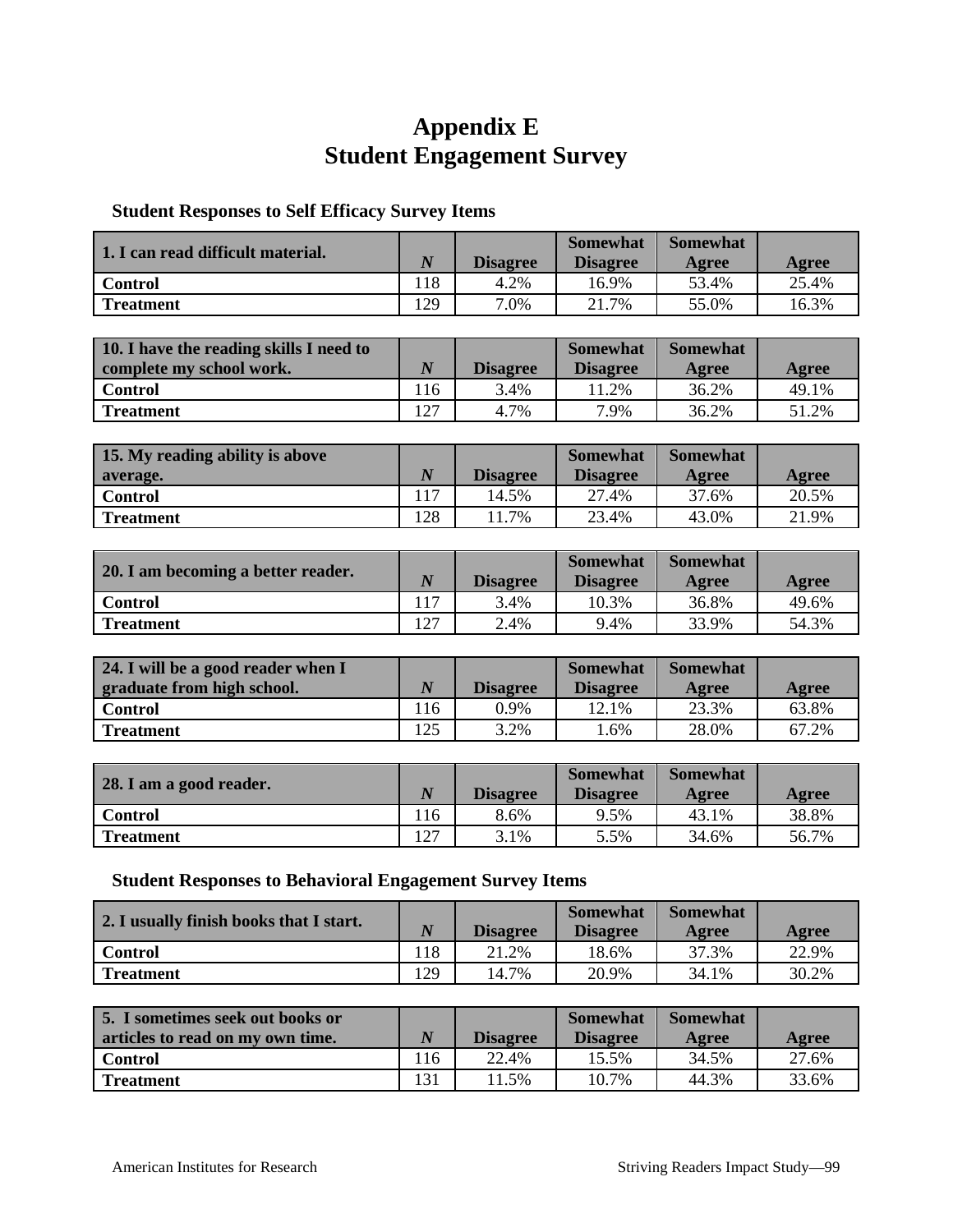| 11. I usually complete reading |          |                 | <b>Somewhat</b> | <b>Somewhat</b> |       |
|--------------------------------|----------|-----------------|-----------------|-----------------|-------|
| assignments for school.        | $\bm{N}$ | <b>Disagree</b> | <b>Disagree</b> | Agree           | Agree |
| <b>Control</b>                 | 116      | 3.4%            | 10.3%           | 50.0%           | 36.2% |
| <b>Treatment</b>               | 129      | 6.2%            | 13.2%           | 38.0%           | 42.6% |

| 16. I tend to read during my free time. | $\overline{N}$ | <b>Disagree</b> | <b>Somewhat</b><br><b>Disagree</b> | <b>Somewhat</b><br>Agree | Agree |
|-----------------------------------------|----------------|-----------------|------------------------------------|--------------------------|-------|
| <b>Control</b>                          | 116            | 27.6%           | 26.7%                              | 28.4%                    | 17.2% |
| <b>Treatment</b>                        | 129            | 24.8%           | 20.2%                              | 34.9%                    | 20.2% |

| 21. I usually try to read carefully to |          |                 | <b>Somewhat</b> | <b>Somewhat</b> |       |
|----------------------------------------|----------|-----------------|-----------------|-----------------|-------|
| understand what I am reading.          | $\bm{N}$ | <b>Disagree</b> | <b>Disagree</b> | Agree           | Agree |
| Control                                | 117      | 6.0%            | 4.3%            | 34.2%           | 55.6% |
| l Treatment                            | 127      | 5.5%            | 1.0%            | 27.6%           | 55.9% |

| 25. If I am reading an interesting book<br>or article I sometimes lose track of |                |                 | <b>Somewhat</b> | <b>Somewhat</b> |       |
|---------------------------------------------------------------------------------|----------------|-----------------|-----------------|-----------------|-------|
| time.                                                                           | $\overline{N}$ | <b>Disagree</b> | <b>Disagree</b> | Agree           | Agree |
| <b>Control</b>                                                                  | 115            | 13.0%           | 19.1%           | 33.9%           | 33.9% |
| <b>Treatment</b>                                                                | 127            | 10.2%           | 14.2%           | 30.7%           | 44.9% |

**Student Responses to Emotional Engagement Survey Items**

| 3. I feel comfortable reading aloud in |          |                 | <b>Somewhat</b> | <b>Somewhat</b> |       |
|----------------------------------------|----------|-----------------|-----------------|-----------------|-------|
| front of other classmates.             | $\bm{N}$ | <b>Disagree</b> | <b>Disagree</b> | Agree           | Agree |
| <b>Control</b>                         |          | 33.3%           | 18.8%           | 23.1%           | 24.8% |
| <b>Treatment</b>                       | 130      | 30.0%           | 13.8%           | 23.8%           | 32.3% |

| 6. If my teacher told me I was a good |                  |                 | <b>Somewhat</b> | <b>Somewhat</b> |       |
|---------------------------------------|------------------|-----------------|-----------------|-----------------|-------|
| reader, I would feel proud.           | $\boldsymbol{N}$ | <b>Disagree</b> | <b>Disagree</b> | Agree           | Agree |
| Control                               | 116              | 4.3%            | 6.9%            | 20.7%           | 68.1% |
| <b>Treatment</b>                      | 130              | 3.1%            | 4.6%            | 22.3%           | 70.0% |

| 8. I enjoy reading in my free time. | $\bm{N}$ | <b>Disagree</b> | <b>Somewhat</b><br><b>Disagree</b> | <b>Somewhat</b><br>Agree | Agree |
|-------------------------------------|----------|-----------------|------------------------------------|--------------------------|-------|
| <b>Control</b>                      | 117      | 25.6%           | 31.6%                              | 28.2%                    | 14.5% |
| <b>Treatment</b>                    | 130      | 26.9%           | 23.8%                              | 34.6%                    | 14.6% |

| 12. If my parents told me I was a good |                  |                 | <b>Somewhat</b> | <b>Somewhat</b> |       |
|----------------------------------------|------------------|-----------------|-----------------|-----------------|-------|
| reader, I would feel proud.            | $\boldsymbol{N}$ | <b>Disagree</b> | <b>Disagree</b> | Agree           | Agree |
| <b>Control</b>                         | 116              | 5.2%            | 2.6%            | 27.6%           | 64.7% |
| <b>Treatment</b>                       | 128              | 3.9%            | 8.6%            | 21.1%           | 66.4% |

| 13. Reading information online is fun. | $\overline{N}$ | <b>Disagree</b> | <b>Somewhat</b><br><b>Disagree</b> | <b>Somewhat</b><br>Agree | Agree |
|----------------------------------------|----------------|-----------------|------------------------------------|--------------------------|-------|
| <b>Control</b>                         | 117            | 17.1%           | 23.1%                              | 37.6%                    | 22.2% |
| <b>Treatment</b>                       | 129            | 16.3%           | 20.2%                              | 35.7%                    | 27.9% |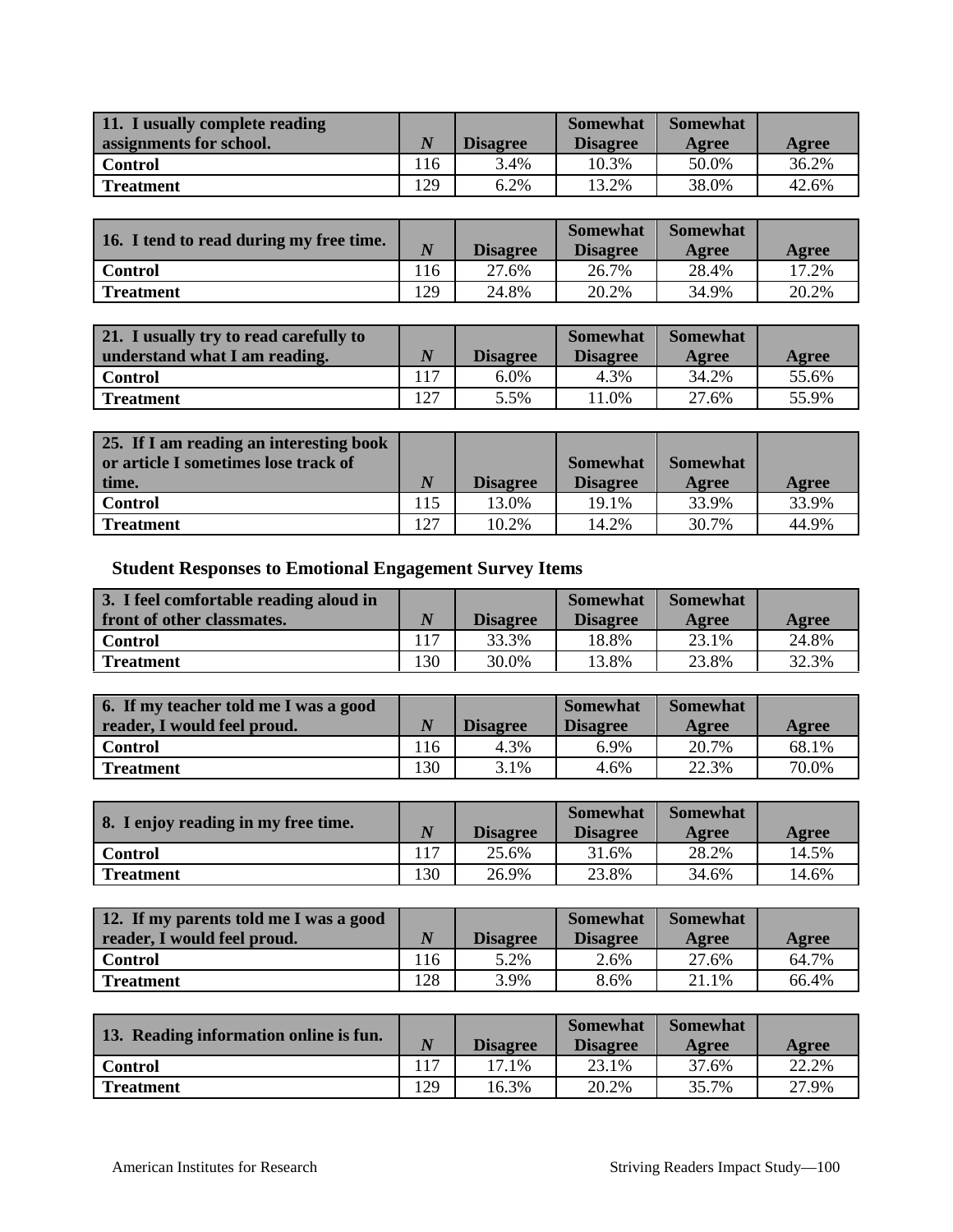| 17. My friends or family are interested |          |                 | <b>Somewhat</b> | <b>Somewhat</b> |       |
|-----------------------------------------|----------|-----------------|-----------------|-----------------|-------|
| in what I am reading.                   | $\bm{N}$ | <b>Disagree</b> | <b>Disagree</b> | Agree           | Agree |
| Control                                 | 117      | 23.1%           | 23.1%           | 35.9%           | 17.9% |
| Treatment                               | 128      | 24.2%           | 15.6%           | 40.6%           | 19.5% |

| 18. Reading fiction is fun (for |                  |                 | <b>Somewhat</b> | <b>Somewhat</b> |       |
|---------------------------------|------------------|-----------------|-----------------|-----------------|-------|
| example: novels and fantasy).   | $\boldsymbol{N}$ | <b>Disagree</b> | <b>Disagree</b> | Agree           | Agree |
| Control                         | 116              | 10.3%           | 8.6%            | 41.4%           | 39.7% |
| Treatment                       | 128              | 9.4%            | 10.9%           | 35.2%           | 44.5% |

| 22. I enjoy reading non-fiction (for |                  |                 | <b>Somewhat</b> | <b>Somewhat</b> |       |
|--------------------------------------|------------------|-----------------|-----------------|-----------------|-------|
| example: biographies and history).   | $\boldsymbol{N}$ | <b>Disagree</b> | <b>Disagree</b> | Agree           | Agree |
| Control                              | 117              | 19.7%           | 23.1%           | 34.2%           | 23.1% |
| <b>Treatment</b>                     | 126              | 23.8%           | 14.3%           | 31.7%           | 30.2% |

| 26. Reading for school assignments |          |                 | <b>Somewhat</b> | <b>Somewhat</b> |       |
|------------------------------------|----------|-----------------|-----------------|-----------------|-------|
| can sometimes be interesting.      | $\bm{N}$ | <b>Disagree</b> | <b>Disagree</b> | Agree           | Agree |
| <b>Control</b>                     | 117      | 10.3%           | 20.5%           | 44.4%           | 24.8% |
| <b>Treatment</b>                   | 126      | 9.5%            | 17.5%           | 42.9%           | 30.2% |

**Student Responses to Cognitive Engagement Survey Items**

| 4. I sometimes summarize what I've<br>read to help me better understand |                  |                 |                 |                 |       |
|-------------------------------------------------------------------------|------------------|-----------------|-----------------|-----------------|-------|
| important information in the reading                                    |                  |                 | <b>Somewhat</b> | <b>Somewhat</b> |       |
| material.                                                               | $\boldsymbol{N}$ | <b>Disagree</b> | <b>Disagree</b> | Agree           | Agree |
| <b>Control</b>                                                          | ۱17              | 16.2%           | 23.9%           | 33.3%           | 26.5% |
| <b>Treatment</b>                                                        | 129              | 17.8%           | 15.5%           | 31.8%           | 34.9% |

| 7. If what I am reading becomes<br>difficult, sometimes I try to pay closer |     |                 |                 |                 |       |
|-----------------------------------------------------------------------------|-----|-----------------|-----------------|-----------------|-------|
| attention so I can better understand                                        |     |                 | <b>Somewhat</b> | <b>Somewhat</b> |       |
| what it means.                                                              | N   | <b>Disagree</b> | <b>Disagree</b> | Agree           | Agree |
| <b>Control</b>                                                              | 118 | 6.8%            | 6.8%            | 36.4%           | 50.0% |
| Treatment                                                                   | 130 | 8.5%            | 6.2%            | 29.2%           | 56.2% |

| 9. Reading is important for getting |          |                 | <b>Somewhat</b> | <b>Somewhat</b> |       |
|-------------------------------------|----------|-----------------|-----------------|-----------------|-------|
| good grades.                        | $\bm{N}$ | <b>Disagree</b> | <b>Disagree</b> | Agree           | Agree |
| Control                             | 116      | $0.0\%$         | 6.9%            | 33.6%           | 59.5% |
| Treatment                           | 128      | 6%              | 4.7%            | 31.3%           | 62.5% |

| 14. Being a good reader will be      |                  |                 |                 |                 |       |
|--------------------------------------|------------------|-----------------|-----------------|-----------------|-------|
| important after I graduate from high |                  |                 | <b>Somewhat</b> | <b>Somewhat</b> |       |
| school.                              | $\boldsymbol{N}$ | <b>Disagree</b> | <b>Disagree</b> | Agree           | Agree |
| <b>Control</b>                       | 116              | $0.9\%$         | 5.2%            | 22.4%           | 71.6% |
| <b>Treatment</b>                     | 128              | 3.9%            | 4.7%            | 18.8%           | 72.7% |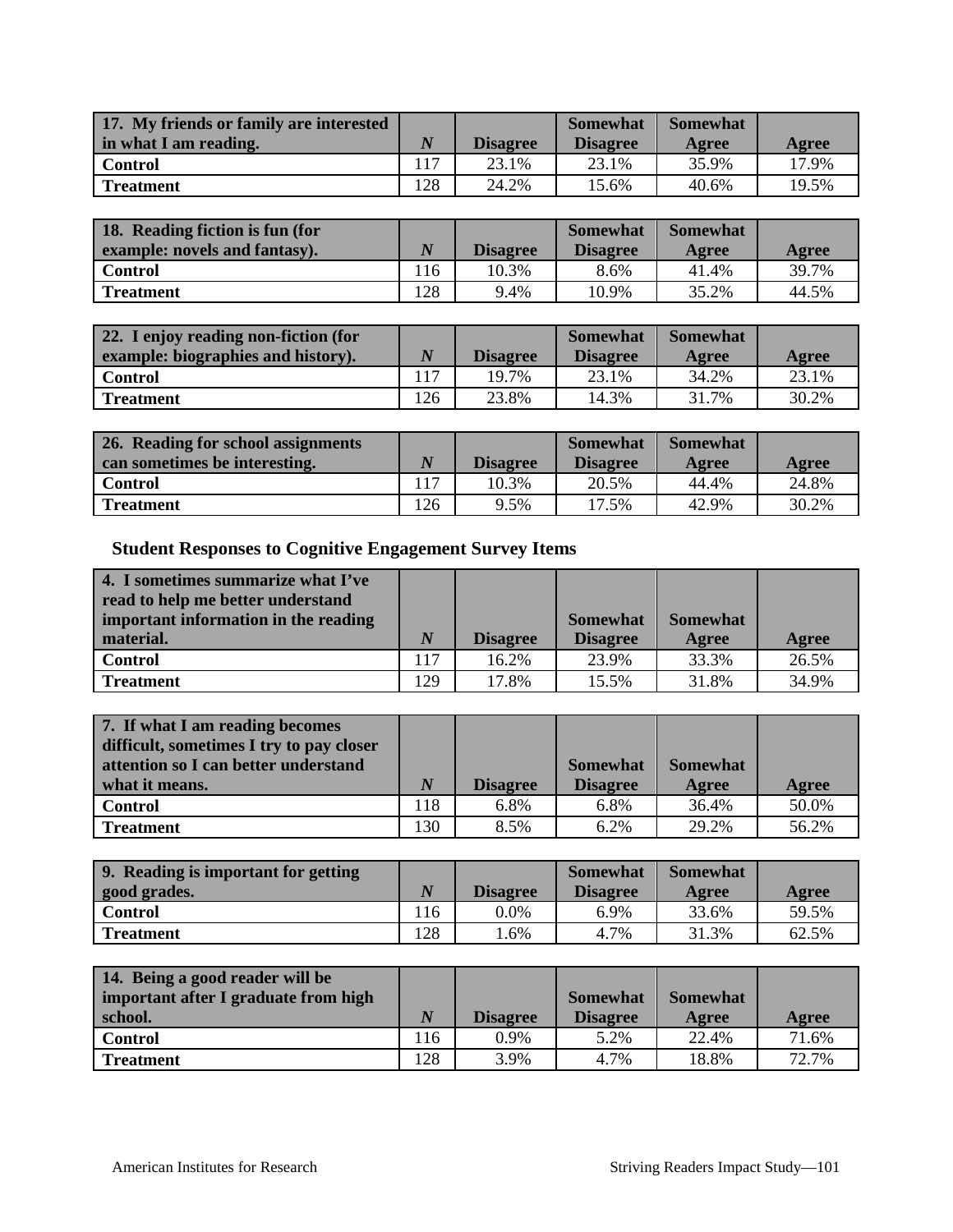| 19. Sometimes I discuss what I read<br>with others to check my<br>understanding. | $\bm{N}$ | <b>Disagree</b> | <b>Somewhat</b><br><b>Disagree</b> | <b>Somewhat</b><br>Agree | Agree |
|----------------------------------------------------------------------------------|----------|-----------------|------------------------------------|--------------------------|-------|
| <b>Control</b>                                                                   | 113      | 19.5%           | 14.2%                              | 38.1%                    | 28.3% |
| <b>Treatment</b>                                                                 | 126      | 19.8%           | 12.7%                              | 40.5%                    | 27.0% |

| 23. I know how to try to better |                  |                 | <b>Somewhat</b> | <b>Somewhat</b> |       |
|---------------------------------|------------------|-----------------|-----------------|-----------------|-------|
| understand what I am reading.   | $\boldsymbol{N}$ | <b>Disagree</b> | <b>Disagree</b> | Agree           | Agree |
| Control                         | 115              | 4.3%            | 1.3%            | 49.6%           | 34.8% |
| <b>Treatment</b>                | 126              | 5.6%            | 12.7%           | 40.5%           | 41.3% |

| 27. I sometimes look over the reading<br>material to see what it is about before |     |                 | <b>Somewhat</b> | <b>Somewhat</b> |       |
|----------------------------------------------------------------------------------|-----|-----------------|-----------------|-----------------|-------|
| reading.                                                                         | N   | <b>Disagree</b> | <b>Disagree</b> | Agree           | Agree |
| <b>Control</b>                                                                   | 117 | 11.1%           | 14.5%           | 32.5%           | 41.9% |
| <b>Treatment</b>                                                                 | 126 | 7.1%            | 11.1%           | 33.3%           | 48.4% |